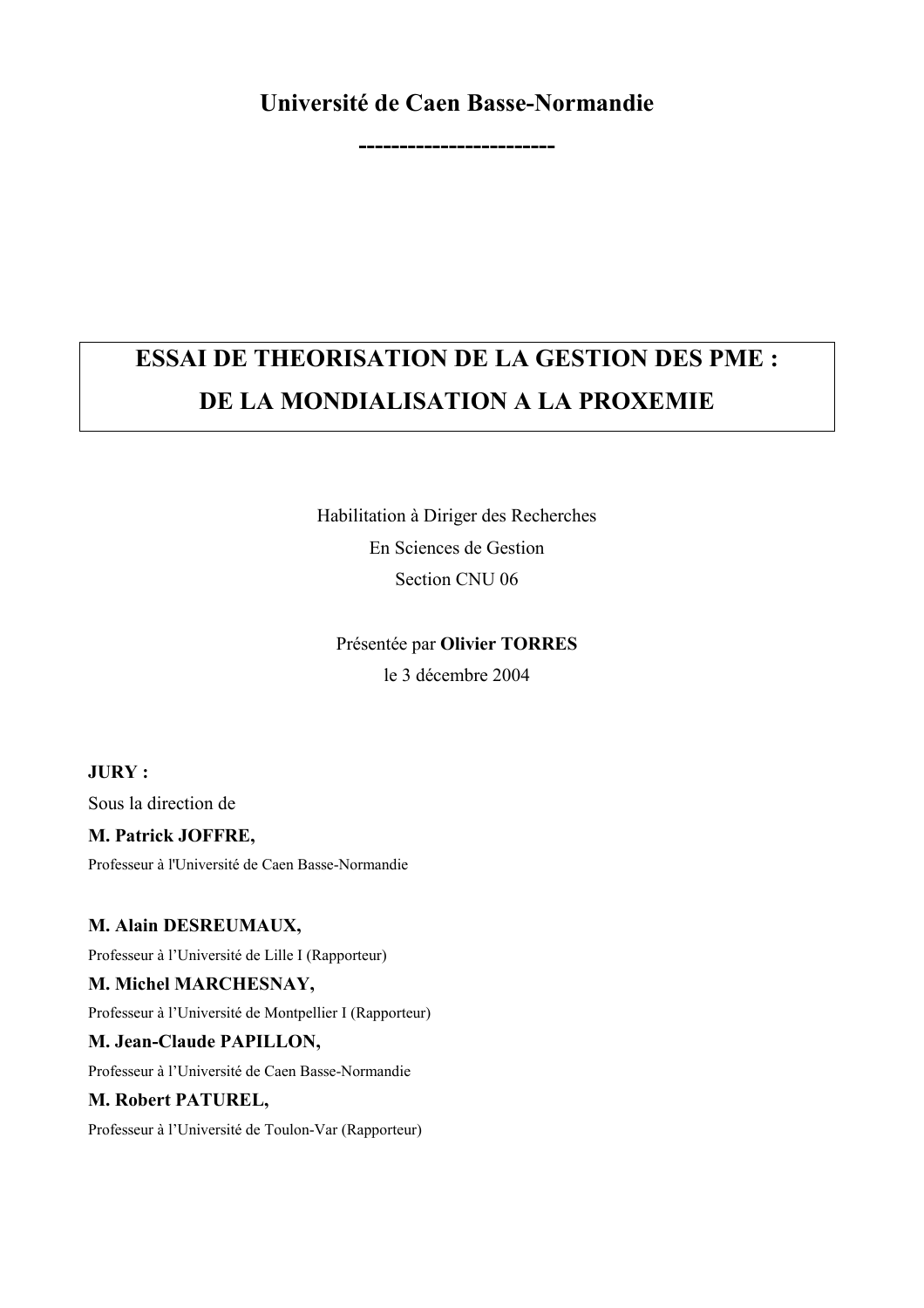« La faculté n'entend donner aucune approbation ni improbation aux opinions émises dans cette thèse ; ces opinions doivent être considérées comme propres à leur auteur »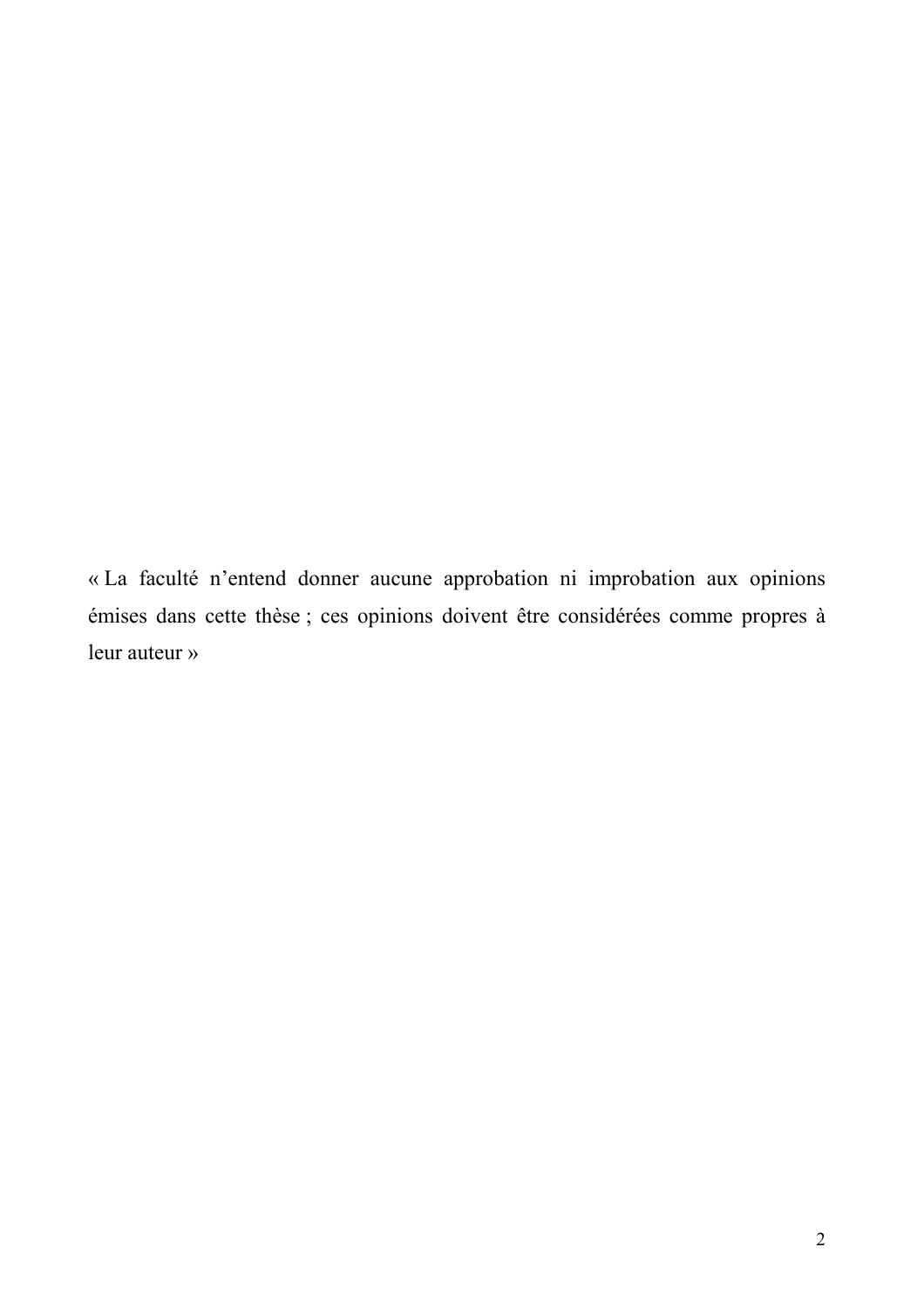### **Remerciements**

Il me plaît souvent de dire que l'enseignement est un échange inégal : les bons étudiants ne disent jamais 'merci' tandis que les mauvais n'hésitent pas à dire M... Mais ai-je remercié mes enseignants lorsque j'étais plus jeune ? Ce n'est qu'une fois passé de l'autre coté de la barrière (de la paroi dirait Abraham Moles), que l'on prend conscience de ce que nous étions et de ce que nous ne sommes plus.

Ou'il me soit donc permis en cette dernière occasion où nous sommes encore considéré comme un 'étudiant' inscrit en HDR, (même si nous ne le sommes plus depuis longtemps), de dire et d'écrire merci à tous les enseignants que nous avons croisés, de l'instituteur anonyme au professeur émérite, du capétien du secondaire à l'agrégé du supérieur. Ces enseignants constituent une longue chaîne qui débute par la famille, première source d'éducation, et se poursuit avec l'institutrice du Cours Préparatoire qui nous apprend à lire et à écrire (c'est elle qui a le plus beau rôle), et qui se perd enfin dans les multiples ramifications de l'enseignement secondaire puis supérieur. Il serait donc vain de vouloir remercier toutes celles et tous ceux qui nous ont épaulé durant nos trente sept ans d'existence tant notre dette est lourde et nos créanciers nombreux. Mais qu'ils sachent que j'ai une pensée reconnaissante à leur égard.

Tout au long de cette chaîne, l'un d'entre eux a joué, certainement sans le savoir, un rôle déterminant dans le mode d'exercice de notre métier. Il s'agit de Bertrand MUNIER, Professeur à l'Ecole Normale Supérieure de Cachan. C'est à lui que nous devons notre goût pour la recherche. Mais pas n'importe quelle recherche. « En recherche, ce qui importe le plus, ce sont les cas pathologiques, ceux qui ne marchent pas » se plaisait-il à dire aux jeunes normaliens agrégatifs que nous étions. Je ne suis pas sûr d'avoir été toujours fidèle à ce principe. Mais je suis à jamais convaincu que le Professeur MUNIER a raison. La bonne recherche est celle qui dérange. C'est à ce Professeur que je dédie ma recherche.

Nous ne contreviendrons pas non plus à l'usage du remerciement des membres du jury. Cette règle n'est pas seulement une marque de courtoisie ancrée dans les *habitus* académiques ; elle est à mes yeux la marque sincère d'une gratitude à l'égard de chacun des membres de ce jury qui ont occupé et occupent encore une place à part dans mon parcours de recherche. Je les ai tous croisé, en congrès, en atelier, en thèse de doctorat...physiquement mais aussi et surtout intellectuellement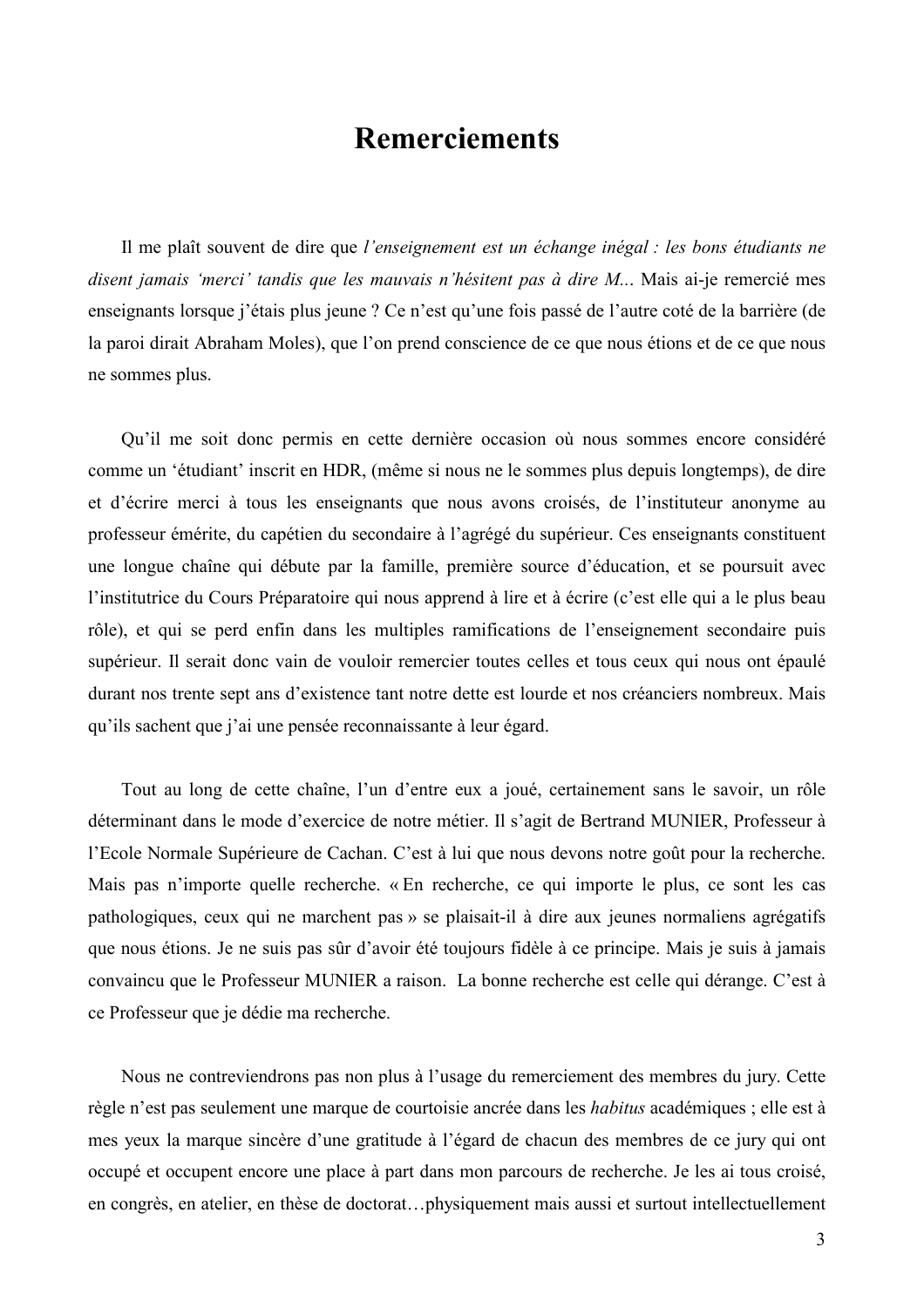par la lecture de leurs nombreux ouvrages. Merci donc au professeur JOFFRE d'avoir accepté de diriger cette habilitation mais aussi d'avoir dirigé cette 'Encyclopédie de Gestion', la première du genre à ma connaissance, qui a guidé la préparation à l'agrégation d'un grand nombre de jeunes normaliens. Merci encore aux professeurs DESREUMAUX, PAPILLON et PATUREL pour leurs conseils et encouragements. Merci enfin à Michel MARCHESNAY, mon ancien directeur de thèse et désormais collègue de travail à Montpellier. Michel, sachez toute l'estime que j'ai pour vos travaux. Si je me qualifie souvent de 'PMiste', c'est en grande partie à vous que je le dois. J'espère être fidèle à l'esprit de ce champ de recherche. L''entrepreneurship', le 'small business' et le *family business'* occupent une place croissante dans les Sciences de Gestion. Je suis certain que le temps où ces champs de recherche 'exhalaient un parfum exotique' est révolu. Nos sociétés ont trop besoin de comprendre et de valoriser l'esprit d'entreprise pour se désintéresser des unités de petite dimension.

Qu'il me soit enfin permis de citer Pierre-André JULIEN, personnalité centrale de la recherche en PME qui a exercé et exercera encore longtemps un véritable magistère sur mes travaux. Pierre-André n'est pas seulement un chercheur de talent, il est aussi un 'entrepreneur' de la recherche qui a su, plus que quiconque, faire du développement organisationnel. Il a créé la Revue Internationale PME (RIPME), L'Association Internationale de Recherche en Entrepreneuriat et PME (L'AIREPME), le Congrès International Francophone en Entrepreneuriat et PME (CIFEPME)...toutes ces institutions qui aujourd'hui permettent à notre communauté scientifique d'échanger. Le prochain CIFEPME que nous présiderons à Montpellier réunira plus de 150 chercheurs venus du monde entier.

> **Olivier TORRES** Montpellier, le 22 octobre 2004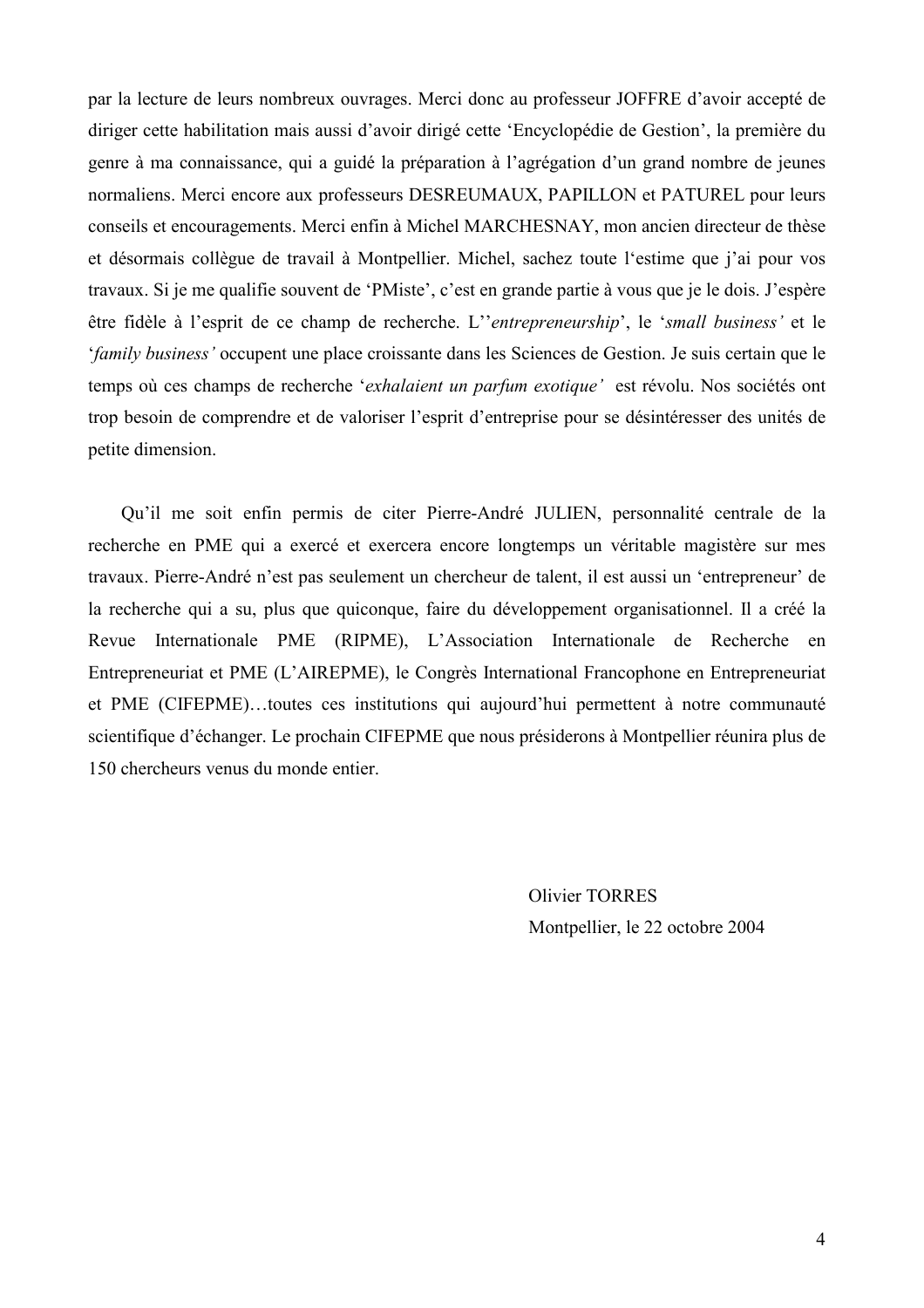# **PLAN**

Introduction générale : Le paradoxe des PME mondiales

# Partie I. -- Relativiser la spécificité de gestion des PME : la dénaturation

 $1. - L'approche de la dénaturalion de la PME$ 

2. – La stratégie de mondialisation dénature la PME

# Partie II. -- Reformuler la spécificité de gestion des PME : la proximité

1. - L'approche proxémique de la PME

2. - La stratégie de glocalisation renforce la proximité

Conclusion générale : Le management des sens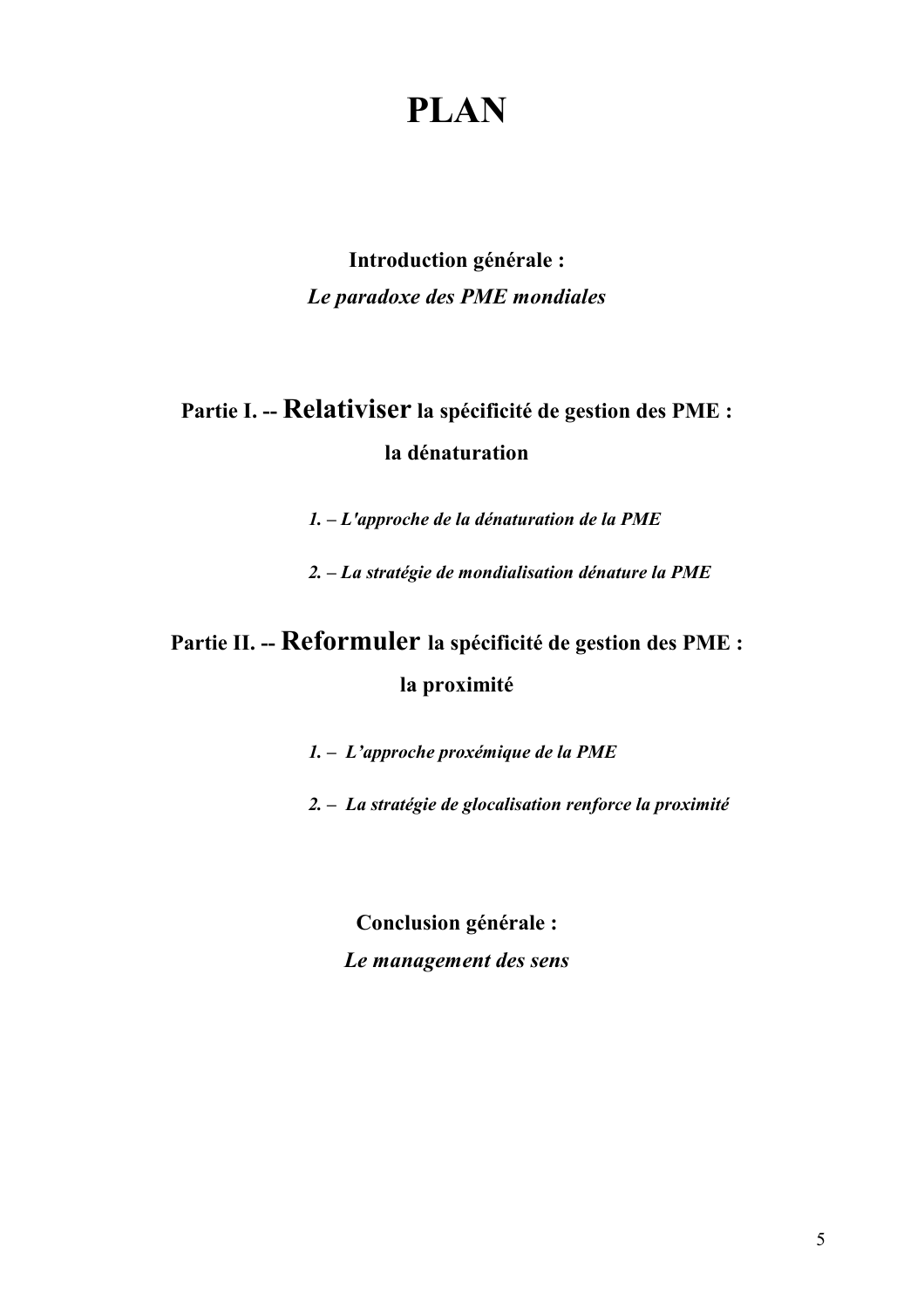### Introduction générale : Le paradoxe des PME mondiales

La plupart des travaux concernant les stratégies de mondialisation de l'entreprise se sont principalement focalisés sur la grande entreprise, voire la très grande firme multinationale (Perlmutter, 1969; Stopford et Wells, 1972; Doz, 1986; Porter, 1986, 1990; Hamel et Prahalad, 1986 ; Bartlett et Ghoshal, 1989...). Parmi les facteurs qui favorisent la mondialisation de l'entreprise, les économies d'échelle et de champ et les structures oligopolistiques sont souvent considérées comme des éléments déterminants (Levitt, 1983 ; Dunning, 1985 ; Chandler, 1986 ; Bartlett et Ghoshal, 1991 ; Doz, Santos et Williamson, 2001). La grande taille apparaît si profondément associée au phénomène de la mondialisation que dans son ouvrage "Comprendre la mondialisation de l'entreprise", Joffre (1994) préconise d'opérer une distinction entre la logique de conquête des marchés et la logique de globalisation, distinction qui n'est pas sans rappeler selon l'auteur "la distinction classique en affaires internationales entre les PME faiblement internationalisées et les grands groupes mondialisés". Cette tendance se trouve confirmée par le recensement effectué par Jameux et al. (1996) lesquels observent que plus de la moitié des thèses traitant de stratégie des PME se situent à un niveau régional d'analyse tandis que les thèses portant sur la stratégie des grandes entreprises se situent pour les deux tiers à un niveau international. De sorte qu'à la fin des années 80, il était encore classique d'opérer une distinction des horizons d'affaires des entreprises en inscrivant la stratégie des grands groupes dans un environnement mondial et en limitant celle des PME à une dimension régionale ou locale.

Or, au début des années 90, lorsque nous avons commencé notre thèse de doctorat, plusieurs auteurs, dont les travaux pionniers de l'allemand Simon Hermann (1992 ; 1995 ; 1998) sur les "champions cachés", ont commencé à mettre en évidence l'existence de PME à stratégie mondiale. Ces auteurs révèlent l'existence de "baby-multinationales" (Joffre, 1989), de "PME à stratégie quasi globale" (Roth, 1992), d'entrepreneurs "globalistes" (Marchesnay, 1993-a), de "PME transnationales" (Fujita, 1995), "d'Euro-PMI" (Boutin et Pras, 1995), de "PME globales" (Julien et Morin, 1996). De même, l'internationalisation des entreprises se fait plus précoce. On dénombre de plus en plus de petites entreprises qui exportent dans de nombreux pays l'année même de leur création ou en période de démarrage (Mc Mullan, 1994). On les appelle les International New Ventures ou les global start-ups (Oviatt et Mc Dougall, 1995; 1997; Prasad, 1999), certaines n'hésitant pas à s'insérer dans des réseaux d'affaires internationalisés dès les premières années d'existence (Choy, 1995). Dans son ouvrage sur l'économie mondialisée, Reich (1993) décrit ces PME comme des "courtiers-stratèges" dont la base de compétitivité est de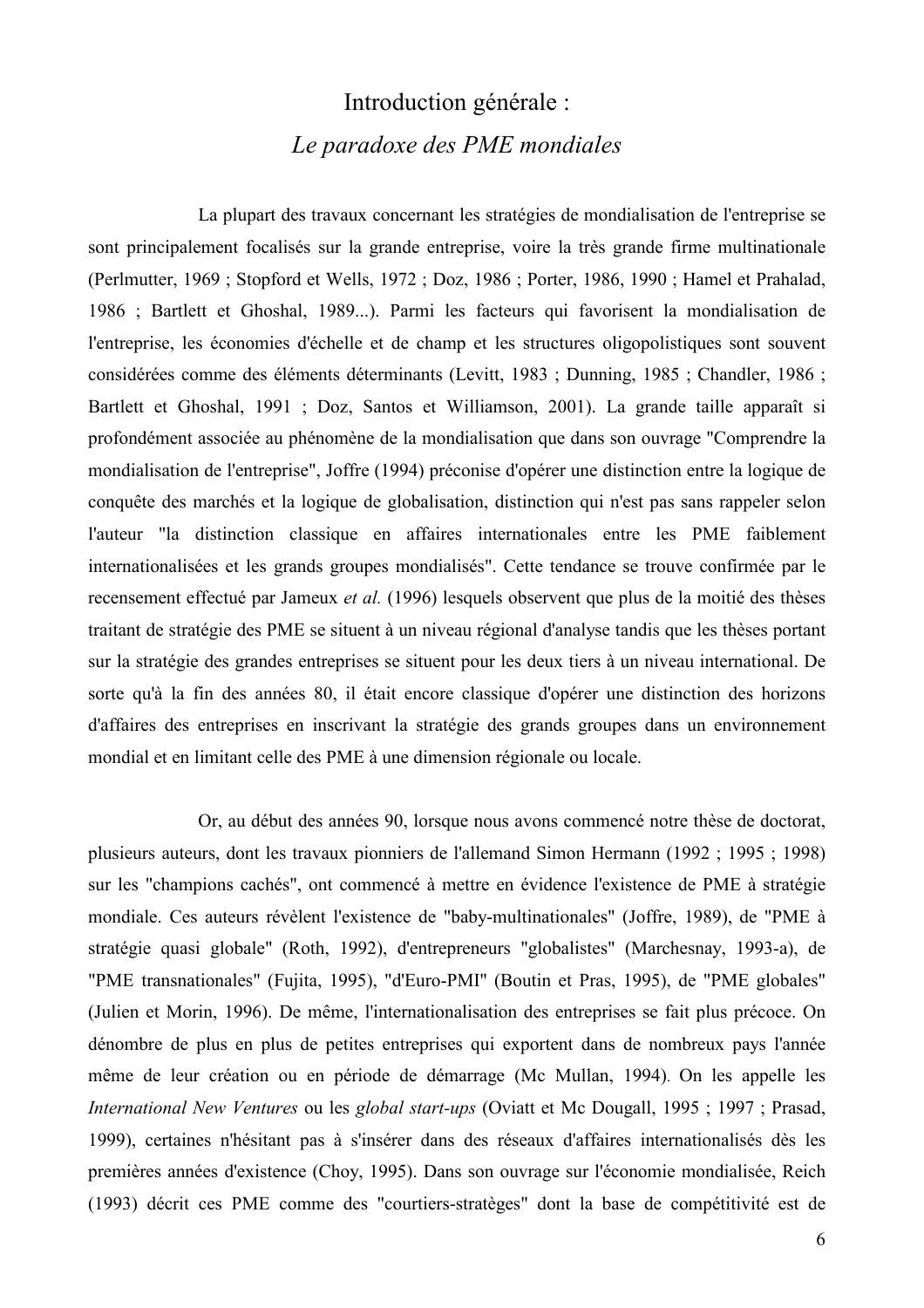"trouver le bon accord entre une technologie spécifique et des besoins spécifiques" à une échelle mondiale

En France, cette tendance est illustrée par le club très sélectif des n°1 mondiaux, qui est une association regroupant les entreprises en situation de leadership à l'échelle mondiale. Aux côtés des plus grands fleurons de l'industrie nationale, plus d'une quarantaine de PME sont membres du club. La plus petite d'entre elles, l'entreprise Le Verre Fluoré, composée de seulement sept personnes, n'en est pas moins leader mondial dans la fabrication sur mesure de fibres optiques infrarouges et vend ses produits à des clients aussi prestigieux que la NASA, General Motors ou Sony. Cet exemple montre que la mondialisation n'affecte pas exclusivement les grands groupes mais concerne aussi les petites, voire les toutes petites entreprises. L'existence de ces PME mondialisées soulève deux interrogations majeures :

- Comment des entreprises aussi jeunes ont-elles réussi en si peu de temps à  $\omega_{\rm{max}}$ acquérir une envergure mondiale lorsque les principaux travaux théoriques, notamment ceux de l'école suédoise d'Uppsala (Johanson et Wiedersheim-Paul, 1975 : Johanson et Vahlne, 1977), montrent que le processus d'internationalisation de la firme suit généralement un cheminement lent, progressif et séquentiel (Bilkey, 1978; Bilkey et Tesar, 1977; Reid, 1980; Cavusgil et Nevin, 1981; Gibiat, 1994)?
- Comment des entreprises aussi petites ont-elles réussi à élargir leurs espaces de marché et de fonctionnement à l'échelle mondiale lorsque tant de travaux montrent que l'élargissement spatial des activités est une fonction croissante de la taille (Hirsch et Adar, 1974; Cardot et Dubarry, 1982; Roncin, 1982; Maliverney, 1991; Calof, 1993; Ali et Camp, 1993; Mahone, 1994; Wagner, 1995)?

A l'évidence, les PME mondiales vont à l'encontre de la relation de congruence généralement admise entre l'espace, le temps et la taille. En rendant totalement caduques les conceptions dites "séquentialistes" des processus d'internationalisation de l'entreprise, la mondialisation soulève un paradoxe qu'il nous a paru nécessaire d'instruire théoriquement et empiriquement.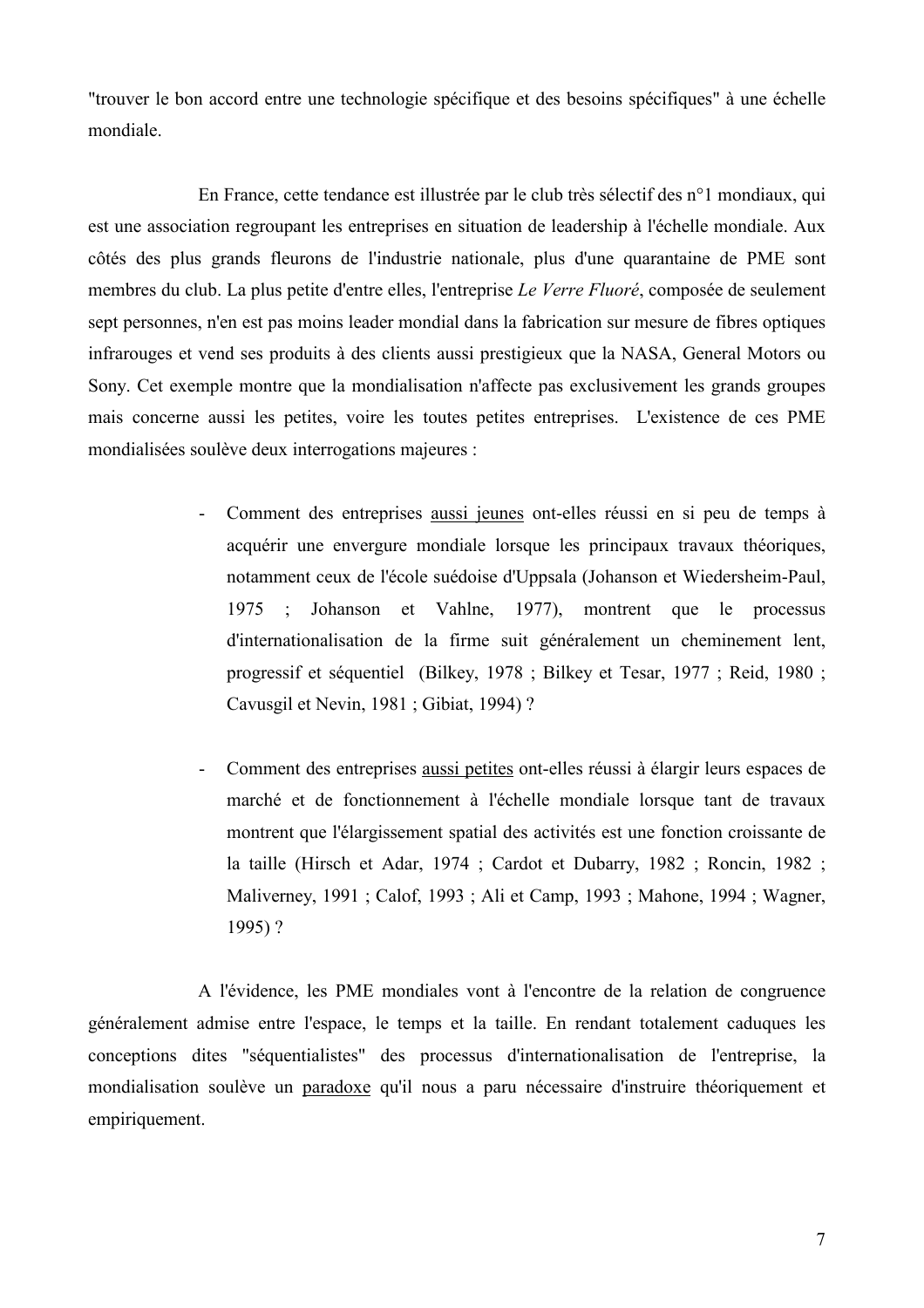Une de nos premières recherches empiriques a consisté à faire une étude sur les politiques de formation des PME du club des n°1 mondiaux (Paradas et Torrès, 1994 ; 1996). Non seulement les PME observées développaient de nombreuses actions de formation mais elles le faisaient plus dans une logique d'investissement que dans une logique ponctuelle, contrairement à la majorité des PME qui adoptent généralement des politiques de formation ponctuelles et à court terme. La mondialisation induit des politiques de formation qui s'éloignent des pratiques habituelles des PME. Cette enquête a permis d'établir un lien entre le caractère paradoxal de la mondialisation en PME et le caractère atypique des entreprises mondialisées de petite taille.

Progressivement, il est apparu nécessaire de centrer notre attention sur le caractère inhabituel de ces PME, ce qui nous a amené à opérer un changement de perspective de la recherche. Alors que la plupart des travaux limite la PME à un simple champ de recherche (Marchesnay, 1993-b), nous lui avons attribué une place centrale en lui donnant le statut d'objet de recherche. Cette inversion PME champ / PME objet est une des singularités du positionnement de nos travaux. En effet, il a semblé opportun de confronter le phénomène de mondialisation à la thèse dominante de la recherche en PME qui confère un caractère spécifique à son mode de gestion (Barreyre, 1967; Gervais, 1978; Dandridge, 1979; Welsh et White, 1981; Marchesnay, 1982; 1991; Hertz, 1982; D'Amboise et Muldowney, 1988; Julien et Marchesnay, 1988; Brooksbank, 1991; D'Amboise, 1993; Storey, 1994; Julien, 1990; 1994, Wtterwulghe, 1998...).

D'où notre **problématique majeure** : dans quelle mesure la conception spécifique de la gestion des PME est-elle compatible avec les nouvelles pratiques occasionnées par la mondialisation? Autrement dit, comment le phénomène de la mondialisation peut-il être intégré au corpus théorique de recherche en PME ?

A la manière de Harrison (1995), nous considérons que les changements structurels provoqués par la mondialisation débouchent sur un nouveau contexte au sein duquel il faut réinterpréter le débat sur la PME appréhendée comme objet de recherche. Cette réinterprétation constitue le fil directeur de notre parcours de recherche qui s'articule autour de deux étapes complémentaires mais néanmoins distinctes :

#### Relativiser la spécificité de gestion des PME

Dans un premier temps, nous avons contribué à faire émerger une "démarche critique" à l'égard du corpus théorique classique de la recherche en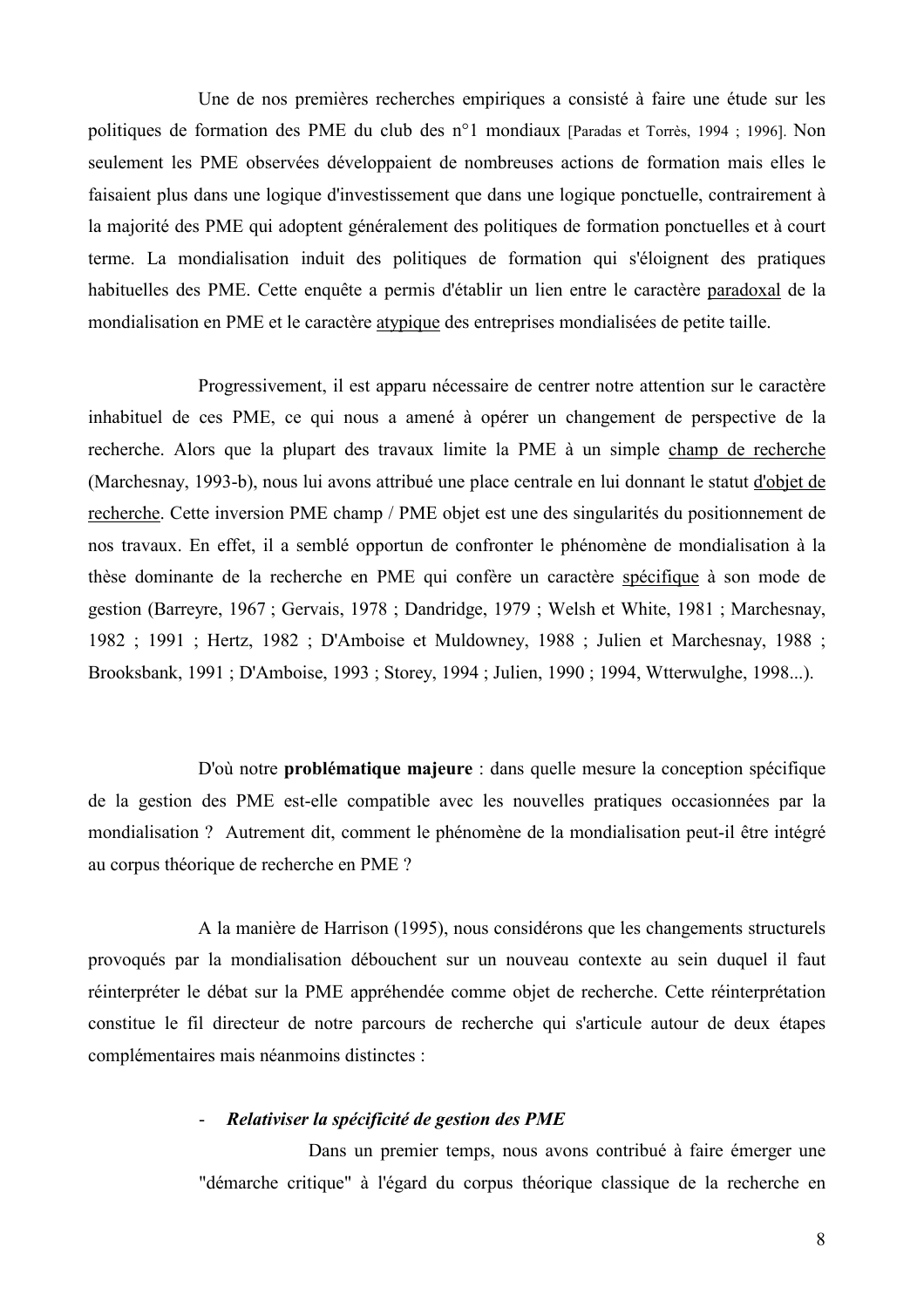gestion des PME. Dans le cadre de cette démarche que nous avons appelée 'dénaturation', la thèse de la spécificité de gestion n'est plus considérée comme un paradigme mais comme une simple hypothèse de recherche contestable. Cette approche s'attache à cerner les limites du champ d'application de la spécificité de gestion des PME et permettra de montrer dans quelle mesure la mondialisation dénature la PME.

#### Reformuler la spécificité de gestion des PME

Dans un second temps, l'adoption de cette démarche dans le cadre de la mondialisation nous a permis de repérer et de mettre en évidence le mécanisme principal qui, selon nous, explique un grand nombre des traits caractéristiques des PME : la proximité. Chacune des spécificités de gestion des PME peut être exprimée comme une forme particulière de proximité. Dans ces conditions, nous aurons l'occasion d'explorer de nouvelles stratégies de la PME qui lui permettent de se mondialiser sans se dénaturer.

Ce sont ces deux étapes qui ponctuent notre contribution scientifique à la compréhension de la gestion des PME et à leurs modes d'internationalisation que nous allons à présent développer.

Dans la première partie, nous montrerons quels sont les fondements théoriques et empiriques et les apports significatifs de l'approche par la dénaturation des PME tout en soulignant les difficultés de méthodes et les limites actuelles de cette approche.

Dans la seconde partie, nous préciserons les résultats obtenus qui ont permis d'expliciter le rôle de la proximité comme le fondement explicatif de la spécificité de gestion des PME. Cette reformulation de la gestion des PME permettra de déboucher sur un programme de recherche invitant les PMistes à une plus grande prise en compte des effets de proximité dans les entreprises de petite taille.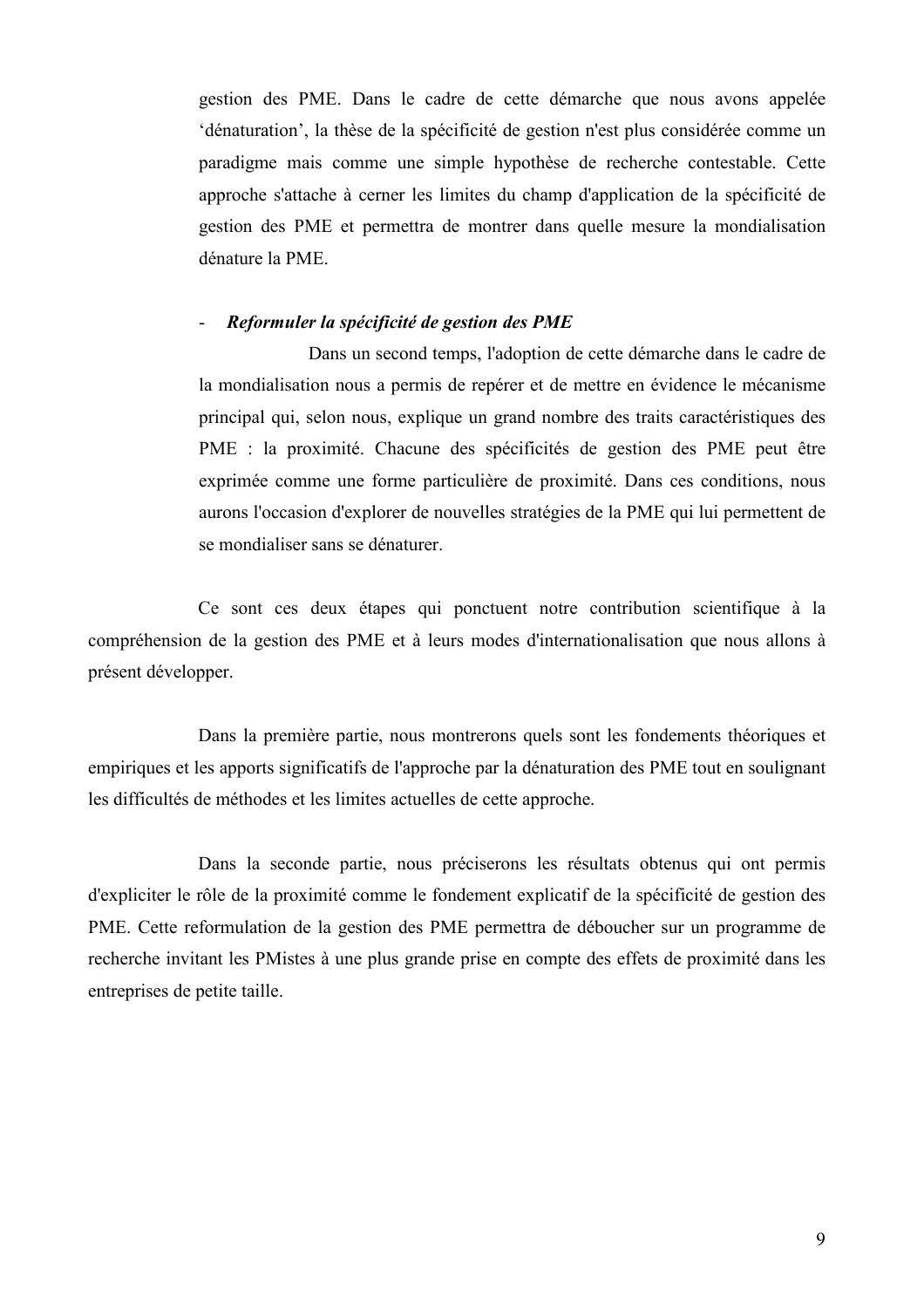#### PARTIE I.

#### **RELATIVISER LA SPECIFICITE DE GESTION DES PME**

Afin d'établir notre "démarche critique" à l'égard du corpus théorique classique de la recherche en PME, nous avons cherché à montrer que les nombreux travaux concernant la gestion des PME ne permettent pas véritablement de s'interroger de façon critique sur la conception théorique qui domine la recherche en PME. La raison principale tient au fait que la thèse de la spécificité de gestion est devenue au fil des années le paradigme dominant et structurant de la pensée "orthodoxe" de la communauté scientifique en PME. Or, les évolutions actuelles liées à la mondialisation suggèrent de s'interroger sur le champ de pertinence de cette thèse. L'approche que nous avons appelé "dénaturation" est une démarche qui s'attache à cerner les limites du champ d'application du modèle théorique de la PME.

#### 1 L'APPROCHE DE LA DENATURATION DE LA PME

Il y a plus de vingt ans un débat s'est engagé sur le statut scientifique de la PME en sciences de gestion (Gervais, 1978; Dandridge, 1979; Welsh et White, 1981; Marchesnay, 1982; Hertz, 1982; Julien et Marchesnay, 1988) : peut-on appliquer aux PME les enseignements et préceptes consacrés aux grandes entreprises ou bien faut-il considérer qu'il existe un barrière d'espèce entre grandes et petites entreprises et dans ces conditions doit-on inventer des modèles propres à la PME ?

Force est de constater qu'au fil des années, l'idée d'une spécificité de gestion s'est imposée comme la thèse dominante. La plupart des chercheurs se consacrant à l'étude de la PME mentionnent la nécessité de tenir compte de leurs spécificités de gestion. La thèse de la spécificité peut désormais être considérée comme le paradigme dominant.

L'affirmation paradigmatique de la thèse de la spécificité de la PME, signe d'une certaine maturité, confère à la recherche en PME une relative unité. Mais cette évolution peut légitimer, au-delà de son attrait scientifique, un discours inutilement protectionniste. Avec quel degré de certitude peut-on considérer que tous les travaux concernant la grande entreprise ne sont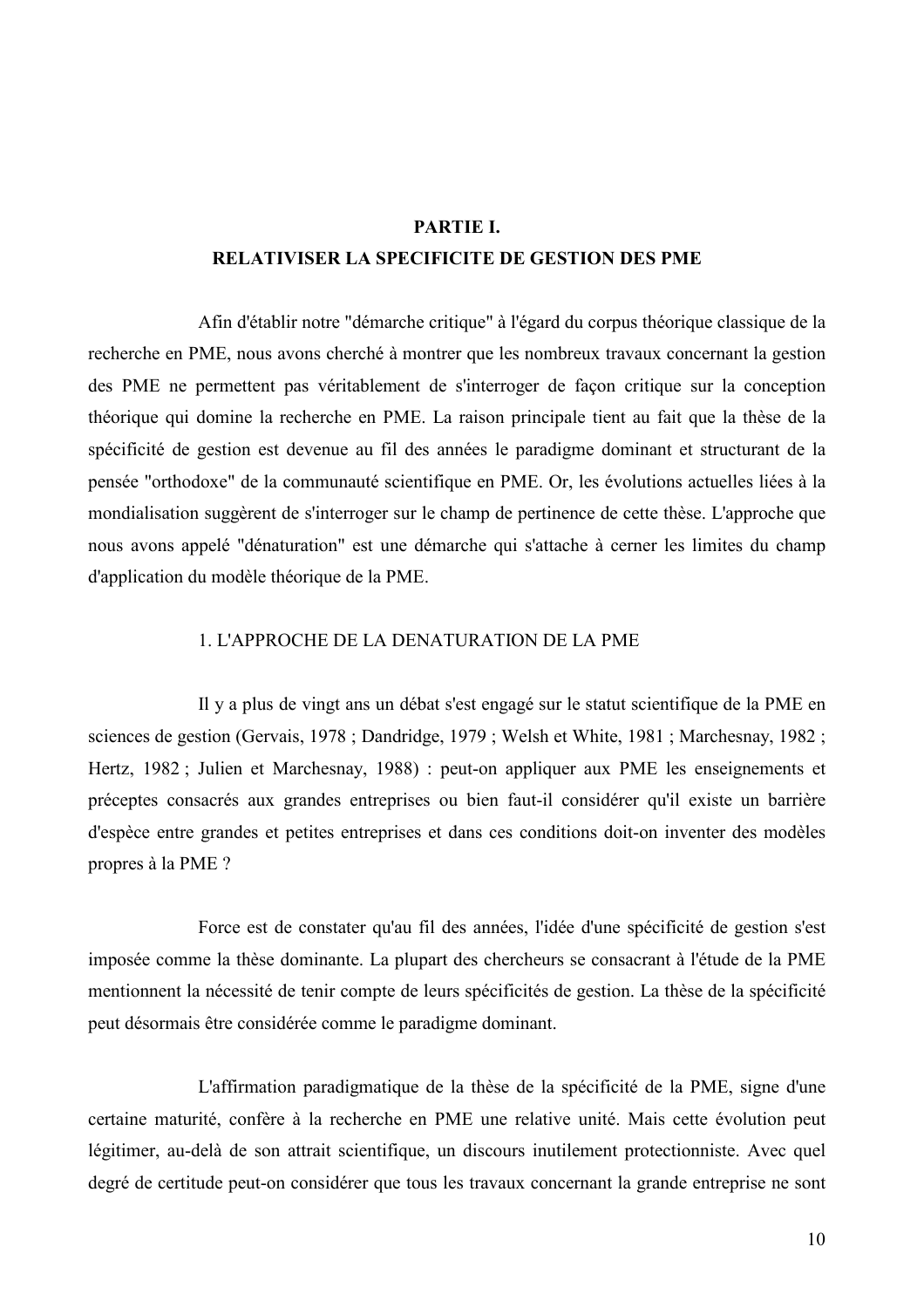pas pertinents pour appréhender les entreprises de petite taille ? Même si le paradigme de la spécificité est dominant, il n'en demeure pas moins nécessaire de garder à l'esprit qu'il peut y avoir des explications rivales.

Or, l'affirmation d'un paradigme ne favorise nullement ce type de recherche. Au contraire, comme tout paradigme, celui de la spécificité de la PME se prête mal à la réfutation. "Finalement, tous les paradigmes contiendront quelques prescriptions méthodologiques très générales telles que : Efforcez-vous de faire correspondre votre paradigme avec la nature" (Chalmers, 1987 : 153). Comme le souligne Popper (1985 : 83), "c'est notre tendance à rechercher la régularité des occurrences et à prescrire des lois à la nature qui est à l'origine du phénomène psychologique de la pensée dogmatique ou, plus généralement, du comportement dogmatique : nous présumons partout la régularité et nous nous efforçons de la trouver même là où elle n'existe pas". A trop vouloir mettre en relief les spécificités liées à la petite taille, les auteurs sont enclins à tenir pour certitude ce qui n'est que de l'ordre du probable.

Conformément aux vœux de D'Amboise (1993), la recherche en PME ne progressera qu'à la condition de comparer les effets des nouvelles pratiques des entreprises à partir d'un même corpus théorique. Mais cette perspective doit nécessairement s'inscrire dans une optique critique. Parmi les nouvelles tendances de l'environnement des entreprises, certaines ne sont-elles pas de nature à remettre en cause profondément la conception classique ? Il s'agit donc de savoir dans quelle mesure la conception traditionnelle de la PME élaborée à la fin des années 70 est apte à intégrer les phénomènes nouveaux comme la mondialisation... Le travail d'une théorie scientifique est long, et dans l'entre-temps, de nouveaux éléments se sont proposés pour s'ajouter à son corpus. Dans quelle mesure peut-on les y faire entrer sans changer les règles du jeu ? On peut toujours s'efforcer de retrouver dans les évolutions nouvelles, certains aspects qui confortent les modèles traditionnels. Mais on ne peut indéfiniment soustraire un modèle à l'épreuve de la réfutation. L'entreprise de petite taille est soumise à des évolutions internes et externes qui peuvent parfois engendrer des ruptures et susciter des transformations radicales. La question est alors de savoir distinguer parmi les nouvelles manœuvres stratégiques et les récentes évolutions environnementales, celles qui sont en contradiction avec la forme-PME de celles qui restent une modalité nouvelle rattachable à la forme existante. Pour être scientifiquement et socialement fructueuses, les formes doivent être contingentes.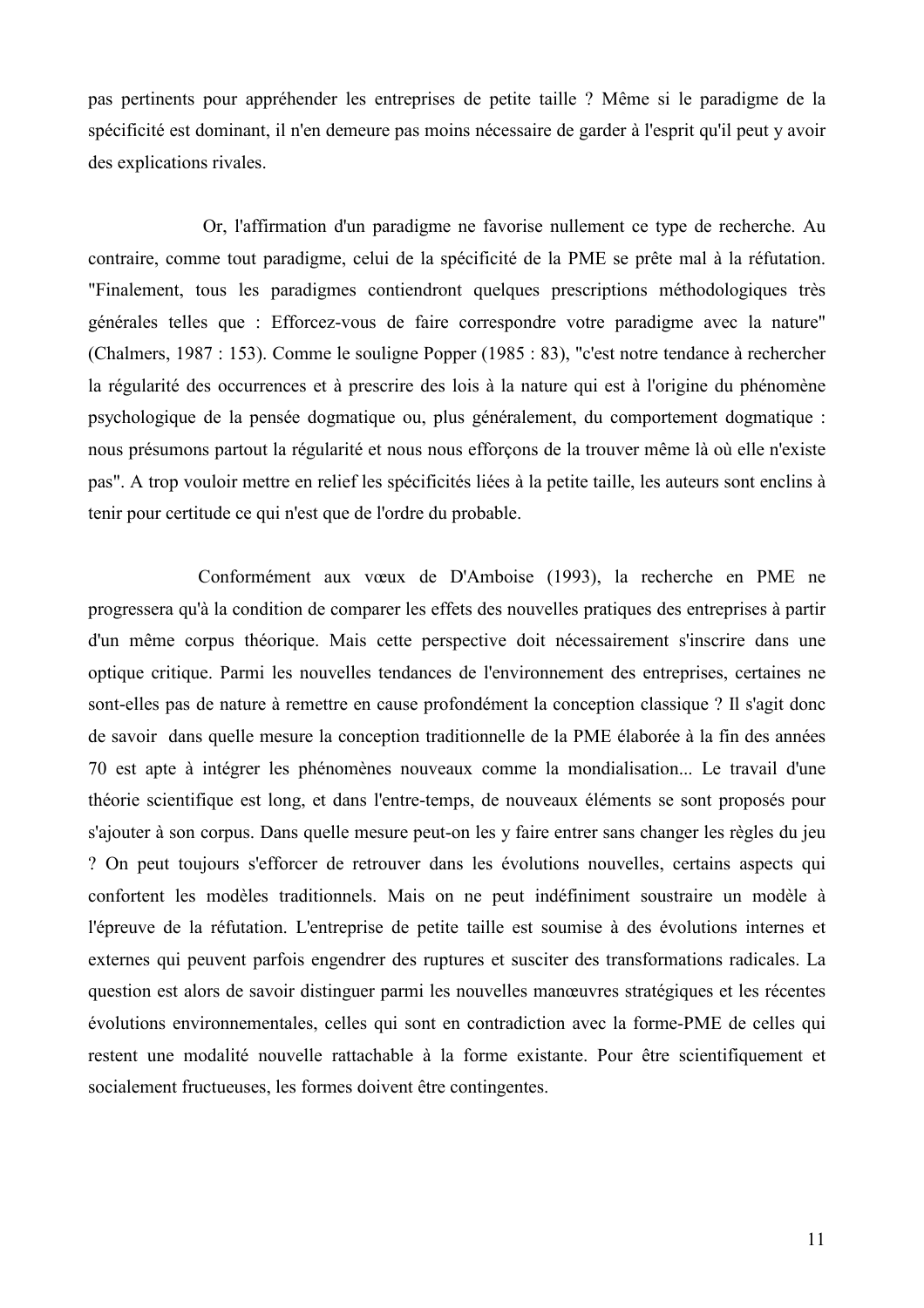1. 1. Pour une approche contingente de la spécificité : l'hypothèse de la dénaturation

L'approche contingente de la spécificité de la PME consiste à admettre que la validité de la thèse de la spécificité est soumise au respect de certaines conditions. Le programme de recherche que nous avons proposé à l'issue de notre travail doctoral n'est plus "la PME est spécifique, efforcez-vous de le vérifier dans votre recherche" mais devient "sous quelles conditions" et dans quelle mesure peut-on considérer que la PME est spécifique ?". Posée en ces termes, la thèse de la spécificité de la PME n'est plus un postulat érigé en principe universel, mais une simple hypothèse de recherche réfutable laissant supposer que dans certains contextes la PME n'est plus spécifique. En effet, si l'on admet l'idée que la PME puisse avoir une nature propre, nous devons admettre son corollaire : la dénaturation. Une PME peut parfois ne pas ou ne plus être spécifique.



Figure 1 : diversité et contingence de la spécificité de la PME [Torrès, 1997-a, 1997-c, 1998-a]

Comme Julien (1990; 1993) l'a précisément montré, l'approche typologique est très fréquente dans les recherches en PME. Lorsqu'il établit une typologie, le chercheur avance généralement l'argument selon lequel la diversité des comportements est inhérente au monde de la PME, même s'il pose au préalable le postulat de la spécificité pour définir le cadre commun au sein duquel il construit sa typologie. En d'autres termes, la diversité des types identifiés signifie des changements de degré au sein du cadre de la spécificité. Les types 1, 2, 3 et 4 de la figure 1 illustrent ces propos. Ces différents types appartiennent à des degrés divers au cadre défini par le paradigme de la spécificité de la PME. Leurs différences ne sont que des différences de degré, et non de nature. Il demeure toujours une ou des caractéristiques communes à ces différents types qui les fédèrent autour de la forme-PME. Ce qui fait que la méthode typologique ne peut contribuer à mettre en évidence la dénaturation. La prise en compte de la contingence est restreinte au sein du cadre théorique fixé par le paradigme de la spécificité. Ce ne sont que des contingences locales.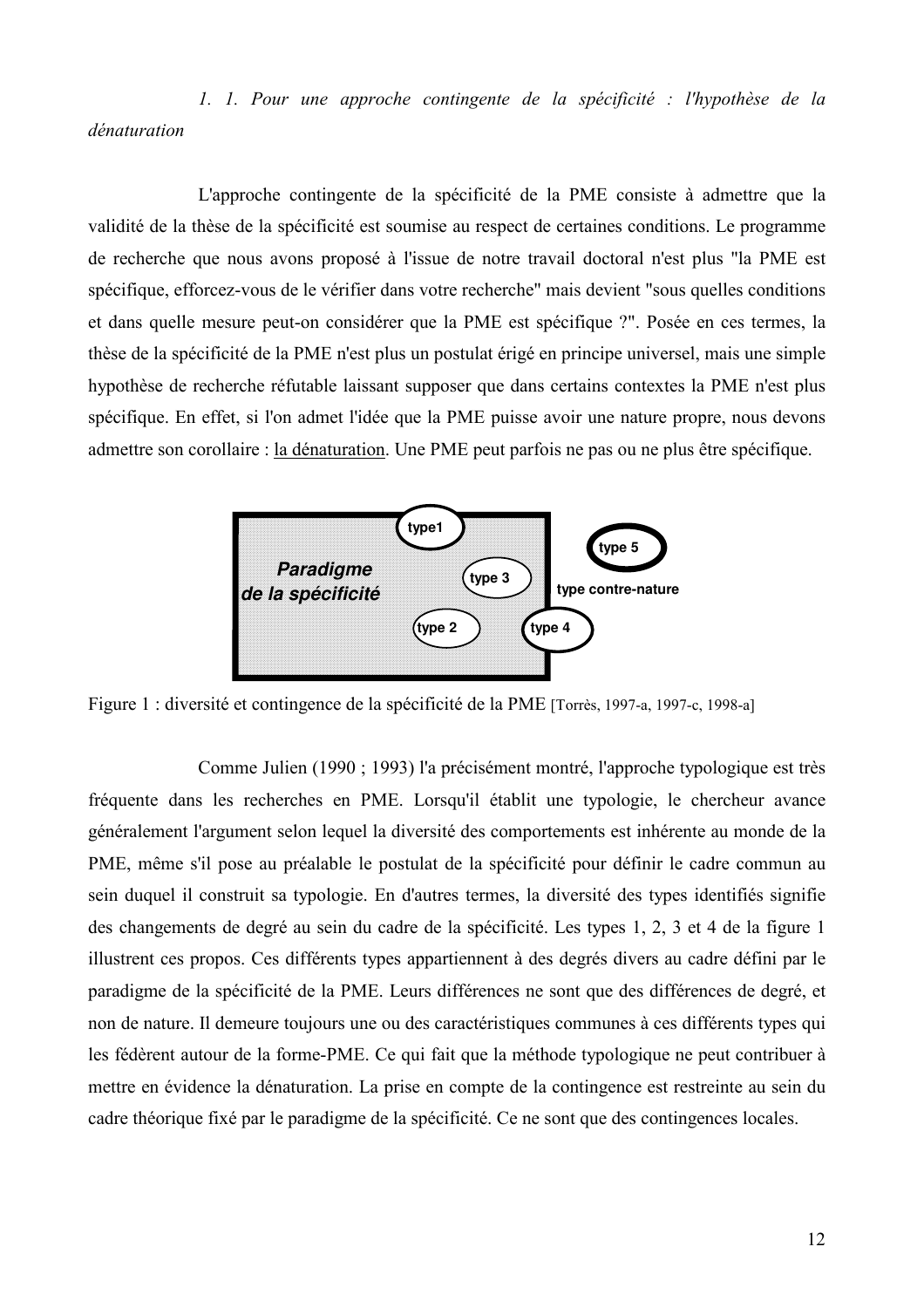Or, on doit étendre l'approche contingente à l'idée même de spécificité de la PME. On peut en effet envisager que, dans certains cas, les changements de degré puissent s'accompagner d'un changement de nature. C'est le cas du type 5 qui se situe en dehors du paradigme. C'est un cas de "non spécificité". Dans une approche paradigmatique, le chercheur pourrait être tenté de l'exclure de son analyse. Mais dans l'optique qui est la nôtre, c'est au contraire ce cas qui nous intéressera en premier lieu. En effet, selon Huberman et Miles (1991 : 432), "pour tout résultat, il existe généralement des exceptions. On est tenté de les sous-estimer, de les ignorer ou de les justifier. Mais le cas atypique est l'allié du chercheur. Un examen attentif des exceptions ou des extrêmes permet de tester et de renforcer le résultat principal. Non seulement on y teste la généralité du résultat mais on se protège contre des biais d'échantillonnage". La recherche délibérée de cas contrastants (négatifs, extrêmes, contradictoires...) peut être utile pour identifier les limites de la généralisation.

Dans cette optique, l'approche contestable préconisée par Popper apparaît parfaitement justifiée pour ce type de démarche. Selon Popper (1982) la logique de la découverte scientifique se décompose toujours en deux phases, la phase de généralisation théorique et la phase d'examen critique ou de réfutation : "Au début, nous devons suivre nos propres théories, car sans théorie nous ne pourrions commencer (...) Ensuite, nous devons adopter une attitude plus critique vis-à-vis de ce qui nous a permis d'avancer et essayer de le remplacer par des éléments plus adaptés, en fonction même de ce que nos propositions initiales nous ont permis d'apprendre". L'approche de la dénaturation n'est pas en totale rupture avec les travaux antérieurs puisque c'est sur ces derniers qu'elle s'appuie. Elle vise à examiner de façon critique le cadre de validité de la conception classique de la PME.

#### 1. 2. Les concepts clés de repérage de la dénaturation

Pour repérer la dénaturation de la PME, nous nous sommes fondés sur le "concept" de PME" tel qu'il est formulé par Julien (1994). Le choix en faveur de ce concept répond à la fois aux critères de "représentativité" du savoir acquis de la communauté scientifique et de précision car le falsificationisme exige que les théories soient formulées avec une précision suffisante pour courir le risque de la falsification. En effet, Julien fournit une énumération précise des traits qui, au-delà de la petite taille, définissent les spécificités de gestion de la PME (petite taille, gestion centralisée, spécialisation interne faible, systèmes d'information simples...). C'est donc à partir de ces traits qu'il devient possible de définir l'antithèse du concept de PME et d'élaborer les trois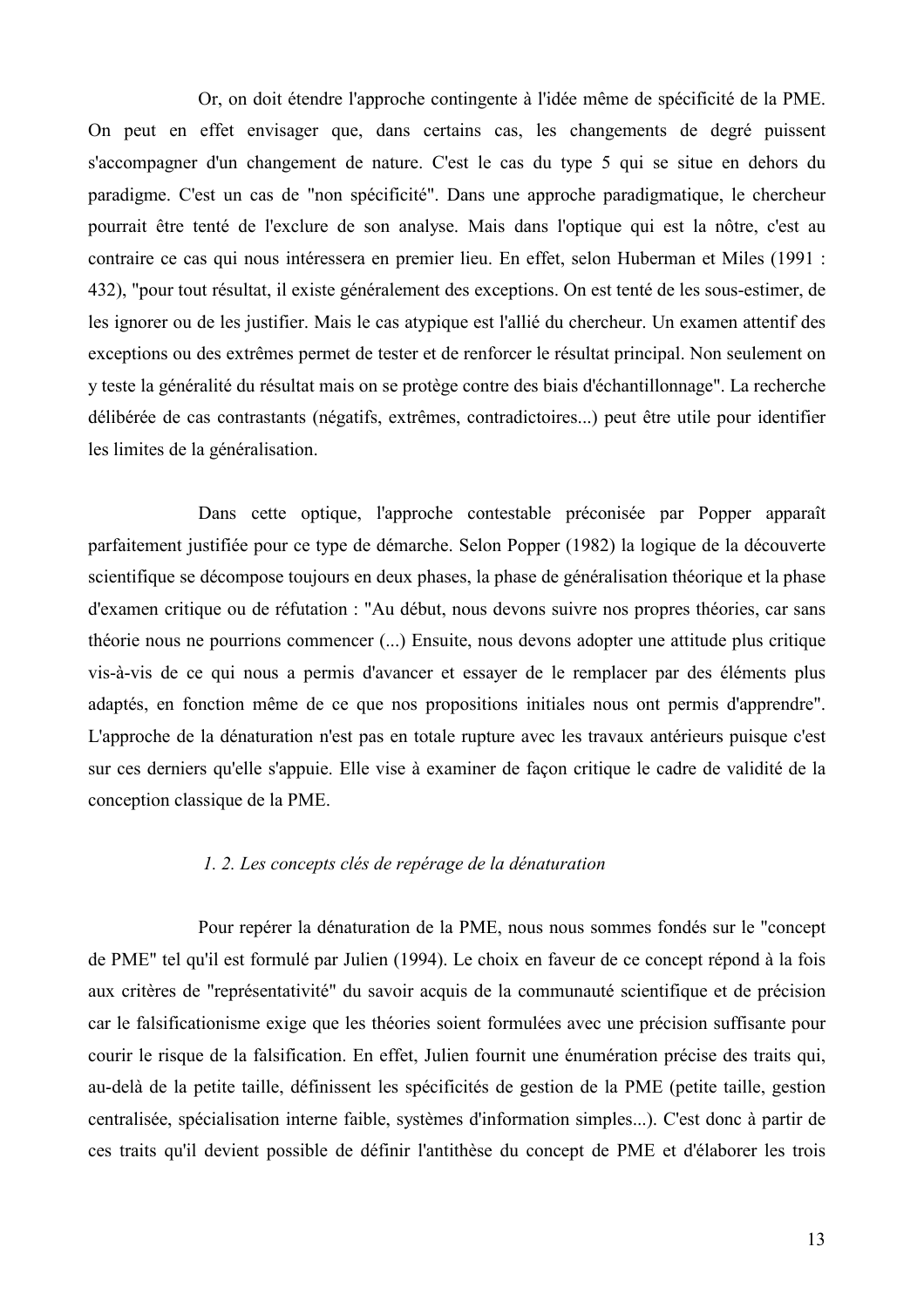concepts-clés de l'approche de la dénaturation : l'anti-PME, le contexte dénaturant et la tendance dénaturante

L'anti-PME : Nous définissons le concept "d'anti-PME" (ou cas de non spécificité) comme une entreprise de petite taille fortement décentralisée, dont la spécialisation des tâches est poussée, adoptant une stratégie explicite et à long terme, mettant en place des systèmes d'information interne et externe complexes et formalisés et dont le marché est d'envergure mondiale (tableau 1). C'est l'antithèse de la PME sans pour autant être une Grande Entreprise. L'utilité théorique du concept d'anti-PME est de réfuter l'universalisme de la spécificité de la PME (conception classique. Dans une perspective réfutationniste, l'identification d'un seul cas de non spécificité peut suffire à la démonstration. La formule est restée célèbre : un cygne noir suffit à réfuter la proposition "tous les cygnes sont blancs".

| LE CONCEPT DE PME<br>(D'après une synthèse de la littérature du<br><b>GREPME</b> ) | <b>L'ANTI-PME</b>      |
|------------------------------------------------------------------------------------|------------------------|
| Petite taille                                                                      | Petite taille          |
| Centralisation                                                                     | Décentralisation       |
| de la gestion                                                                      | de la gestion          |
| Faible                                                                             | Forte                  |
| Spécialisation                                                                     | spécialisation         |
| Systèmes d'information                                                             | Systèmes d'information |
| informels et simples                                                               | formels et complexes   |
| Stratégie implicite                                                                | Stratégie explicite    |
| et à court terme                                                                   | et à long terme        |
| Marché proche,                                                                     | Marché                 |
| soit géographiquement, soit                                                        | mondial,               |
| psychologiquement                                                                  |                        |

Tableau 1 : le concept de PME et son antithèse, l'anti-PME [Torrès, 1997-a ; 1997-d]

Toutefois, l'identification d'un cas atypique est-elle suffisante pour réfuter une proposition de recherche aussi solidement établie dans une communauté scientifique ? Le rejet d'une théorie est toujours un acte décisif. "C'est de là que les falsificationistes tirent leur titre" déclare Chalmers (1987 : 111). Toutefois ce dernier rajoute : "Si un énoncé universel ou une série d'énoncés universels constituant une théorie entre en conflit avec un énoncé d'observation, il est possible que ce soit l'énoncé d'observation qui soit fautif.". En définitive, un énoncé d'observation n'est jamais parfaitement infaillible. La démonstration de la dénaturation de la PME ne peut donc se contenter d'un seul cas. L'étude de cas ne peut donc être qu'exploratoire et suggérer une piste de recherche dont la portée est plus générale, à savoir l'identification de contextes dénaturants.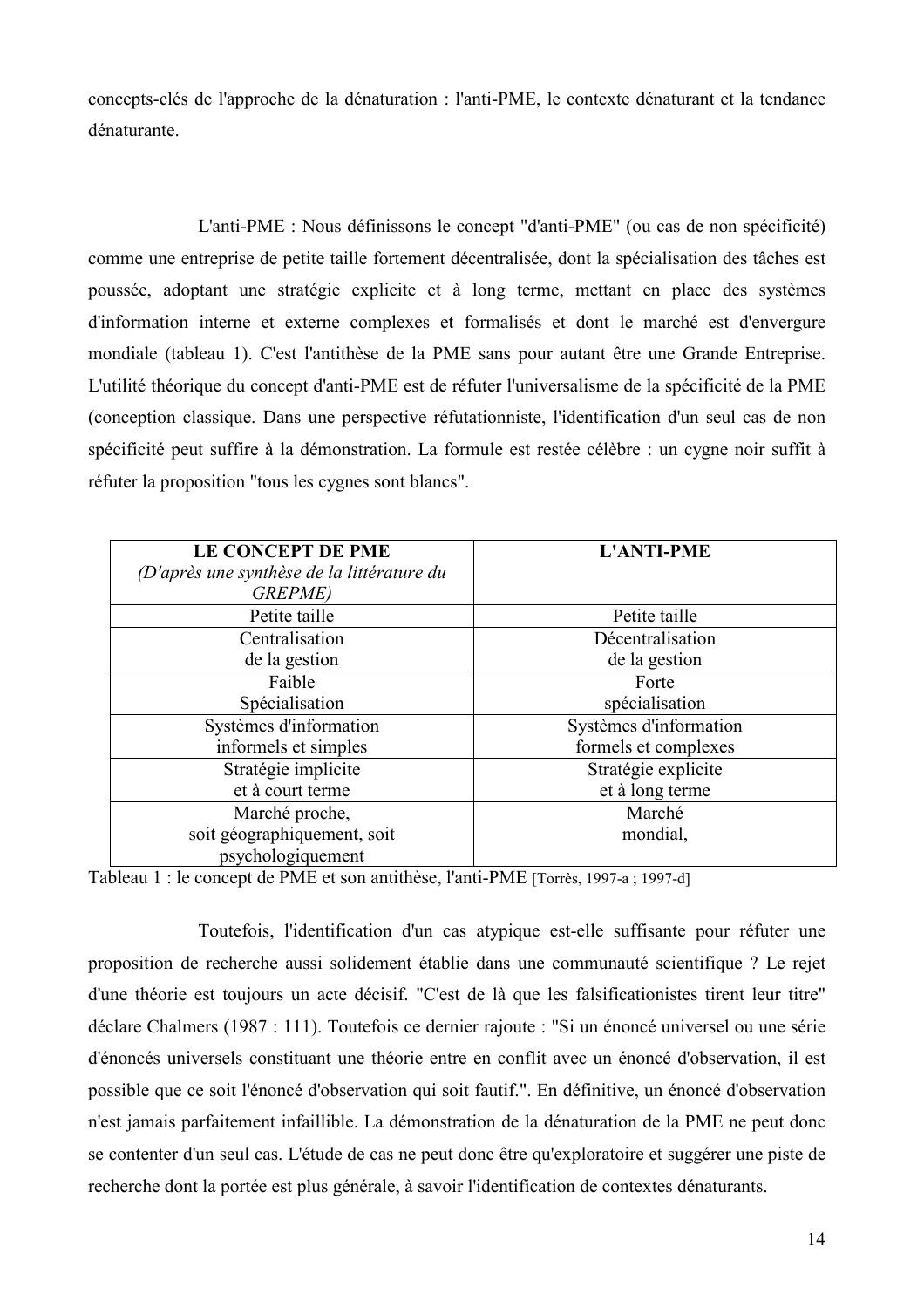Le contexte dénaturant : Il s'agit d'un contexte favorable à l'anti-PME. L'utilité théorique des contextes dénaturants est d'aider à mieux cerner le cadre de validité de la conception classique de la PME. En effet, la mise en évidence d'un contexte dénaturant conduit le chercheur à donner les raisons de cette dénaturation et ainsi à expliciter une dimension jusqu'alors implicite de la conception classique de la PME. La méthodologie repose sur des échantillons empiriques (de convenance). L'identification d'un contexte dénaturant ne remet nullement en cause la pertinence du concept de PME tant que ce contexte demeure marginal. Mais, si cette situation se généralisait, on serait en présence d'une tendance contre-nature.

La tendance contre-nature : Elle correspond à une généralisation d'une situation dénaturante auprès des entreprises de petite taille. Certaines évolutions structurelles de l'environnement ou des pratiques stratégiques des entreprises peuvent aller à l'encontre de la conception classique de la PME. L'utilité des tendances contre-natures est de conduire à une reformulation majeure du concept de PME puisque la généralisation de ces pratiques conduit à rendre le conception classique caduque. Aussi, la méthodologie associée à ce type de démarche doit nécessairement se fonder sur des échantillons représentatifs de la population des PME. Cette étape constitue la phase ultime de la stratégie de repérage de la dénaturation.

En résumé, notre approche de la dénaturation de la PME repose sur une démarche à plusieurs étapes dont il convient de respecter l'ordre.

- La première étape consiste à identifier un cas de "non spécificité" à l'aide du concept d'anti-PME qui sert d'étalon de mesure du degré de non conformité de la situation empirique au regard de la conception théorique classique.

- la deuxième étape consiste à valider sur un plus grand échantillon d'entreprises, le résultat obtenu à partir de l'étude de cas. Il convient donc de constituer un échantillon de convenance qui n'a d'autre but que de permettre de tester le problème posé.

- la troisième et ultime étape consiste à vérifier si le phénomène dénaturant s'est généralisé auprès de la population des PME. La méthodologie repose cette fois-ci sur la construction d'échantillons représentatifs de la population des PME.

L'explicitation de cette démarche a fait l'objet d'une présentation approfondie dans le chapitre 3 de notre thèse, puis a été présentée et publiée dans les actes de la  $6^{eme}$  Conférence Internationale de Management Stratégique (AIMS) et a été également publié dans (ARPENT) Annual Review of Progress in Entrepreneurship, Vol. 2. Un article "Specificity and denaturing of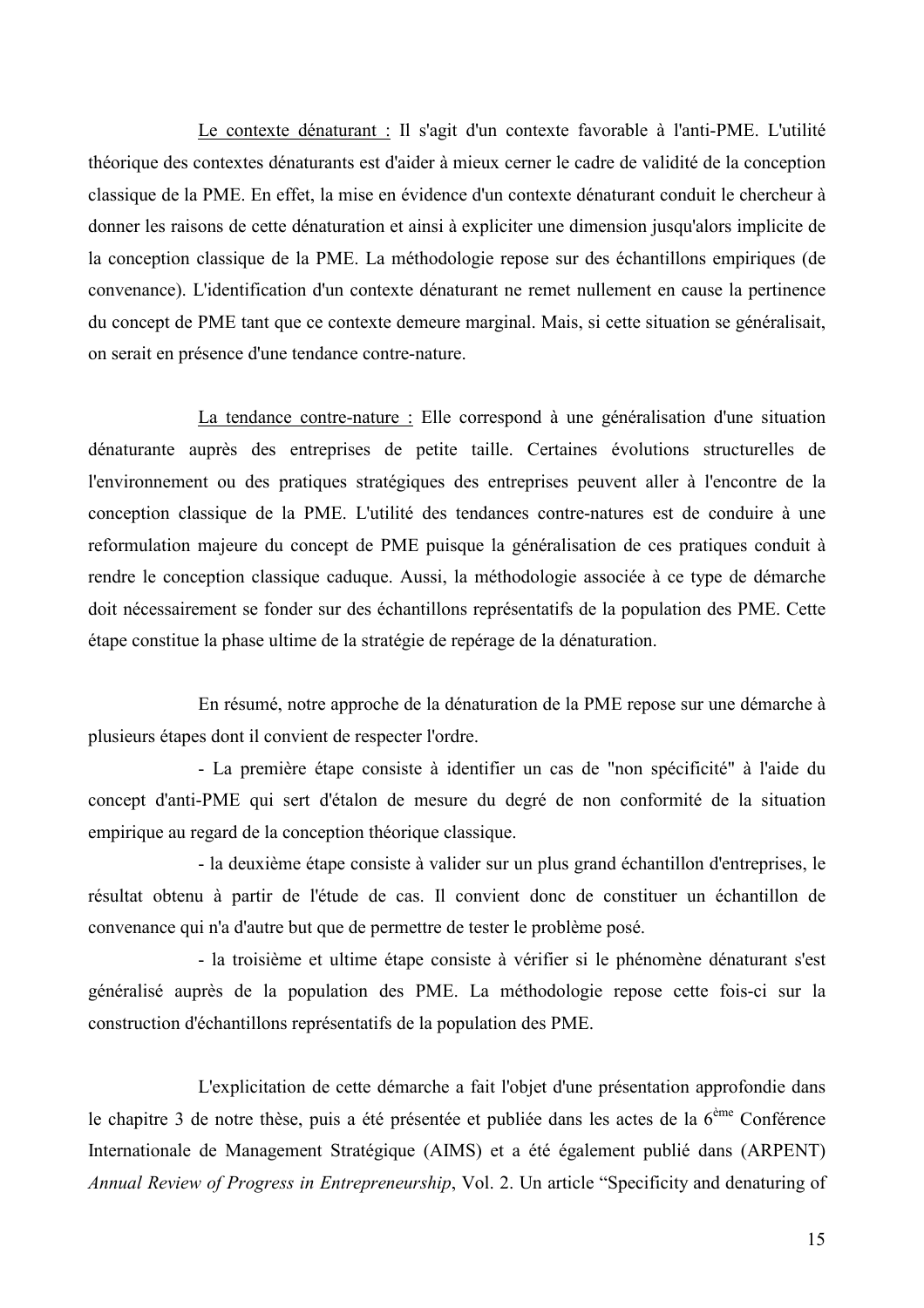small business", en collaboration avec Pierre-André Julien accepté pour publication sous réserve de corrections mineures doit prochainement paraître dans la revue *International Small Business* Journal.

Cette approche de la dénaturation a fait l'objet d'une application dans le cadre de la mondialisation. C'est ce travail que nous allons expliciter à présent.

#### 2. LA STRATEGIE DE MONDIALISATION DENATURE LA PME

Notre première préoccupation a été de définir la stratégie de mondialisation en PME [Torrès, 1994-a, 1994-b, Leyronas et Torrès, 1996, Paradas et Torrès, 1996]. Nous avons défini la stratégie de mondialisation comme l'internationalisation conjointe de l'espace de marché de l'entreprise et de son espace de fonctionnement. L'ajout de l'espace de fonctionnement nous a permis de distinguer entre les stratégies d'exportation et de mondialisation [Torrès, 1997-a ; 1997-b]. Cette distinction permet d'établir une typologie du comportement spatial de la PME, typologie qui sera reprise par P.A. Julien dans son article *Globalization : different types of small business behaviour* (1995) publié dans la revue *Entrepreneurship : theory and practice* ainsi que dans son ouvrage Mondialisation de l'économie et PME québécoises (1996).

Afin de montrer le caractère dénaturant de la mondialisation, nous avons adopté notre démarche critique. Les travaux que nous avons publiés tendent à montrer que le management classique des PME semble difficilement compatible avec l'adoption d'une stratégie de mondialisation. C'est la raison pour laquelle nous avons choisi la mondialisation comme point d'application de notre approche de la dénaturation.

Conformément à la démarche présentée précédemment, nous avons d'abord établi un cas de "non spécificité" puis nous avons élargi notre démonstration à un échantillon de 52 entreprises dans le but de tester l'hypothèse de la dénaturation de la PME dans le contexte de la mondialisation.

#### 2. 1. Le cas SEFCAL comme élément de réfutation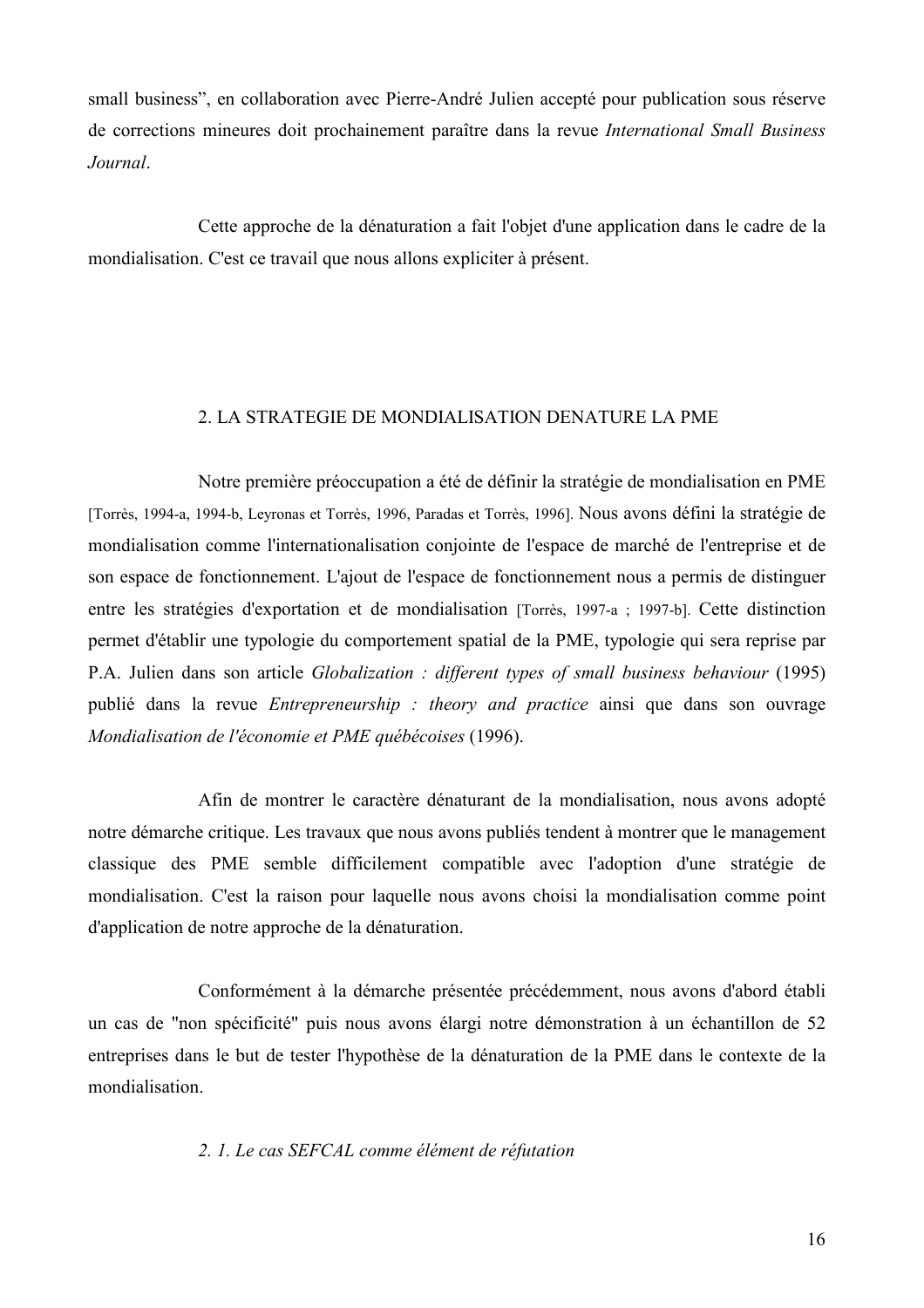Le cas SEFCAL – Société d'Etude et de Fabrication de Colorant Alimentaire - est une entreprise qui présente tous les traits de la PME de classe mondiale. Située dans le petit village ardéchois de Saint-Julien de Peyrolas, cette petite entreprise n'en est pas moins leader mondial dans la fabrication de colorant naturel rouge, commercialisant son savoir-faire dans plus de 85 pays dans le monde à l'aide d'un réseau de production et de distribution fortement dispersé spatialement. L'internationalisation de son espace de marché (taux d'export de l'ordre de 85%) va de pair avec une forte internationalisation de l'espace de fonctionnement (filiale de production à l'étranger, accords de coopération internationaux, importation...).

Ce cas nous a permis de mettre en évidence deux aspects :

- La précocité de l'internationalisation. Le thème du démarrage international a fait l'objet d'une communication présentée en collaboration avec Sylvie Sammut au colloque de l'AIMS de Montréal en 1997.
- La dilution des spécificités de gestion : Si le premier aspect demeure marginal  $\sim$ au regard de notre parcours de recherche, le second en revanche est fondamental car il réfute la thèse de la spécificité de gestion de la PME.

Ce cas a fait l'objet d'une description détaillée dans notre thèse de doctorat [Torrès, 1997) puis a fait l'objet d'une présentation partielle dans une contribution à l'ouvrage Nathan [Torrès, 1997-b] et d'une présentation détaillée dans un ouvrage d'études de cas consacrées aux stratégies des PME (sous la direction de C. Carrier et C. Fourcade) [Cas COLORED, Torrès, 1998-b]. Les questions posées à la fin de ce cas et le corrigé fourni aux correcteurs insiste sur le caractère dénaturant de la mondialisation

Ce qui permet de diagnostiquer la dénaturation dans ce cas, c'est l'accumulation des facteurs peu fréquents dans les PME classiques (émergence d'une technostructure et d'un support logistique, allongement de la ligne hiérarchique, affaiblissement du sommet stratégique. accroissement de la formalisation et de la planification...). Ces caractéristiques sont en contradiction avec ce que l'on serait en droit d'attendre du point de vue de la conception classique d'une PME. La petite entreprise SEFCAL se rapproche de l'anti-PME.

Mais il était difficile de se contenter d'un seul cas comme preuve d'une réfutation. Même si Popper déclare qu'il suffit « d'un seul cygne noir pour réfuter la proposition selon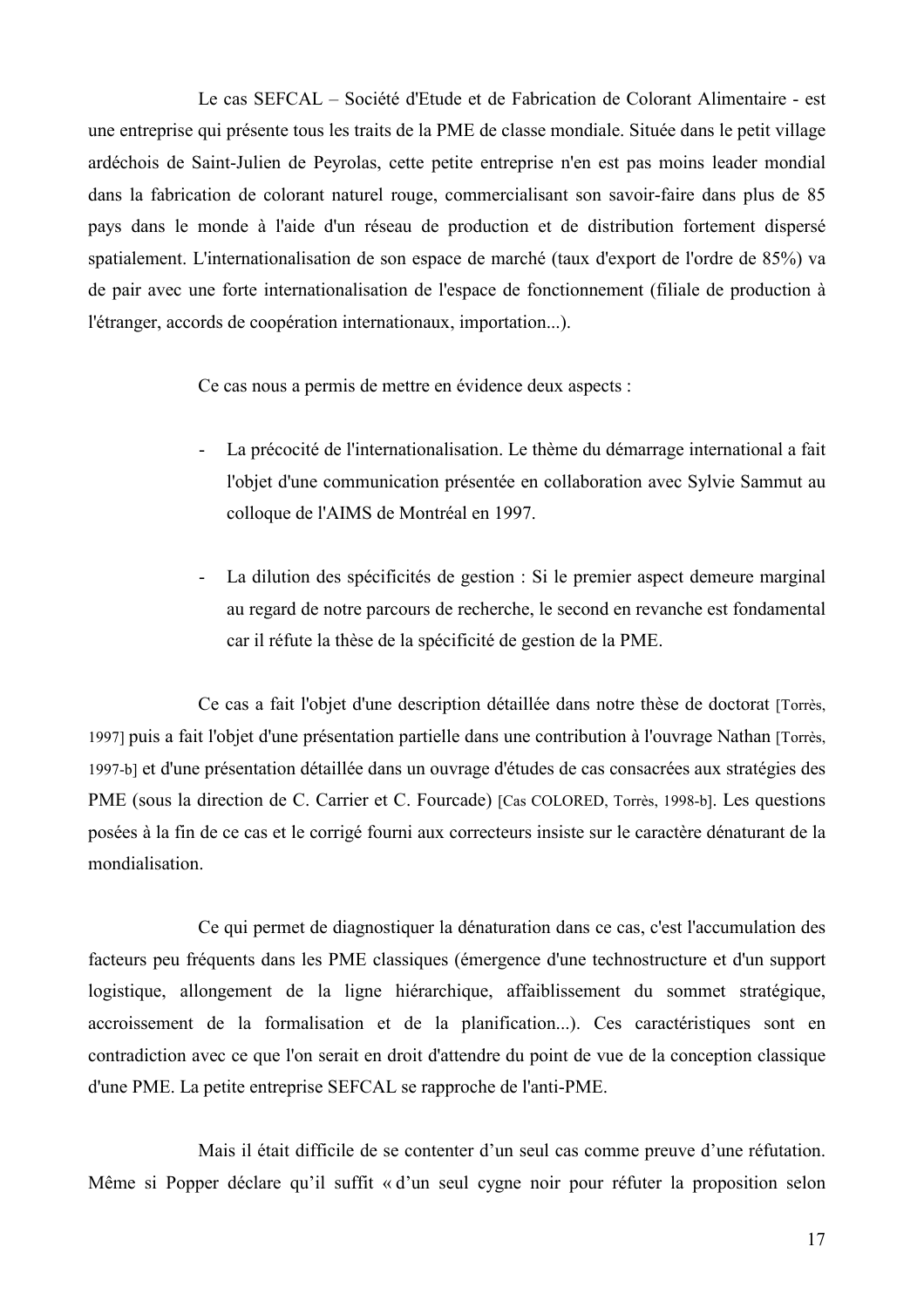laquelle tous les cygnes sont blancs », on peut être tenté, à l'instar de Chalmers, de considérer qu'un énoncé d'observation n'est jamais totalement infaillible. Lors de notre soutenance de thèse, un rapporteur nous avait fait observer que notre « cygne noir » était à ses yeux « gris foncé ». Cette remarque illustre la difficulté et les limites de l'approche popérienne appliquée aux sciences sociales et humaines. Il suffit d'un soupcon de blanc pour ôter au contre-exemple sa force décisive et jeter le trouble dans le dispositif de réfutation. Comment peut-on être sûr qu'un énoncé d'observation est infaillible ? Le falsificationnisme de Popper n'est pas exempt de critiques. Les énoncés sont en fait des conventions admises par une communauté de recherche (Lakatos, 1970). En ce sens, ils sont soumis à des logiques qui relèvent de la psychologie sociale propre au domaine de la recherche (Kuhn, 1970). Selon nous, la preuve de la réfutation n'est que très rarement le fait d'un chercheur isolé mais résulte la plupart du temps de l'appréciation collective de plusieurs chercheurs. Faire admettre un nouveau point de vue au sein d'une discipline de recherche est un processus qui peut prendre plusieurs années et qui nécessite souvent plusieurs validations empiriques. D'où le paradoxe de l'approche popérienne. Bien que Popper considère sa théorie comme un antidote à l'induction, l'acceptation de la réfutation est rarement un acte ponctuel et définitif mais résulte souvent d'un processus inductif de répétition (Lakatos, 1970; Kramer Marietti, 2002). En somme, si du point de vue théorique, un seul « cygne noir » suffit pour réfuter une proposition générale, nous serions tenté d'aiouter que d'un point de vue sociologique « une hirondelle ne fait pas le printemps ». Nous tenons ici une des limites de la réfutation par le cas unique de Popper<sup>1</sup>.

Si un individu peut acquérir rapidement la conviction d'une réfutation, il en va différemment du monde académique dans son ensemble. La réfutation doit être répétée, élargie et portée par plusieurs chercheurs. C'est l'émergence d'un nouveau courant qui peut constituer l'amorce d'une réfutation, non le travail d'un chercheur isolé. Nous intégrons ici la dimension sociale de l'activité scientifique qui est fondamentalement une activité d'évaluation par les pairs  $(*peer-review*)$ .

Un seul cas de réfutation n'était donc pas suffisant pour réfuter la théorie de la spécificité de gestion des PME, une théorie solidement établie depuis une trentaine d'années. Dans ce fait, nous avons donc cherché à généraliser le constat de la dénaturation selon deux voies. D'une part, en identifiant d'autres entreprises de petite taille mondialisées se comportant à la

<sup>&</sup>lt;sup>1</sup> On peut évoquer une autre limite du cas unique : celle de considérer le cas de réfutation comme un « mouton à cinq pattes » qui ne présenterait ainsi aucun intérêt scientifique. Le cas de réfutation peut être appréhendé par les tenants du paradigme dominant comme une valeur aberrante que les études statistiques prennent soin d'éliminer avant toute analyse. Nous aurons l'occasion de présenter cette réflexion lors d'une table ronde consacrée à l'étude de cas unique lors du 7<sup>ème</sup> CIFEPME. Nous avons intitulé notre intervention « le cygne, le mouton et l'hirondelle ».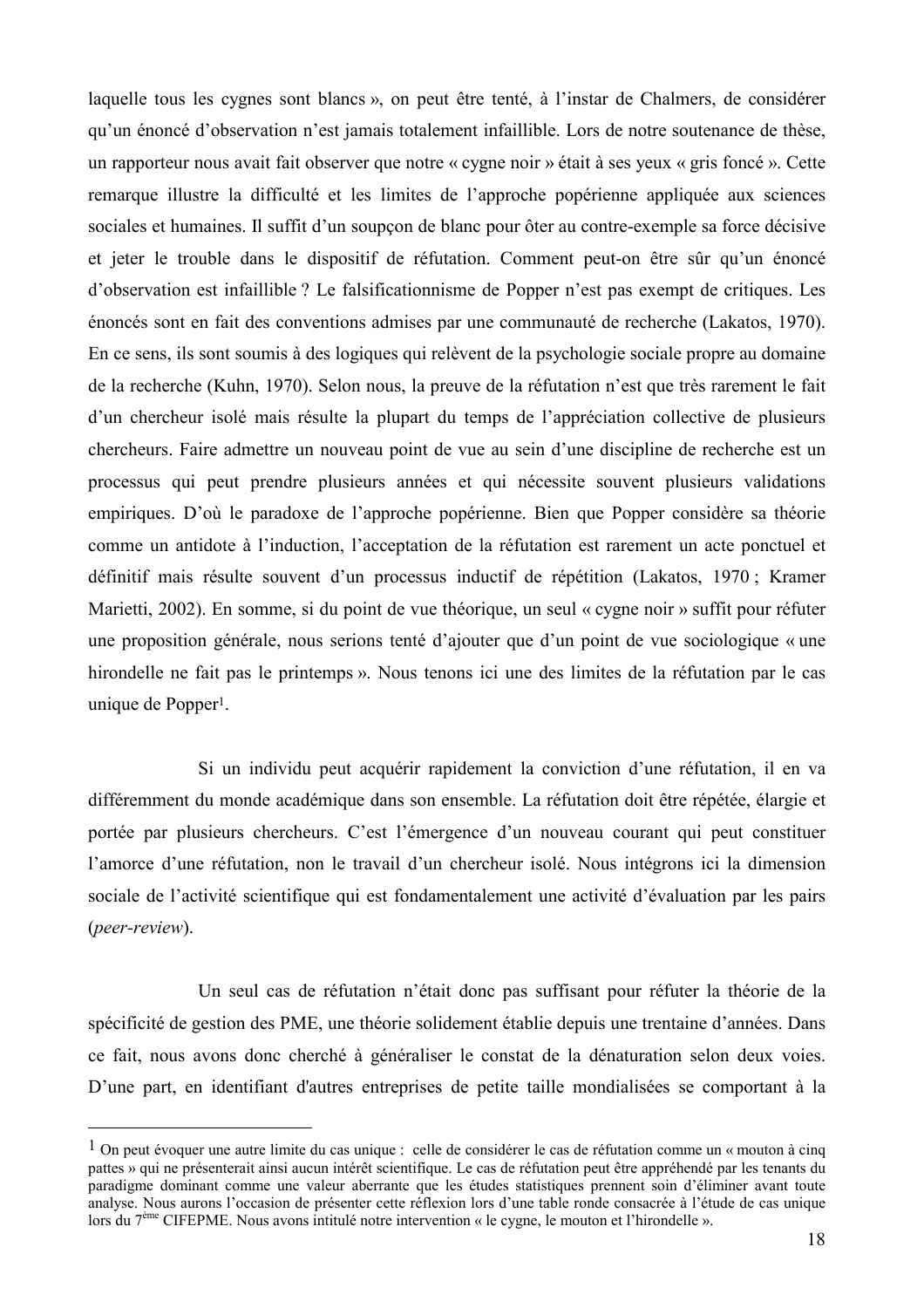manière de l'entreprise SEFCAL. Ce point a été réalisé lors de notre thèse de doctorat. D'autre part, en recherchant parmi les travaux d'autres PMistes, des résultats allant dans notre sens. C'est dans ce but que nous avons coordonné un ouvrage collectif paru chez Economica. « PME : de nouvelles approches » regroupe un collectif de onze chercheurs. A cela, on ajoutera l'article en voie de publication dans la revue International Small Business Journal écrit en collaboration avec Pierre-André Julien, un des auteurs les plus cités du champ. Ces travaux contribuent à renforcer l'émergence d'un courant, celui de la dénaturation.

#### 2. 2. La mondialisation comme contexte dénaturant la PME

Afin d'observer à une plus grande échelle l'impact de la mondialisation sur le mode de gestion de la PME, nous avons constitué un échantillon de 52 entreprises dans le cadre de notre travail doctoral [Torrès, 1997]. Nous n'avons retenu que les entreprises de moins de 100 salariés de manière à contrôler les effets de la taille comme le conseille Kalika (1986 : 83). Ces 52 petites entreprises ont permis de faire apparaître une tendance à la dilution des spécificités de gestion du fait de la mondialisation de l'entreprise.

Nos résultats montrent que les PME mondiales ne sont plus conformes au modèle général de la PME. Que ce soit en matière de décentralisation, de différenciation des tâches, de planification, de systèmes d'informations, ces entreprises adoptent un mode de gestion totalement opposé au mode de gestion spécifique des PME classiques.

Nos résultats montrent que la centralisation de la gestion qui correspond au schéma classique de la PME devient rapidement une source de dysfonctionnement dans un contexte global. Les distances géographiques atténuent l'efficacité de la supervision directe.

En ce qui concerne la faible division des tâches, il semble également que cette caractéristique disparaisse dans le cadre de la stratégie de mondialisation. La PME mondiale se définit au contraire comme une entreprise qui accentue la décomposition des tâches pour pouvoir les localiser dans des conditions optimales d'implantation.

De même, la préférence des dirigeants de PME pour les médias les plus informels et la communication orale, devient rapidement inefficace dans le cadre international. L'éloignement des principaux partenaires de l'entreprise (clients, fournisseurs, employés, partenaires...) conduit le dirigeant à mettre en place un système de collecte d'informations beaucoup plus sophistiqué :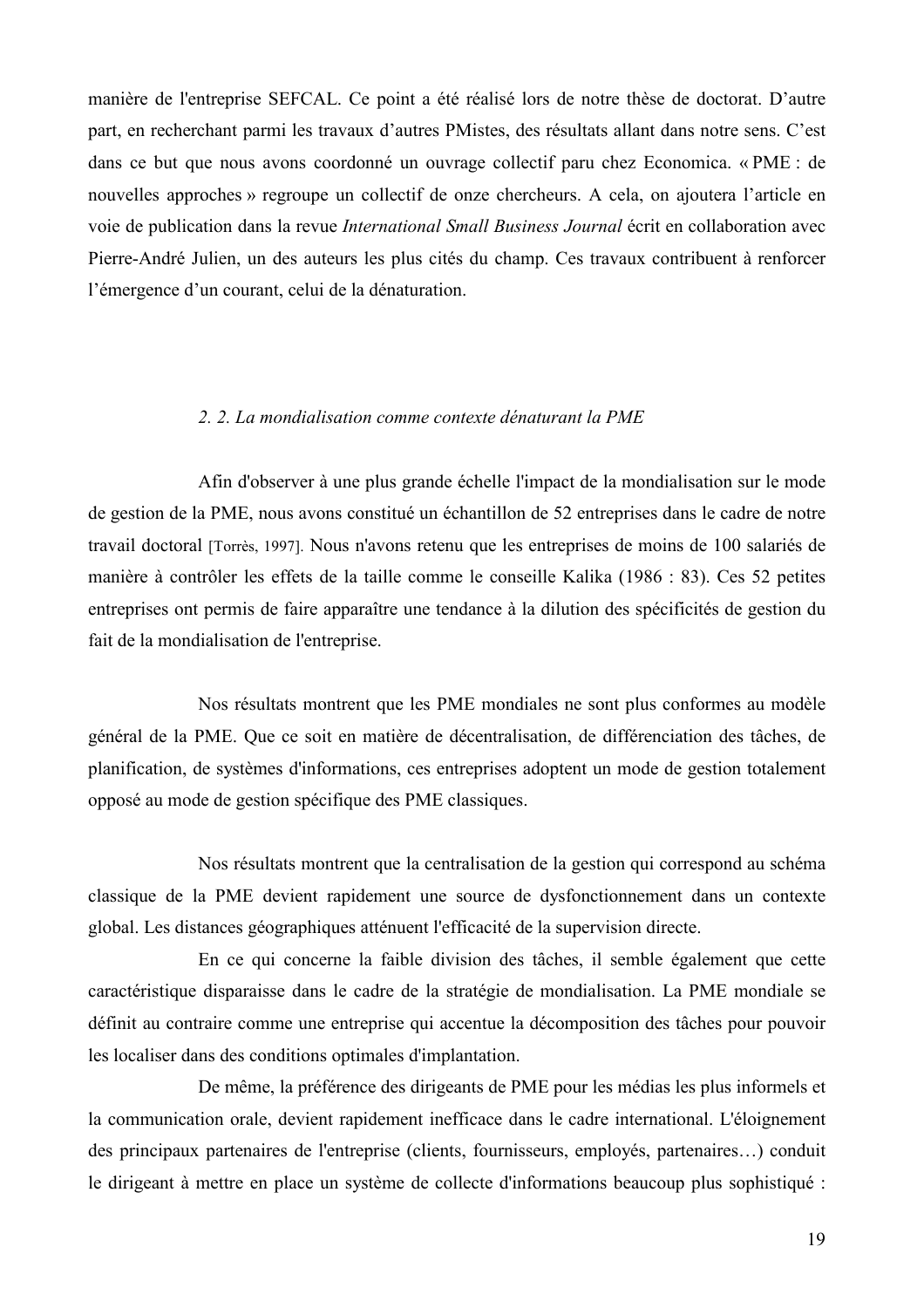rapports d'activité (reporting), tableaux de bord, budgets.... La transmission de l'information devient alors plus formalisée, la distance nécessitant un recours plus important à l'écrit.

La stratégie de mondialisation a également des implications au niveau du processus de décision. Le schéma intuition-décision-action et le court-termisme des décisions du dirigeant de PME classique ne semblent plus pertinent pour décrire la PME mondiale. La mondialisation implique au contraire une approche beaucoup plus planifiée et de long terme.

Cette étude empirique a permis de mettre en évidence l'effet dénaturant des stratégies de mondialisation en PME. Le mode de gestion des PME mondiales se situent aux antipodes de celui de la PME classique. La mondialisation montre que les spécificités de gestion de la PME tendent à disparaître pour donner lieu à des modes de gestion beaucoup plus proches de ceux de la grande entreprise. La mondialisation est un contexte dénaturant car il impose de réduire l'informel, d'accroître les procédures, d'atténuer la centralisation...

Mais cette réfutation empirique ne suffit pas à donner une explication de la dénaturation. Elle suggère une étape complémentaire, celle de la réfutation théorique. L'objet de cette étape de réfutation théorique est précisément d'apporter les arguments logiques de la dénaturation. La validation de l'hypothèse de dénaturation et la réfutation de la spécificité de gestion des PME qui en découle, ne peut être entreprise que dans la mesure où les mécanismes qui fondent cette hypothèse sont établis sur le plan théorique.

C'est la raison pour laquelle, à l'issue de notre travail empirique, nous donnerons l'explication suivante : si la mondialisation dénature la PME, c'est parce qu'elle instaure un mode de gestion à distance qui va à l'encontre d'un mode de gestion de proximité.

Ainsi, en relisant la littérature consacrée à la PME, nous avons cherché à identifier les raisons qui peuvent justifier l'incompatibilité théorique entre la stratégie de mondialisation et l'objet-PME. Cette phase s'est accompagnée d'une reformulation du concept de PME autour de la notion de proximité. C'est en ce sens qu'elle nous a permis de reformuler la question de la spécificité de gestion des PME. Nous verrons dans la seconde partie comment la proximité peut être considérée comme le fondement explicatif de la spécificité de gestion des PME et ainsi fournir l'explication logique du processus de dénaturation que nous avons mis en évidence. Mais avant d'aborder ce point, voyons à présent comment les travaux d'autres chercheurs semblent attester de l'existence de phénomène de dénaturation dans d'autres domaines que celui de la mondialisation.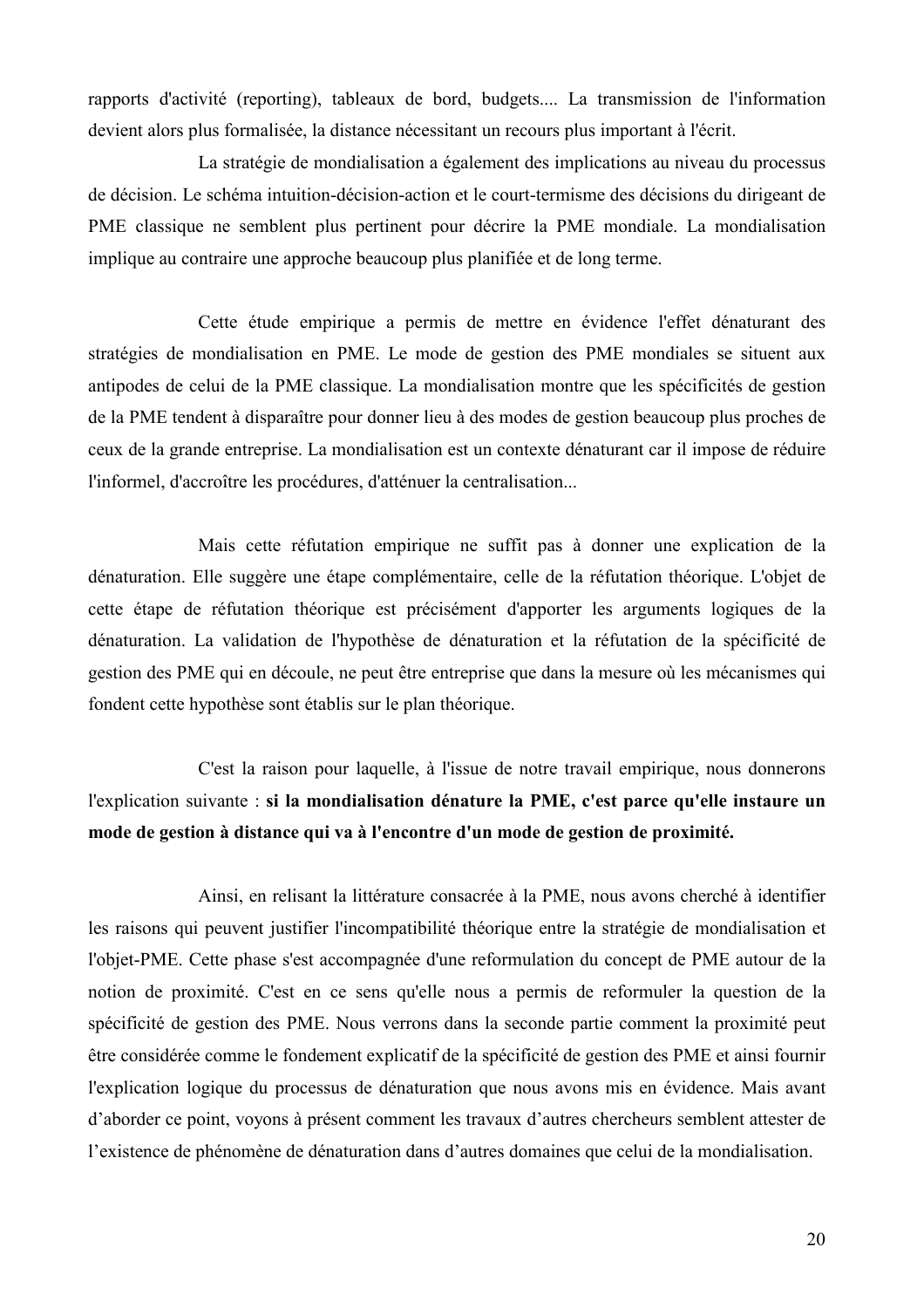### Conclusion de la partie I : Portée et limites du courant de la dénaturation

Au terme de notre première partie, une remarque majeure s'impose : notre découverte du principe de proximité en PME découle du choix du champ, en l'occurrence la mondialisation; Aurions nous découvert le même principe si nous avions appliqué notre approche de la dénaturation sur un autre contexte ? En d'autres termes, la mise en évidence du principe de proximité n'est il pas contingent à la mondialisation ? En fait, c'est la capacité heuristique de notre démarche qui est ici en cause. Certes, notre approche permet de relativiser et par suite de reformuler la spécificité de gestion de la PME. Mais les résultats obtenus semblent tributaires du choix du champ d'analyse, lequel est loin d'être neutre. On pourrait imaginer que l'application de la même démarche dans le cadre des stratégies de diversification puisse conclure au caractère dénaturant de la diversification et en déduire alors que la PME est un modèle de mono-production ou de spécialisation. Cette thèse est par exemple défendue par Brooksbank (1991). Cette conception trouverait de sérieux arguments comme la théorie de l'interstice de Penrose. On pourrait même rajouter que les PME n°1 mondiales que nous avons étudiées sont très spécialisées, voire même hyperspécialisées, ce qui confère à leur marché un caractère naturellement mondial.

Cette limite est en fait une incitation à transposer notre démarche dans d'autres contextes. L'observation de la dénaturation dépasse le seul phénomène de mondialisation. Bien d'autres contextes semblent occasionner le même processus de perte de spécificité des PME. C'est la raison pour laquelle nous avons fait paraître un ouvrage que nous avons coordonné aux Editions Economica au sein de la collection Recherche en Gestion [Torrès, 1998]. Après une présentation détaillée dans la première partie des fondements et des perspectives de notre approche de la dénaturation, la seconde partie de cet ouvrage collectif fournit des illustrations de la dénaturation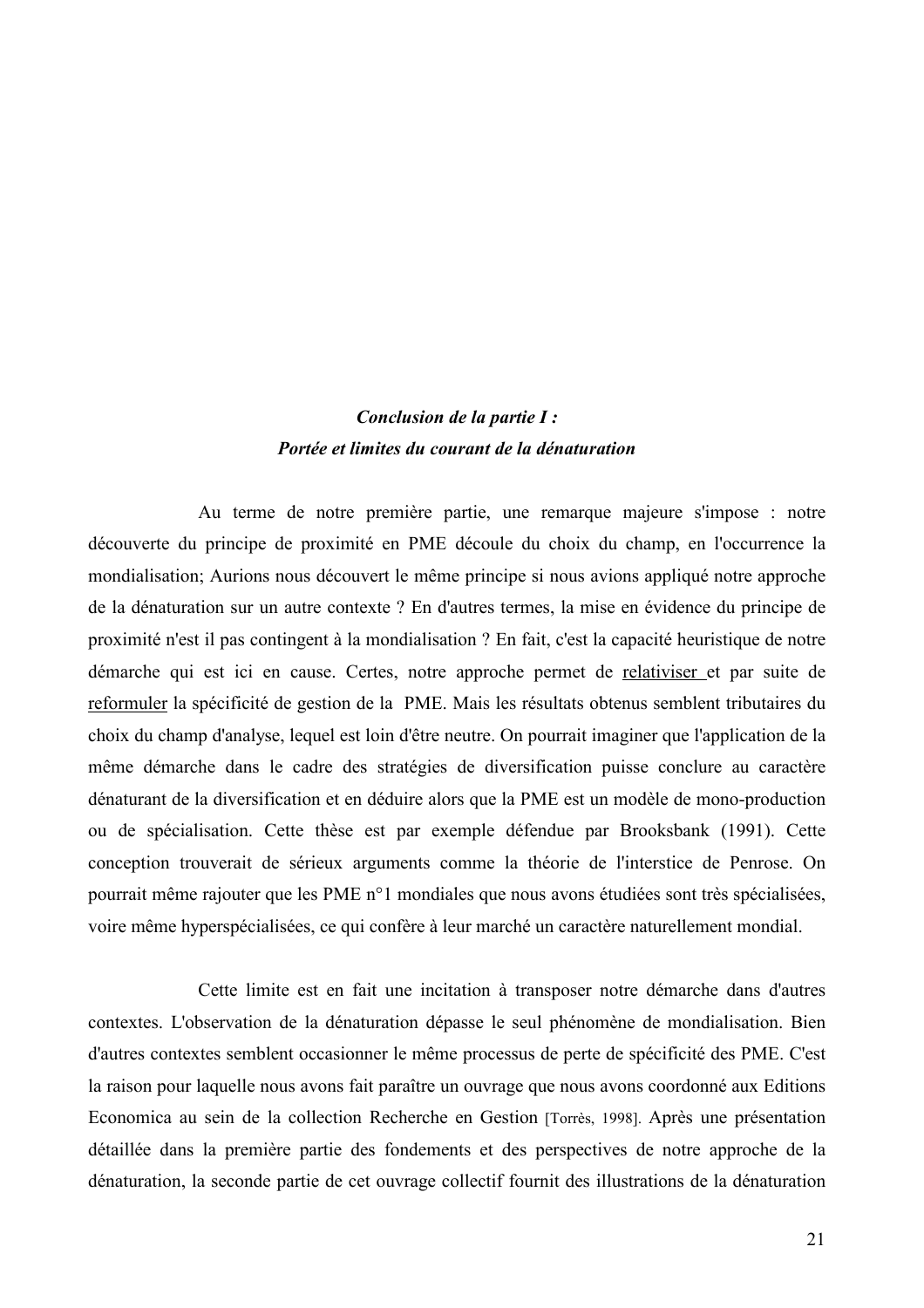dans tous les domaines de la gestion. Selon ces auteurs, « le modèle de gestion classique de la PME ne peut plus rendre compte aujourd'hui de certaines pratiques : la multiplication des alliances, la généralisation de l'EDI, du JAT ou de la certification qualité, l'émergence des réseaux ou d'hypogroupes, le développement du capital-risque...sont autant d'exemples qui montrent que les spécificités de gestion des PME tendent à disparaître pour donner lieu à des modes de gestion beaucoup plus proches de ceux de la grande entreprise : Ces pratiques sont dénaturantes : elles imposent de réduire l'informel, de renforcer l'explicite, d'atténuer la personnalisation, d'accroître les procédures... ». Parmi ces auteurs, on peut citer les travaux de Messeghem (1998 ; 2003) qui met en évidence des phénomènes de dénaturation lors de l'adoption de normes ISO 9000 ou les petites entreprises qui se structurent sous forme d'hypogroupe en multipliant les filiales (Debray et Leyronas, 1998), ce qui occasionnent des stratégies organisationnelles complexes ou les stratégies d'alliance qui induisent une perte d'indépendance dans la formulation stratégique (Puthod, 1998). Notons également les travaux sur les prises de contrôle d'entreprise réalisées par des PME de Guieu (1998). Ce dernier, à partir d'un échantillon de 19 PME, établit une typologie des processus d'acquisitions selon deux formes dominantes, le processus émergent versus le processus planifié. Selon Guieu, le processus planifié se caractérise par des pratiques formelles et procédurales et par une prise de décision plus partagée et moins centralisée. « La stricte définition de la Petite Entreprise ne peut être appliquée dans ces cas ».

Tous ces auteurs mettent en avant l'effacement de certaines caractéristiques classiquement associées aux entreprise de petite taille dans des contextes précis et l'adoption d'un modèle managérial à l'instar des grandes entreprises. Que ce soit en finance, en gestion de la production, en stratégie, en organisation ou en GRH, le constat reste le même ; certains contextes suscitent la mise en place de pratiques qui se traduisent par un changement de nature du fonctionnement de la PME. Le capital-risque, le système EDI/JAT, la certification qualité, le réseau, les alliances sont autant d'exemples de situations de dénaturation.

Nous pensons que nos travaux [Torrès, 1997-a ; 1997-b, 1999] et plus particulièrement la parution de notre ouvrage collectif [Torrès, 1998], ont contribué à faire émerger une conception nouvelle de la PME. Cette conception doit être vue comme un idéal type que nous qualifions de PME managériale.

Bien que de petite dimension, la PME managériale est en rupture avec son homologue classique sur un grand nombre de points. Elle substitue l'explicite à l'implicite, le procédural au processuel, le formel à l'informel, l'écrit au verbal, le délibéré à l'émergent, le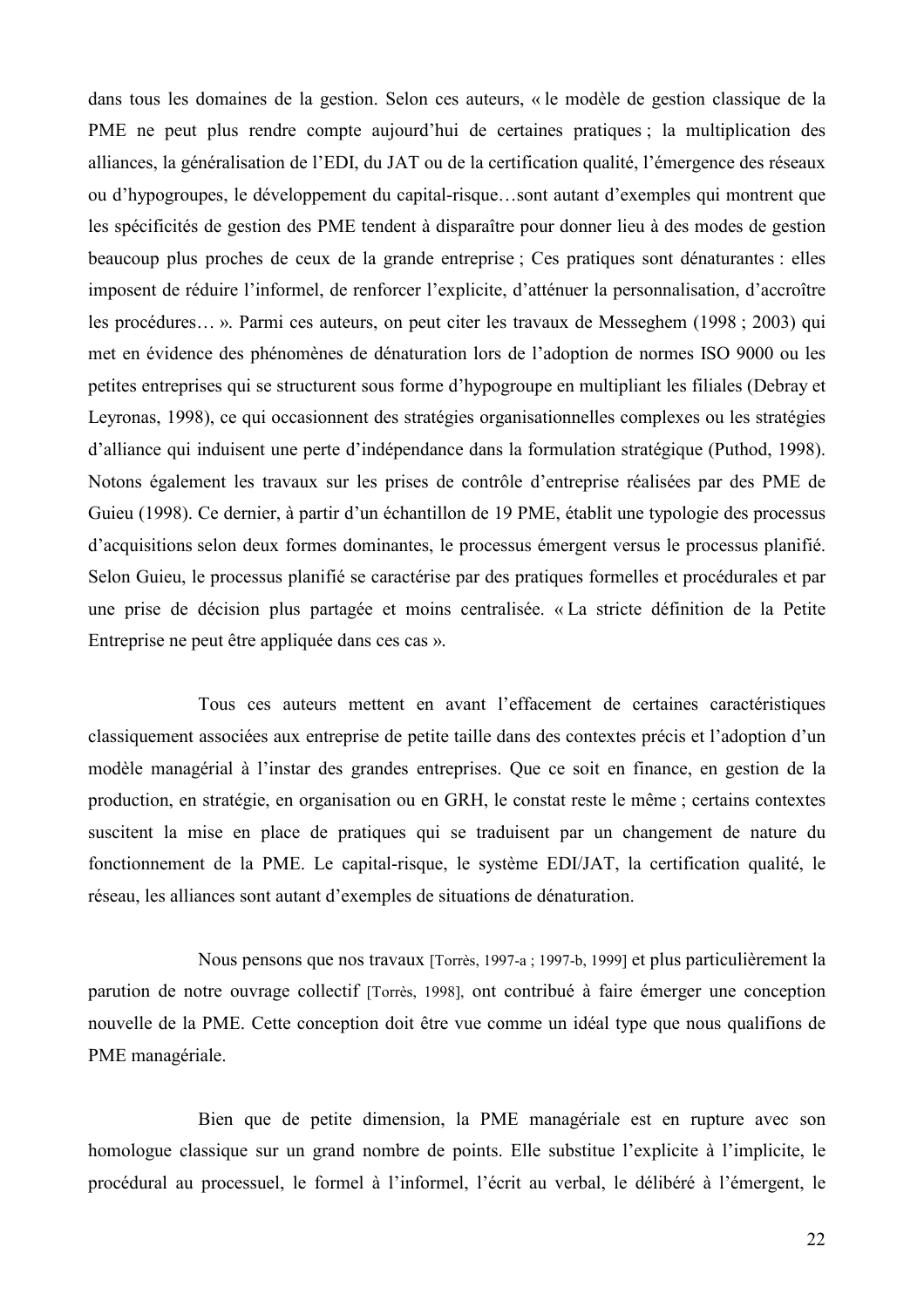planifié à l'intuitif, l'immatériel au matériel, le global au local... La PME managériale est une entreprise de petite taille dont les pratiques de gestion font appel à des compétences managériales relativement sophistiquées.

La PME managériale est en réalité cette PME grande entreprise miniature que tant de chercheurs se sont refusés à reconnaître l'existence. Combien d'ouvrages, d'articles, de communications postulent de façon catégorique que la PME ne peut, ni ne doit, être appréhendée comme une grande entreprise en réduction ? La PME managériale est précisément cette PME, cachée dans l'ombre du paradigme de la spécificité. C'est parce qu'elle présente tous les traits contraires de la PME classique que nous la rattachons au courant de la dénaturation (tableau 3).

|                          | <b>LA PME CLASSIQUE</b> | <b>LA PME MANAGERIALE</b> |
|--------------------------|-------------------------|---------------------------|
|                          | l'intuitif              | le planifié               |
|                          | le processuel           | le procédural             |
| Les attributs principaux | l'oral                  | l'écrit                   |
|                          | la centralisation       | la délégation             |
|                          | l'informel              | le formel                 |
|                          | l'isolement             | l'ouverture               |
|                          | l'indépendance          | l'interdépendance         |
|                          | la matérialité          | l'immatérialité           |
|                          | le local                | le global                 |
| Courant                  | Courant                 | Courant                   |
| de référence             | de la spécificité       | de la dénaturation        |

Tableau 3. – Les PME classique et managériale [Torrès, 1998-a]

Les caractères informels, intuitifs, personnalisés, processuels qui définissent si bien la conception classique de la PME, peuvent dans certaines circonstances occasionner de nombreux dysfonctionnements. Dans ces conditions, certaines entreprises de petite taille ne gagneraient-elles pas en efficacité, en efficience, voire en effectivité, en mettant en place certains modes de gestion et outils conçus initialement pour la seule grande entreprise? Cette orientation suggère une réhabilitation du modèle de la PME conçue comme une grande entreprise miniature.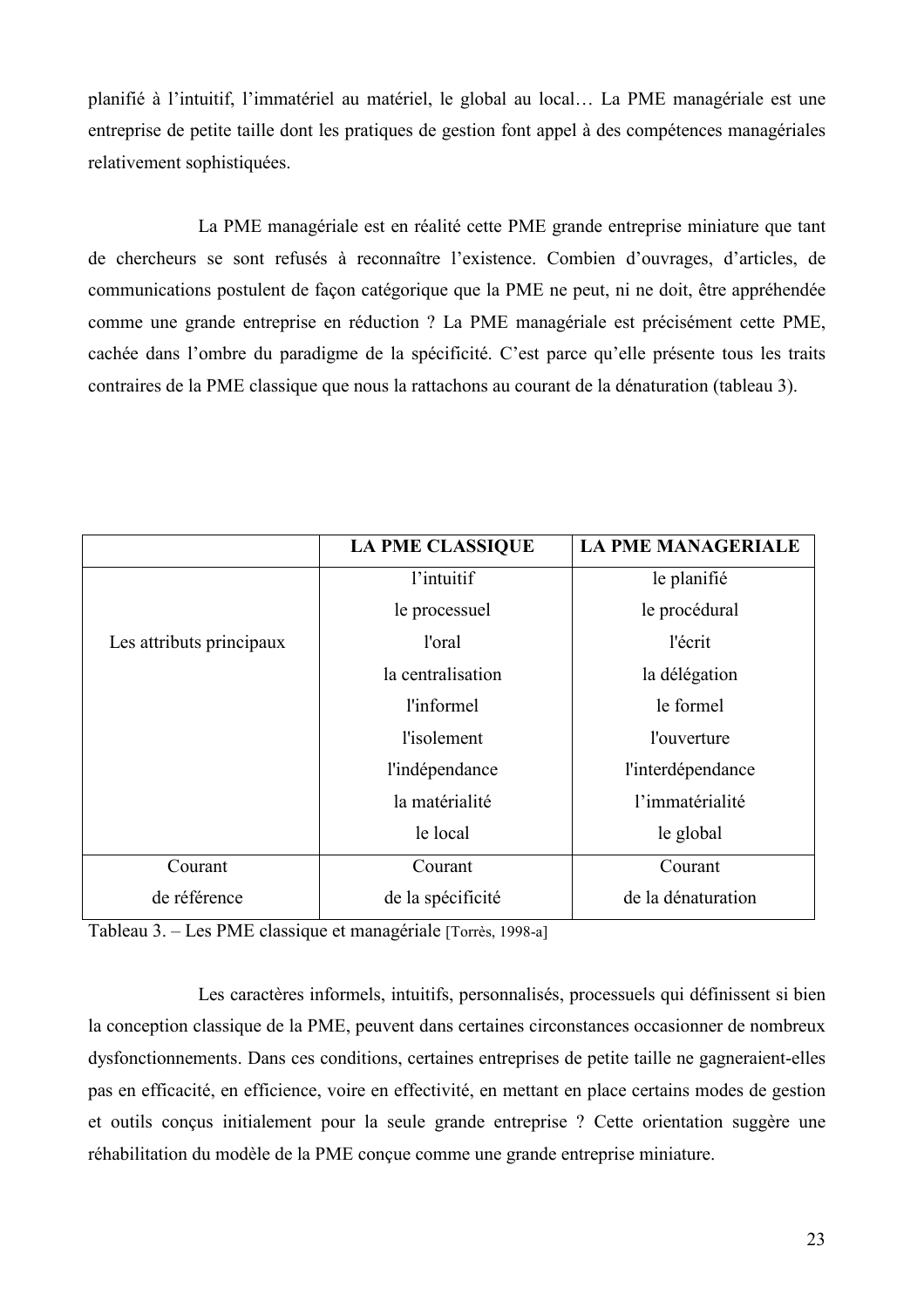L'ensemble de ces travaux a permis de relativiser la thèse de la spécificité de la PME en considérant que cette thèse n'est valable que sous certaines conditions et que, sorti de ce cadre de validité, il est possible d'envisager et d'analyser les entreprises de petite taille à l'aide de représentations théoriques provenant de la grande entreprise. La modélisation des entreprises de petite taille doit intégrer l'hypothèse de la dénaturation et dépasser le paradigme de la spécificité de gestion. Plusieurs de nos travaux ont montré que certains contextes incitent la PME à transgresser les limites de sa spécificité. La mise en évidence de ces situations de dénaturation suggère alors que les modes de gestion de la PME peuvent se situer au-delà de la spécificité.

### **II. REFORMULER LA SPECIFICITE DE GESTION DES PME**

Les preuves empiriques de la dénaturation de la PME par la mondialisation ne permettent pas d'expliquer pour quelles raisons la PME mondiale n'est plus une PME classique. Encore faut-il mettre en évidence le mécanisme qui fonde la spécificité. Les études empiriques permettent de constater la dénaturation mais elles ne donnent pas d'explications logiques. La partie qui va suivre présente l'ensemble de nos travaux qui contribuent à établir une conception de la PME fondée sur la proximité.

#### 1. - L'APPROCHE PROXEMIQUE DE LA PME

#### 1. 1. La proximité comme noyau dur de la théorie de gestion des PME

Notre premier constat de l'importance de la proximité dans la gestion des PME est évoqué dans notre thèse de doctorat puis dans d'autres travaux où nous avons développé cette idée. A l'origine de très nombreux travaux développés dans le champ de la PME, il apparaissait naturel de se fonder sur le concept de PME de Julien à partir duquel nous avons fondé l'approche de la dénaturation pour en faire de même concernant l'importance de la proximité.

Chacune des caractéristiques du concept de PME de Julien et du GREPME peuvent être exprimées comme une forme particulière de proximité. C'est précisément ce que nous défendons dans un article paru dans la revue anglo-italienne Piccola Impresa/Small Business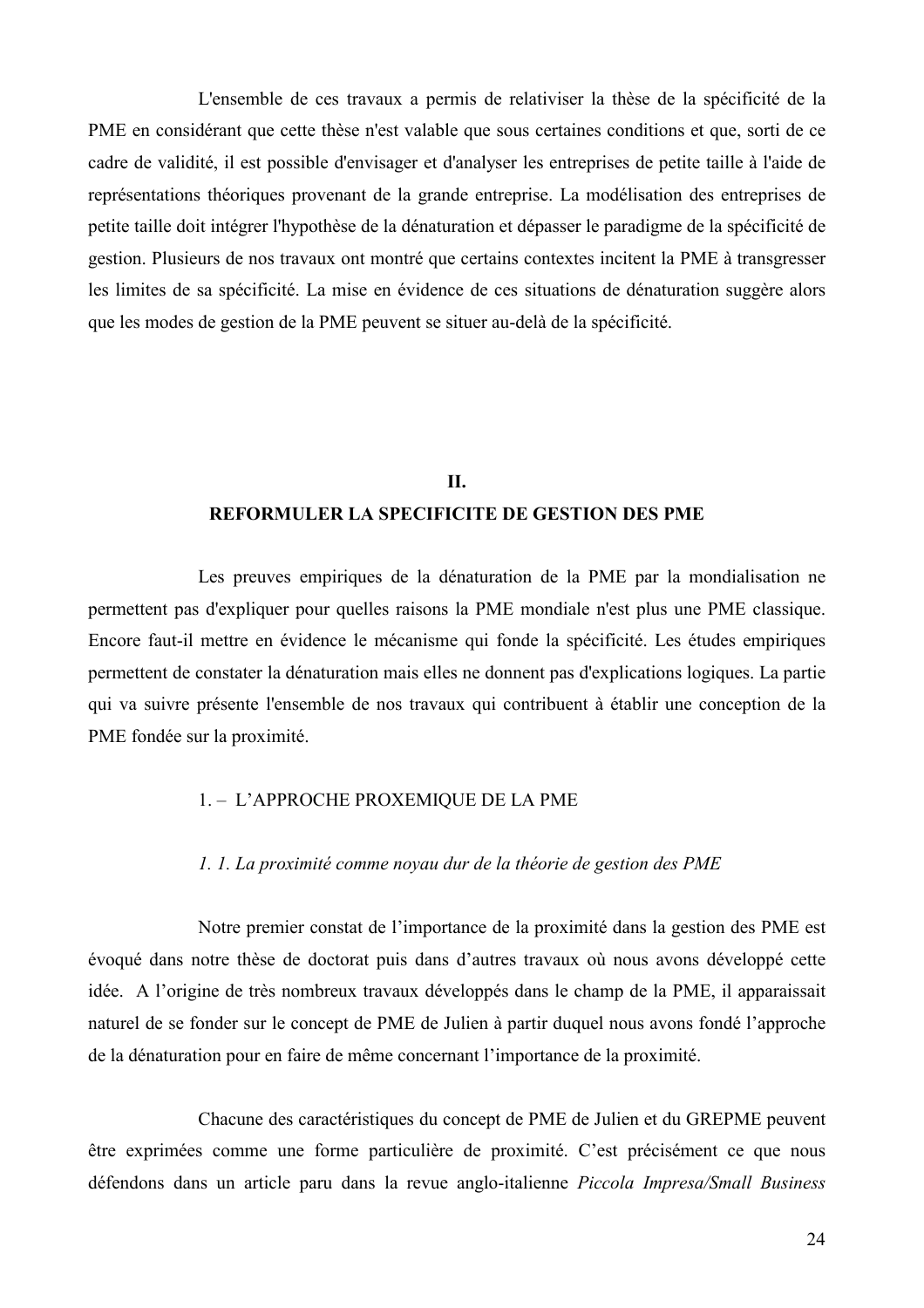(Torrès, 2004-a). Par exemple, la forte centralisation des modes de gestion de la petite entreprise ainsi que la faiblesse de sa ligne hiérarchique sont des caractères qui peuvent se renforcer dans un contexte de proximité. La proximité amplifie la centralisation et atténue l'intérêt de créer des intermédiaires. Ce phénomène de renforcement de la centralisation de la PE peut être interprété comme une forme de *proximité hiérarchique*.

De même, la faible spécialisation des tâches peut être considérée comme une forme de proximité. Si la PE est un modèle d'organisation peu structurée, c'est parce qu'elle correspond à une configuration spatiale compacte. La faible spécialisation des tâches est fortement conditionnée à un contexte de proximité. La proximité amplifie la faible spécialisation et atténue l'intérêt de créer une division des tâches trop poussée. Ceci favorise la polyvalence dans les petites entreprises, laquelle ne peut s'exercer que si le dirigeant et les membres de l'entreprise sont en contact permanent avec les différents problèmes survenant dans leur organisation. Là aussi, la proximité entre les acteurs facilite la polyvalence en faisant de chacun d'eux, un observateur permanent des problèmes multiples qui se posent aux autres membres de l'entreprise. Les commerciaux côtoient plus facilement les ouvriers d'ateliers et les opérationnels. Ces contacts multiples et répétés induisent une meilleure connaissance et une plus grande sensibilisation aux divers problèmes de l'entreprise. La proximité favorise la polyvalence et donc l'absence de décomposition fonctionnelle au sein de l'entreprise. Pour résumer notre propos, nous retiendrons la notion de *proximité intrafonctionnelle* pour décrire ce phénomène de renforcement de la faible spécialisation de la PE.

Les systèmes d'information de la toute petite entreprise semblent souvent sous dimensionnés. Cette caractéristique est souvent interprétée comme la conséquence du faible intérêt généralement porté par certains dirigeants à la valeur stratégique de l'information (Chapellier, 1995). Mais ce sous dimensionnement peut également être appréhendé comme la résultante d'une configuration spatiale concentrée, favorable à la mise en place de systèmes d'information informels, souples et directs. La proximité des acteurs facilite la communication directe et verbale. La formalisation et l'écriture ne sont pas indispensables et la proximité facilite une politique minimaliste de gestion de l'information. D'une manière générale, on saisit ici comment les configurations spatiales rejaillissent directement sur la capacité informationnelle de la firme (Léo, 1993). La loi proxémique explique en grande partie l'existence et l'importance des systèmes d'information de proximité.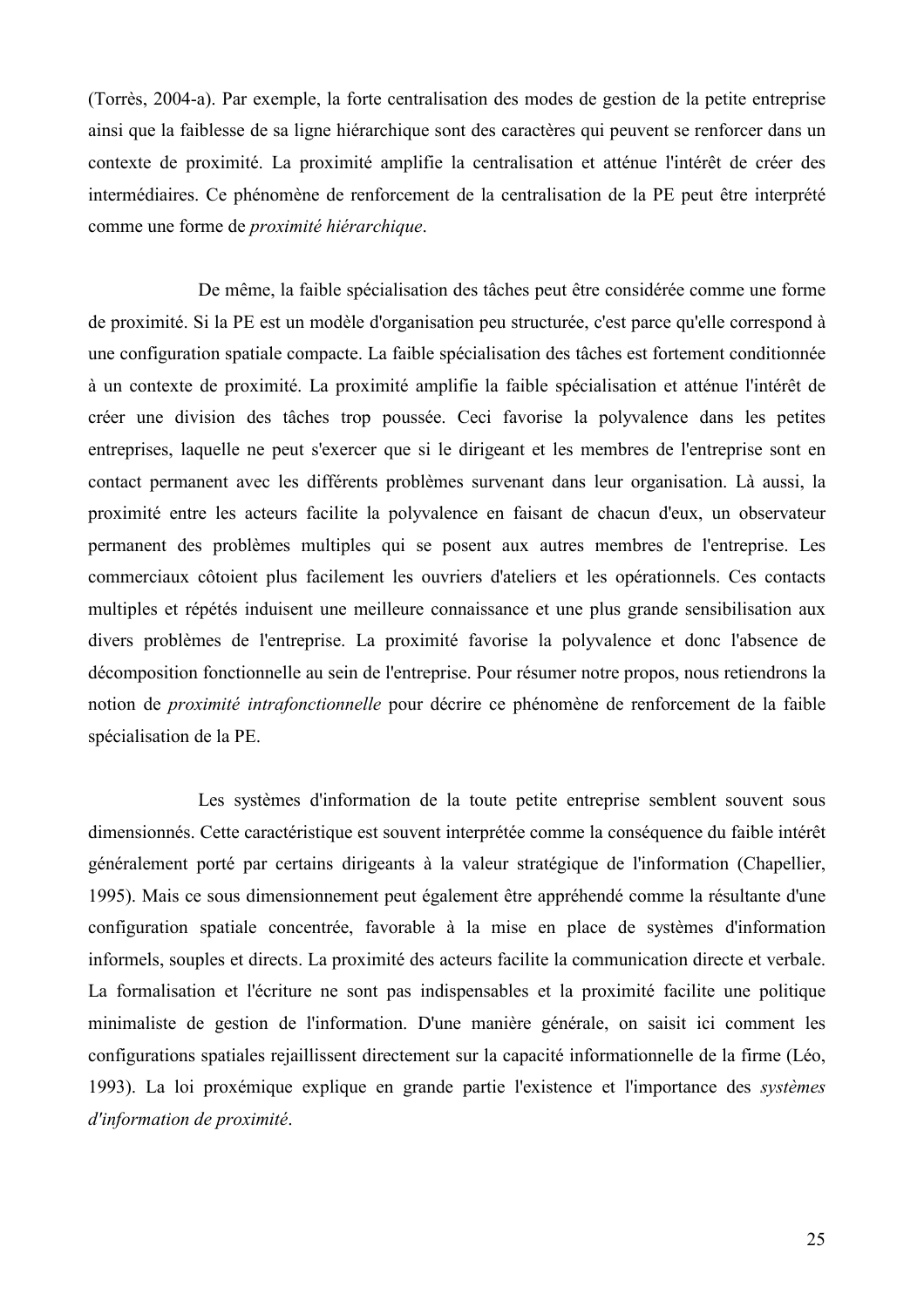Les notions de réactivité, de flexibilité, d'interactivité, d'adaptabilité, de souplesse, qualités généralement associées à la petite taille, peuvent aussi être interprétées comme relevant d'une grande proximité temporelle. Ces caractéristiques spécifiques aux petites entreprises constituent "des avantages qui leur sont propres, tels que la rapidité avec laquelle les décisions sont exécutées, la proximité des marchés ainsi qu'une plus grande capacité de s'adapter et de changer d'orientation à court terme" (Blili et Raymond, 1998). En somme, la préférence pour le court terme, l'aspect intuitif de la formulation stratégique, les qualités de flexibilité, de souplesse, de réactivité dont font preuve les entreprises de faible dimension peuvent être interprétés comme des effets de proximité temporelle.

Enfin, "en ce qui concerne les transactions portant sur des biens ou des services, il est généralement admis que leur inscription dans un voisinage étroit est caractéristique d'entreprises de petite taille, organisées de manière simple" (Joffre et Koenig, 1985-b : 200). L'espace de marché est généralement soumis à une *proximité spatiale*.

En définitive, chacune des spécificités de gestion des PME peut être exprimée comme une forme particulière de proximité. On est ainsi amené à appréhender la gestion des entreprises de faible taille comme un *mix de proximité*. Les proximités hiérarchique, intrafonctionnelle, temporelle, spatiale...forment un cadre d'ensemble cohérent qui crée les conditions nécessaires à l'action et à la réflexion dans une organisation centralisée, faiblement spécialisée, dotée de systèmes d'information interne et externe simples et privilégiant des stratégies intuitives et peu formalisées. C'est en ce sens que la proximité, telle que nous l'abordons, ne se limite pas à une simple mesure métrique. Elle est un principe de hiérarchisation des choix du dirigeant dans l'entreprise. Toute chose égale par ailleurs, le dirigeant de PE privilégie ce qui lui est proche à la fois dans le temps et dans l'espace, ce qui lui permet de préserver, voire de renforcer son contrôle et son pouvoir. Cette préférence pour la proximité et la gestion qui en découle est un construit stratégique et organisationnel qui permet au dirigeant de la PE de maintenir une meilleure emprise sur l'entreprise et son évolution.

| D'une SPECIFICITE      | à une gestion            |
|------------------------|--------------------------|
| de gestion             | de PROXIMITE             |
| (d'après Julien, 1994) | (d'après Torrès, 2004-a) |
| Centralisation         | Proximité                |
| de la gestion          | hiérarchique             |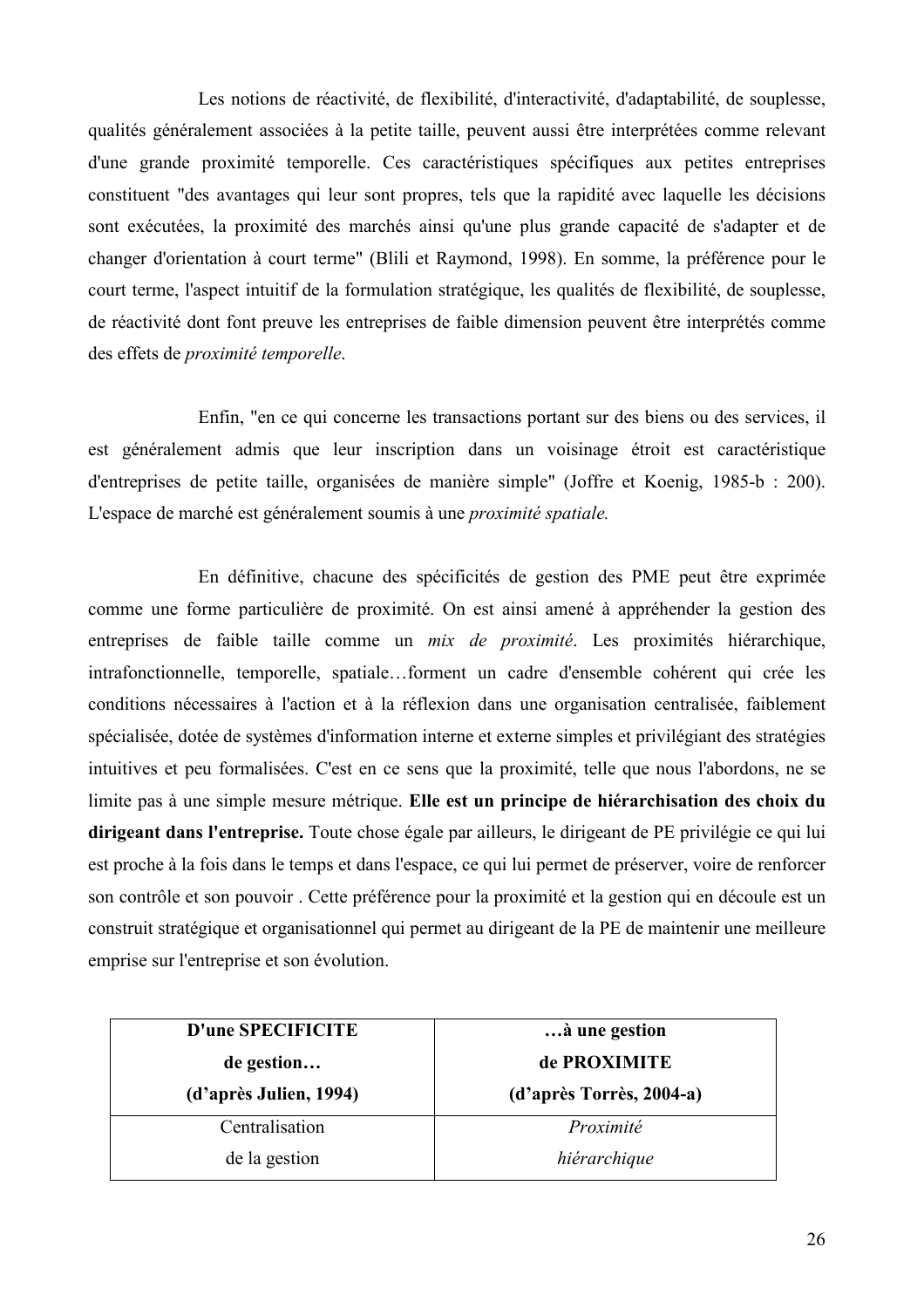| Faible                                | Proximité              |
|---------------------------------------|------------------------|
| spécialisation                        | intrafonctionnelle     |
| Systèmes d'information                | Systèmes d'information |
| informels et simples                  | de proximité           |
| Stratégie implicite                   | Proximité              |
| et à court terme                      | temporelle             |
| Marché proche, soit géographiquement, | Proximité              |
| soit psychologiquement                | spatiale               |

Tableau 2. – D'une gestion spécifique des PME à une gestion de proximité

Cette reformulation conceptuelle autour de la proximité permet de passer d'une approche descriptive (énumération de caractères) à une approche explicative (mise en évidence d'un principe supérieur) regroupant tous les caractères de la PME autour d'un mécanisme fédérateur (la proximité). En d'autres termes, nous nous inscrivons dans la perspective d'une gestion spécifique des PME obéissant à un principe de proximité.

Cette thèse de la proximité a été présentée dans la section 3 du chapitre 3 de notre travail doctoral [Torrès, 1997] et publiée dans le chapitre 3 du l'ouvrage "Les PME" aux Editions Flammarion [Torrès, 1999]. Elle a également fait l'objet d'une communication publiée dans les actes du CIFPME (Congrès International Francophone de la PME) de Lille [Torrès. 2000].

Afin d'approfondir cette reformulation de la spécificité de gestion des PME, nous avons poursuivi notre réflexion en mobilisant la théorie de l'espace de Moles et Rohmer (1978) [Torrès, 2002-a], qui ont jeté les bases d'une conception originale de l'espace dans les années 70. Ces derniers proposent une conception subjective de l'espace, centrée "sur l'être individuel, unique et privilégié pour lequel "les autres" ne sont que les compléments facultatifs du Moi". Cette conception "égocentrée" de l'espace est appelée "philosophie de la centralité et correspond au point de vue "Ici et Maintenant" de l'individu en situation (espace vécu), qui éprouve son propre rapport à l'environnement. Dans cette perspective, l'être, c'est-à-dire chacun de nous, s'éprouve comme le centre du monde, et celui-ci s'étend autour de lui" (Schwach, 1993). "Moi, Ici et Maintenant, je suis le centre du monde et toutes choses s'organisent par rapport à moi dans une découverte fonction de mon audace. Un monde centré sur Moi ne se peuple d'êtres et d'événements qu'à la mesure de ma perception. Ce que nous appelons une proxémique, c'est l'importance des êtres, des choses et des événements y diminuant nécessairement avec la distance à mesure que décroît leur perception elle-même" (Moles et Rohmer, 1978).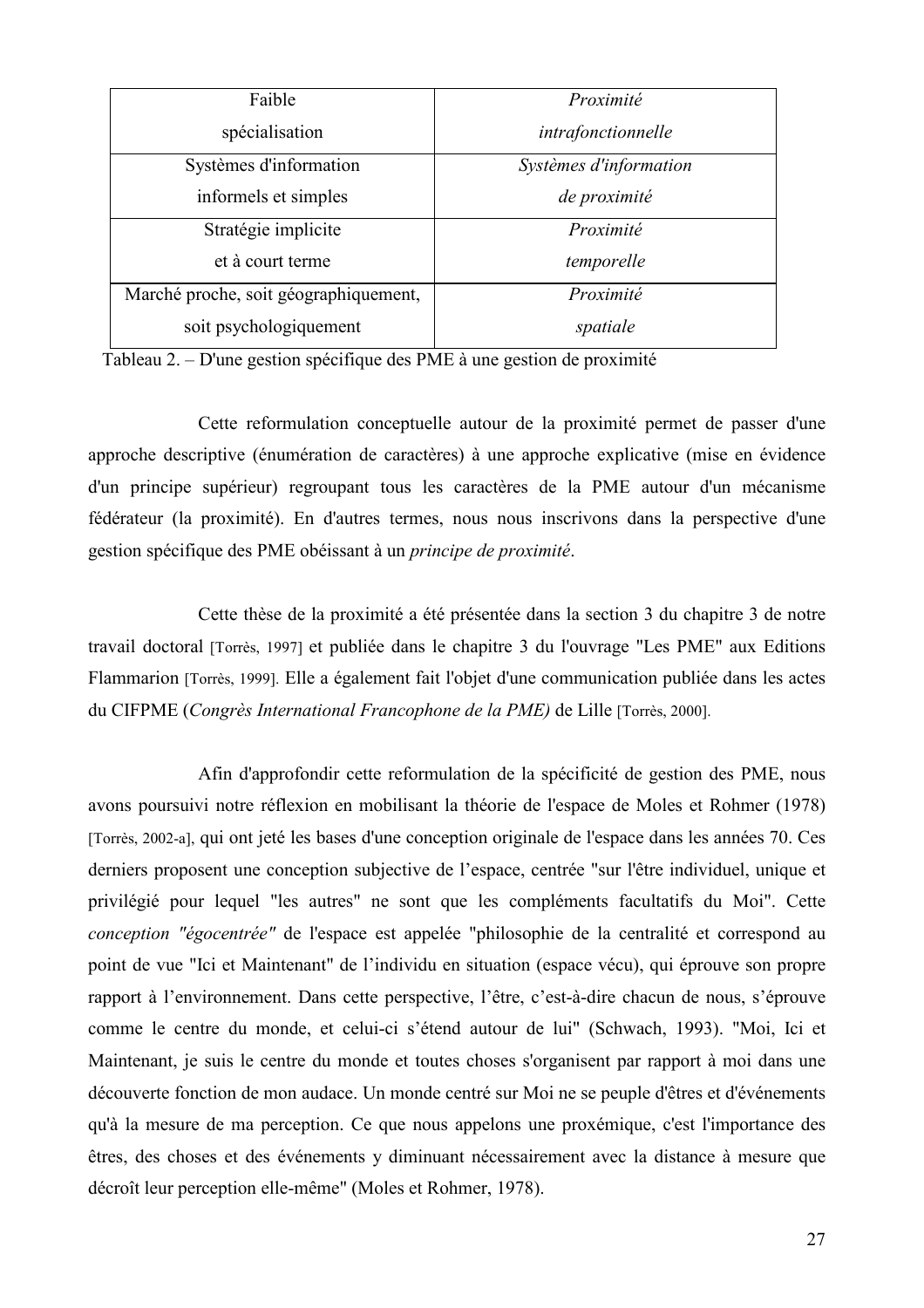C'est ainsi que Moles et Rohmer (1978) définissent la notion de Loi proxémique de la manière suivante : « fondamentalement, axiomatiquement, ce qui est proche est, toutes choses égales d'ailleurs, plus important que ce qui est loin, qu'il s'agisse d'un événement, d'un objet, d'un phénomène ou d'un être » (Fig 1-a). La Loi proxémique apparaît comme un principe d'ordonnancement qui hiérarchise le degré d'importance des actions et des réflexions de  $l'individu<sup>2</sup>$ .

Mais qu'il s'introduise, pour une quelconque raison, un écart à cette Loi fondamentale de continuité psychologique - une discontinuité ou une variation brusque - alors émerge un autre phénomène : l'idée de paroi conçue comme une séparation qui diminue nécessairement l'importance des phénomènes au-delà de ce point singulier par rapport à ceux qui sont en decà (Fig 1-b). La paroi affaiblit l'extérieur par rapport à l'intérieur, en fait, elle crée l'opposition entre un dehors et un dedans (Schwach, 1993). Grâce au phénomène de paroi, Moles et Rohmer mettent en évidence l'ambiguité de la proximité qui signifie à la fois une préférence (la proxémie) mais aussi une fermeture ou un isolement (la paroi). Le terme anglais close révèle cette ambiguité par son double prolongement de closeness mais aussi de closure.



Figure 1.  $-La$  Loi proxémique (1-a) et le phénomène de paroi (1-b) de Moles et Rohmer

Pour ceux qui s'intéressent à la gestion des entreprises de faible taille (Petites Entreprises et Toutes Petites Entreprises), l'intérêt de cette axiomatique est double : d'une part, elle relève de la psychologie (Moles, 1976 ; Schwach, 1993), ce qui constitue un champ particulièrement propice pour comprendre le comportement stratégique et organisationnel des

<sup>&</sup>lt;sup>2</sup> On retrouve cette idée de fonction croissante dans Campbell (1978): « feeling of inequity are a function of the perceived closeness of the comparison person was examined ».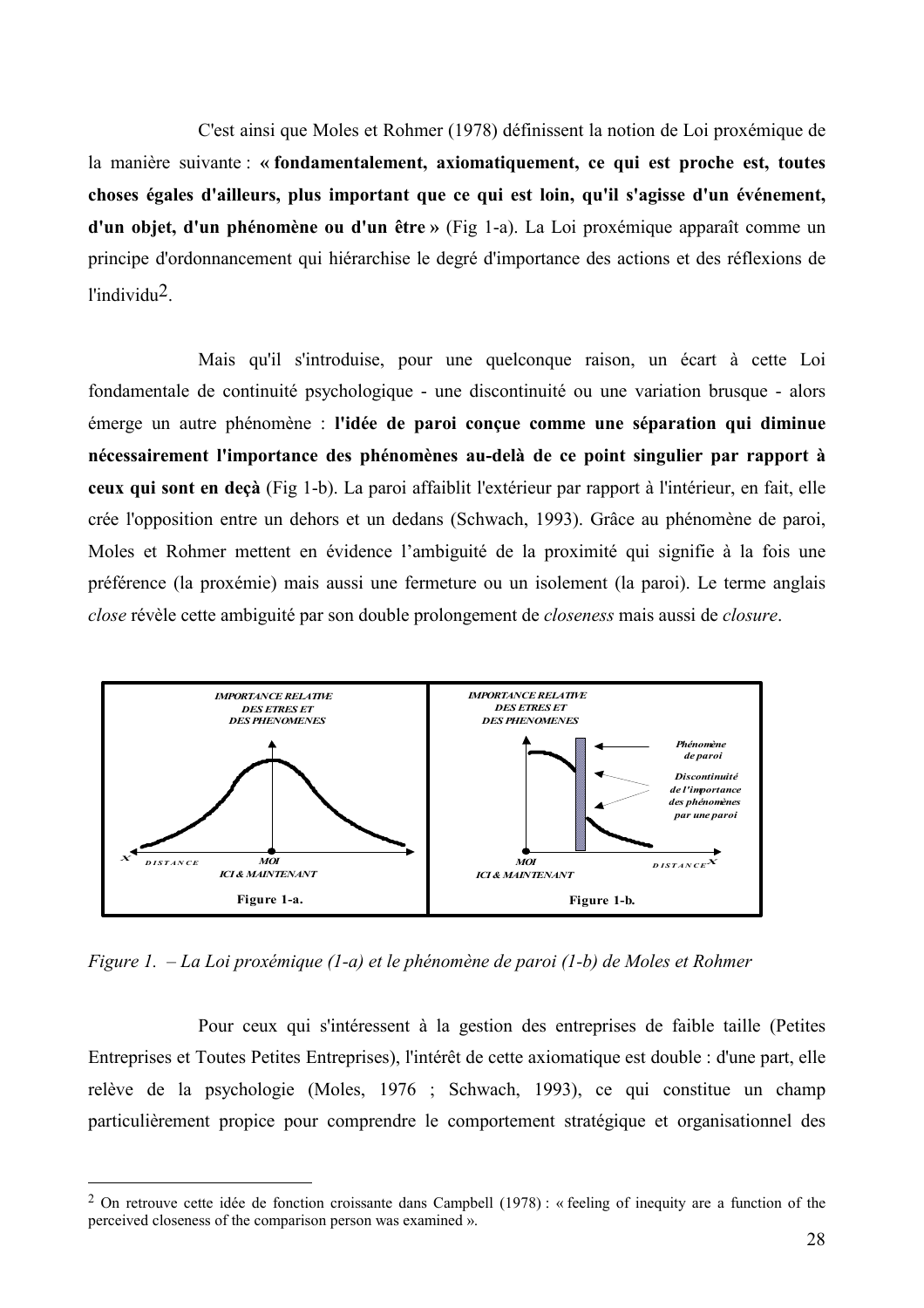entreprises de petite taille<sup>3</sup> (Gervais, 1978; Parent, 1978) et d'autre part, elle se fonde sur une philosophie de la centralité d'un point de référence unique (le Moi, Ici et Maintenant). Or, ce dernier aspect convient parfaitement à la situation des PME, car on reconnaît généralement qu'une de leurs spécificités est l'existence du rôle prépondérant du dirigeant-propriétaire qui constitue ainsi un point de référence central par excellence (Marchesnay, 1991 ; D'Amboise, 1993 ; Julien, 1998). On retrouve ici la fameuse expression de Gumpert et Boyd (1984), « Me, myself and I » ou celle de Gibb, « The [small] business is the 'ego' » ou notre effet « d'égotrophie » (Torrès, 1999). La conception égocentrée de l'espace de Moles et Rohmer parait judicieuse pour expliquer les mécanismes de fonctionnement d'une gestion fortement personnalisée. « Dans la mesure où le groupe dirigeant est très étroit, à la limite composé d'une seule personne, l'importance des psychologies et des caractères personnels sera sans doute plus grande » dans les petites entreprises que dans les grandes (Parent, 1978 : 92). Appliquée aux PME, la proxémie apparaît comme un mode de hiérarchisation des problèmes rencontrés et des solutions apportées qui se traduit par une propension du dirigeant de petite et toute petite entreprise à surévaluer ce qui est proche et à sousévaluer ce qui est lointain.

Dans une communication présentée au 6<sup>ème</sup> Congrès International Francophone de la PME [Torrès, 2002], nous montrons que la petitesse de l'entreprise induit des effets de grossissement qui intensifient la Loi Proxémique.

Ces effets de grossissement, qui peuvent se décomposer en effet de Nombre, effet de Proportion, en effet de Microcosme (Mahé de Boislandelle, 1996) et en effet d'Egotrophie, induisent une hypertrophie des principales composantes de la Loi proxémique énoncée par Moles et Rohmer (le Moi, le Ici et Maintenant, l'importance relative des êtres et des phénomènes) et peuvent ainsi donner lieu à une tendance du dirigeant de PME à *systématiquement* surévaluer tout ce qui est proche et sous-évaluer tout ce qui est lointain (ce que nous appelons une *proxémique*  $aigu\ddot{e}$ ).

 $3$  En matière de décisions spatiales. Koenig et Joffre (1985 : 194) notent que "les satisfactions d'ordre psychologique dans le choix d'un site particulier ont plus de poids dans les entreprises individuelles que dans les grandes entreprises où le pouvoir est plus diffus et la rationalisation plus poussée". C'est précisément cet aspect qui fait dire à Deshaies (1998) qu'en PME il est préférable de parler de *raisons* de localisation (référence à l'entrepreneur) plutôt que de *facteurs* de localisation : "L'entrepreneur devient la source obligée d'information. Il faut partir de lui plutôt que d'un espace uniforme comme dans les théories traditionnelles de localisation. Au lieu d'élaborer un ensemble de postulats théoriques concernant l'espace, il faut plutôt substituer un ensemble d'hypothèses sur les représentations, les attitudes et les comportements des entrepreneurs". Nous considérons que la Loi proxémique de Moles et Rohmer répond à ces souhaits.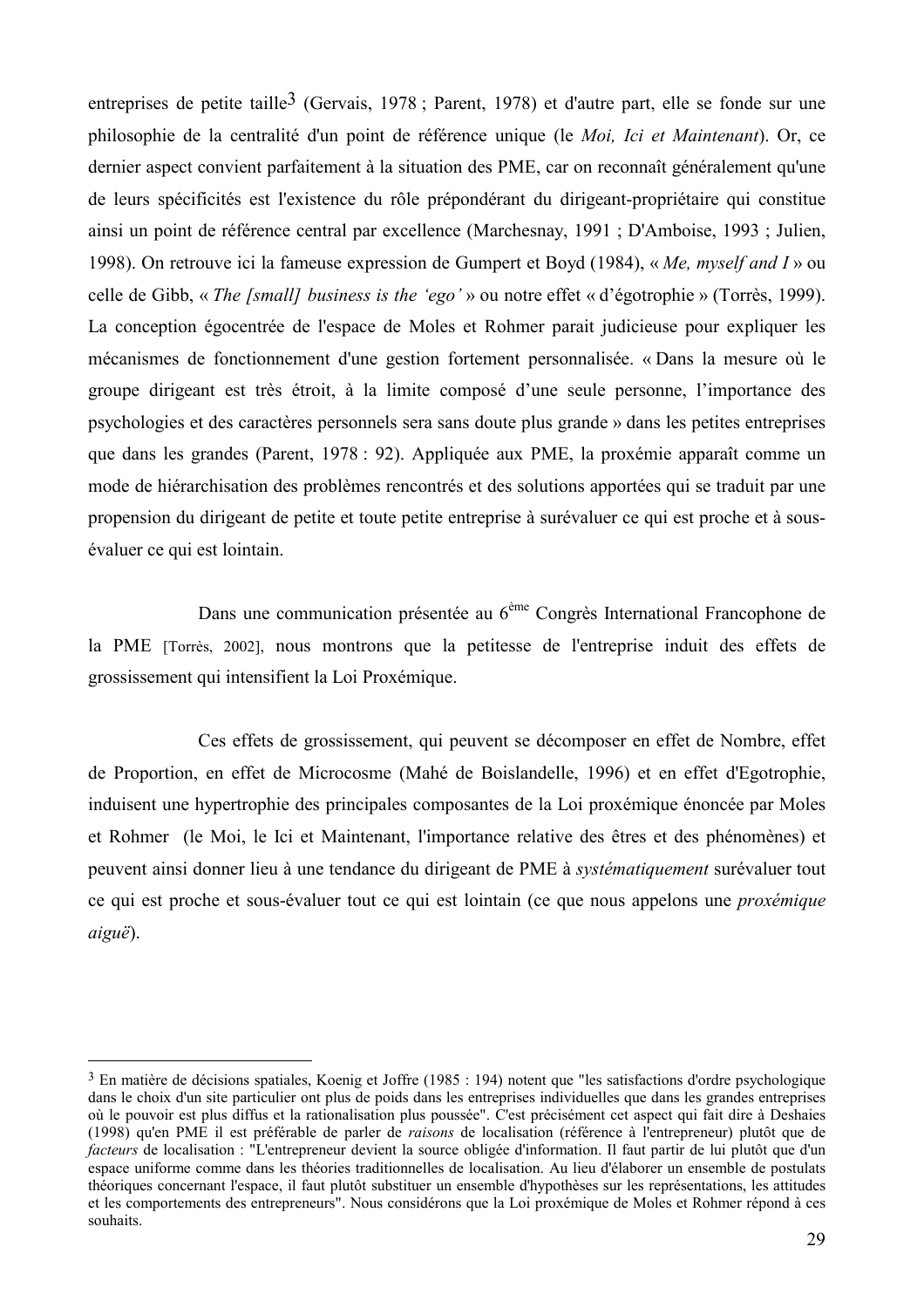

Figure 2. - Amplification de la Loi Proxémique par les effets de grossissement

Ces quatre effets de grossissement renforcent le caractère égocentré de la gestion de l'espace dans les PME. Ils expliquent en grande partie à la fois la pertinence et l'importance de la Loi proxémique et l'épaisseur des parois. La thèse défendue dans cette recherche est que la proximité est un principe supérieur d'ordonnancement du fonctionnement de la PME. La proxémique est le corollaire de la petitesse des entreprises.

Ces travaux ont fait l'objet de diverses publications. Outre une communication présentée lors du 6<sup>ème</sup> Congrès International Francophone de la PME de Montréal [Torrès, 2002-a], laquelle a été récompensée par le second prix d'excellence de la meilleure communication de type conceptuel, un article a été publié dans la Revue Française de Gestion. (Torrès, 2003)

La loi proxémique, telle que nous l'abordons, ne se limite pas à une simple mesure métrique. Elle est un principe de hiérarchisation des choix du dirigeant dans l'entreprise. Toute chose égale par ailleurs, le dirigeant de petite entreprise privilégie ce qui lui est proche à la fois dans le temps et dans l'espace, ce qui lui permet de préserver, voire de renforcer son contrôle et son pouvoir. Cette préférence pour la proximité et la gestion qui en découle est un construit stratégique et organisationnel qui permet au dirigeant de la PE de maintenir une meilleure emprise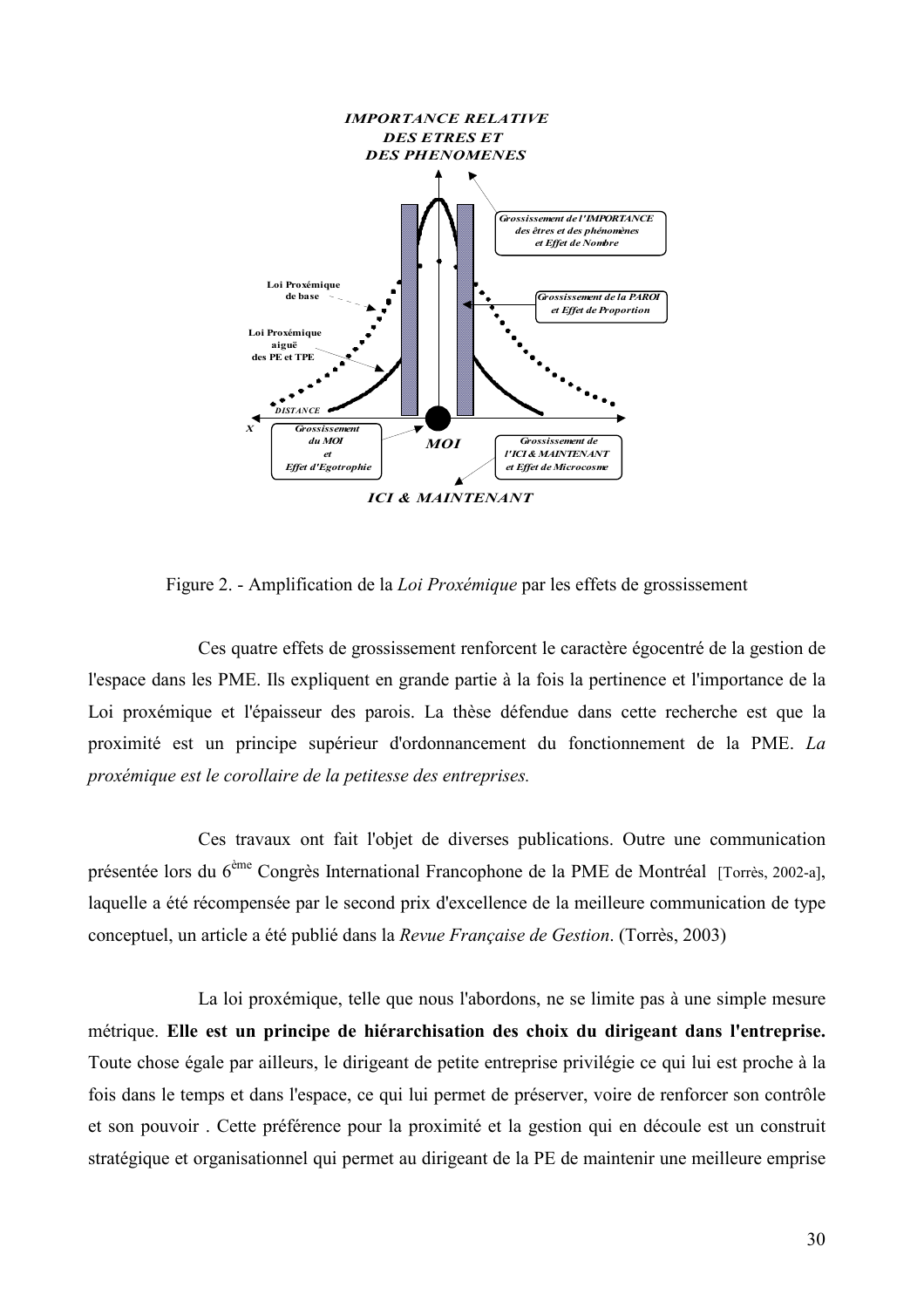sur l'entreprise et son évolution. Cette proximité est selon nous le novau dur du paradigme de la spécificité de gestion des PME.

Plusieurs avancées théoriques dédiées à la gestion des PME révèlent l'existence de tels mécanismes hiérarchiques fondés sur la proximité :

- Dans le choix des pays d'exportation : l'attaque des marchés internationaux semble obéir à un principe de proximité comme l'a montré l'Ecole suédoise d'Uppsala et son concept de distance psychique (Johanson et Wiedersheim-Paul, 1975; Johanson et Vahlne, 1977). Comme le note Joffre (1987), "on insiste fréquemment sur la rigidité géographique de la petite et moyenne entreprise : la présence des entreprises de petite taille diminue lorsque la distance commerciale croît, la grande exportation restant le privilège des grandes entreprises". Enfin, les concepts de "glocalisation" (Johanisson, 1994 ; Torrès, 2002) et de "milieux internationalisants" (Torrès, 1999 ; Fourcade et Torrès, 2001) font de la proximité un principe actif dans les stratégies d'exportation des PME.

- Dans le choix du successeur-repreneur : Le problème de la transmission-reprise en PME est aujourd'hui un problème crucial en France compte tenu du vieillissement de la classe dirigeante issue du Baby-Boom (Deschamps et Paturel, 2001). Le dirigeant de PE qui désire céder son entreprise est souvent soumis à ce que nous pourrions appeler une "hiérarchisation des choix successoraux" : préférence pour la famille, puis les salariés, les clients ou les fournisseurs et enfin les tiers. Ainsi, "pour choisir un repreneur, le chef d'entreprise procède souvent par cercles concentriques en partant de ses contacts et relations les plus proches et en élargissant progressivement ses recherches" (Bah, 2002).

- Dans le choix stratégique : le modèle d'Ansoff produit/marché fournit également, de manière implicite, une hiérarchisation des modes de développement de l'entreprise. Les axes de développement doivent d'abord se réaliser au sein du même secteur, au sein de la même activité de la firme. Puis, lorsque cet axe est saturé, il devient possible d'envisager une diversification soit en termes de métier, soit en termes de mission. La diversification totale ne devenant qu'une solution de dernière extrémité car elle est la plus risquée. On retrouve dans ce modèle un ordre implicite qui va de la croissance horizontale (« le mode le plus normal, le plus fréquent et le plus habituel de la croissance des firmes » [Parent, 1978]), puis verticale et enfin conglomérale. Plus la taille est petite, plus l'entreprise a intérêt à rester confinée dans son créneau, ce que Penrose a clairement évoqué dans sa théorie des interstices. Comment ne pas voir, là aussi, que ces principes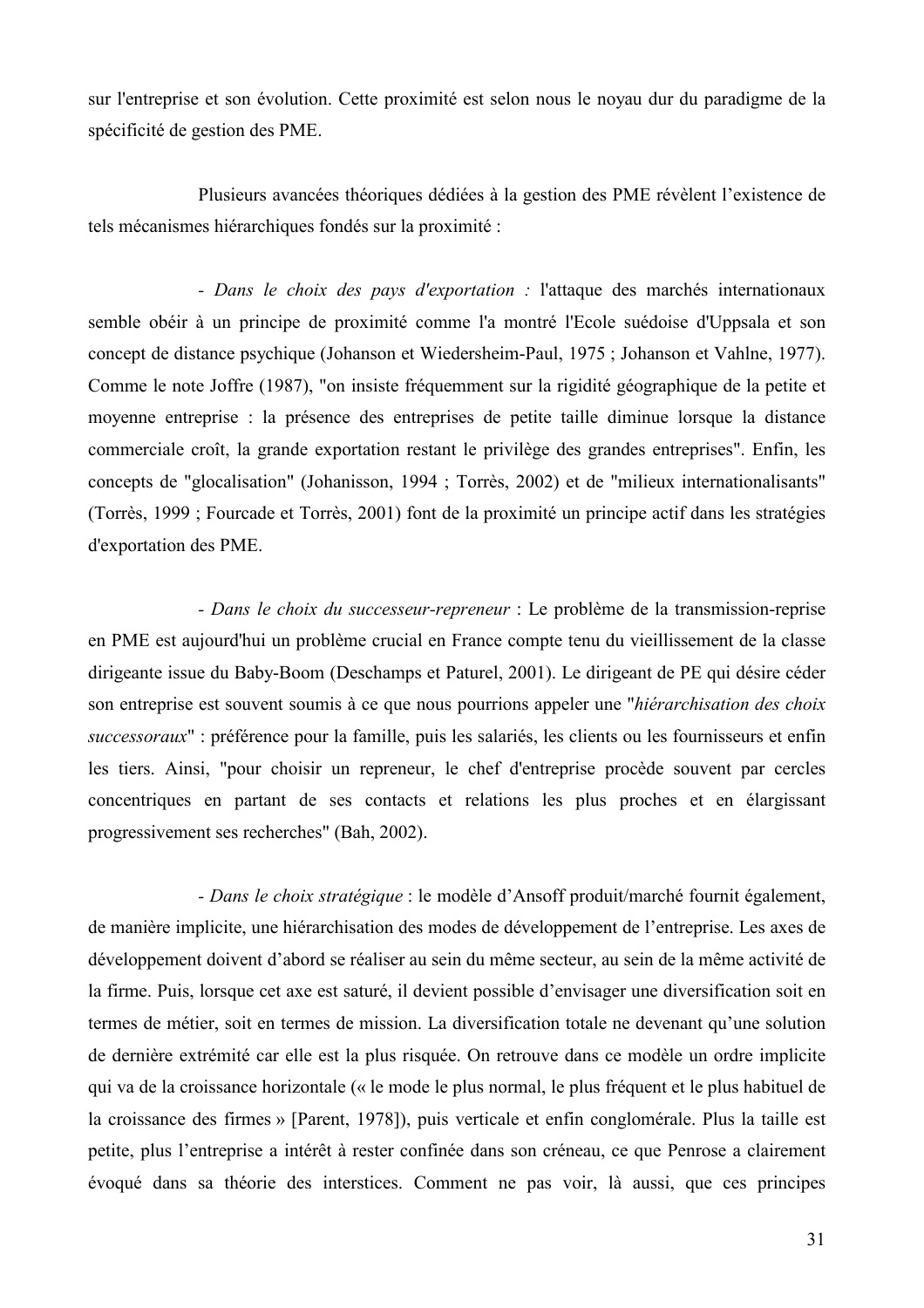stratégiques attestent d'une règle de proximité signifiant que la croissance de l'entreprise doit aller du plus proche (le créneau, l'interstice) vers le plus lointain, le plus risqué (la diversification). Les modèles étapistes de la croissance peuvent être interprétés comme relevant d'une conception proxémique.

- Dans les choix de recrutement : de manière générale, plus l'entreprise est de petite taille, plus elle a tendance à privilégier les liens de proximité dans sa gestion du personnel. Dans une enquête menée récemment en France concernant la gestion du personnel dans les petites entreprises, Chassard (2003) montre que les relations et le bouche à oreille arrivent en tête des réponses, bien devant les agences d'intérim et les cabinets de recrutement. Le dirigeant de la petite entreprise n'aime pas les intermédiaires et préfère mobiliser son propre carnet d'adresses pour recruter quelqu'un. Ce type de comportement est tout à fait rationnel car une recommandation par un proche est un gage de confiance. C'est la raison pour laquelle lorsque le dirigeant de PME embauche, il privilégie souvent son conjoint ou sa conjointe, puis élargit sa recherche à la famille ou au cercle des amis. Ce n'est qu'en dernier ressort qu'il recourt au marché du travail, plus anonyme. La famille, les amis et l'entourage constituent donc des ressources stratégiques lorsque le dirigeant déclare les utiliser comme une source principale de travail.

- Dans le choix des modes de financement : de nombreuses validations empiriques de la théorie de la hiérarchisation des choix financiers de Myers (1984) appliquée dans le domaine des PME, stipulent que la croissance des PME est financée prioritairement par autofinancement puis par dettes bancaires plutôt que par émissions de capital-actions (ouverture du capital) (Norton, 1991; St-Pierre et Baudouin, 1995; Mahérault, 1999). Comment ne pas voir dans cette hiérarchie le rôle clé exercé par la proximité ? De même, les notions de « territoire financier » de Belletante (1991) ou de "*capital de proximité*"<sup>4</sup> de Crevoisier (1997) confortent notre thèse du principe hiérarchique de proximité en finance. Cette *proxémie financière* permet aussi d'expliquer pourquoi les PME privilégient le financement à court terme au financement à long terme (proximité temporelle financière) ou enfin pourquoi, selon Hirigoyen (1984), la PME porte une attention accrue au maintien d'une rentabilité d'exploitation à court terme plutôt qu'à une rentabilité future<sup>5</sup>. De nombreux travaux en financement de la création d'entreprise

<sup>&</sup>lt;sup>4</sup> Preuve supplémentaire du lien entre proximité et financement des PME, Corpataux (2003) montre dans son travail doctoral dans quelle mesure l'assèchement des circuits régionaux de financement en Suisse a affecté principalement les PME. Selon ce dernier, « la conséquence en est que dorénavant, l'expansion d'une PME peut se faire de deux manières. Soit elle passe par la bourse, avec tous les problèmes techniques que cela pose pour de petites organisations. Soit elle se vend à de grands groupes internationaux. Par exemple, la décennie 90 a vu l'ensemble des marques du secteur horloger passer sous le contrôle de grands groupes » (Corpataux, 2003 : 116).

 $5$  A ce propos, Hirigoven (1984) déclare que le dirigeant de PME fait de son entreprise un *centre de frais* plutôt qu'un centre de profit.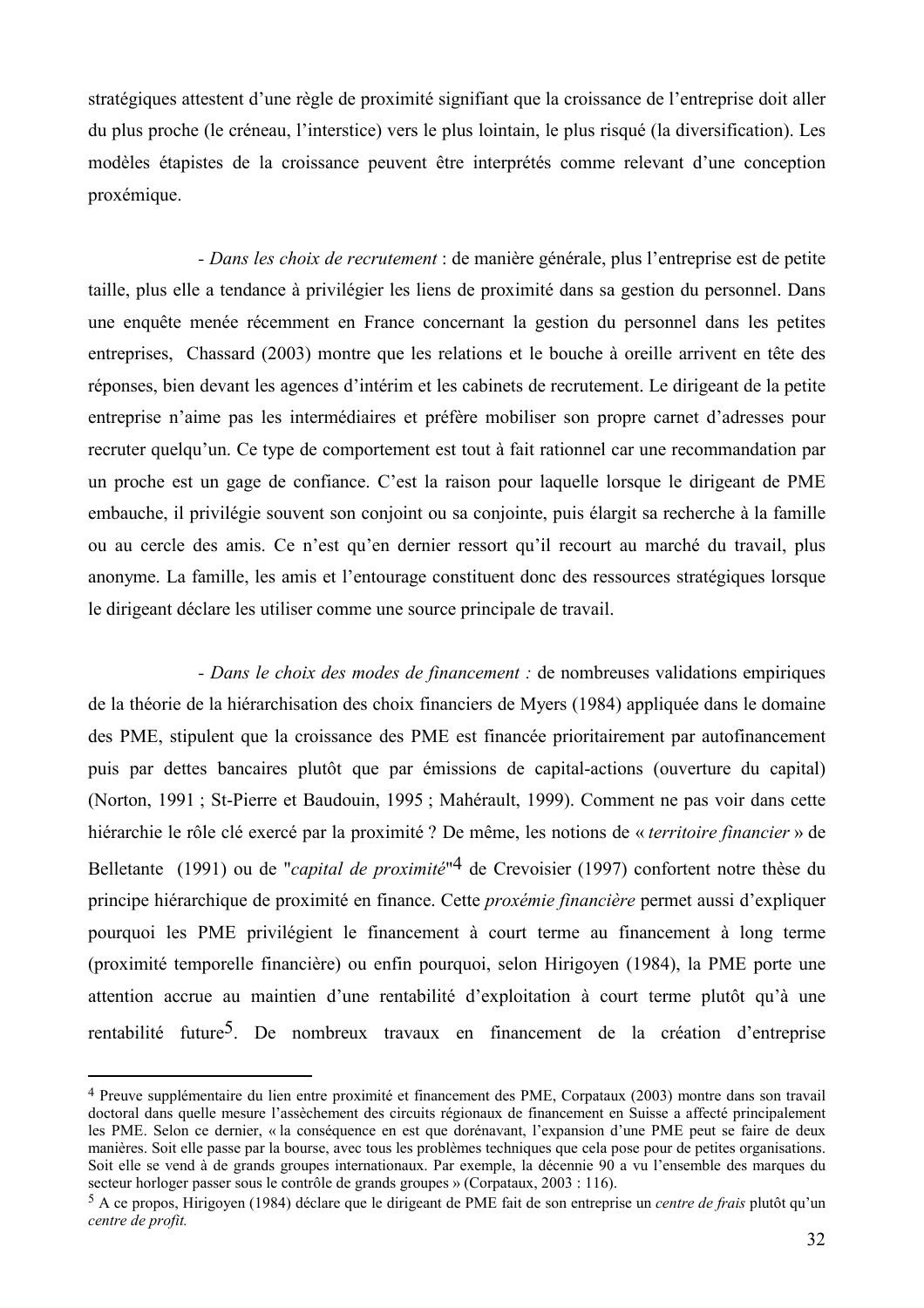*(entrepreneurship finance)* ont également montré l'importance du « *love money* » constitué par les apports de fonds des proches familiaux et amicaux de l'entrepreneur-créateur (Ostervoung et al. 2001)<sup>6</sup>. On retrouve aussi la notion de proximité dans les relations que le dirigeant-propriétaire noue avec les partenaires bancaires. En effet, « les résultats de certaines enquêtes montrent que les dirigeants ont tendance à ne faire affaires qu'avec quelques institutions financières (souvent une seule). Il est plus rentable de développer de bonnes relations avec un banquier, lequel finit par comprendre la personnalité du propriétaire-dirigeant et accepte son processus décisionnel particulier » (St-Pierre et Baudouin, 1995).

- Dans le choix du réseau d'appui et de soutien : la théorie des couches (« layers theory») de Gibb (1988) témoigne à nouveau de la hiérarchisation proxémique entre les différentes sphères composant le réseau de support du dirigeant de PME. Selon Gibb (1988), "a small business will be subject to many influences. It is not however always obvious what these influences will be or what will be the interplay between the different influences". "The relative strengths of the influences of different groups of people are indicated in a diagram produced by Gibb to indicate the layers of small business support networks. One implication of this is that the closer, and more personal, layers will always have a much stronger influence than the outer, and more official, layers" (Bridge, O'Neill, Cromie, 1998). Gibb considère que l'influence du réseau d'appui est hiérarchisée en fonction de la proximité et en tire les conséquences suivantes : "If friends when consulted are negative in their advice then it will be far more influential than any positive input from government agencies". Les avis et les influences ne sont pas égaux mais hiérarchisées selon une pondération qui s'accroît en fonction de la proximité du lien avec le propriétaire-dirigeant.



Source : A. Gibb, 1988.

 $6$  Le « love money » est une forme moderne d'une autre forme de financement plus traditionnelle que l'on appelle la « tontine » qui prévaut dans certains pays africains. L'épargne tontinière et le capital informel reposent fortement sur les liens de proximité des membres de la tontine.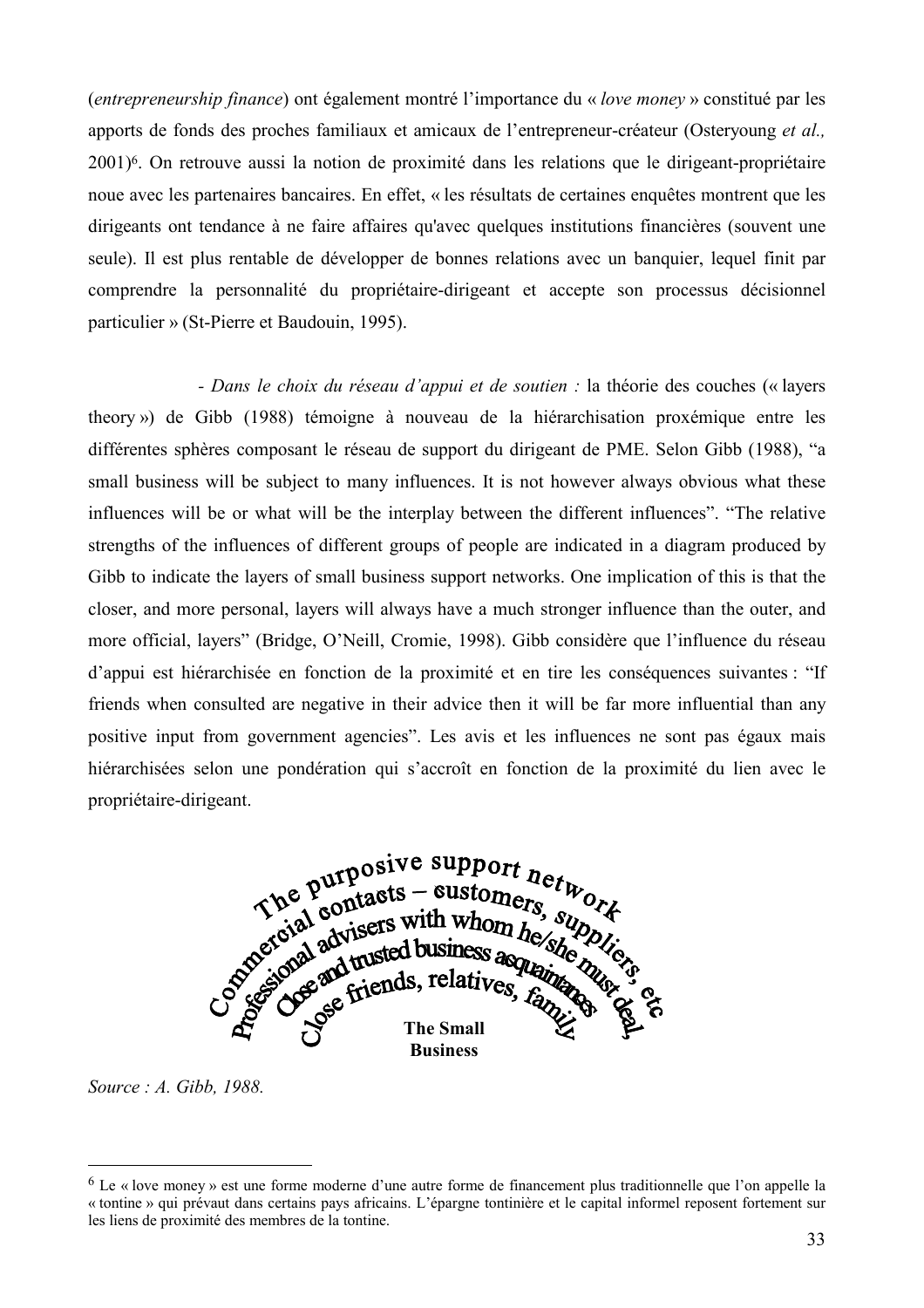Ces six exemples attestent que les effets de proximité créent une hiérarchie des décisions stratégiques privilégiant le plus proche au détriment du plus lointain<sup>7</sup>. Ce principe de proximité est selon nous une réponse adaptée aux principes de rationalité limitée et d'asymétrie d'information. La proximité est un gage de confiance. Ce type de comportement privilégiant la proximité est tout à fait rationnel car une recommandation par un proche ou une relation d'affaire avec une connaissance est un gage de confiance. La proximité joue ici un rôle de garantie mais aussi de réducteur d'incertitude. Elle réduit l'asymétrie d'information et élargie la rationalité. A la manière d'Akerlof (1970) qui préconise au vendeur d'une voiture en bon état de la revendre à quelqu'un qui a confiance en lui et qu'il connaît, la proximité est selon nous la réponse la plus naturelle et la moins coûteuse au problème de l'asymétrie d'information.

#### 1. 2. L'ambivalence de la proximité en PME

Mais cette stratégie de proximité, qui privilégie le familial et le familier a cependant ses limites, dont le risque le plus grand est celui de l'isolement et de l'enfermement. C'est précisément ce que met en évidence le concept d'effet de paroi. Un grand nombre de notions auxquelles renvoie la proximité (la famille<sup>8</sup>, l'amitié, le voisinage mais également le « cluster ». le « lien » ou le « capital social ») contiennent cette ambivalence que le terme anglais 'close' évoque parfaitement (closeness mais aussi closure).

En ce qui concerne la *proximité familiale*. Bridge, O'Neill and Cromie (1998 : 129) notent que l'entreprise familiale peut produire un « 'esprit de corps' qui souvent encourage à la fois les relations de proximité avec le personnel et les relations de long terme avec les clients et les fournisseurs ». Mais la famille peut aussi devenir un cercle très fermé instaurant une gestion clanique notamment en matière de gestion des ressources humaines (distribution exclusive des postes à responsabilité au sein de la famille) ou de fixation des objectifs (refus de la croissance pour préserver un contrôle familial). La gestion familiale peut aussi être source de « secrets de famille » (a squeleton in my closet) et de repli sur soi (« le linge sale que l'on ne lave qu'en famille »). On retrouve ici l'ambivalence closeness/closure.

Il en va de même pour l'amitié qui est un lien de forte proximité qui peut parfois se substituer aux liens de parenté. Mais cette amitié peut aussi devenir une forme d'exclusion et de

<sup>7</sup> On observera plusieurs contre-exemples à cette conception proxémique. Les travaux sur les INV (International New Venture), sur les entreprises à croissance rapide ou start-ups, sur le capital-risque...montrent que certaines entreprises de petite taille échappent totalement à cette conception. Ce sont ces entreprises que nous avons qualifiées de PME managériales car elles tendent à se gérer comme des grandes entreprises en miniature. Ces entreprises s'opposent aux PME classiques et illustrent les phénomènes de dénaturation (dilution des spécificités) (Torrès, 1998 ; 2003).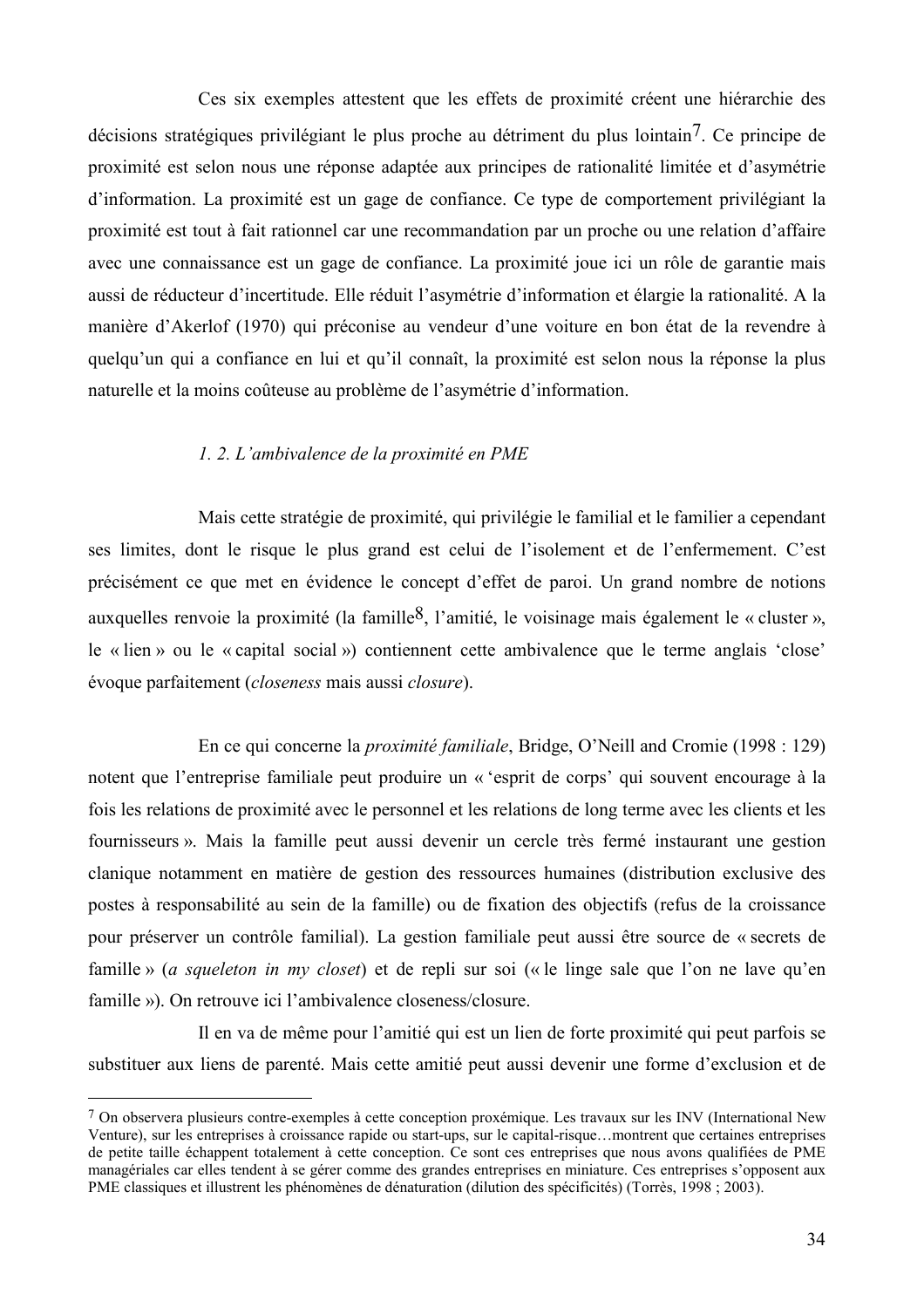fermeture. "The Great Friend relationship is hence as exclusive and as binding emotionally as marriage is legally" (Yager, 1998). L'amitié est une proximité qui peut insidieusement devenir une forme d'exclusivité (nous n'avons qu'un seul 'meilleur ami').

Concernant le voisinage, le voisin est celui qui occupe l'habitation la plus proche de la sienne, celui que l'on côtoie quotidiennement. Mais sur le plan juridique, le voisinage est souvent appréhendé comme un lieu potentiel de nuisances et de troubles. Le voisin sera donc aussi celui qui peut occasionner une gène de la vie quotidienne, celui avec lequel on est en conflit et dont on se sépare par une clôture. En prolongeant la notion de voisinage on peut aussi évoquer le concept de cluster<sup>9</sup> dont l'efficacité repose aussi sur de multiples proximités. Toutefois, l'origine du mot révèle également une certaine ambiguïté : "Claustrum" signifiait "enceinte" en latin impérial et "lieu clos" en bas latin. Il donna le mot "cloistre" à l'époque franque, puis "cloisture" et enfin "clôture". Après les invasions normandes, le français devint la langue officielle et littéraire en Angleterre pendant trois siècles (de 1100 à 1400). En imaginant un Anglais prononcer le mot "cloisture", on trouve facilement l'origine du mot "cluster"<sup>10</sup>. Par conséquent, si le concept de cluster réhabilite les avantages de la proximité, il contient étymologiquement l'idée d'un lieu clos comme une clôture ou un cloître. Or, toute la thèse de l'article de Grabher (1993) est bel et bien de montrer dans quelle mesure un cluster peut engendrer des formes d'enfermement (lock-in) et d'aveuglement (« 'ties tant bind' become 'ties that blind' »). Le titre de son article, prenant le contre-pied de Granovetter, « The weakness of strong ties : the lock-in of regional development in the Ruhr Area » est assez explicite. Un capital social trop fort, peut même engendrer des phénomènes corporatistes<sup>11</sup> de repli sur soi et d'enfermement comme nous le montrerons dans l'échec de l'implantation du californien Mondavi dans le petit village d'Aniane en France.

Toutes ces notions révèlent l'ambivalence de la notion de proximité. Selon nous, un des fondements théoriques permettant d'expliquer l'isolement de la PME peut s'expliquer grâce à la théorie des liens et des réseaux sociaux

Dans son article fondateur la force des liens faibles Granovetter fournit dès 1973 les hypothèses de base d'une théorie générale des réseaux sociaux en proposant une distinction

<sup>8</sup> Notons qu'à l'origine, le mot proximité, du latin *proximitas* et *proximus*, était utilisé au XV<sup>ème</sup> et XVI<sup>ème</sup> siècles au sens juridique de parenté lors des actes de succession (Le Boulch, 2001).

<sup>9</sup> Les clusters sont aujourd'hui les fers de lance des économies modernes pour créer de la valeur avec des produits et des services innovants qui améliorent la qualité de vie des salariés. Ces concentrations sont même de plus en plus nombreuses à travers le monde. On en trouve de partout, en Italie, en Allemagne, en France, en Angleterre, en Inde...: D'où ce paradoxe que, dans une économie mondialisée, les avantages concurrentiels durables résident de plus en plus dans des éléments fortement localisés (les savoirs, les relations, les connaissances) que les rivaux éloignés ne peuvent reproduire. C'est ce point qui nous amènera plus tard à évoquer le terme de 'glocalisation'.

<sup>&</sup>lt;sup>10</sup> www.s-tetic.be/cluster-def.htm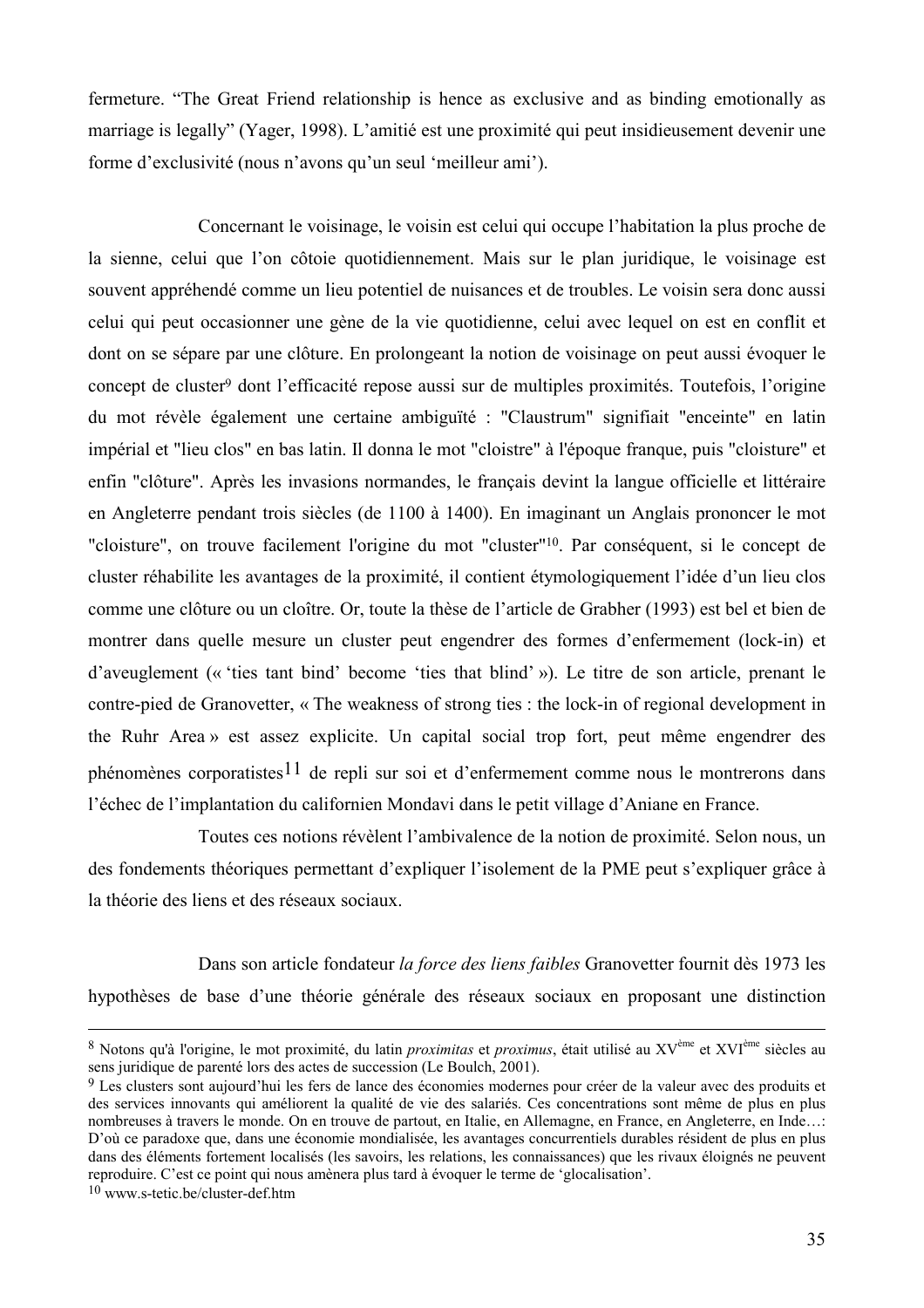désormais classique entre liens forts et liens faibles. Selon Granovetter, la force ou la faiblesse d'un lien est une combinaison de la quantité de temps, de l'intensité émotionnelle, de l'intimité (la confiance mutuelle) et des services réciproques qui caractérisent ce lien. Ceci explique qu'en général, les individus ne possède qu'une faible quantité de liens forts (rarement plus d'une douzaine). Par absence de lien, il s'agit non seulement de l'absence totale de lien mais aussi des liens qui ne sont pas très importants comme les vagues connaissances entre les gens vivant dans la même rue ou le lien que l'on a avec son marchand de journaux. Il y a absence de lien lorsque l'interaction entre deux individus demeure négligeable même s'ils se connaissent par leur nom.

De ces quelques définitions, Granovetter en tire quelques principes qui président à la constitution des réseaux sociaux et à leur évolution. Ainsi, il considère que plus le lien qui existe entre deux individus est fort, plus ces derniers vont avoir tendance à se ressembler. De telles sortes que quand des liens forts unissent A à B et A à C, il y a de fortes probabilités pour que B et C se ressemblent à leur tour. C'est le principe de la transitivité des liens forts<sup>12</sup>. Granovetter poursuit alors son analyse en considérant que si A a des liens forts avec B et C, il devient quasiment impossible avec le temps que B et C n'aient aucun lien entre eux. Le schéma (A) illustre cette triade impossible. Avec le temps, la triade tend à se compléter pour ressembler au schéma  $(B)$ <sup>13</sup>.

Or, le problème des liens forts est qu'ils ont tendance à créer de l'enfermement. « Par exemple, quand on rapporte une rumeur à tous ses amis les plus proches et que ceux-ci font de même, nombreux sont ceux qui vont entendre la rumeur deux fois, voire trois fois, car les individus unis par les liens forts ont souvent les mêmes amis. Si par ailleurs, la motivation que les individus ont à propager cette rumeur diminue à chaque fois qu'elle est racontée, alors celle-ci aura une probabilité plus forte de demeurer enfermée dans quelques clans, si elle passe par des liens forts que si les liens qu'elle utilise pour se propager sont faibles : elle ne pourra pas franchir de ponts». Granovetter parle dans ce cas d'effet d'étouffement que nous avons représenté par le cercle qui entoure la triade de liens forts dans le schéma (C). Les liens forts, surtout si l'on raisonne sur un petit nombre d'individu, ont tendance avec le temps à constituer des cliques ou des cercles fermés fonctionnant en circuit clos où les échanges deviennent redondants. Ce qui fait que le réseau composé de liens forts tend à être cloisonné (clusterable).

<sup>&</sup>lt;sup>11</sup> Le corporatisme est à la fois une préférence accordée à soi et aux siens (les proches et les pairs) et une protection vis-à-vis des autres (les extérieurs et les étrangers).

<sup>&</sup>lt;sup>12</sup> On peut faire ici l'hypothèse d'une corrélation entre la proximité et la force d'un lien. Les liens forts ne sont-ils pas d'abord et avant tout des liens proches ? Cela signifierait que la force des liens faibles proviendrait surtout de leur aptitude à faciliter des relations à distance.

<sup>&</sup>lt;sup>13</sup> En analysant 742 sociogrammes, Davis (1970) montre précisément que la triade B est la plus courante et que la triade A est au contraire une des moins répandues.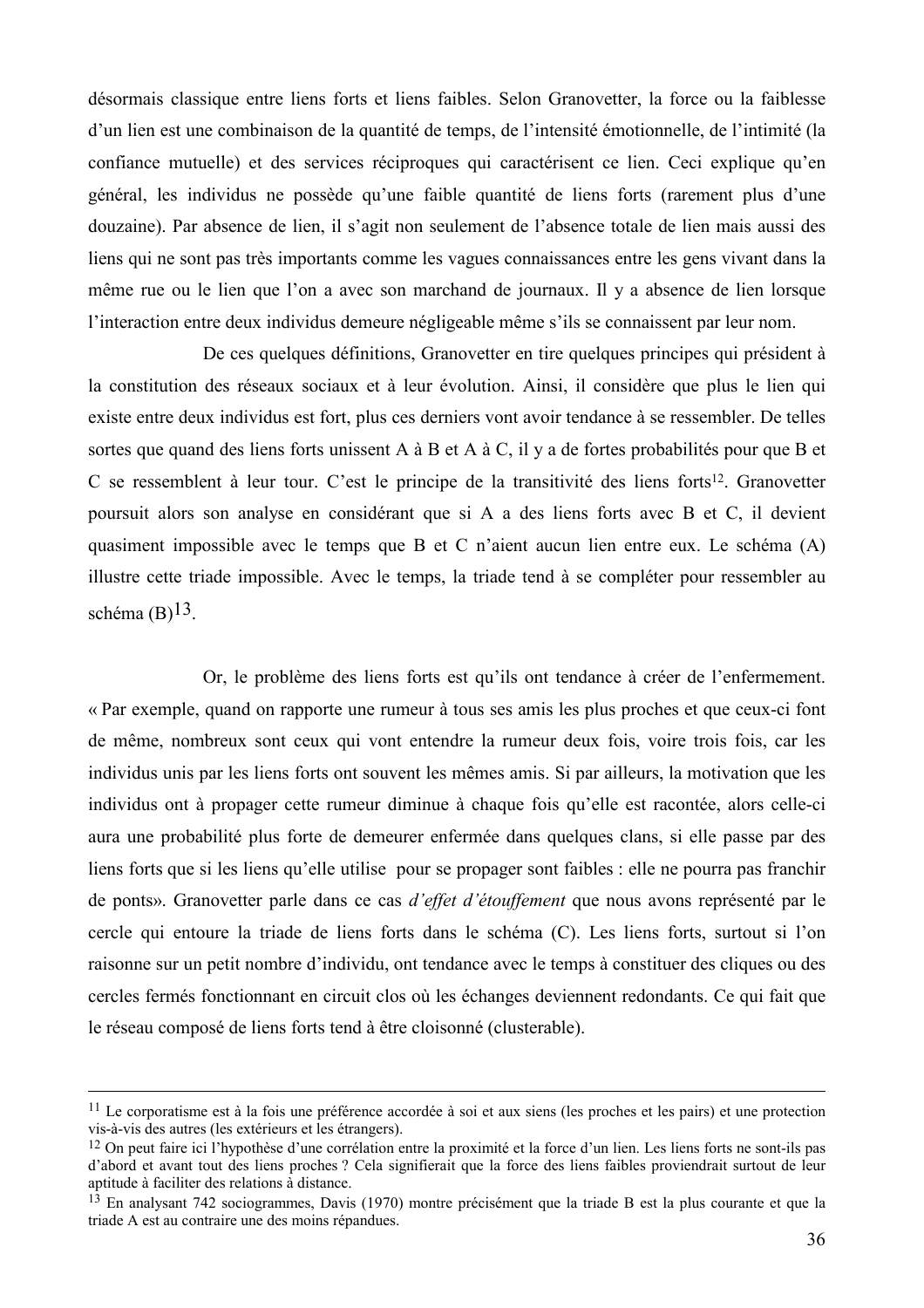

Or, on peut considérer que plus la taille est petite, plus le nombre de relations interpersonnelles se réduit. La petitesse crée donc les conditions d'un renforcement des liens entre les acteurs. Le dirigeant connaît personnellement ses salariés mais aussi ses clients, ses fournisseurs, son banquier...Plus la taille est petite, plus il est probable que les liens entre les différentes partie prenantes de l'entreprise soient fréquents, intenses, voire intimes. La petitesse renforce les liens car ces derniers sont moins nombreux. On tient ici une explication de la double dimension de la proximité : la petitesse augmente la force des liens mais augmente aussi le risque de l'enfermement. On comprend mieux alors les propos de Michael Piore prononcée lors du discours inaugural du 3<sup>ème</sup> CIFPME de Trois Rivières au Canada en 1996 : « le problème de la PME, ce n'est pas d'être petite mais d'être isolée ».

Cet isolement a déjà été maintes fois évoqué dans la littérature dédiée à la PME comme dans l'article "The loneliness of the small-business owner" de Gumpert et Boyd (1984). Ces effets de paroi trouvent des illustrations théoriques classiques en PME. Si l'on reprend les six points évoqués à propos de la proximité (internationalisation, transmission, croissance, recrutement, financement et réseau de soutien), plusieurs théories ont abordés ce phénomène.

Concernant le problème de la transmission, surtout dans les entreprises familiales, l'ouverture du capital à une personne étrangère à la famille s'avère souvent difficile, voire impossible. Les petites entreprises familiales illustrent bien cet ambivalence entre proxémie (priorité accordée au lien du sang) et risque de fermeture (on parle souvent de cercle familial, voire de clan).

En matière de stratégie, certains auteurs ont évoqué la thèse d'une croissance bornée concernant les entreprises de petite taille ou le refus de la croissance (Parent, 1978).

En matière de recrutement, certains types de compétences (ingénieur, cadre qualifiés...) sont inaccessibles pour les entreprises de petite taille. De manière plus générale, les difficultés de recrutement en PME ont souvent pour conséquence d'exposer le dirigeant à la surcharge de travail et donc à la fatigue et à la solitude. Dans l'étude de Chassard (2003), ils sont trois-quarts à déclarer qu'en cas de surcharge de travail, ils se débrouillent seuls. C'est cet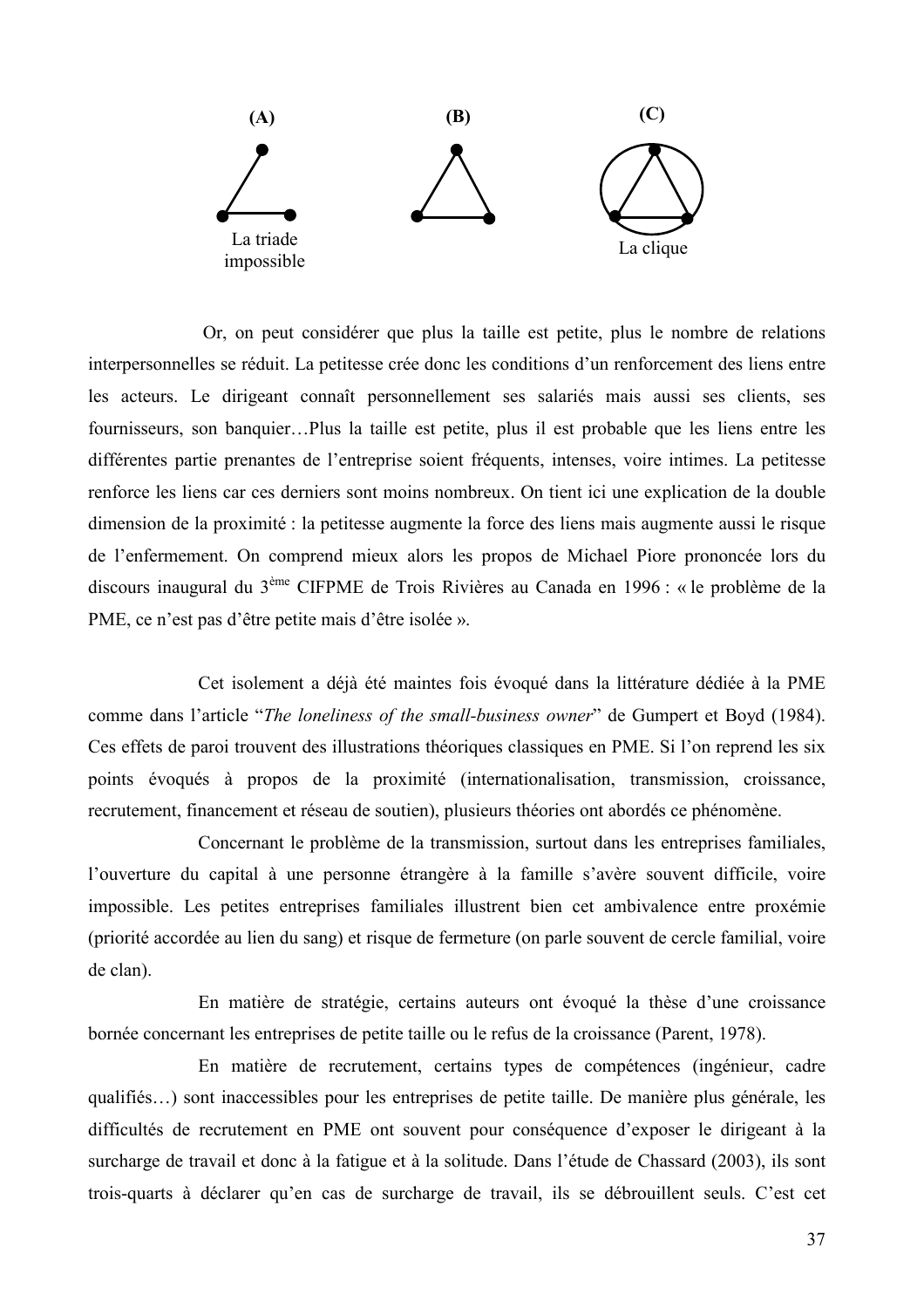isolement et la surcharge de travail qui en découle qui expliquent que le patron de PME a parfois du mal à formaliser ses propres besoins.

Sur le plan du financement, de nombreux auteurs ont développé la thèse du rationnement du crédit au premier titre Stiglitz et Weiss (1981); d'autres ont insisté sur le caractère inaccessible des marchés des capitaux (Osteryoung, Newman et Davies, 2001 : 263). Selon Barton et Matthews (1989), si les propriétaires-dirigeants préfèrent financer leur entreprise par du financement interne plutôt que par des capitaux externes (dettes ou actions), c'est pour conserver le contrôle sur leur entreprise, sur les décisions qu'ils prennent ainsi que sur la gestion quotidienne. Ils empêcheront alors tout investisseur de participer à ces décisions en privilégiant d'abord le financement interne.

Concernant le développement international, le franchissement de la frontière nationale ajouté aux barrières linguistiques et culturelles sont souvent considérés comme des parois difficilement franchissables pour les petites et toutes petites entreprises. Le modèle d'exportation de Bilkey et Tesar (1977) fondé sur la proximité insiste également sur la notion « barrières percues » (*perceived barriers*).

Enfin, concernant le réseau de soutien, Gumpert et Boyd (1984) montrent comment le dirigeant peut se retrouver totalement isolé. Dans l'idée de Gumpert et Boyd, la solitude signifie une séparation très forte entre le dirigeant et le reste du monde.

Pour conclure sur ce point, le management des PME semble se caractériser fondamentalement par une gestion de proximité, prise dans sa double dimension, c'est-à-dire l'effet de proxémie (priorité accordée au plus proche) et l'effet de paroi (risque d'enfermement ou d'isolement). Notre modélisation de la gestion des PME autour de la notion de proximité présente l'intérêt de synthétiser dans un cadre unitaire à la fois les avantages et les inconvénients de la gestion des PME. C'est pour tenir compte de ses effets ambivalents que nous avons intitulé notre dernière communication à L'International Council of Small Business « The proximity law of small business management : between closeness and closure »(Torrès, 2004-d).

La prise en compte du facteur « proximité » dans la gestion des PME s'inscrit dans un courant de recherche plus large qui accorde au relationnel un poids plus important qu'au transactionnel. Selon nous, c'est précisément l'importance et la qualité de ce relationnel qui est un des points clés de l'analyse des spécificités des PME. L'apport de notre théorie proxémique est d'insister sur le poids de ces relations et sur la façon dont elles sont hiérarchisées entre elles. On peut ainsi émettre une remarque générale. Le fonctionnement proxémique de la gestion d'une PME semble contradictoire avec une économie fondée sur la logique des marchés. Le recours au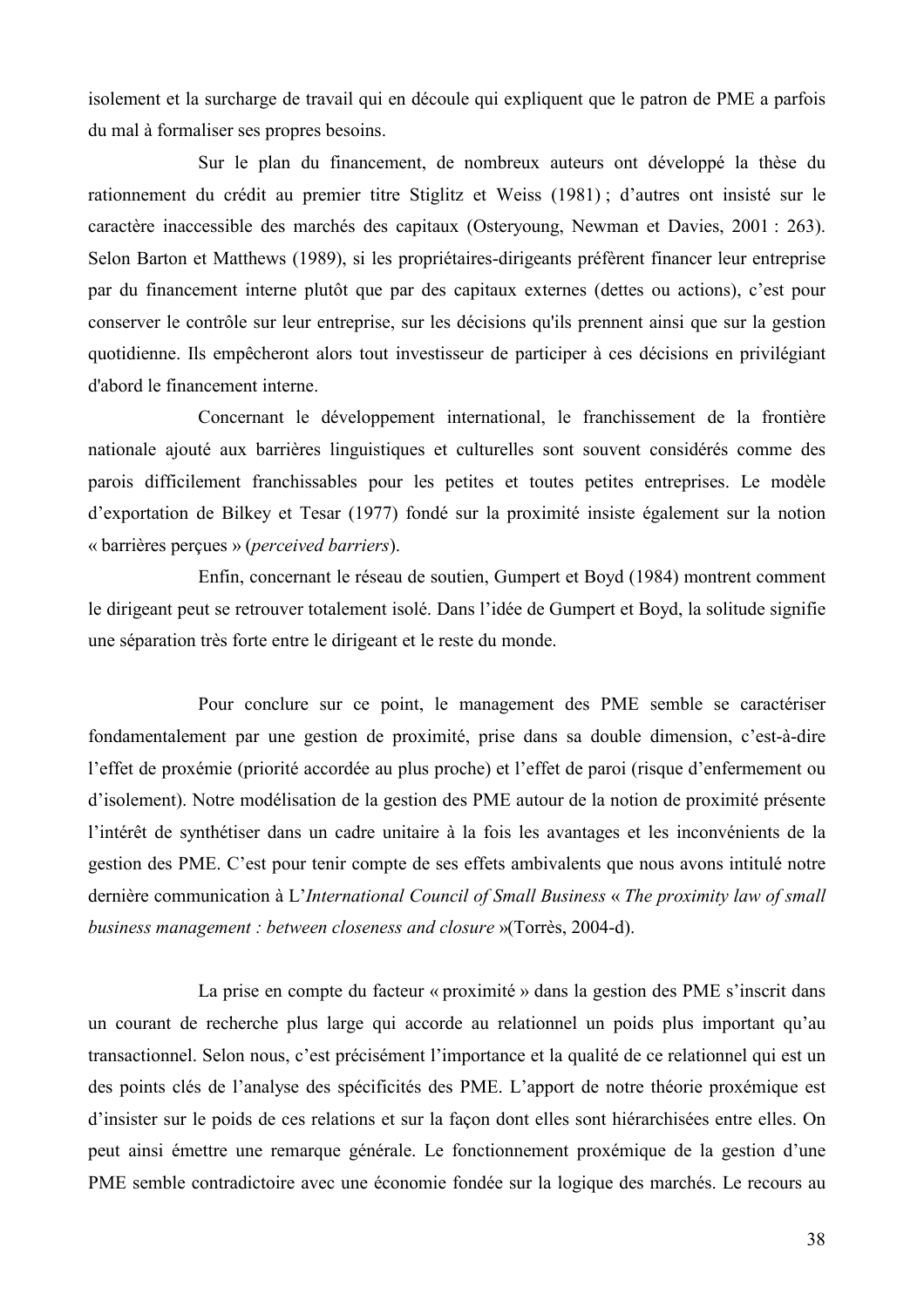marché du travail, au marché des capitaux, au marché du conseil...sont souvent des solutions de dernier recours. Le dirigeant de PME n'aime pas les transactions anonymes. Il les remplace, toutes les fois où cela lui est possible, par des relations interpersonnelles fondées sur des liens de proximité.

De manière générale, il convient de s'interroger sur la manière d'intégrer la proximité dans les débats des sciences de gestion relatifs aux entreprises de petite taille. Quels sont le poids, le rôle, l'importance et les limites des effets de proximité ? Sous quelles conditions, la proximité est elle un vecteur d'efficacité, d'efficience et d'effectivité pour la petite entreprise ? La proximité peut-elle être une source de performance et constituer un avantage concurrentiel de la petite ou toute petite entreprise?

L'énumération de ces questionnements n'est pas exhaustive et il est permis d'imaginer qu'un tel programme de recherche puisse apporter de nombreux et nouveaux éclairages sur les pratiques de gestion des PE & TPE et ainsi donner plus de crédit à la thèse de la spécificité de gestion des entreprises de faible dimension. Finalement, notre conception proxémique de la petitesse des entreprises permet de proposer une théorie explicative de la spécificité de gestion (la proximité comme principe fédérateur et unitaire) dont l'heuristique positive pourrait être formulée ainsi : Lorsque vous étudiez les entreprises de taille réduite, efforcez vous de mettre de la proximité dans vos problématiques !

L'objet de notre second axe de recherche s'inscrit précisément dans la continuité de ce programme de recherche en s'interrogeant sur le rôle et l'importance de la proximité dans la mise en place de stratégies des PME face à la mondialisation. La plupart des processus stratégiques des PME s'encastrent dans le local (Keeble et al., 1998) donnant au territoire de proximité (voisinage ou espace familier) un rôle déterminant. C'est dans cette voie de recherche que nous nous sommes référé aux travaux du courant de la glocalisation (néologisme qui résulte de la contraction des termes global et local) en montrant dans quelle mesure ils apportent une voie de recherche nouvelle, visant à une meilleure compréhension du management stratégique international des PME. Nous verrons dans quelle mesure cette piste de recherche a pu donner lieu à l'émergence d'outils et dispositifs opérationnels.

## 2. - LA STRATEGIE DE GLOCALISATION RENFORCE LA PROXIMITE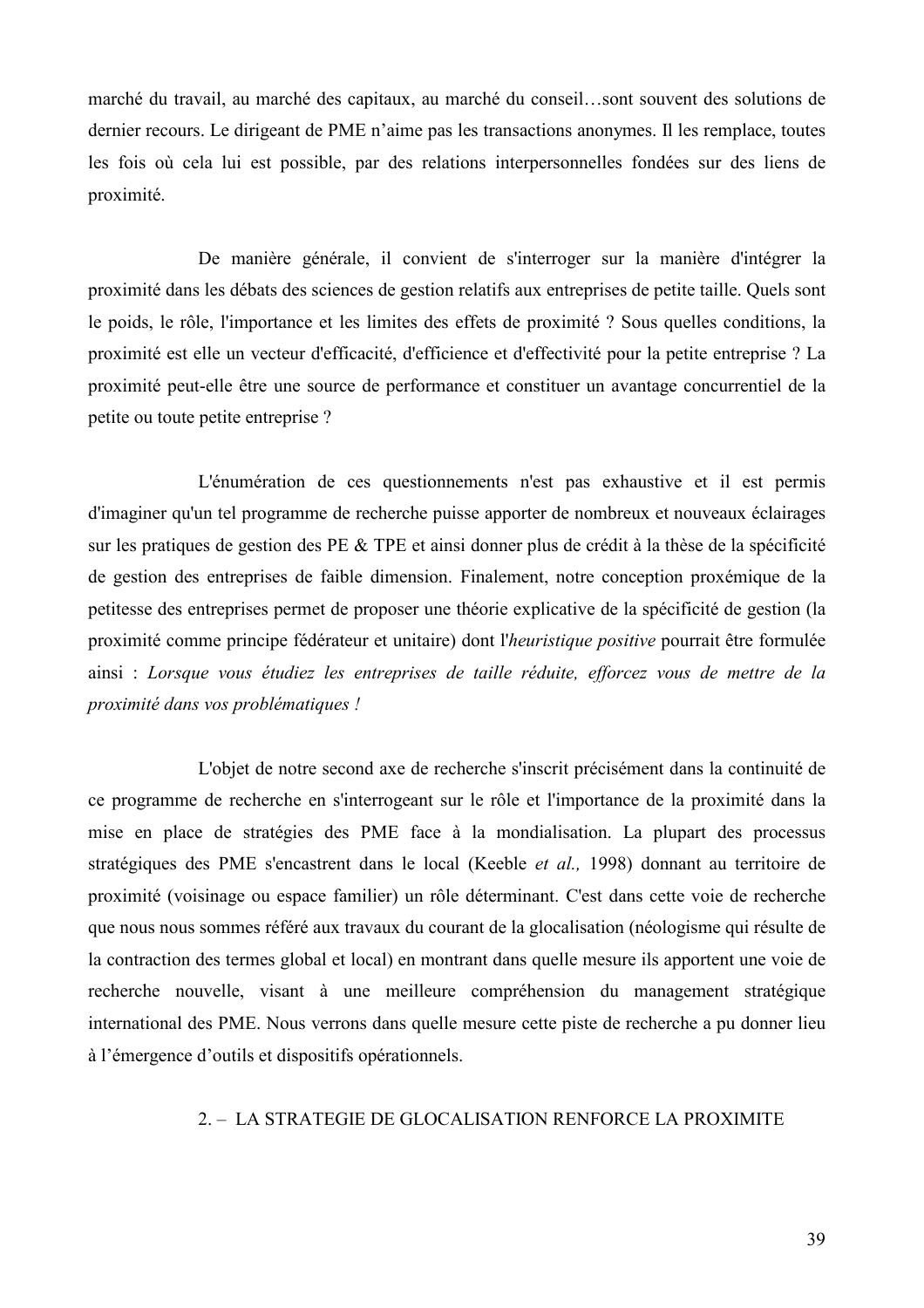La mise en évidence de l'effet de proximité dans la gestion classique des PME nous a conduit à intégrer cette dimension dans le cadre du management international des PME. Cette piste de recherche nous a amené à développer les concepts de stratégie de 'glocalisation' et de 'milieux internationalisants' [Torrès, 2002-b ; 2002-c], à lancer un programme de recherche financé pour trois ans par le Conseil Régional du Languedoc-Roussillon, à organiser une journée de recherche sur le thème de la mondialisation des PME : le rôle des territoires dans le cadre de l'AIREPME (Association Internationale de Recherche en Entrepreneuriat et PME). Notons également que cette piste de recherche a été récompensé par deux prix, l'un, à caractère académique, au titre de la communication présentée à Barcelone lors de l'European Council of Small Business et l'autre, à caractère professionnel, dans le cadre d'un concours organisé par la Caisse des Dépôts et Consignations.

Dans une communication, acceptée pour publication dans les actes du prochain congrès de l'AIMS [Torrès, 2002], qui s'intitule Face à la mondialisation, les PME doivent mettre du territoire et de la proximité dans leurs stratégies de glocalisation, nous montrons que le processus de mondialisation n'est pas toujours en contradiction avec le mode de management de proximité des PME.

Dans ses travaux consacrés à la mondialisation du jeu concurrentiel, Porter montre que les districts industriels ou les *clusters* (Porter, 1990; 2000) sont des voies prometteuses pour les PME. De nombreux exemples (l'industrie informatique aux Etats-Unis (Silicon Valley, Route 128), l'industrie cinématographique (Hollywood aux Etats-Unis, Berlin en Allemagne), l'industrie pharmaceutique à Bâle en Suisse, la haute couture à Paris ou à Milan...) laissent entendre que les avantages concurrentiels peuvent se conquérir à partir d'une dimension locale et non pas nationale, et que la PME, qu'elle soit innovante, industrielle, familiale ou artisanale, peut élaborer sa compétitivité sur les marchés mondiaux à partir d'une forte intégration locale. Si la compétition est devenue globale, la compétitivité reste encore très souvent ancrée à l'échelle locale.

Plusieurs "PMistes" (Johannisson, 1994; Keeble et al., 1998) vont alors élaborer une théorie de la glocalisation. Cette théorie se fonde sur le principe selon lequel la proximité exerce un rôle actif dans l'insertion globale des PME. Les performances des PME dépendraient de la disponibilité et de la qualité des ressources locales car c'est à cette échelle qu'elles recherchent prioritairement leurs ressources extérieures. La plupart des processus d'internationalisation des PME s'encastrent dans le local (Keeble *et al.*, 1998) donnant au territoire de proximité (voisinage) un rôle déterminant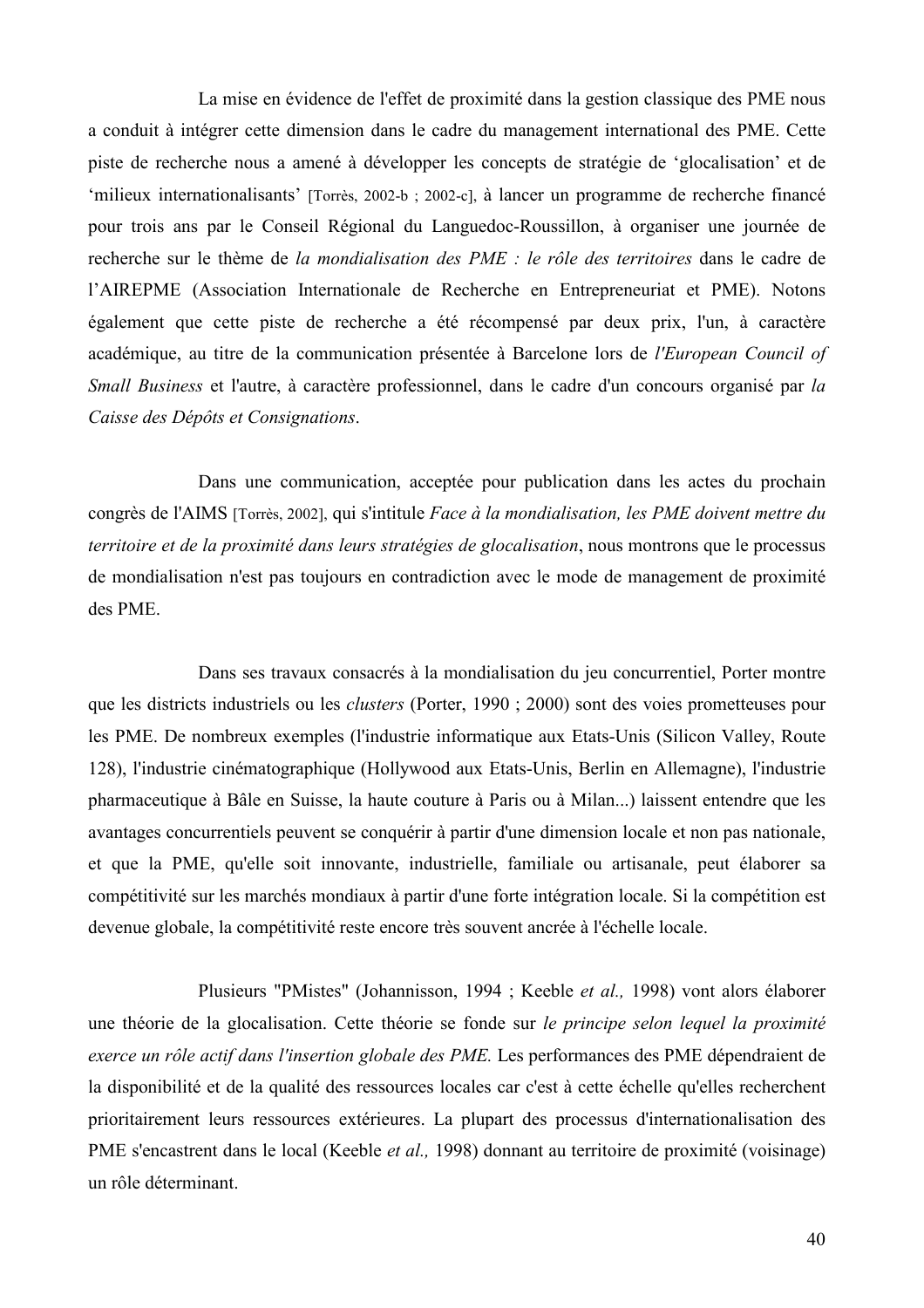De multiples études empiriques (Léo *et al.,* 1990 : Deshaies *et al.,* 1992 : Joval et Deshaies, 1996, Joval et al. 2000; Fourcade et Torrès, 2002) vont alors montrer que la composition et la qualité du milieu économique local sont des facteurs de réussite pour l'internationalisation des PME. Les PME accordent en général une préférence à leur région d'implantation pour toutes les opérations qui constituent le novau dur de l'activité internationale, à savoir le transport-transit, le financement de l'exportation, l'assurance du transport et la mobilisation des aides publiques (Léo et al., 1990; Léo, 1993).

C'est pour ces raisons que nous avons choisi d'utiliser le concept de "milieu" internationalisant" [Torrès, 1999 ; 2002] pour définir l'ensemble des acteurs et des facteurs locaux qui facilitent l'internationalisation des PME. Nous définissons un « Milieu Internationalisant » comme un système de coopération durable (« Milieu »), où les acteurs locaux (PME, collectivités territoriales, institutions publiques ou parapubliques, centres de recherche universitaire, systèmes bancaires...) travaillent ensemble pour créer une dynamique d'internationalisation afin de renforcer à la fois l'accessibilité globale des entreprises locales et l'attractivité du territoire à l'échelle internationale.

### 2. 1. La proximité positive : la pépinière à l'international ou le territoire 'tremplin'

A titre d'illustration, nous avons développé l'exemple de la Pépinière à l'International<sup>14</sup> mis en œuvre par le Service Extérieur de la CCI de Montpellier. Depuis 1998, la CCI a suscité la création de huit groupements à l'export. Un groupement à l'export est un regroupement de petites entreprises (généralement entre 3 et 5) qui se constituent pour pouvoir embaucher un cadre export à temps partagé. Cette structure est adaptée aux entreprises de petite taille primo-exportatrices qui n'ont pas les moyens de financer le plein salaire d'un cadre à l'export.

<sup>&</sup>lt;sup>14</sup> Nous siégeons en tant qu'expert au comité de pilotage de cette pépinière à l'International depuis sa création.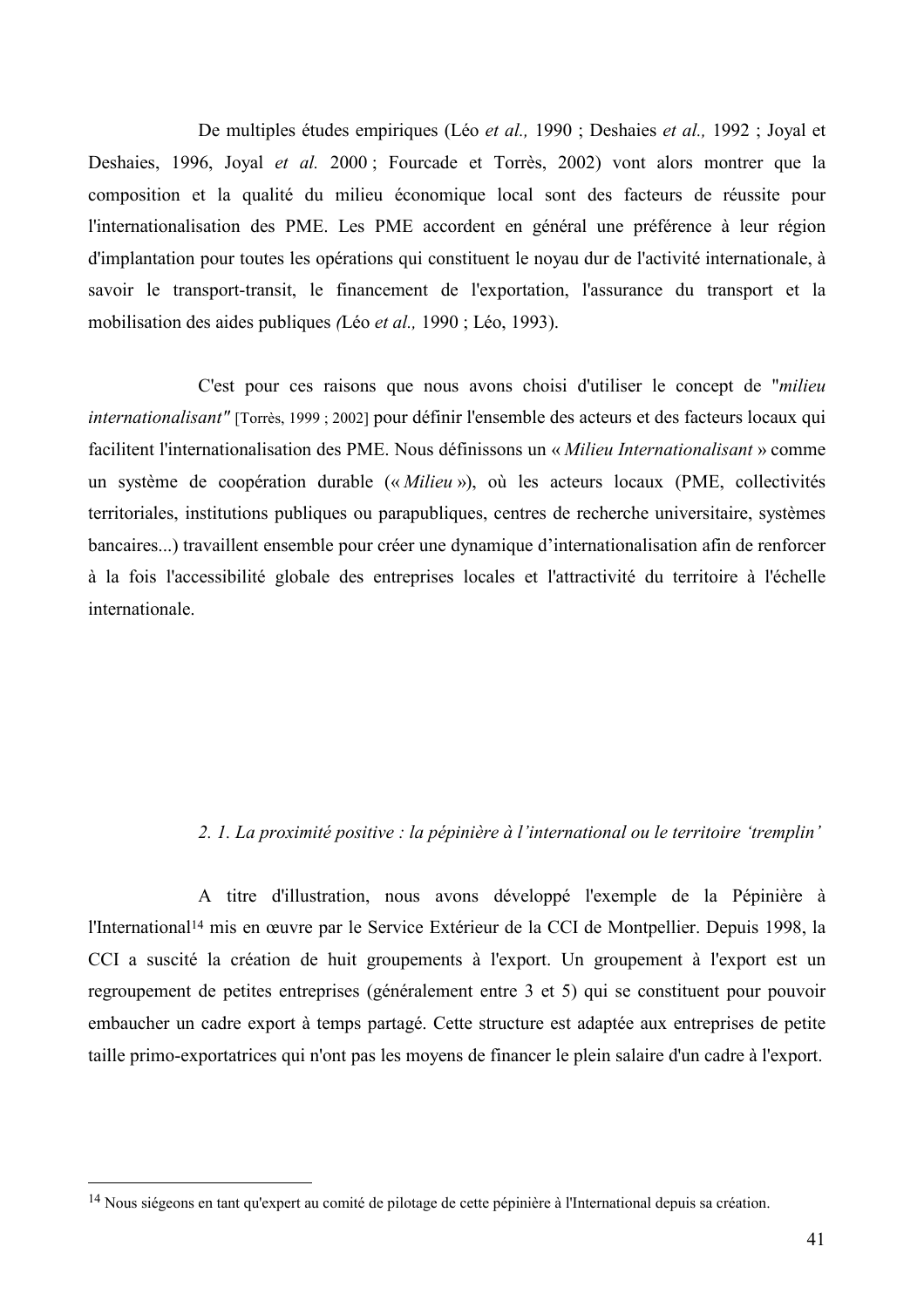Nos propres travaux de recherche concernant ses structures mettent en évidence un point saillant : l'efficacité et la pérennité des groupements à l'export reposent sur de multiples proximités :

- $\omega_{\rm{eff}}$ la *proximité spatiale* pour faciliter les interactions de face-à-face entre les partenaires et éviter une trop forte dispersion du cadre à temps partagé
- la *proximité organisationnelle*, pour assurer une homogénéité des règles de fonctionnement et éviter le conflit concurrentiel
- la *proximité stratégique* pour maximiser les synergies et définir des objectifs communs et complémentaires (fixation des objectifs, élaboration du système de primes en fonction des contrats et/ou du chiffre d'affaires à l'export)....

Le groupement à l'export est un dispositif de gestion qui s'inscrit parfaitement au cœur de notre théorisation de la gestion des petites entreprises. Ce dispositif est d'abord d'essence locale car la proximité est le fondement de l'efficacité. Les multiples proximités facilitent l'interaction entre les divers membres du groupement. Ensuite, ce dispositif a une vocation internationale car il s'agit de faciliter l'accès à du personnel qualifié en commerce international à des PME locales. Ce type d'initiative s'inscrit bien dans le cadre d'une stratégie qui articule le local et le global.

Afin de capitaliser cette expérience, le service du commerce extérieur a créé une Pépinière à l'International. Véritable dispositif de développement local au service de l'international, ce projet s'est entouré de plusieurs partenaires locaux (Conseil Général de l'Hérault, DRIRE, DRCE). Ce projet d'internationalisation des PME s'encastre donc dans le local. Il s'agit d'un véritable projet collectif de développement local à vocation internationale. La présentation de ce dispositif a fait l'objet d'une présentation lors de l'European Council of Small Business de Barcelone (Torrès, 2002-b) et a été récompensé par l'attribution du Best Paper Award. Ce travail fait l'objet d'une évaluation pour publication dans la revue Entrepreneurship and Regional Development.

L'internationalisation est ici appréhendée comme une forme particulière d'innovation qui justifie une approche en termes de milieu à condition qu'on y remplace les structures de proximité de soutien de l'innovation (de type ANVAR, DRIRE, incubateurs, technopoles, capitaux-risqueurs...) par les structures de proximité à vocation internationale (DRCE, Service Extérieur des CCI, Club des exportateurs, COFACE, Agences régionales de marketing territorial du réseau de la DATAR...). L'analyse des stratégies d'internationalisation des PME en termes de "milieu internationalisant" se révèle fructueuse car elle permet de comprendre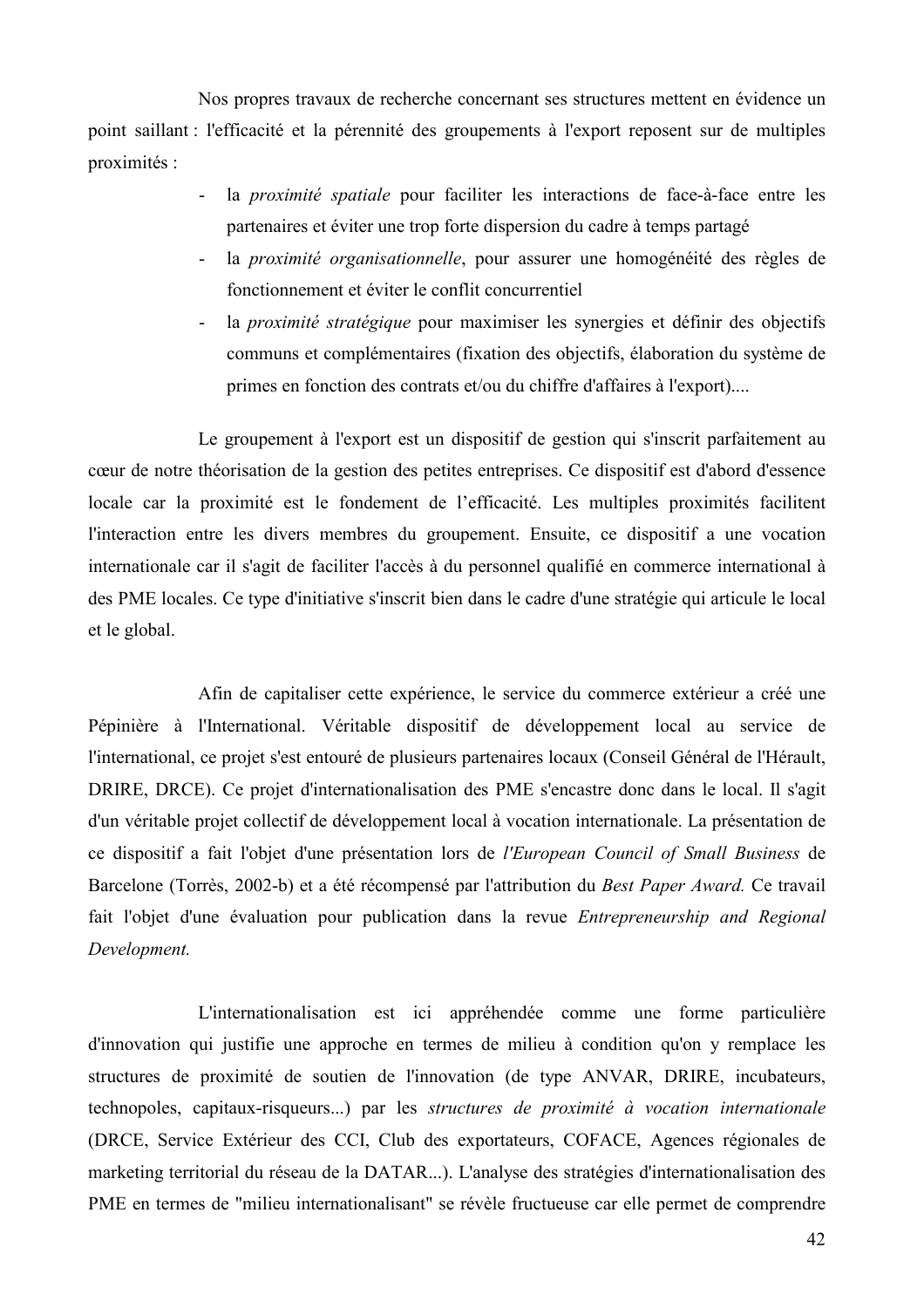comment les PME peuvent concilier la contrainte de mondialisation et la logique de proximité propre à leur mode de gestion. En outre, ce concept suggère que la plupart des PME ne s'engagent pas seules à l'international mais avec le concours d'autres acteurs du territoire sur lequel elles sont implantées. Le global ne signifie pas forcément une sortie du local. Bien au contraire, une PME qui exporte est amenée naturellement à privilégier les compétences de proximité et par conséquent, l'internationalisation relève, elle aussi, des problématiques de développement local.

 $I.a$ mise en évidence de cette dimension territoriale des stratégies d'internationalisation des PME doit inciter les collectivités territoriales à tenir compte de cette dimension. Le management international des territoires est une nécessité et de plus en plus de collectivités territoriales, comme les municipalités, les conseils généraux et régionaux prennent conscience de cette dimension. Les stratégies de développement local ne peuvent se réduire à la dimension locale mais doivent s'insérer dans la dynamique de la globalisation de l'économie. C'est le global qui est constitutif du local et non l'inverse. La gestion du local au service de l'international est une mission qui devrait donc s'intensifier à l'avenir et devenir un objectif fondamental des stratégies de développement local. Les profils de poste des chargés de mission économique de développement local présentent de plus en plus un caractère international. Le management international des PME doit être articulé au management international des territoires.

C'est pour cette raison que nous avons pris l'initiative de créer en octobre 2000 un DESS intitulé "Management international des PME et des Territoires". Cette formation est une application concrète de nos propres travaux de recherche dans le domaine de l'enseignement professionnalisant. Il n'existait pas en France de formation combinant les spécificités du management international des PME avec celles des territoires. Il n'a pas été simple de convaincre le ministère d'ouvrir cette formation avec un tel intitulé. Les récentes « navettes » de 2004 lors du nouveau plan quadriennal de notre université ont bien failli avoir raison de la référence à la notion de « territoires », jugée trop floue de l'avis de certains experts. Pourtant le lien de plus en plus étroit entre la compétitivité des territoires et la compétitivité des PME rend de moins en moins contestable la nécessité d'une articulation entre les deux types de compétences. Une PME qui désire mettre en œuvre une stratégie d'internationalisation doit être capable de connaître et de mobiliser toutes les ressources publiques et privées qui sont susceptibles de l'aider dans son environnement proche. De même, un cadre ou un chargé de mission d'une administration territoriale doit être capable d'adapter les dispositifs d'aide et de soutien, souvent d'origine européenne, aux entreprises qui en ont le plus besoin, c'est-à-dire les PME. La plupart des cadres export à temps partagés qui dirigent les groupements de PME de la pépinière à l'international sont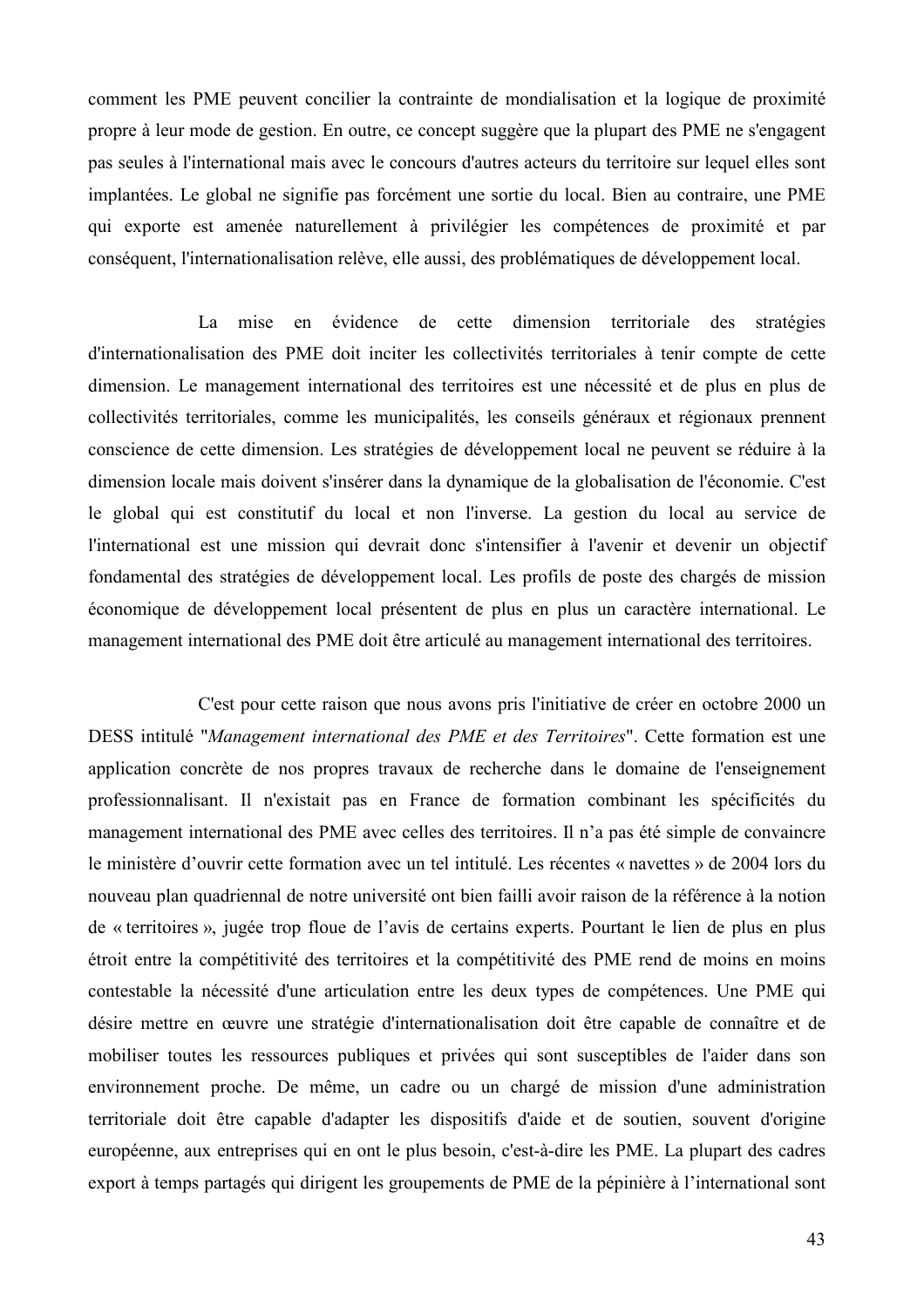issus de notre DESS (Etienne Spelher, Sébastien Guilbert, Dominique Jocelyn...). Nous sommes personnellement membre du comité de pilotage de la pépinière et nous travaillons actuellement avec Dominique Andréani, la directrice de cette structure, dans le but de formaliser le savoir-faire spécifique à l'élaboration des groupements de PME. C'est par ce travail de formalisation que nous arriverons à faire de cette structure de proximité à vocation internationale un dispositif de développement local déployable dans d'autres régions. Il est à noter qu'aujourd'hui, la pépinière à l'international est une structure unique en Europe. Dans le but de faire connaître ce dispositif, nous avons organisé une journée de recherche européenne sur le thème de la 'glocalisation' dans le cadre de l'European Council of Small Business à Lyon le 28 mai 2004. Cette journée a rassemblé des chercheurs de renommée internationale (André Joyal (Québec), Denis Maillat (Suisse), Michel Marchesnay (France), Anti Passio (Finlande), Hans Crijns (Belgique)... et des praticiens spécialisés dans le développement local à vocation internationale comme la structure ERAI (Entreprise Rhône Alpes International).

Dans le cadre de ce DESS, nous avons également piloté la rédaction d'un guide à l'International pour les PME du Languedoc-Roussillon (Torrès, 2001). Ce guide à visée professionnelle a obtenu le Prix du Développement Local décerné par la Caisse des Dépôts et Consignations. Outre le crédit apporté par une telle distinction, ce prix peut être interprété comme une forme de validation de la part des praticiens de la pertinence de notre thèse selon laquelle le développement international d'une entreprise de petite taille est prioritairement une affaire de développement local. Ce guide est une traduction pratique de la théorie de la glocalisation. Le premier chapitre de ce guide décline l'itinéraire Export en 7 étapes séquentielles, de la phase de recherche d'informations à la phase d'implantation à l'étranger. Ce découpage en sept étapes permet alors de différencier les types d'aide en fonction de l'étape envisagée et surtout d'identifier les partenaires de proximité qui peuvent à chaque étape apporter l'aide la plus efficace. Si l'on prend l'exemple du FRAC (Fonds Régional d'Aide au Conseil) et du FRAEX (Fonds Régional d'Aide à l'Exportation), deux aides relativement bien connues, il importe de noter que d'une part ces aides ne sont pas délivrées par les même organismes (DRIRE pour la première, DRCE pour la seconde) et d'autre part qu'elles n'ont pas la même fonction et de ce fait ne produiront pas les mêmes effets selon le degré d'engagement international de l'entreprise qui sollicite ce type d'aide. Il importait alors de répertorier les divers organismes de soutien et de notifier quels types d'aides et d'actions de proximité ils apportent aux PME selon leur degré d'engagement international.

L'idée de fond de ce guide est de décrire le fonctionnement du milieu internationalisant de la région Languedoc-Roussillon.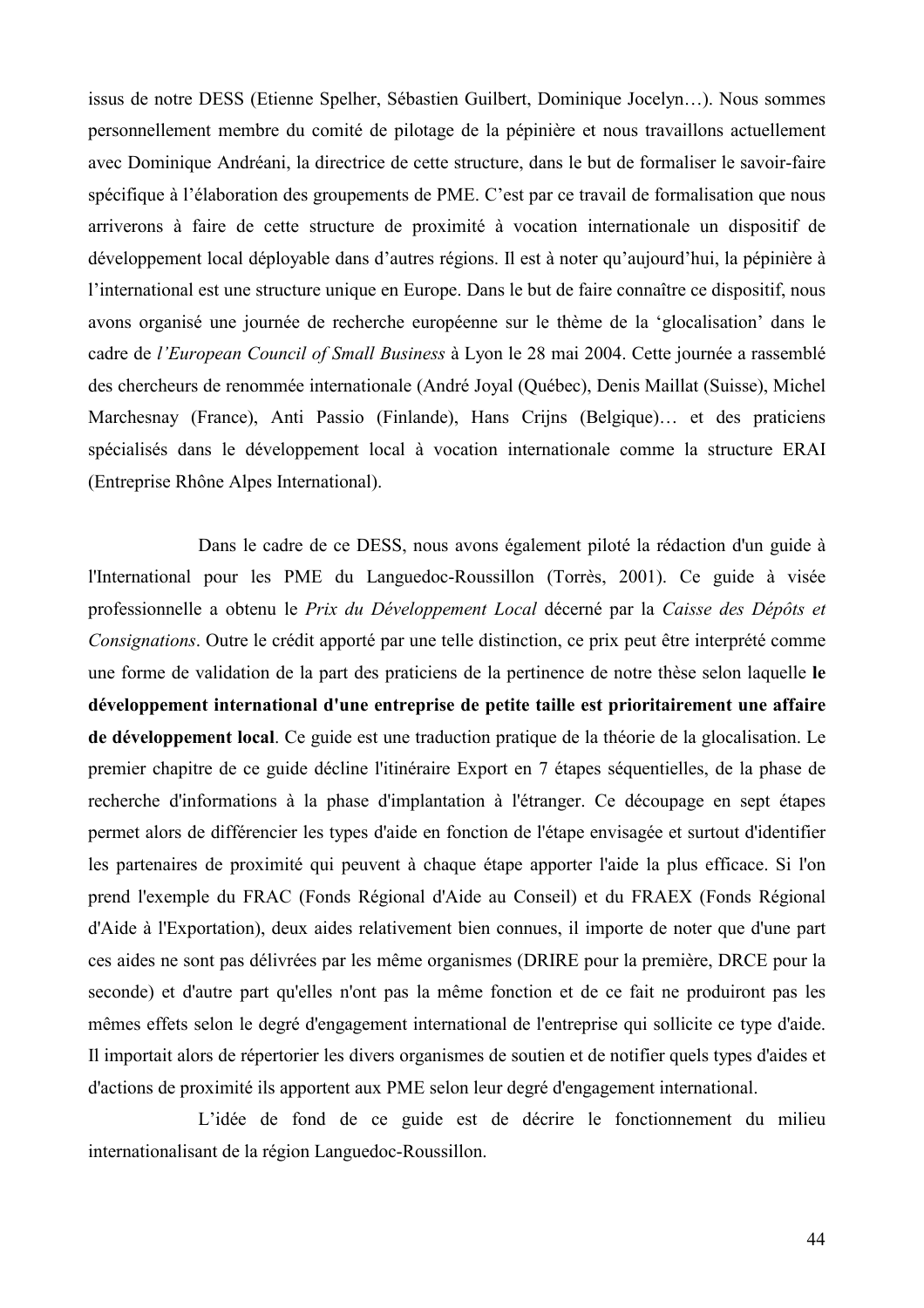Tous ces travaux et dispositifs montrent que le territoire peut être un tremplin favorable à la mondialisation des PME. Mais il serait excessif de penser que le territoire est forcément un tremplin pour les PME locales qui désirent accéder au marché mondial. Nous avons déjà insisté sur le caractère ambivalent de la proximité. S'il existe une proximité positive, il existe aussi une proximité négative. Le cas Mondavi que nous allons présenter dans la section suivante montre au contraire de quelle manière les citovens d'un tout petit village ont pesé de manière décisive dans la décision d'implantation d'une firme multinationale dont le projet a été perçu, à tort ou à raison, comme une menace. L'échec de l'implantation du groupe Mondavi à Aniane dans l'Hérault est loin d'être anecdotique. A nos yeux, il esquisse la dimension négative de la proximité, celle qui correspond à l'effet de paroi. Comme le note très justement Cavallier (2001 : 121), « les performances d'un territoire dépendent beaucoup moins qu'autrefois de ses atouts intrinsèques. Elles sont de plus en plus liées à ce qui se passe entre les acteurs locaux et aux processus d'organisation, de coopération et de communication qui les rassemblent. Dans ces conditions, c'est la capacité de projet d'initiative locale, porté par une démarche collective, qui féconde désormais le territoire, le façonne et le délimite en fonction de l'adhésion volontaire au projet. ». Le véritable défi des territoires face à la mondialisation, c'est le projet. Lorsque ce projet fait défaut, le territoire peut alors devenir un lieu de défense des normes identitaires et constituer un rempart contre la mondialisation. C'est précisément ce phénomène qui a joué dans l'affaire Mondavi.

#### 2. 2. La proximité négative : l'affaire Mondavi à Aniane ou le territoire 'rempart'.

L'affaire Mondavi permet de mettre en évidence les aspects négatifs de la proximité et une forme moderne du corporatisme qui fait barrage ou obstruction au processus de mondialisation. Après un bref rappel des faits, nous montrerons dans quelle mesure les effets de proximité ont joué de manière négative dans cette affaire d'implantation sur le sol héraultais.

L'affaire Mondavi a été rapportée par la presse du monde entier (Le Monde, le Times, le Washington Post, l'Herald Tribune...). Elle a aussi suscité plusieurs travaux dans le domaine académique (Blandin et Torrès, 2002 ; Marchesnay, 2002 ; Jones, 2003 ; Torrès, 2003 ; 2004; Barthel-Bouchier et Clough, 2004; Trubek, 2004). Le secteur du vin est aujourd'hui traversé par de nombreuses évolutions dont une des plus marquantes est l'importance accrue de la concurrence internationale des vins du nouveau monde (Californie, Australie, Chili, Afrique du  $Sud...$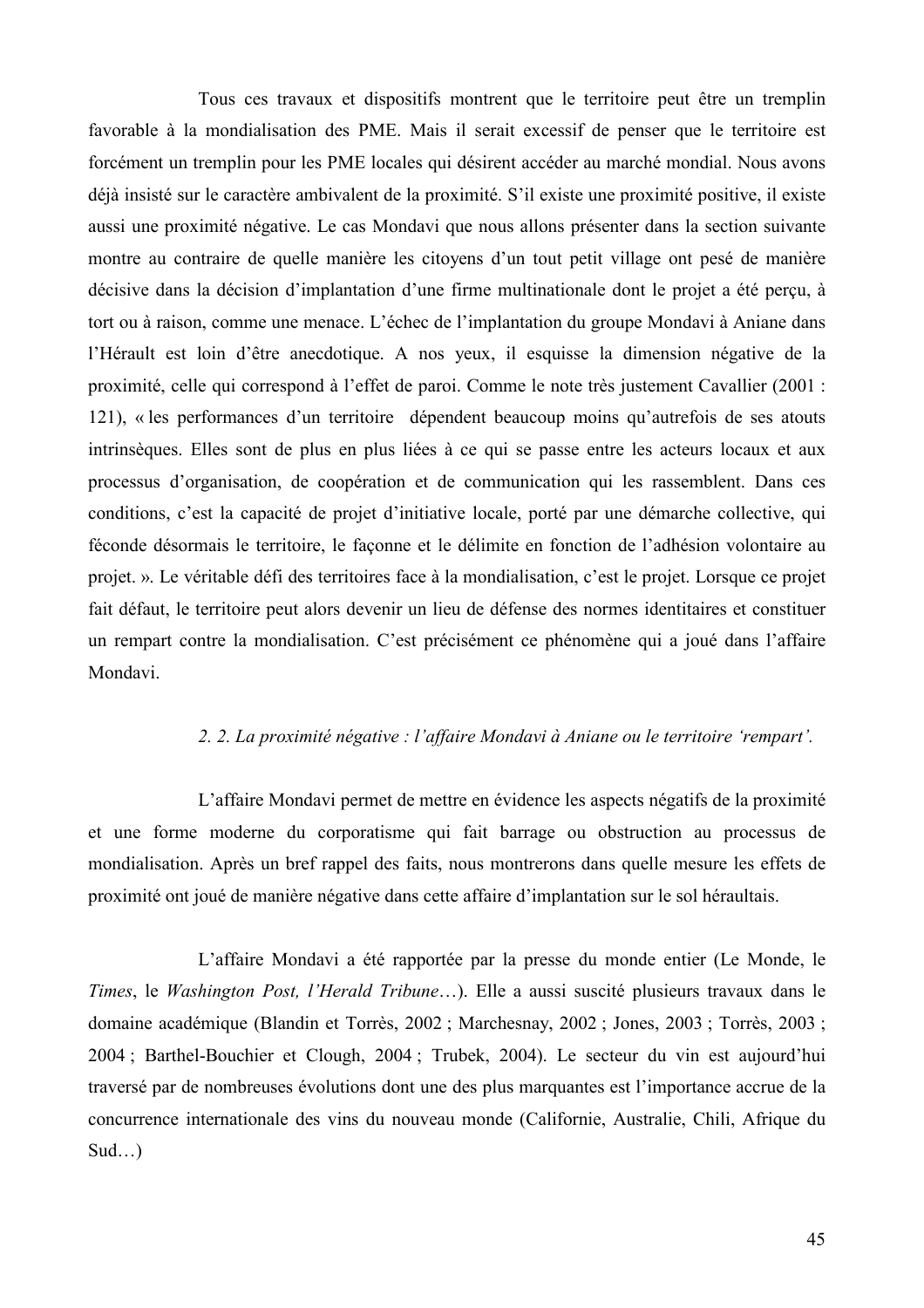Ce que nous avons appelé « l'affaire Mondavi », c'est l'échec de l'implantation du producteur de vins californien Mondavi dans le village d'Aniane en Languedoc-Roussillon. Comment expliquer cet échec alors qu'au départ, tout le monde était gagnant : Mondavi qui allait produire un vin d'exception, la coopérative locale qui pouvait bénéficier de son savoir-faire commercial et même le Languedoc qui allait améliorer son image de producteur de vins de qualité.

Pourtant, ce projet sera stoppé par une fronde anti-mondialisation mêlant écologistes, communistes, néo-ruraux, chasseurs de sangliers... qui gagnera les élections municipales. A la tête de cette fronde, un vigneron atypique, Aimé Guibert, viscéralement hostile aux « vins industriels » et producteur d'un des meilleurs vins de pays du Languedoc, l'emblématique Daumas Gassac. Sa phrase « Le vin de Mondavi, c'est du vaourt » fera le tour du monde.

Derrière le caractère « gaulois » de cette affaire qui touche à la représentation culturelle et symbolique du vin, la force de ce cas est de révéler les courants contradictoires qui traversent l'économie mondiale en général, et la société française en particulier. L'opposition entre vins industriels et vins de terroir devient l'illustration d'un affrontement plus global entre capitalisme « à l'anglo-saxonne » et corporatisme défensif « à la française ».

Selon nous, cet échec met en évidence de multiples différences culturelles et entrepreneuriales qui distinguent l'entrepreneur américain de l'entrepreneur français. Mais, au-delà de l'analyse comparée France-Etats-Unis et l'évocation d'un entrepreneuriat que nous qualifions de corporatiste (Torrès, 2001-a), l'apport essentiel de cette étude de cas est de montrer que l'analyse des stratégies de mondialisation des entreprises doit s'accompagner d'une analyse de la réceptivité des territoires aux investissements étrangers.

L'échec de l'implantation de cette firme californienne illustre ce que nous appelons le « toporatisme » ou « corporatisme du lieu » face à la mondialisation.

Dans l'ouvrage « La guerre des vins : l'affaire Mondavi » à paraître en janvierfévrier 2005 aux Editions Dunod, nous esquissons les bases d'un modèle behavioriste des territoires face à la mondialisation où la notion d'attractivité du territoire du point de vue de l'entreprise compte moins que la notion de réceptivité des populations locales aux investissements étrangers. Selon nous, la réceptivité des populations locales aux investissements étrangers découle d'une tension entre deux forces contraires : une force d'appartenance et une force de dépossession.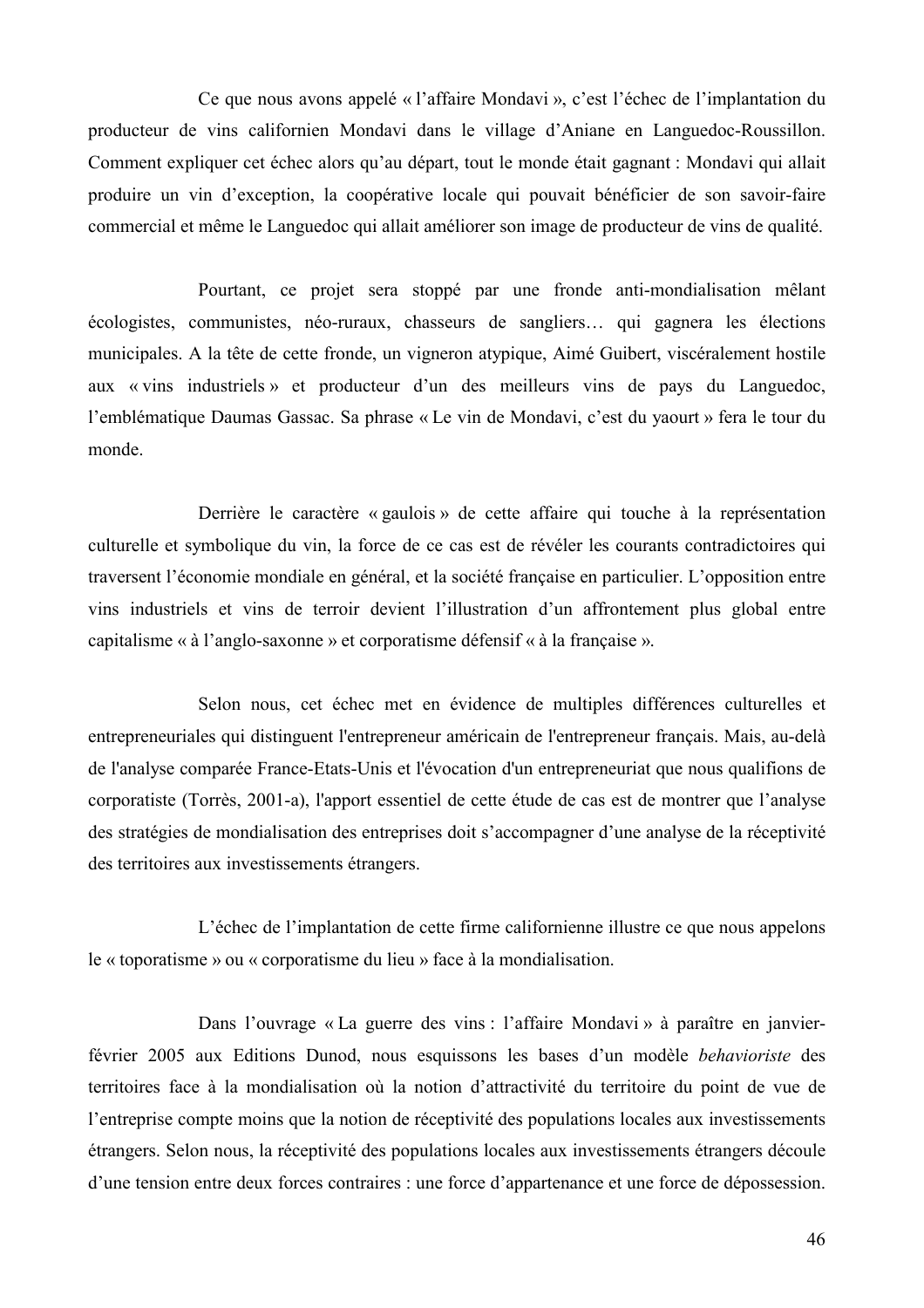Ces deux forces reposent chacune sur des effets de proximité. En effet, plus on est proche d'un lieu, plus on se sent investi de la question du développement local (effet de proxémie) et plus on s'estime fondé à critiquer les projets extérieurs (effet de paroi). Cette tension possession/dépossession permet d'expliquer les réactions d'hostilité de certaines populations locales lors de l'annonce de grands projets, surtout dans les petits villages ruraux. A l'inverse, ce modèle permet aussi d'expliquer les avantages de l'urbanisation croissante dans le cadre d'une économie mondialisée. L'urbanisation croissante est une conséquence majeure de la mondialisation. Les grands projets portés par les multinationales sont plus facilement mis en œuvre dans une grande ville, plus habituée à la présence de communautés étrangères. Par exemple, l'implantation d'Euro Disneyland à Marne la Vallée avait suscité les mêmes peurs, les mêmes réactions d'hostilité. Mais la taille du marché du travail, le plus grand de France, a permis au projet d'aboutir. Nous étions à Paris et ses environs, c'est-à-dire dans un contexte où le sentiment d'appartenance est beaucoup moins fort, atténuant de ce fait le sentiment de dépossession.

Mais la France profonde se caractérise encore par ses 36 000 communes, autant que tous les autres pays européens réunis. Les français sont à ce point attachés à leurs villages natals ou ancestraux que nombreux ont considéré que l'affiche de François Mitterrand candidat en 1981 où l'on voyait un clocher derrière son portrait renvoyant au slogan de la force tranquille a joué un rôle non négligeable. Cette spécificité peut être considérée comme une extrême richesse où chaque village, chaque terroir veut cultiver sa singularité. Mais c'est aussi un facteur d'émiettement favorable à la division interne et aux querelles intestines. La manière dont les français gèrent leur espace n'est peut-être pas sans incidence sur leurs comportements rentiers. La première chose que font les français quand ils achètent un terrain ou une villa, c'est d'édifier des murs ou des barrières, contrairement aux anglais et aux américains dont les jardins sont en général libres d'accès. Il en va de même dans le domaine viticole. Les notions de 'terroir' ou d'AOC, invention française qui date de 1935, reposent elles aussi sur le principe d'une barrière. Un terroir est un espace délimité dont le contenant (le tracé des frontières) est aussi important que le contenu (le sol et le sous-sol). On retrouve à nouveau le double sens de la proximité, le *closeness* et le *closure*.

Ce culte du terroir peut insidieusement déboucher sur un phénomène où le territoire est la manifestation d'un corporatisme du lieu, une sorte de « toporatisme » où le local n'est plus un simple lieu de production mais, pour reprendre l'expression du sociologue Maffesoli (2000 : 234) une « communauté de destin », ce lieu qui devient lien et qui est vécu avec d'autres, qui « à la fois sécurise et permet la résistance, qui permet de perdurer, qui permet que l'on ne cède pas aux diverses impositions naturelles et sociales ».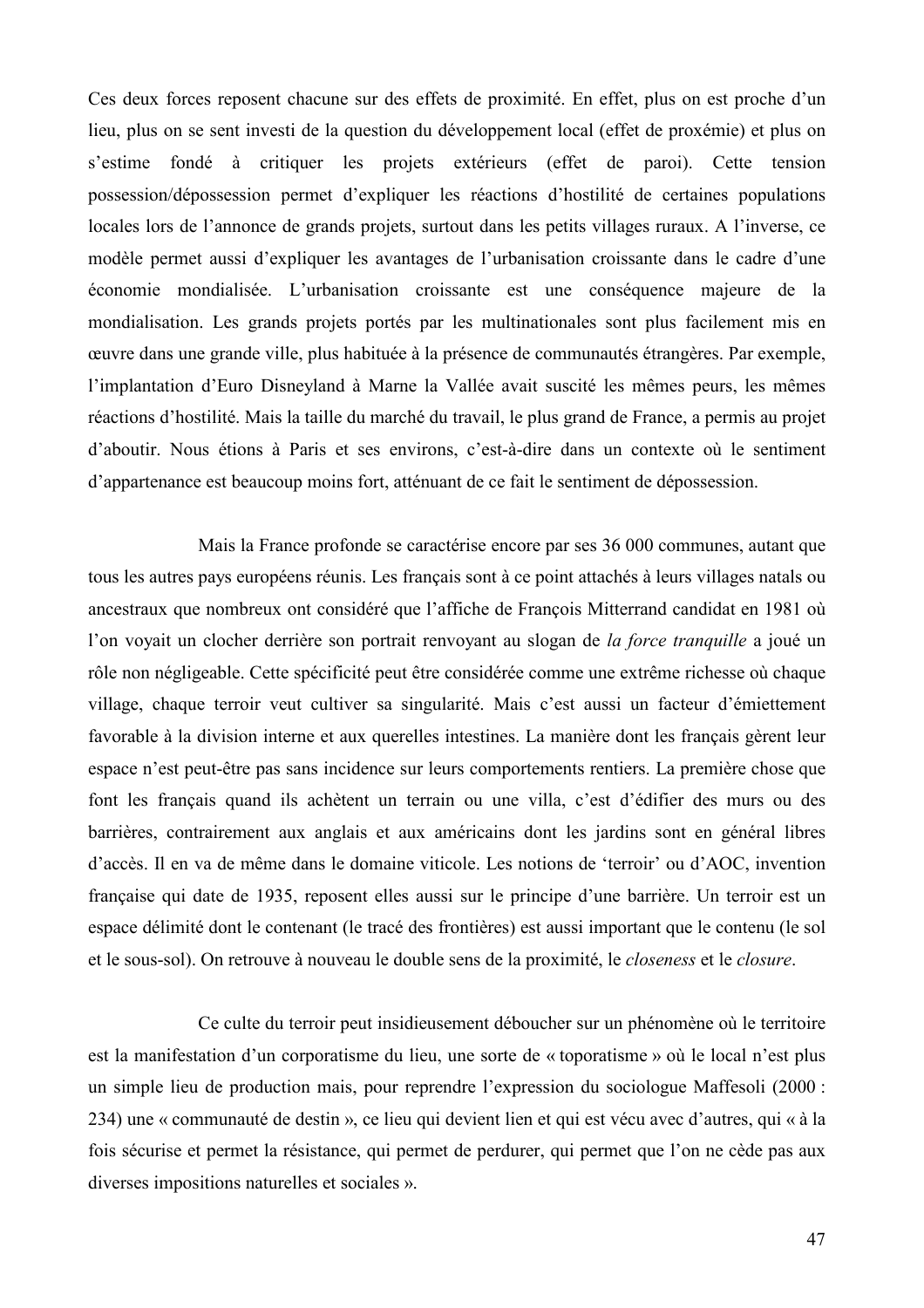Parmi les nombreuses déclarations des principaux opposants à l'implantation de Mondavi : la famille Guibert et Manuel Diaz, le candidat à la mairie d'Aniane, nous restituons ici les déclarations qui témoignent des effets proxémiques et des effets de paroi. [Pour une lecture complète des déclarations, lire Fourcade et Torrès, (2003)].

|                              | <b>PROXEMIE</b>                                                                                                                                                                                                                                                                                                                                                                                                                                                                                                                                                                                                                                                                                                                                                                                                                                                                                                                                                                                                                                                                        | <b>PAROI</b>                                                                                                                                                                                                                                                                                                                                                                                                                                                                                                                                                                                                                                                                                                                                                                                                     |
|------------------------------|----------------------------------------------------------------------------------------------------------------------------------------------------------------------------------------------------------------------------------------------------------------------------------------------------------------------------------------------------------------------------------------------------------------------------------------------------------------------------------------------------------------------------------------------------------------------------------------------------------------------------------------------------------------------------------------------------------------------------------------------------------------------------------------------------------------------------------------------------------------------------------------------------------------------------------------------------------------------------------------------------------------------------------------------------------------------------------------|------------------------------------------------------------------------------------------------------------------------------------------------------------------------------------------------------------------------------------------------------------------------------------------------------------------------------------------------------------------------------------------------------------------------------------------------------------------------------------------------------------------------------------------------------------------------------------------------------------------------------------------------------------------------------------------------------------------------------------------------------------------------------------------------------------------|
| Famille<br><b>GUIBERT</b>    | « Nous, nous vivons ici », Gilbert<br>« Au lieu de faire vivre un gros poisson qui<br>n'apporte rien au pays, je préfère que nous<br>installions une trentaine de familles sur ces terres<br>», Gilbert<br>« Ici, nous sommes une famille qui a l'amour du<br>vin et qui n'a pas de capitaux extérieurs ».<br>« Ceux qui ont tiré les vins du Languedoc vers le<br>haut sont, à 90 %, des jeunes vignerons<br>passionnés, installés sur des exploitations de 5 à<br>25 hectares. Ils n'ont rien de commun avec<br>quelqu'un comme Mondavi qui vend 300<br>millions de caisses par an", Samuel<br>"Rendez-vous compte, on va raser cent hectares<br>de forêt pour ce monsieur, alors qu'aucun<br>français n'aurait le droit de faire cela.". Aimé<br>« Sachant qu'il y a de très beaux terroirs non<br>boisés disponibles sur la commune d'Aniane,<br>vers Puéchabon, pourquoi donner à une<br>multinationale américaine ce qui est refusé<br>depuis vingt-cinq ans aux vignerons locaux, qui<br>eux, ont bâti de toutes pièces la célébrité actuelle<br>des terroirs d'Aniane !», Aimé | « Mondavi,<br>famille plus<br>c'est une<br>des<br>actionnaires avec des exigences de retour sur<br>capitaux. Dès lors il serait naïf de croire que<br>Mondavi veut faire le bien d'Aniane avec un<br>vin positionné à 300 ou 400 francs la<br>bouteille. » Samuel<br>"Ces grandes sociétés du vin incarnent un<br>paysage de domination sur un monde de clients<br>et de soumis, qui s'oppose au merveilleux<br>monde languedocien fait de multiples talents<br>passionnés derrière de bonnes gueules", Aimé<br>"Qu'on fasse cadeau de cet espace sur une<br>montagne d'une grande richesse animale et<br>botanique à un monstre financier est outrageant<br>", Aimé<br>"La vergogne d'un milliardaire américain",<br>Aimé                                                                                       |
| <b>Manuel</b><br><b>DIAZ</b> | «Le terrain est communal et je pense, moi, que<br>c'est toute la population d'Aniane qui devrait en<br>profiter. »<br>"Nous avons le terroir, nous avons le climat. Le<br>bon vin, on peut le faire nous-mêmes !"<br>"Sommes nous capables de créer les conditions<br>d'un développement durable de la viticulture ?<br>Nos viticulteurs peuvent se prendre en mains.<br>Nous avons les bras, le savoir faire et l'argent".<br>Nous n'avons pas besoin d'eux. Nos viticulteurs<br>peuvent aussi bien profiter de notre terre, ce ne<br>sont pas des couillons."<br>« Aniane est un territoire de petits viticulteurs<br>travaillant sur de petites parcelles. Ils ont le<br>terroir, le savoir-faire. Il ne leur manque qu'une<br>politique commerciale ambitieuse. »<br>"Je ne serai pas contre ce projet si on faisait la<br>place à de jeunes viticulteurs () Le massif<br>appartient à tout le monde et doit le rester".<br>"On a les terrains, les bras, le savoir-faire, c'est<br>aux viticulteurs de se prendre en mains. On<br>pourra les aider"                               | « Je me suis opposé à l'implantation de ce<br>milliardaire américain car une multinationale<br>telle que Mondavi n'apporte pas de richesse là<br>où elle vient s'implanter. () La stratégie<br>menée par ces grands groupes étant d'éliminer<br>les petits pour ensuite imposer leur prix.<br>Regardez au Chili, là où les étrangers se sont<br>installés, les paysans ont été chassés à coups de<br>pied au cul. Pour qui nous prennent-ils ? Pour<br>des imbéciles ?"<br>"Mondavi aurait été un concurrent au pouvoir<br>économique illimité. L'accepter, c'était mourir<br>peu à peu"<br>"Danone, Marks and Spencer, on voit ce que<br>cela donne. On refuse à Aniane<br>une<br>multinationale qui serait un danger pour notre<br>viticulture"<br>"Le rejet de Mondavi était dans mon<br>programme électoral" |

(Adapté de Torrès, 2004-c)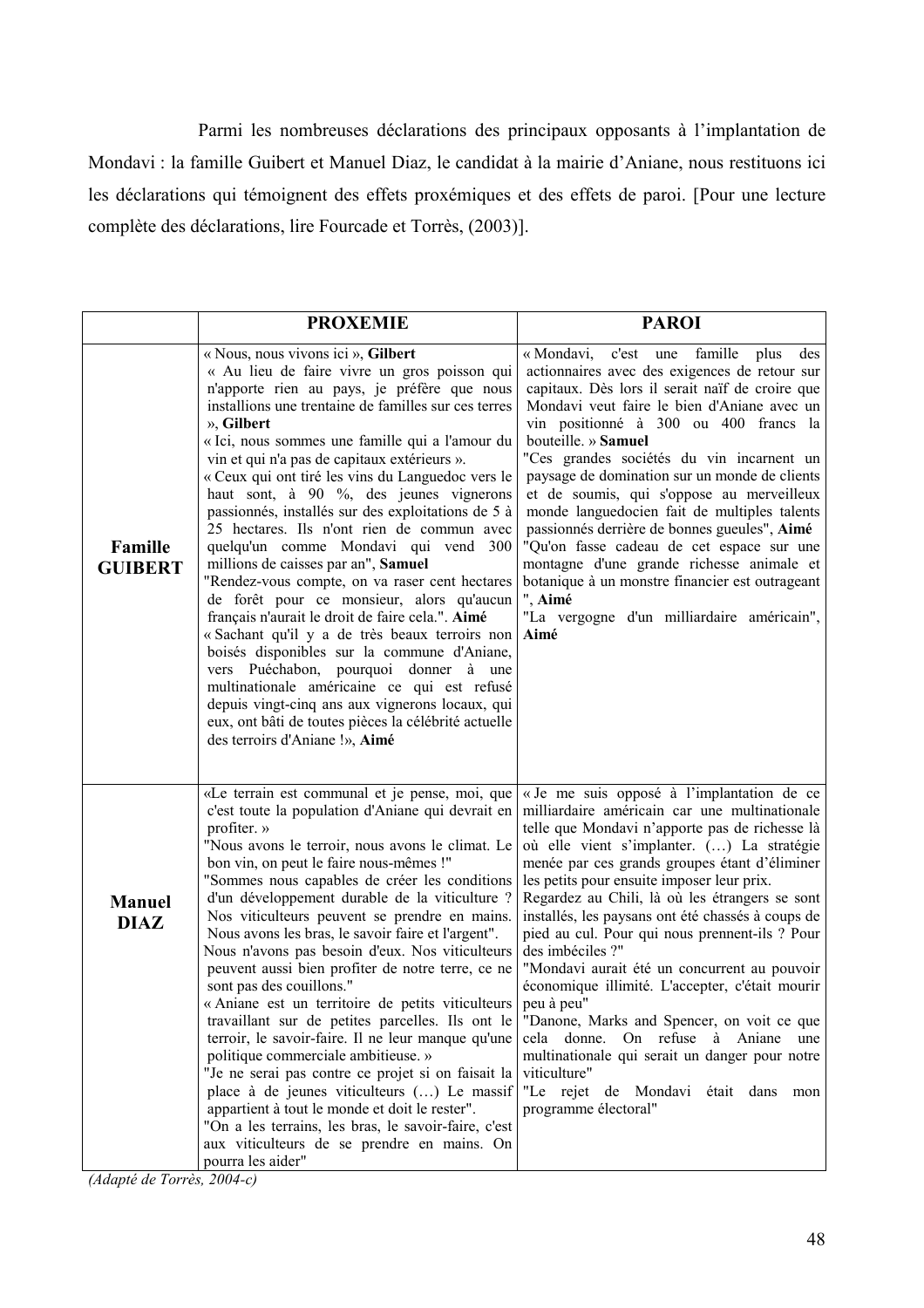On voit bien que les déclarations des opposants au projet Mondavi mettent l'accent sur le proche et sur l'affect : « Pourquoi donner à une multinationale américaine ce qui est refusé depuis vingt-cinq ans aux vignerons locaux, qui eux, ont bâti de toutes pièces la célébrité actuelle des terroirs d'Aniane ! »<sup>15</sup>; " Au lieu de faire vivre un gros poisson qui n'apporte rien au pays, je préfère que nous installions une trentaine de familles sur ces terres "; "Nous, nous vivons ici "16; « Ici, nous sommes une famille qui a l'amour du vin et qui n'a pas de capitaux extérieurs »<sup>17</sup>. Ces propos sont une illustration des phénomènes de proxémie qui s'opposent radicalement à la gestion à distance et de long terme de la firme multinationale considérée comme abstraite et lointaine : « Ces grandes sociétés du vin incarnent un paysage de domination sur un monde de clients et de soumis, qui s'oppose au merveilleux monde languedocien fait de multiples talents passionnés derrière de bonnes gueules »<sup>18</sup> déclare Aimé Guibert. Cette forme d'opposition encastrée dans les territoires est sans doute appelée à prendre de plus en plus d'importance dans les années à venir<sup>19</sup>.

Ce sont ces traits proxémiques et corporatistes qui fondent le mieux la culture du terroir qui spécifie la France comparativement à de nombreux pays. Le terme 'terroir' n'existe pas en anglais. C'est un gallicisme. Par conséquent, la culture qui s'y rattache ne peut que susciter des incompréhensions réciproques, un fossé infranchissable. Cette culture du terroir magnifie le proche et le local mais peut insidieusement dénigrer le lointain et le global. Elle explique en grande partie les craintes parfois légitimes, souvent excessives de la société française face à la mondialisation.

Après de multiples présentations de cette affaire [Académie de l'entrepreneuriat (2002), Journée Bordeaux (2003), Journée ESCP-EAP (2003), Rencontres PGV (2003, Shvistov, Bulgarie), Symposium regards critiques sur la performance à Lyon (2004)], l'affaire Mondavi a fait l'objet d'une publication dans International Journal of Entrepreneurship and Small Business et sera publié en France sous la forme d'un ouvrage à paraître en janvier-février 2005 aux Editions Dunod sous le titre « La guerre des vins : l'affaire Mondavi ».

<sup>&</sup>lt;sup>15</sup> Dupont J, « L'ascension des terroirs », *Le Point*, 19 mai 2000.

<sup>&</sup>lt;sup>16</sup> Sedar A, « La mondialisation divise les viticulteurs languedociens », *Le Figaro*, 30 août 2001.

<sup>&</sup>lt;sup>17</sup> Le Puill G, « La dernière tentation de Robert Mondavi », *L'humanité*, 14 août 2000.

<sup>&</sup>lt;sup>18</sup> Nappez F, « Faut-il avoir peur ou pas de l'américain Mondavi ? », *Midi Libre*, 6 juin 2000.

<sup>&</sup>lt;sup>19</sup> On pourrait faire un parallèle avec ce que les politistes appellent le phénomène du NIMBY ('*Not In My Back* Yard'). Mais ce qui est symptomatique dans le cas Mondavi, c'est que c'est un projet de développement économique qui a occasionné un effet repoussoir alors qu'en général ce sont des projets occasionnant des nuisances qui engendrent ce type de réaction (installation d'une porcherie, tracé d'une ligne TGV, construction d'un nouvel aéroport...). Dans certaines situations, la mondialisation est associée à quelque chose de nuisible.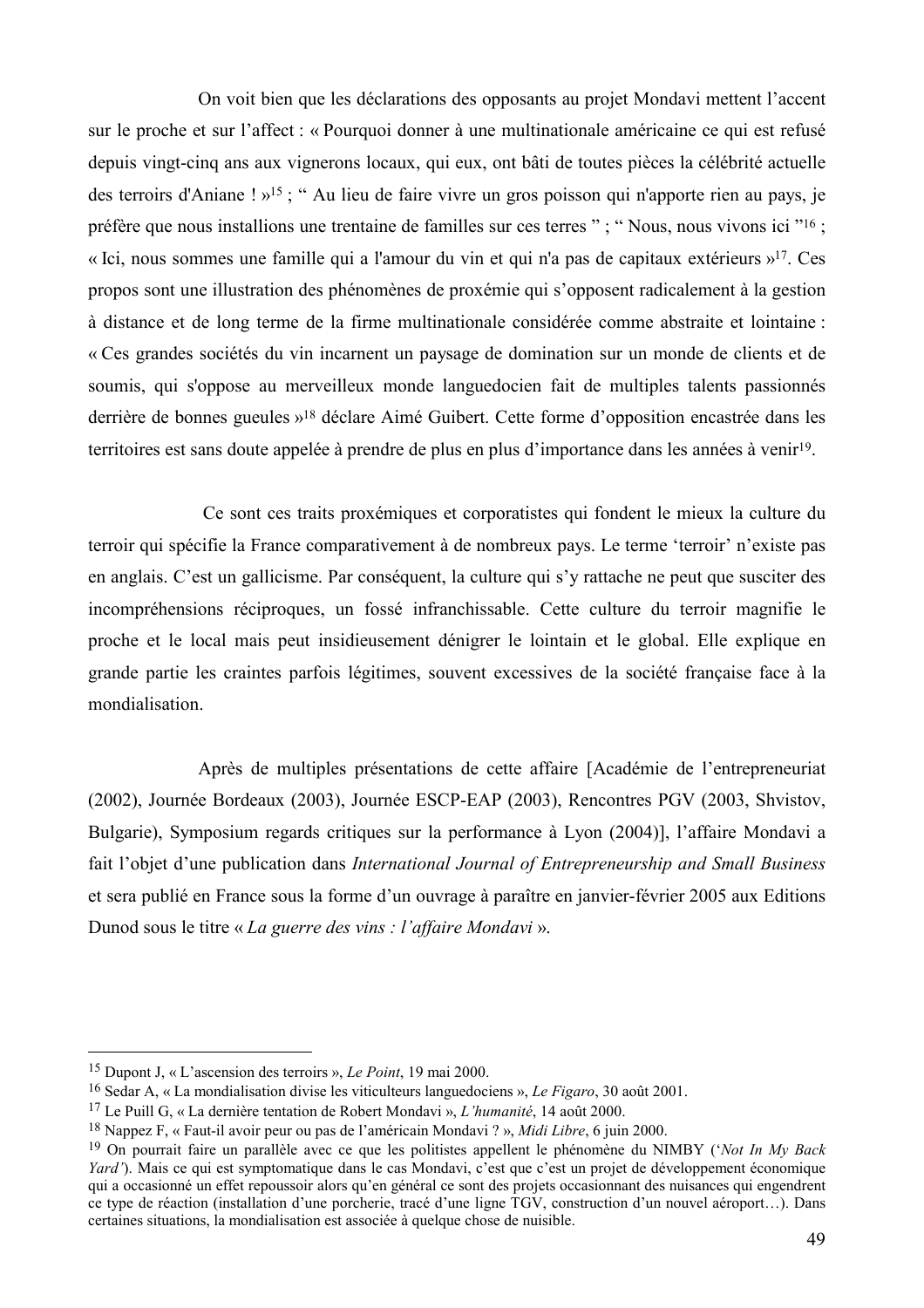## Conclusion de la partie II : Pour une approche spatiale de la gestion

On est en droit de se demander dans quelle mesure les sciences de gestion n'ont pas sous-estimé le poids de la variable spatiale dans les explications stratégiques et organisationnelles. Comme le remarquent Koenig et Joffre (1985-a), "Les sciences de la gestion et les études sur les stratégies d'entreprises ont occulté l'insertion de l'entreprise dans son tissu géographique et l'environnement de la firme reste souvent un espace mû par des forces anonymes". Plus loin, ils rajoutent : "Aucun des trois ingrédients de base du modèle "contingent" (que sont l'environnement, la technologie et la structure de l'entreprise) n'incorpore les caractéristiques propres à l'espace dans lequel la firme déploie son activité" (Koenig et Joffre, 1985-b : 190). Ce constat rejoint l'analyse de Desreumaux (1992 : 127) selon lequel "la théorie de la contingence s'apparente encore à une théorie universelle dans la mesure où les associations entre variables qu'elle évoque ne sont pas elles-mêmes relativisées par des données de contexte temporel et/ou spatial qui en délimitent pourtant vraisemblablement la validité.(...) Plus généralement est-il correct de traiter le problème de la structuration des organisations par des lois indépendantes du temps et de l'espace ?".

Outre notre réflexion constante sur la spécificité de gestion des PME, une des autres lignes directrices de notre parcours de recherche, est la valeur que nous avons accordée à la variable spatiale, depuis le phénomène de mondialisation jusqu'aux effets de proxémie en passant par le 'toporatisme' ou le 'corporatisme du lieu' et les milieux internationalisants...

Dans la seconde édition de notre manuel d'économie d'entreprise, le sous-titre initial « organisation et stratégie à l'aube de la nouvelle économie » est devenu « organisation, stratégie et territoire...». Le principal ajout provient du nouveau chapitre 13 qui s'intitule « une nouvelle géographie économique fondée sur les territoires : métropoles, régions apprenantes et *small worlds* ». Dans ce chapitre, nous expliquons que la mondialisation n'implique pas la fin des territoires dans un monde indifférencié mais au contraire de nouvelles formes de territorialisation qui confèrent aux régions et surtout aux villes et aux grandes métropoles le rôle crucial d'organiser les relations de *face-à-face* facilitant l'échange d'informations et la construction de connaissances.

La qualité de la relation entre le management des territoires et le management des entreprises devient aujourd'hui déterminante. Cette tendance lourde de l'évolution de la nouvelle économie induit de nouvelles logiques de développement local fondées sur ce que Florida appelle le modèle des *learning regions* (régions apprenantes).

Certaines de ces régions apprenantes sont également plus riches que d'autres en interactions entre le local et le global. Elles permettent à la fois de maintenir une forte cohérence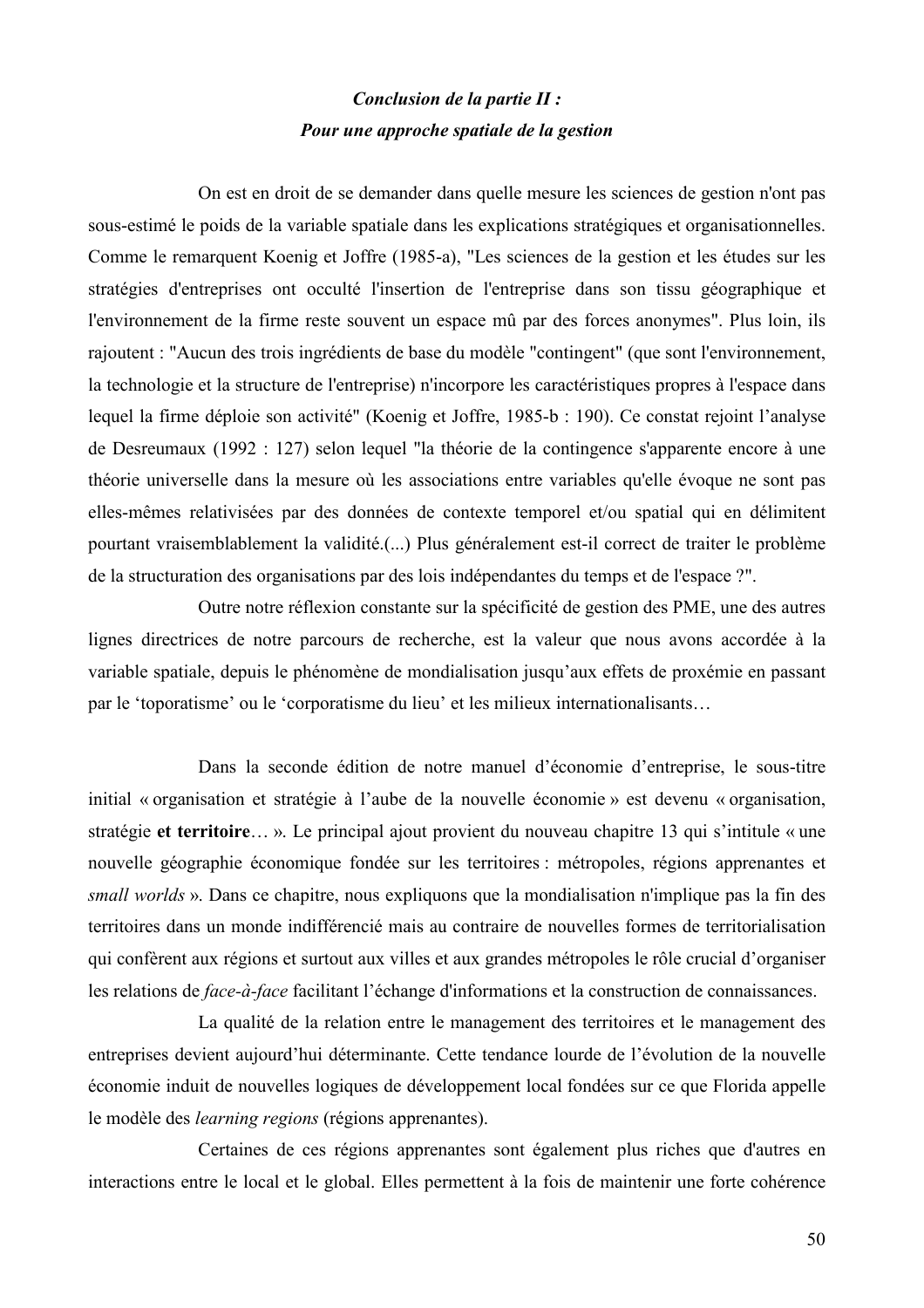du local ainsi qu'une forte accessibilité au reste de monde. La théorie des small worlds (Watts, 1999) en est une parfaite démonstration.

C'est en raison de l'importance croissante des économies d'agglomération dans un monde de plus en plus globalisé que s'impose aujourd'hui le terme de « glocalisation ». La glocalisation est donc d'abord une affaire de villes, véritables métropoles connectées au reste du monde au travers de flux informatiques, humains, financiers et commerciaux. Dans ces conditions, la glocalisation peut être entendue comme l'accroissement du rôle international des gouvernances locales face à la globalisation, au premier rang desquelles la ville occupe une place de choix. Si les villes ne peuvent pas contrôler toutes les données de la globalisation, elles peuvent en revanche gérer leurs propres ressources dans ce nouveau contexte mondial.

En conséquence, des changements majeurs sont intervenus dans les comportements vis-à-vis de la gouvernance urbaine; de plus en plus, les villes et les territoires peuvent être considérés comme le lieu privilégié de la compétitivité et de l'attractivité à l'échelle internationale. Les territoires doivent faire face à une concurrence accrue pour attirer les investissements mobiles en valorisant leurs avantages comparatifs et leurs ressources spécifiques. Lorsque Dell a décidé de s'implanter à Montpellier, les autres villes concurrentes étaient Barcelone et Naples.

En l'espace de quelques décennies, on est passé d'une logique administrative d'Aménagement National du Territoire fondée sur une dichotomie entre les activités de conception et de décision localisées au centre-capitale et les activités de production et de soustraitance localisées en périphérie-province où les salaires sont plus bas, à une logique concurrentielle de *Management International des Territoires* où les systèmes de production et d'innovation sont regroupés dans un même territoire et de ce fait en concurrence les uns contre les autres à l'échelle mondiale. Le rôle des collectivités territoriales s'en trouve renforcé.

Ces réflexions et notre lecture spatiale de la gestion nous ont amené à défendre l'idée d'un « management des territoires » qui est un champ encore inconnu aux spécialistes de gestion mais dont nous prédisons une importance croissante à l'avenir. La création de notre DESS « Management International des PME & des Territoires » n'a jamais été facile en raison de la méconnaissance des aspects spatiaux des gestionnaires. Le ministère et ses conseillers ont eu plusieurs fois la tentation d'intituler autrement cette formation professionnelle dont le dernier recrutement de l'année 2004-2005 a attiré plus de deux cents demandes de toute la France. Nos étudiants trouvent des emplois dans les collectivités territoriales qui recherchent de plus en plus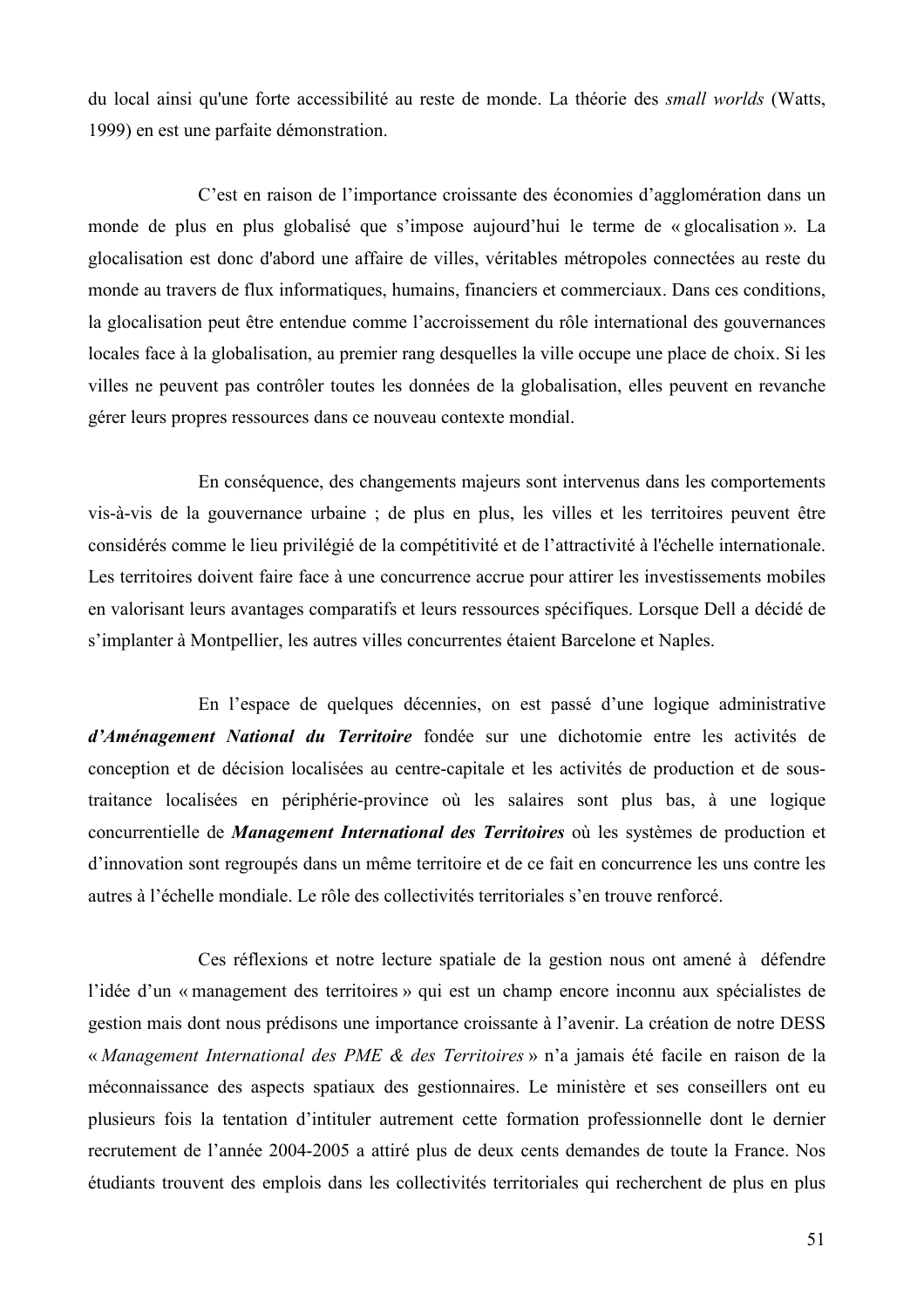des agents de développement capables d'articuler les problématiques du développement local et celles du processus de mondialisation. Savoir attirer les investissements mobiles, savoir mettre en place une politique de marketing du territoire, savoir construire des tableaux de bords et des indicateurs de compétitivité territoriale sont aujourd'hui des voies de recherche relativement vierges et selon nous stimulantes.

L'émergence de nouvelle forme de concurrence territoriale suggère que les outils d'analyse classique de la gestion puissent être transposés au domaine du territoire. Mais peut-être que certains considèreront en lisant notre propos que nous ne tenons pas assez compte des spécificités des territoires. Un territoire ne se gère pas comme une entreprise. Voilà une nouvelle question de spécificité à débattre : celle des territoires et de son mode de management. Peut-être le programme de recherche de toute une vie ?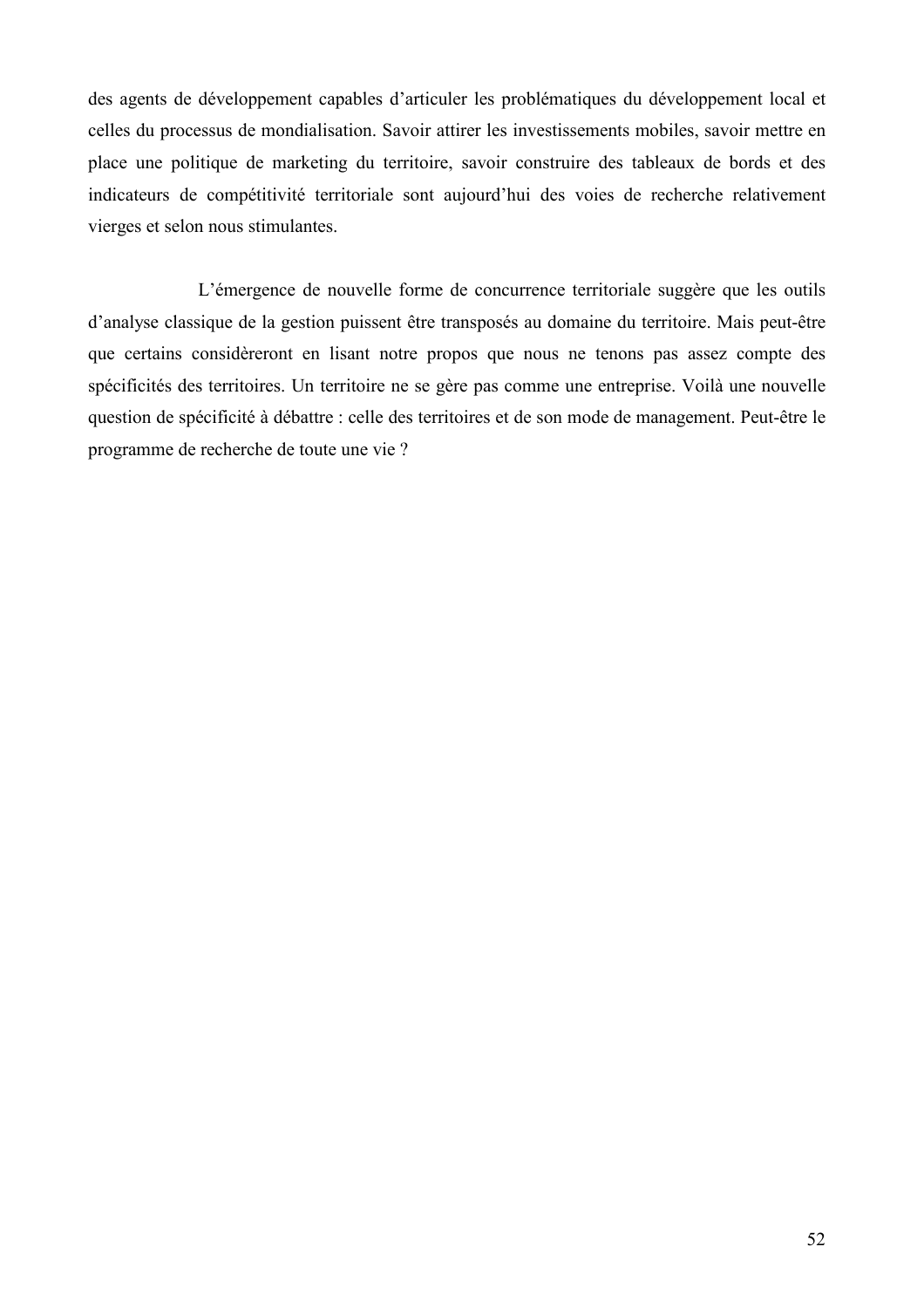# Conclusion générale : Le management des sens

Au premier abord, le cheminement de notre parcours de recherche peut paraître curieux. Nous sommes partis de la mondialisation en 1992 pour aboutir une décennie plus tard à l'étude des effets de proxémie. Le paradoxe de la PME mondiale pouvait être interprété comme une anomalie, une sorte de mouton à cinq pattes sans grand intérêt scientifique. Nous avons délibérément choisi de le traiter comme un élément de falsification du paradigme de la spécificité de gestion des PME, comme un cygne noir. Cette posture n'était pas non plus facile au sein d'un laboratoire ERFI qui avait construit toute sa renommée sur la thèse de la spécificité de gestion des PME. Je me souviens encore d'une réflexion lors de mes premières présentations sur la dénaturation : « Vous êtes en train de scier la branche sur laquelle nous sommes assis ». Néanmoins, nous demeurons convaincu que sans l'hypothèse de dénaturation, nous n'aurions pu approfondir l'importance et le rôle essentiel de la proximité en petite entreprise. On peut schématiser l'instruction de ce paradoxe à l'aide d'une matrice à deux axes qui montre l'enchaînement et l'articulation des quatre étapes qui ont ponctué notre parcours de recherche depuis 12 ans.



**Applications au CHAMP** de la mondialisation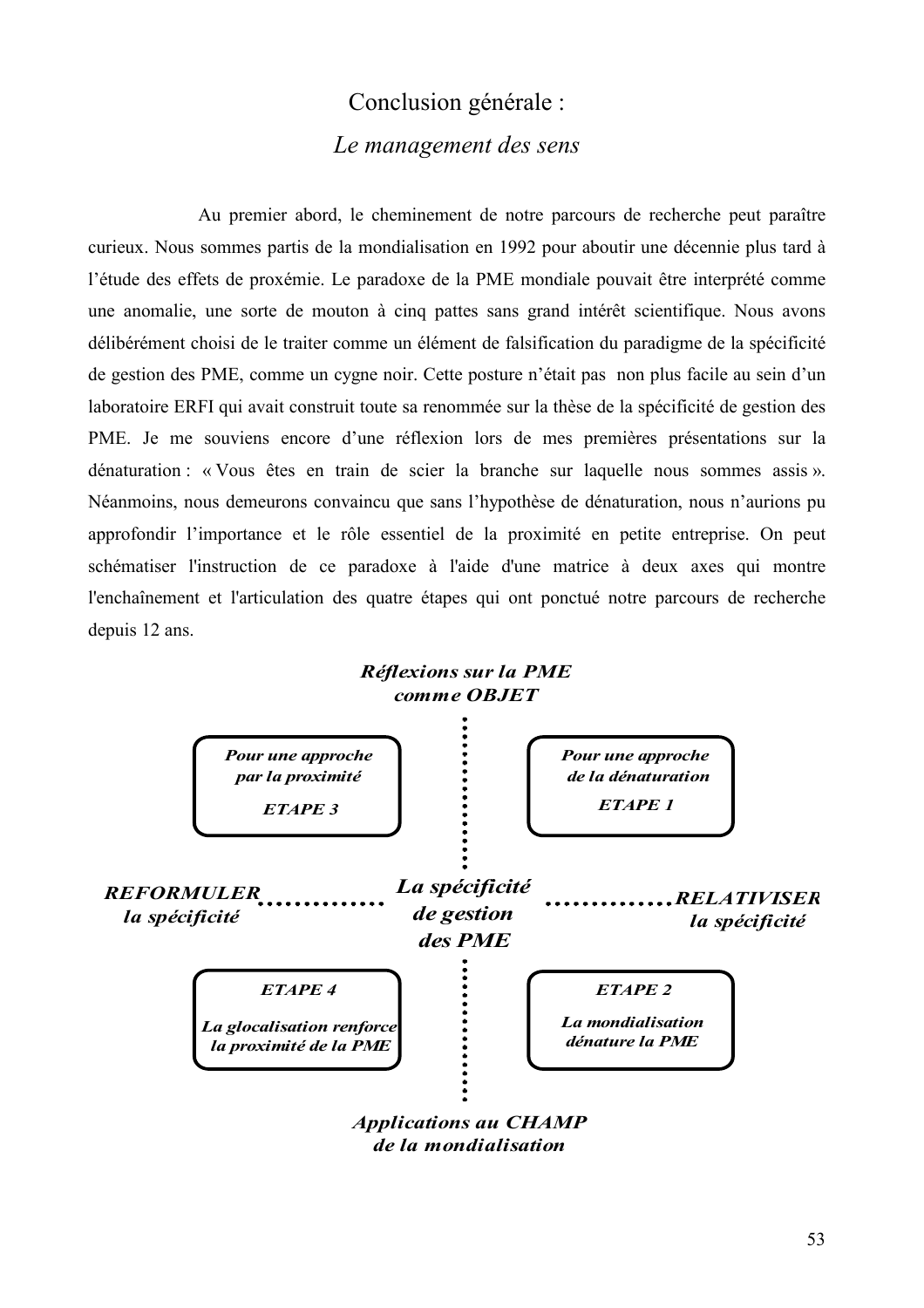Le premier axe oppose notre travail de relativisation à celui de reformulation. Nous pensons avoir contribué à deux nouvelles approches en PME. Celle de la dénaturation qui est une approche transposable à d'autres domaines que celui de la mondialisation et celle de la proximité qui constitue notre programme de recherche actuel et dont les concepts de stratégie de glocalisation et de milieux internationalisants débouchent sur des travaux en cours.

Le second axe souligne la singularité de notre positionnement de recherche en PME. En effet, pour instruire le paradoxe de la PME mondiale, il nous est apparu nécessaire de centrer notre attention sur la PME en lui conférant le rôle principal d'objet de recherche tandis que la mondialisation, simple champ d'analyse, donnait l'occasion de repenser la question de sa spécificité. Cette inversion de problématique, nous a permis à la fois d'atténuer la portée de la thèse de la spécificité de gestion des PME tout en lui donnant un contenu plus précis. Pour reprendre la terminologie de Lakatos (1970), nous avons mené une double réflexion à la fois sur la frontière périphérique (la dénaturation) et sur le noyau dur (la proximité) du paradigme de la spécificité.

Finalement, après avoir consacré notre thèse de doctorat sur les effets de la mondialisation sur le systèmes de gestion des PME, puis constaté le phénomène de dénaturation, nos réflexions actuelles débouchent sur un programme de recherche qui s'adresse à tous les chercheurs en PME et qui pourrait être formulée ainsi : Efforcez vous de mettre de la proximité dans vos problématiques.

Nous voudrions profiter de cette habilitation à diriger des recherches pour prolonger notre réflexion et accentuer davantage encore notre thèse proxémique de la gestion des PME. En poussant à l'extrême notre raisonnement, nous sommes tenté de considérer la gestion des petites, voire des toutes petites entreprises comme un *management sensoriel*. Il nous semble que ce qui peut fondamentalement différencier la PME de la Grande entreprise, c'est précisément la place et le rôle qu'occupe les sens (le visuel, l'auditif, l'olfactif et le tactile) dans le mode de management. Il est tout à fait possible dans une PME que le dirigeant puisse « toucher » physiquement tous les membres de son personnel. Cela est impossible lorsque l'effectif s'accroît. Il est physiquement impossible à un dirigeant de très grande entreprise d'avoir des contacts directs et fréquents avec l'ensemble de ses salariés. Les contacts restent limités et réservés à ses quelques proches collaborateurs mais pas à l'ensemble des salariés. De même, il pourrait paraître trivial de dire que le dirigeant ne peut pas non plus les voir, ni les entendre.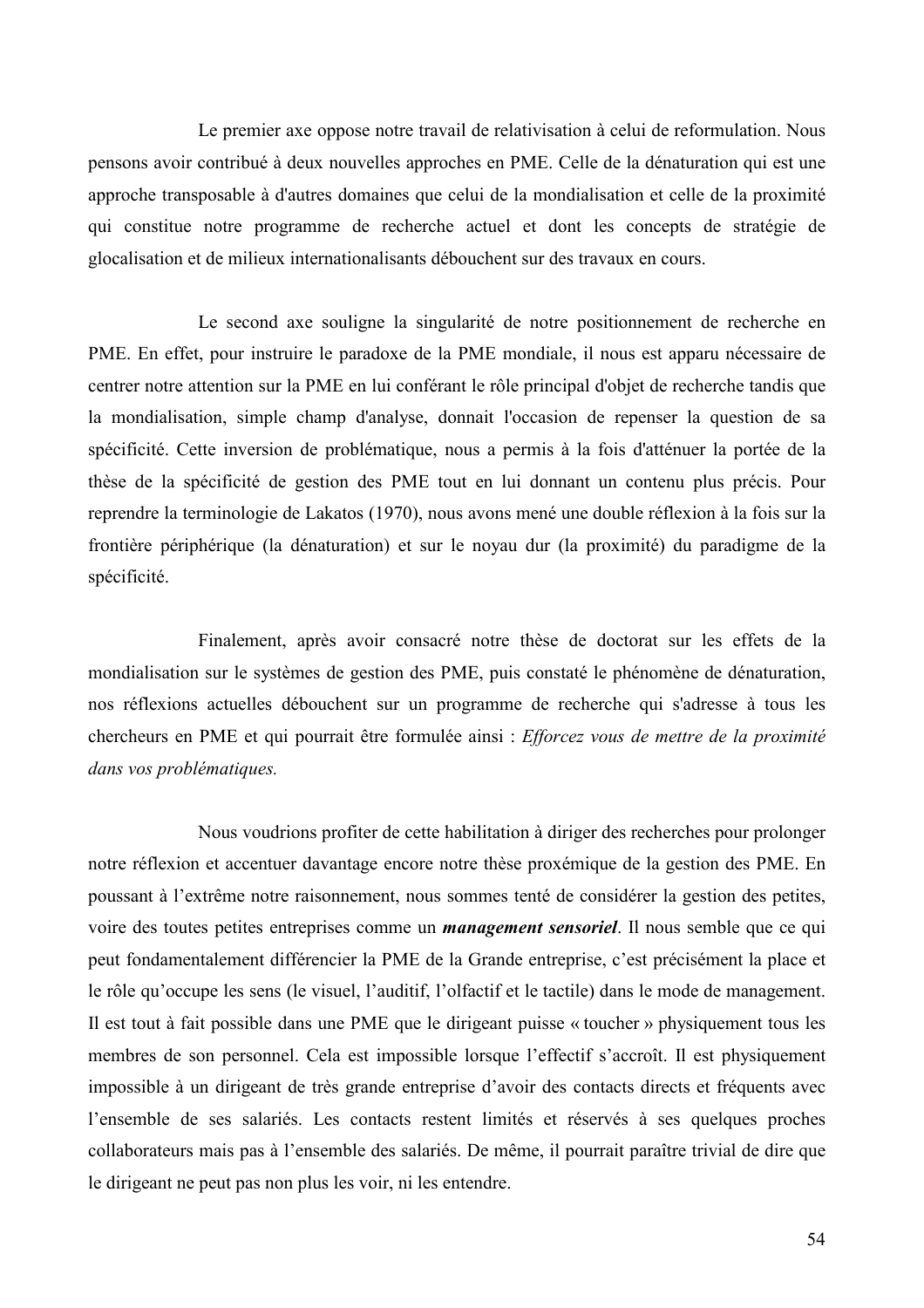Or, ce point est-il sans conséquence, voire sans importance? Si l'on en juge au travaux en management s'intéressant à la vue, à l'ouïe et au toucher, on pourrait être tenté de répondre que cela n'a pas d'importance. Pourtant, ces éléments sont selon nous loin d'être négligeables. Ils nous paraissent même essentiels si l'on veut caractériser de manière incontestable la spécificité de gestion occasionnée par la petitesse des entreprises. Plus l'entreprise est petite, plus les capacités sensorielles du dirigeant semblent se substituer aux outils classiques de la gestion.

A notre connaissance, cette dimension a rarement été prise en compte par les sciences de gestion davantage préoccupées par les problèmes de la grande entreprise<sup>20</sup>. Les sciences managériales ont cherché à répondre aux problèmes de la grande entreprise, c'est-à-dire aux problèmes de *contrôle à distance*. Tout comme la monnaie scripturale a été inventée pour les usages du commerce au loin où le respect de la « parole donnée » ne suffisait plus<sup>21</sup>, de nombreux outils comme les tableaux de bord, le contrôle de gestion, le PERT, le reporting, les études de marché, le logo<sup>22</sup>... ont été inventés pour gérer l'élargissement des espaces de marchés et des espaces de fonctionnement des entreprises. Cette prégnance de la grande entreprise dans le développement des connaissances de gestion nous incite à suggérer que les sciences de gestion sont aujourd'hui essentiellement une science du pilotage à distance.

Espérons que notre habilitation à diriger des recherches convaincra les gestionnaires de l'importance à accorder aux territoires en général et à la proximité en particulier. L'espace est une dimension qui a été largement occultée par la gestion, souvent au détriment du temps, dimension noble de l'analyse stratégique. Pourtant nous persistons à penser que la proximité, prise dans un sens multiple et ambivalent, est la dimension première du management des entreprises. Le management des « sens » est toujours antérieur au management des « chiffres ». Certains diront peut-être qu'il s'agit d'un management primitif. Nous leur rétorquerons qu'il s'agit bien au contraire du management *premier* !

<sup>&</sup>lt;sup>20</sup> Néanmoins, quelques travaux se sont intéressés aux effets du toucher. Comme la plupart d'entre eux relèvent de la psychologie sociale, nous avons décidé de les développer en annexe.

<sup>&</sup>lt;sup>21</sup> Ou le serrement de mains qui scellait l'engagement qui n'avait pas besoin d'être formalisé par un acte écrit.

<sup>&</sup>lt;sup>22</sup> Benoît Heilbrunn (2001 : 18) considère que le logo « joue comme un outil de communication interne qui sert à fédérer des individus souvent épars travaillant dans la même organisation ». Plus loin, il rajoute, «On peut légitimement penser que plus l'organisation a tendance à s'étirer (en termes de localisation ou de métiers) et à se dématérialiser, plus la fonction d'appartenance doit être renforcée grâce à des signes de reconnaissance visant justement à remembrer les corps dispersés de l'organisation. (...) La fonction remembrante du logo a donc pour objet de relier ce qui pouvait apparaître épars ou dispersé. Dans la même veine, Naomie Klein (2001) ne se trompe pas en faisant du logo le symbole de la mondialisation.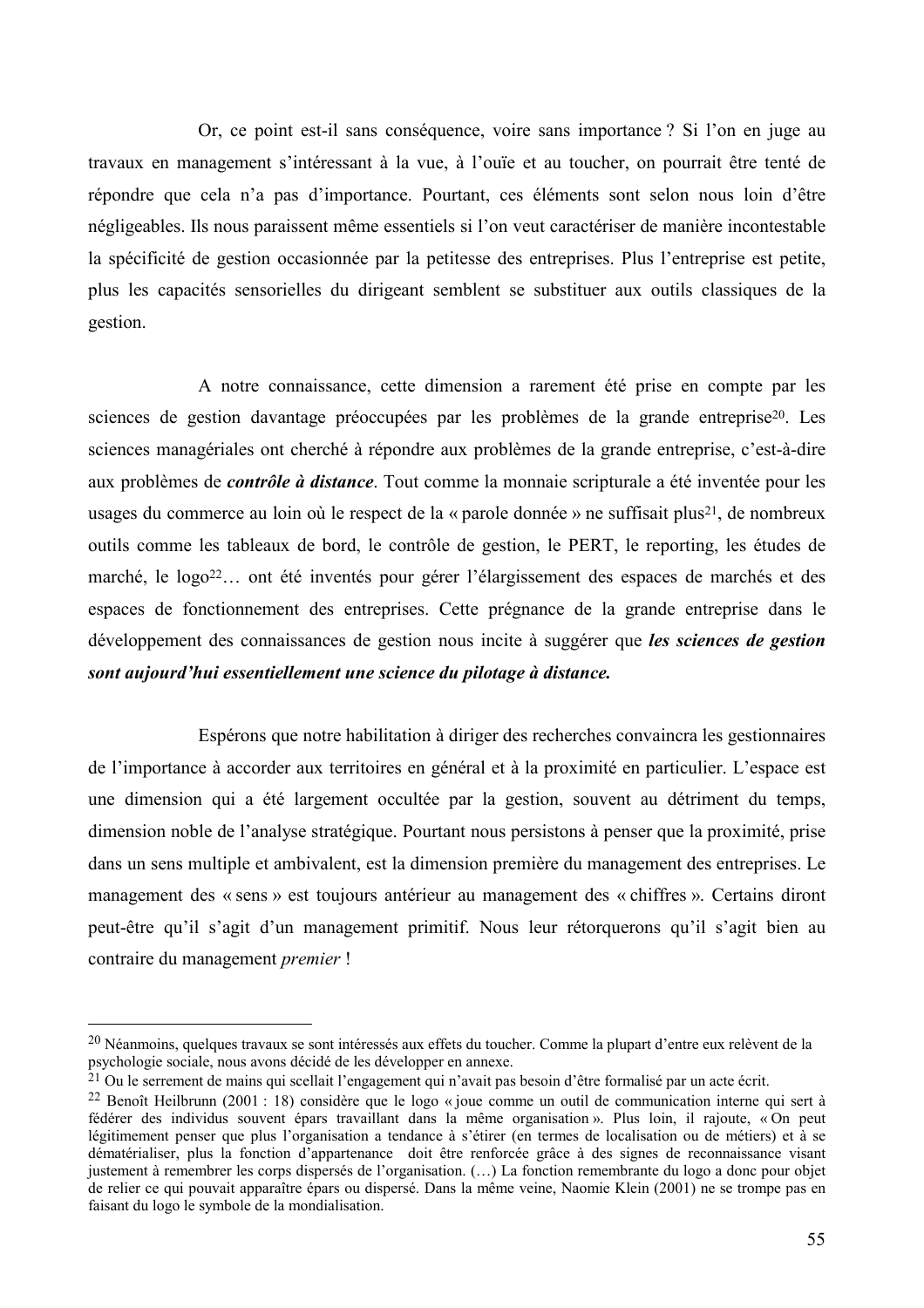# Bibliographie

AKERLOF. G (1970), "The market for lemons: quality incertainty and the market mechanism", Quarterly Journal of Economics, Vol. 84.

ALI.A. J et R.C. CAMP (1993), "The relevance of firm size and international business experience to market entry strategies", Journal of Global Marketing, Vol.6, n° 4, p. 91-111.

ALVESSON. M et S. DEETZ (2001), *Doing Critical Management Research*, Sage Publications, 232p.

ANSOFF. I. (1989), Stratégie du développement de l'entreprise, Les Editions d'Organisation, 2<sup>ème</sup> édition, 287p.

BAH. T. (2002), "Le marché de la transmission d'entreprise en France : constats et généralités", Colloque "Les enjeux de la transmission d'entreprise", Montpellier, 5-6 décembre, p. 10-24.

BARTHEL-BOUCHIER. D. et L. CLOUGH (2004), "From Mondavi to Depardieu: the G(local) politics of Wine", Association for the Study of Modern & Contemporary France, 1-3 juillet.

BARTLETT, C. et S. GHOSHAL (1989), Managing across borders – the transnational solution, Harvard Business School Press, 367 p.

BARTON. S.L. et C.H. MATTHEWS (1989), «Small firm financing: implications from a strategic management perspective », Journal of Small Business Management, p. 1-7.

BELLETANTE. B. (1991), « Pour une approche des spécificités financières de la PME au travers du concept de territoire financier », Revue Internationale PME, Vol. 4, n°1, p. 30-49.

BLILI. S et L. RAYMOND (1994), "Les systèmes d'information", p. 221-243 dans "PME : bilan et perspectives", Editions Economica, 351p.

BOURDIEU. P. (1980), "Le capital social. Notes provisoires », Actes de la recherche en Sciences Sociales 3, p. 2-3.

BOUTIN. A et B. PRAS. (1995)(coordonné par), Les Euro-PMI, Editions Economica, 224 p. BRIDGE. S., O'NEILL K. et S. CROMIE (1998), «Understanding enterprise, entrepreneurship and small business », Macmillan Press, London, 301p.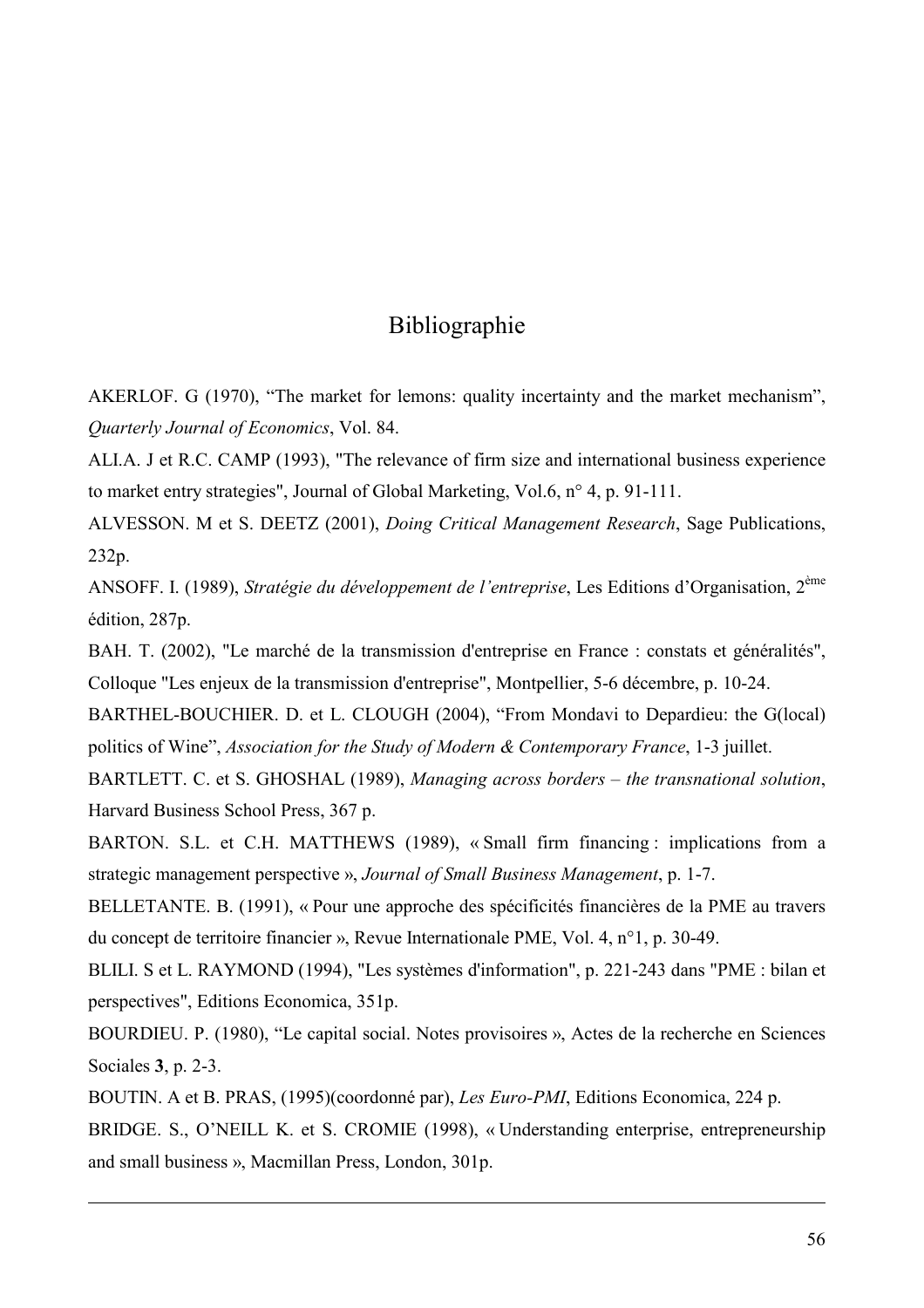BROOKSBANK, R (1991), "Defining the small business: a new classification of company size", Entrepreneurship and regional development,  $n^{\circ}3$ , p. 17-31.

CALOF. J.L (1993). "The impact of size on internationalization", Journal of Small Business Management, October 1993, p. 60-69.

CAMPBELL, D.J (1978), "The effects of psychological closeness and type of exchange situation on perceived inequity", Academy of Management Journal, Vol. 21, n°2, p. 307-312.

CANDAU. P (1981), "Pour une taxonomie de l'hypofirme", Revue d'Economie Industrielle, n°16, p. 16-33.

CAVALLIER. G (2001), « Les villes, acteurs de la mondialisation », p. 107-124, dans RAMSES 2002, Les grandes tendances du monde, (sous la direction de T. de MONTBRIAL et P. JACQUET), Editions Dunod, 370p.

CHALMERS. A.F (1987), *Ou'est-ce que la science* ?, Le livre de poche, biblio essais, traduction française, version originale 1982 (seconde version), 287p.

CHANDLER. A.D. (1986), "The Evolution of Modern Global Competition", p. 405-448 dans Competition in global industries (ed. M.E. PORTER), Harvard Business School.

CHARPENTIER. P. et B. LEPLEY (2002), "L'appui-conseil, un dispositif original d'aide aux PME", Problèmes Economiques, n° 2742, p. 29-32.

CHASSARD, Y, et C. BOURUET (2003), « Gestion du personnel et de l'emploi dans les petites entreprises », Regards sur les PME, n°3, 74p.

CHOY. C.L (1995), The globalization of SMEs in Singapore : strategic options", *Journal of Small* Business and Entrepreneurship, Vol. 12, n°1, p. 78-83.

CICCOTTI. S. (2004), 150 petites expériences de psychologie pour mieux comprendre nos semblables, Editions Dunod, 323p.

CORPATAUX. J (2003), La monnaie comme facteur de divergence territoriale : une approche par les systèmes de production territoriaux, Thèse de doctorat, Université de Neuchâtel, Suisse,  $217p.$ 

CREVOISIER. O (1997), "Financing Regional Endogeneous Development : the Role of Proximity Capital in the Age of Globalization", *European Planning Studies*, Vol. 5, n°3, p. 407-415.

CREVOISIER. O et I. WERMEILLE (1996), "structures spatiales différenciées de financement des grandes entreprises et des PME régionales", communication au troisième CIFPME, Trois-Rivières, p. 694-705.

CURRAN. J. et R. A. BLACKBURN (2001), Researching the small enterprise, Sage publications, 180p.

D'AMBOISE. G et M. MULDOWNEY (1988), "Management theory for small business: attempts and requirements", Academy of Management Review, Vol 13, n°2, p. 226-240.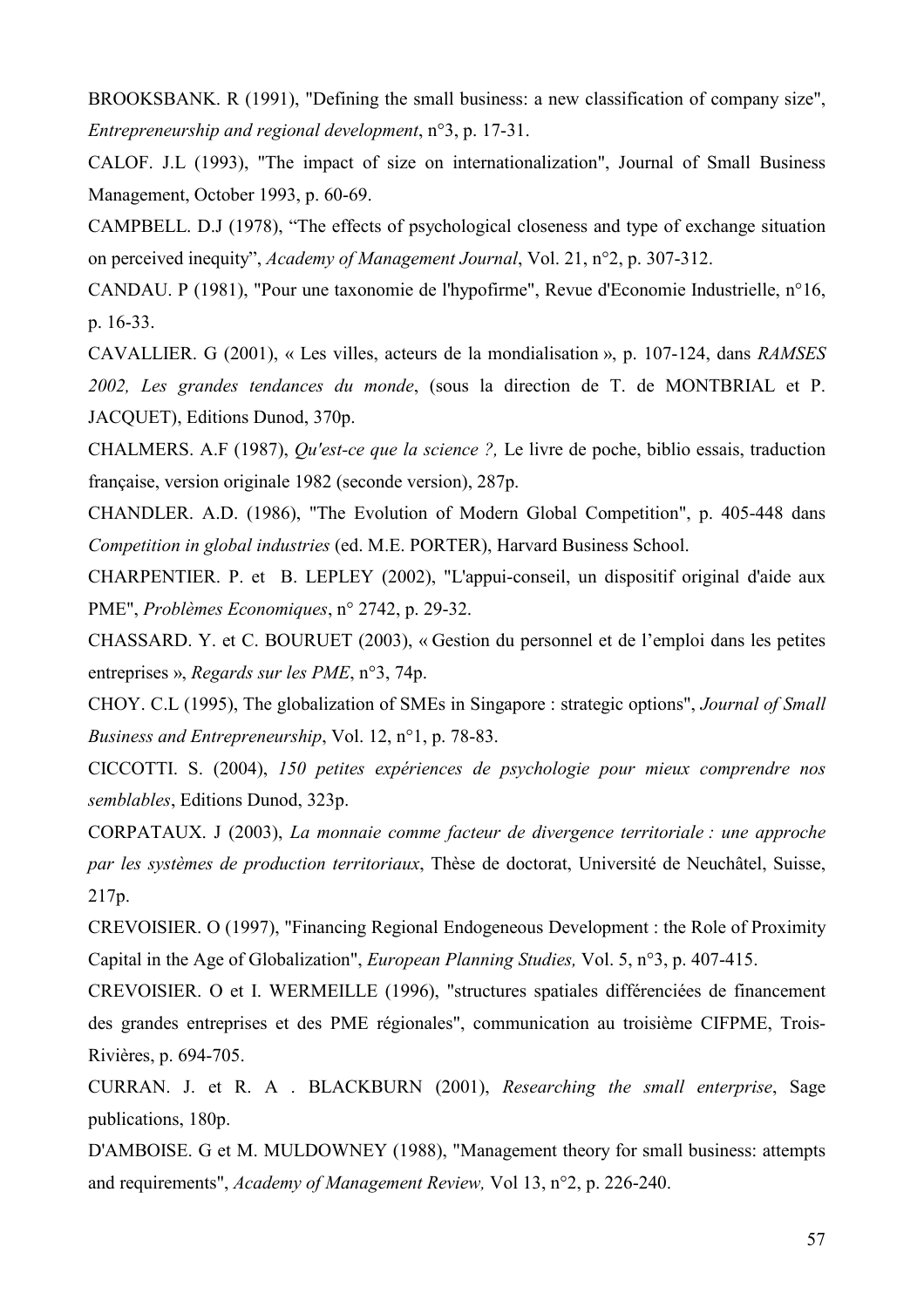D'AMBOISE. G (1993), "Empirical research on SME'S: The past ten years in Canada", *Journal of Small Business & Entrepreneurship.* Vol 10,  $n^{\circ}2$ , p. 2-12.

DANDRIDGE, T.C (1979), "Children are not 'little grown-ups': small business needs its own organizational theory", Journal of Small Business Management, Vol 17, n°2, p. 53-57.

DAVIS. J.A (1970), "Clustering and hierarchy in interpersonal relations: testing two graph theoretical models on 742 sociomatrices", American Sociological Review, Vol. 35, October, p. 843-852.

DEBRAY. C. et LEYRONAS, C. (1998), "Réseau et hypogroupe : l'émergence de pratiques mnagériales en PME", pp.83-93 in *PME : de nouvelles approches*, Paris, Edition Economica.

DENIEUIL. P. N. (1992), "Les entrepreneurs du développement – l'ethno-industrialisation en Tunisie: la dynamique de SFAX", Editions L'Harmattan, Logiques sociales, 207p.

DESCHAMPS. B et R. PATUREL (2001), Reprendre une entreprise saine ou en difficulté, **Editions Dunod.** 

DESHAIES. L, JULIEN. P.A et A. JOYAL (1992), "Le recours au milieu par les PME québecoises exportatrices". Revue Canadienne des Sciences Régionales. Volume XV, n°2, 1992.

DESHAIES. L, JULIEN. P.A et A. JOYAL (1993), "Globalisation de l'économie, PME et petites régions", communication au colloque d'Aix-en-Provence "PME-PMI, développement international", p. 247-274.

DESHAIES. L (1998), "Répartition et localisation", dans Les PME : bilan et perspectives, Editions Economica, Paris,  $2^{\text{eme}}$  édition, 351p.

DESREUMAUX. A (1992), Structures d'entreprise, Editions Vuibert, 334 p.

DOZ. Y (1986), "Government policies and global industries", p. 225-266 dans Competition in global industries, (edited by M.E. PORTER), Harvard Business School, 581p.

DOZ. Y, SANTOS. J et P. WILLIAMSON, From global to metanational, Harvard Business School Press, 2001, 258p.

DRUCKER-GODARD. C (2000), "La gestion au quotidien des priorités du dirigeant : analyse de la dynamique du portefeuille de préoccupations décisionnelles". Thèse de doctorat, Université Paris IX Dauphine.

DUNNING. J. (1985), Multinational Enterprises, Economic Structures and International Competitiveness, New York : John Wiley & Sons.

FOURCADE. C. et O. TORRES, (sous la direction de) (2003), Les PME entre région et mondialisation : processus de 'glocalisation' et dynamique de proximité, Les Cahiers de l'ERFI, Vol. 10, n°4, 136p.

FOURCADE. C. et O. TORRES (2001), "Proximité et stratégie d'internationalisation des PME : le rôle des milieux internationalisants", III<sup>èmes</sup> Journées de la proximité, Décembre, Paris.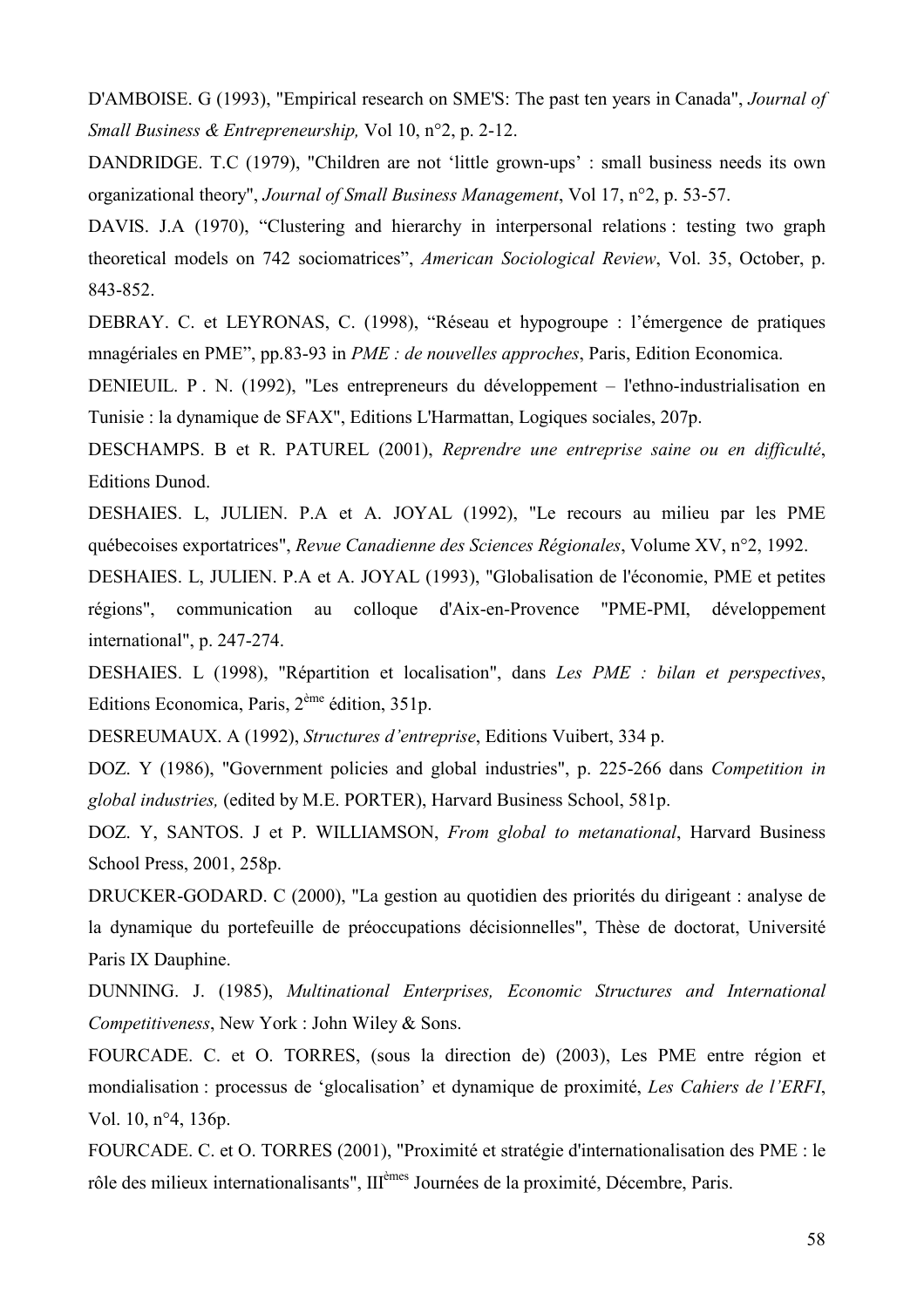FUJITA, M (1995), "Small and medium-sized transnational corporations : salient features", Small Business Economics, Vol. 7, n°3, p. 183-204.

FULLER. T (2003), If Small Business Futures Are Personal, Are Societies' Futures Entrepreneurial?", International Council Small Business (ICSB), Belfast.

FULLER. T. et J. LEWIS (2003), « Putting The "R" In E-Business; Relationships Matter To Technological Choices", *International Council Small Business* (ICSB), Belfast.

GERVAIS. M (1978), "Pour une théorie de l'organisation-PME", Revue Française de Gestion,  $n^{\circ}15$ , p. 37-48.

GIBB. A.A (1997), "Small firms' training and competitiveness. Building upon the small business as a learning organisation", *International Small Business Journal*, April-June, Vol. 15, n°3, Issue  $n^{\circ}59$ , p. 13-29.

GRABHER. G (1993), "The weakness of strong ties: the lock-in of Regional development in the Ruhr area" in Gernot Grabher (ed.), The embedded firm: on the socioeconomics of industrial networks, London: Routledge, p. 225-277.

GRANOVETTER. M (1973), « The strength of weak ties », *American Journal of Sociology*, 78, p. 1360-1380.

GRANOVETTER. M (2000), Le marché autrement, Desclée de Brouwer, 242p.

GUEGUEN. G (2001). "Environnement et management stratégique des PME : le cas du secteur Internet", Thèse de doctorat, Université Montpellier I, 597p.

GUIEU. G (1998), « la prise de contrôle d'entreprise : une activité 'dénaturante' pour la PME »,  $IV^{\text{ème}}$  Congrès International Francophone de la PME, Metz – Nancy, 22-24 octobre, 17p.

GUMPERT. D.E. et D.P. BOYD (1984), « The loneliness of the small-business owner », *Harvard* Business Review, November-December, p. 18-24.

HALL. E (1981), "Proxémique", p. 191-221, dans La nouvelle communication, Editions du seuil, 373p.

HAMEL. G. et C.K. PRAHALAD (1986), "Do you really have a global strategy ?", *Harvard Business Strategy*, Vol. 63, n°4.

HEILBRUNN. B (2001), Le logo, Coll. Que Sais-Je, Presses Universitaires de France, 128p.

HERTZ. L (1982), In search of a small business definition; an exploration of the small-business definitions of U.S. the U.K., Israel and the People's Republic of China, University Press of America, 454p.

HIRIGOYEN. G (1984), Contribution à la connaissance des comportements financiers des movennes entreprises familiales, thèse de doctorat d'Etat en Sciences de Gestion, Université de Bordeaux I.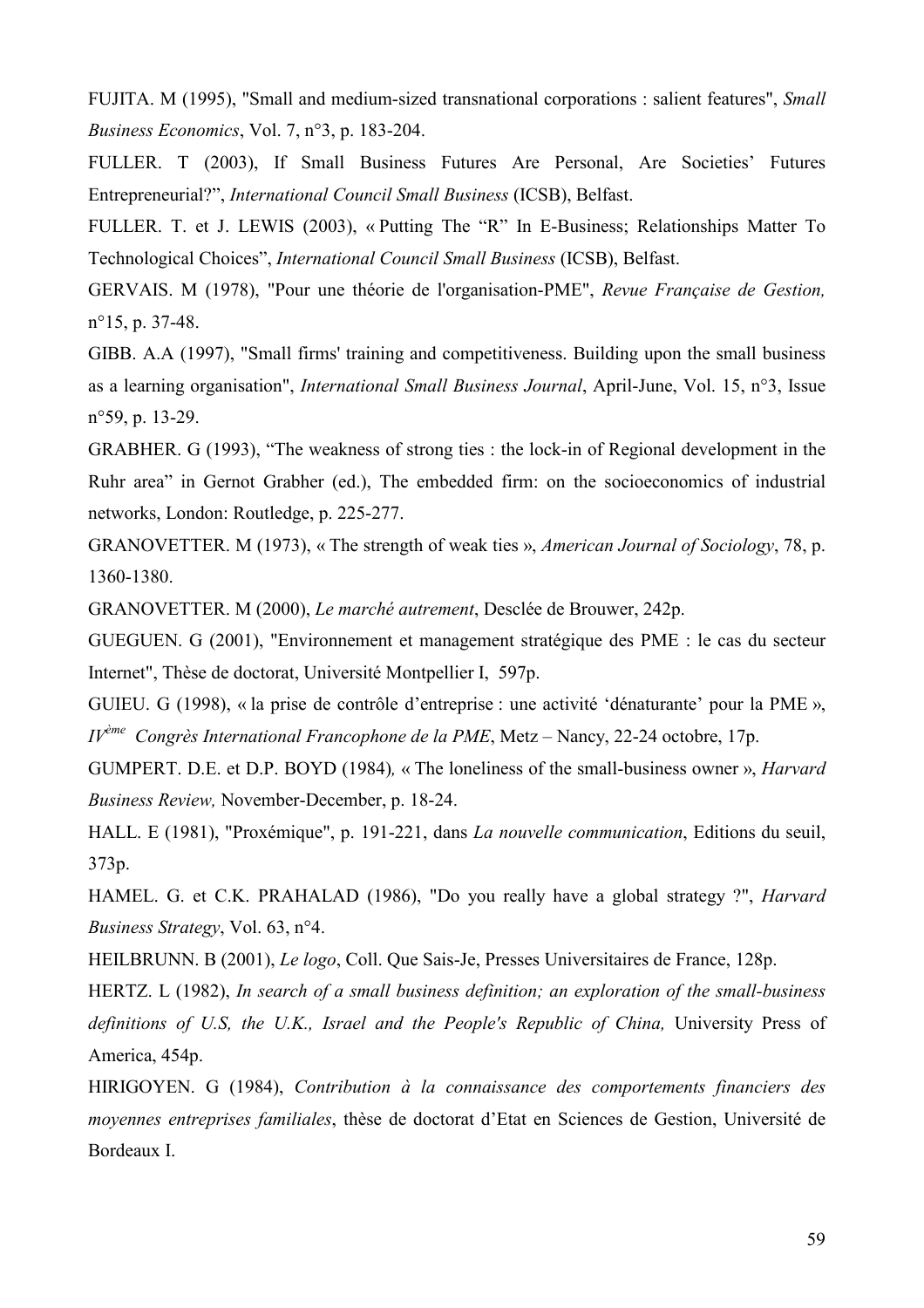HIRSCH. S et Z. ADAR (1974), "Firm size and export performance", World development, Vo12,  $n^{\circ}$ 7, p. 41-46.

HUBERMAN. A.M et M.B. MILES (1991), Analyse des données qualitatives, De Boeck Université, 480p.

JAMEUX. C; MESCHI.P.X et J. MOSCAROLA (1996), "La production de thèses en stratégie : 1991-1995", working paper, 20p.

JOFFRE. P. et G. KOENIG (1985-a), Stratégie d'entreprise - antimanuel, Editions Economica, 247p.

JOFFRE. P. et G. KOENIG (1985-b), "Les décisions spatiales de l'entreprise", p.189-204, dans Stratégie d'entreprise - antimanuel, Editions Economica, 247p.

JOFFRE. P. et G. KOENIG (1985-c), "L'entreprise dans l'espace international marchand", p.205-233, dans Stratégie d'entreprise - antimanuel, Editions Economica, 247p.

JOFFRE. P (1986), "Le rôle de la taille ne doit pas être surestimé", Revue Française de Gestion, p. 68-76.

JOFFRE, P. (1987). *L'entreprise et l'exportation*. Editions Vuibert, 171p.

JOFFRE. P (1989), "Internationalisation de l'entreprise" dans *Encyclopédie de Gestion*, (sous la direction de JOFFRE P. et Y. SIMON), Editions Economica.

JOFFRE, P (1994). Comprendre la mondialisation de l'entreprise, Editions Economica, 111p.

JOHANSON. J. et F. WIEDERSHEIM-PAUL (1975), "The internationalization of the firm : four swedish cases", Journal of Management Studies, p. 305-322.

JOHANSON. J. et J.E. VALHNE (1977), "The internationalization process of the firm  $-$  a model of knowledge development and increasing foreign market commitments", Journal of International Business Studies, Spring/Summer, p. 23-32.

JOHANNISSON. B (1994), "Building a "glocal" strategy - internationalizing small firms through local networking -", communication à la 39<sup>ème</sup> Conférence Mondiale de l'ICSB : "Les PME/PMI et leur contribution au développement régional et international.", Strasbourg, p. 127-135.

JONES. A, (2003), "Power in place": viticultural spatialities of globalization and community empowerment in the Languedoc", Transactions of the Institute of British Geographers, vol. 28,  $n^{\circ}.3$ , p. 367-382.

JULIEN. P.A et M. MARCHESNAY (1988), La petite entreprise, Editions Vuibert, 288p.

JULIEN. P.A (1990). "La petite entreprise comme objet de recherche", communication au colloque du ECT/GLYSI, "La PME comme objet de recherche", Lyon, 30-31 mai 1990.

JULIEN, P.A (1993), "Small businesses as a research subject : some reflections on knowledge of small business and its effects on economic theory.", Small Business Economics, Vol. 5, p. 157-166.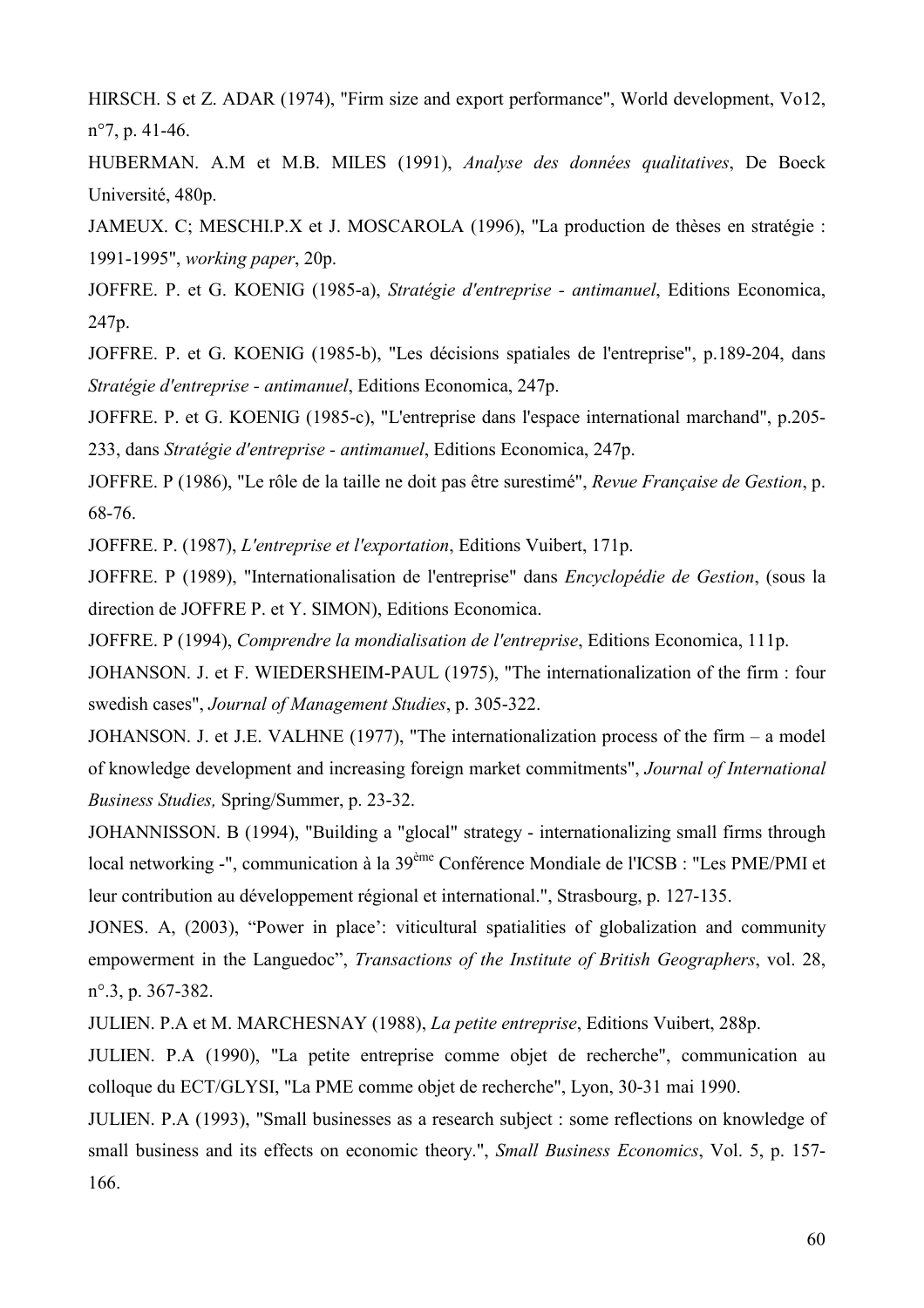JULIEN. P.A (sous la direction de) (1994), Les PME: bilan et perspectives, Editions Economica, 352p.

JULIEN, P.A. et M. MORIN (1996), Mondialisation de l'économie et PME québécoise, Presses de l'Unniversité du Québec, 204p.

JULIEN. P.A (edited), (1998), The state of the art in small business and entrepreneurship, Ashgate, Aldershot.

KALIKA. M. (1986), "La structuration par l'internationalisation", Revue Française de Gestion,  $n^{\circ}55$ .

KAUFMAN. D. et J.M. MAHONEY (1999), «The effect of waitresses' touch on alcohol consumption in dyads », The Journal of Social Psychology, 139(3), p. 261-267.

KLEIN. N. (2001), No Logo – la tyrannie des marques, Actes sud, 576p.

KRAMER MARIETTI. A. (2002), « L'épistémologie de Sir Karl Popper est-elle irrésistible ? », conférence donnée au Centre Universitaire de Luxembourg, 19 décembre.

KUHN. T.S. (1970), 'Logic of discovery or psychology of research ?', pp1-23 in Criticism and the growth of knowledge, Lakatos I. and A. Musgrave (edited by), Cambridge, Cambridge University Press.

LAKATOS. I. (1970). 'Falsification and the methodology of scientific research programmes'. pp91-195 in *Criticism and the growth of knowledge*. Lakatos I, and A. Musgrave (edited by). Cambridge, Cambridge University Press.

LE BOULCH. G. (2001), "Approche systémique de la proximité : définitions et discussion", III<sup>èmes</sup> Journées de la proximité, Décembre, Paris.

LEO. P.Y. MONNOYER-LONGE M.C. et J. PHILIPPE (1990), Stratégies internationales des PME, Economica, Paris.

LEO. P.Y (1993), "Le développement international des PME-PMI. Outils pour une analyse stratégique", communication au colloque d'Aix-en-Provence, p. 547-568.

LEPLEY. B (2002), "Le conflit est-il possible dans les PME ?", Problèmes Economiques, n° 2742, p. 13-16, (extrait de La revue de la CFDT,  $n^{\circ}45$ , novembre 2001).

LEROY. F et O. TORRES (2000), "La place de l'innovation dans les stratégies concurrentielles des PME internationales", Revue Innovation.

LETOWSKI. A (2003), « Les ressources humaines : ce concept a-t-il un sens dans les très petites entreprises ?», dans Les ressources humaines sont-elles gérables ? Hommage à Pierre Jarniou, Editions l'Harmattan, 324p.

LEYRONAS. C et TORRES. O (1996), « Stratégie de mondialisation et PME: l'instruction d'un paradoxe», communication présentée au 3<sup>ème</sup> Congrès International Francophone de la PME (CIFPME), Trois-Rivières, Québec, 23-25 octobre.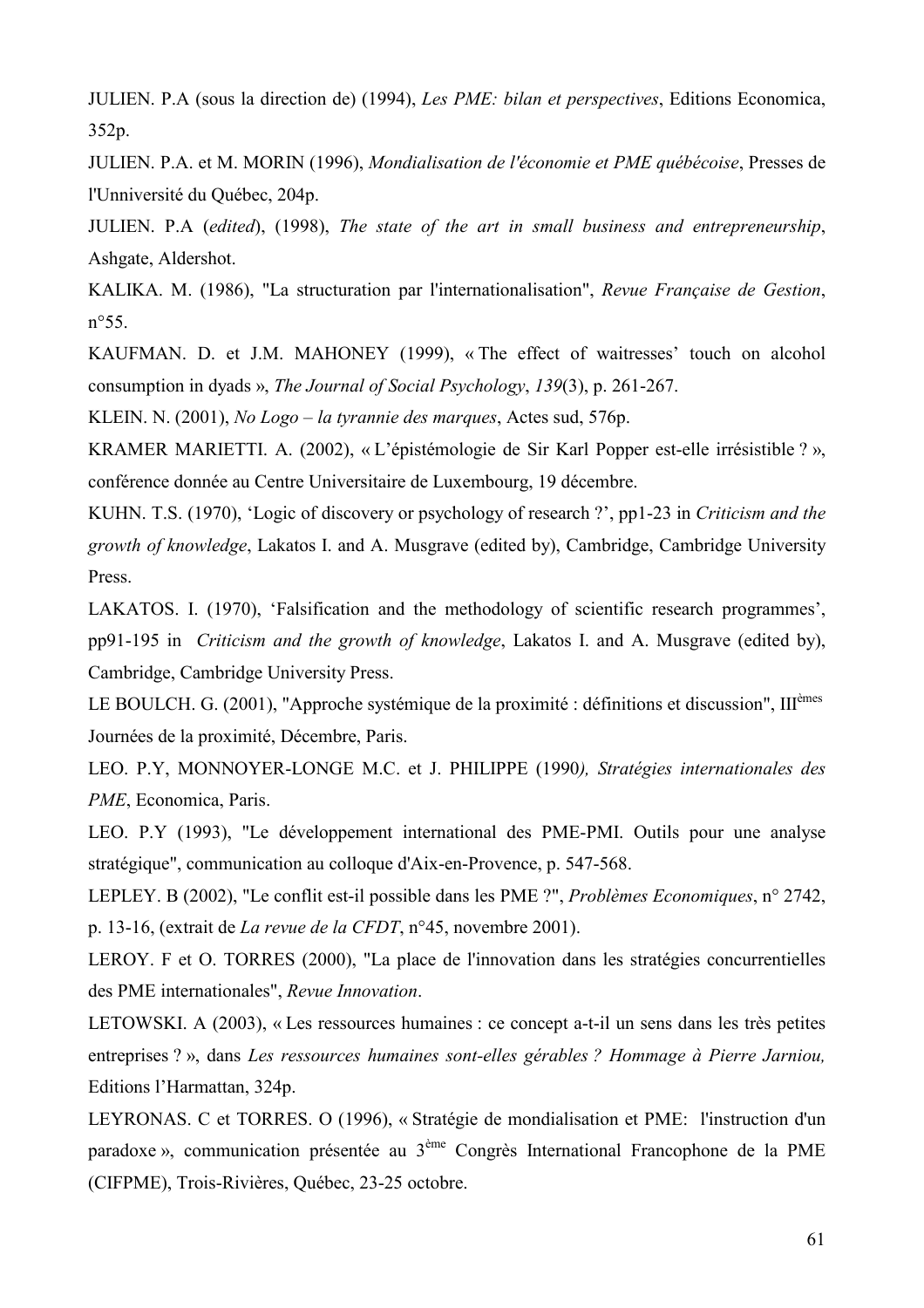LEVITT. Th (1983), "The globalization of markets", *Harvard Business Review*, may-june, p. 92- $102$ 

LYNN, M, LE J.M et D.S. SHERWYN (1998), "Reach out and touch your customers", Cornell Hotel and Restaurant Administration Quarterly, June, p. 60-65.

MAFFESOLI. M, « Le temps des tribus », Editions de la Table Ronde, 2000.

MAHE de BOISLANDELLE. H (1988), Gestion des ressources humaines dans les PME, Editions Economica, Collection Techniques de Gestion, Paris, 322p.

MAHE de BOISLANDELLE. H (1996), "L'effet de grossissement chez le dirigeant de PME : ses incidences au plan du management des hommes et de la GRH", communication au 3<sup>ème</sup> CIFPME, p. 101-118.

MAHERAULT. L (1999), "Comportement financier des entreprises familiales : approche empirique", Economies et Societés, série Sciences de Gestion, n°26-27, p. 247-272.

MAHONE. C.E (1994), "Penetrating export markets: the role of firm size", Journal of Global Marketing, Vol.7(3), p. 133-148.

MALIVERNAY. J (1991), "Les entreprises exportatrices: une concentration accrue", Economie et *Statistique*, n°244, juin 1991, p. 15-24.

MARCHESNAY. M (1982), "Pour un modèle d'hypofirme", dans Entreprise et organisation, mélanges en l'honneur du professeur Aubert-Krier. Editions Economica. p. 71-91.

MARCHESNAY. M (1991), "La PME : une gestion spécifique ?", Economie Rurale, n°206, p. 11-17.

MARCHESNAY. M (1993-a), "Les bases de compétitivité de la petite entreprise face à la globalisation des marchés", dans Stratégies des petites entreprises dans un monde en mutation, Cahier de l'ERFI n°1.

MARCHESNAY. M (1993-b), "PME, stratégie et recherche", Revue Française de Gestion, n°95.

MARCHESNAY. M (2002), «Individual and collective entrepreneurship for SMEs : The case of « French Exception », Rencontres Saint Gall, p. 319-332.

MC MULLAN. W.E (1994), "Going global on startup : a case study", *Technovation*, Vol. 14, n°3, p. 141-143.

MESSEGHEM. K. (1998), "Les spécificités de la PME face à l'assurance qualité", pp131-142 in PME : de nouvelles approches, Paris, Edition Economica.

MESSEGHEM. K. (2003), "Strategic entrepreneurship and managerial activities in SME's", International Small Business Journal, Vol. 21, Issue 2.

MILGRAM, S. (1974), Soumission à l'autorité, Editions Calmann-Levy, 270p.

MOLES, A (1976), Micropsychologie et vie auotidienne, Editions Denoël/Gonthier, Paris, 112p.

MOLES. A. et E. ROHMER (1978), *Psychologie de l'espace*, 2<sup>ème</sup> édition, Editions Casterman.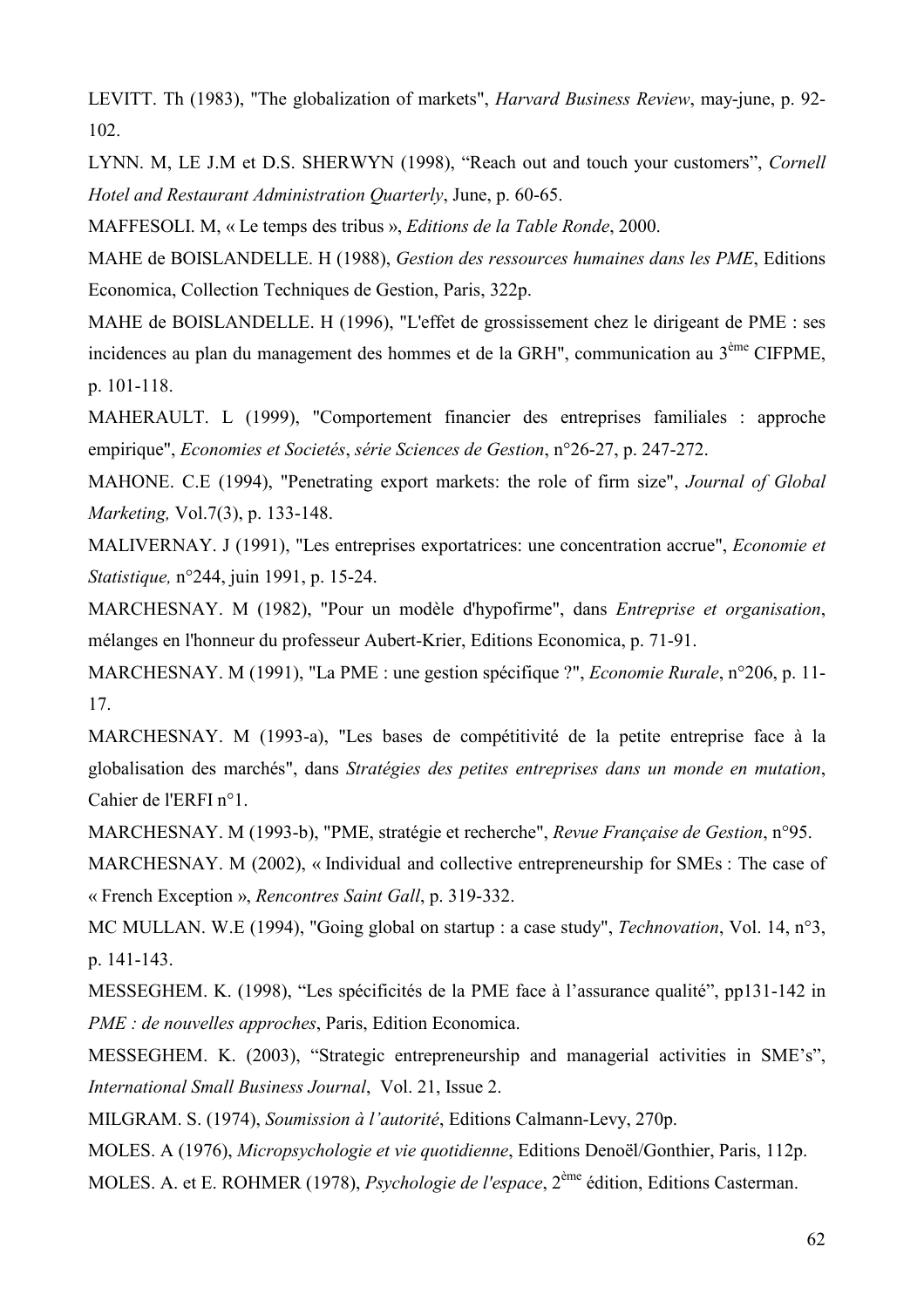MYERS. S.C (1984), "The capital structure puzzle", *Journal of Finance*, Vol 39, n°3, p. 575-592. NORTON, E (1991), «Capital structure and small growth firms». Journal of Small Business *Finance*, Vol. 1, n°2, p. 161-177.

OSTERYOUNG. J.S., NEWMAN. D.L. et L.G. DAVIES (2001), Small firm finance - an entrepreneurial analysis, South-Western, Thomson Learning, 394p.

OVIATT. B.M. et P.P. Mc DOUGALL (1995), "Global Start-Ups : Entrepreneurs on worldwide stage", The Academy of Management Executive, Vol. 9, n°2.

OVIATT. B.M. et P.P. Mc DOUGALL (1997), "Challenges for internationalization process theory : the case of International New Ventures", *Management International Review*, Vol. 37,  $n^{\circ}2$ .

PARADAS. A et O. TORRES (1996), « Les politiques de formation de PME françaises de classe mondiale », Revue Internationale PME (RIPME), Vol 9, n°2, p. 7-35.

PARENT. J (1978), Les firmes industrielles – Croissance des firmes et structures industrielles, Presses universitaires de France, 345p.

PENROSE. E.T (1963), Facteurs, conditions et mécanismes de la croissance de l'entreprise, Editions Hommes et Techniques, Paris.

PERLMUTTER. H.V. (1969), "The tortuous evolution of the multinational corporation", Columbia Journal of World Business, January-February.

POPPER. K (1982). La logique de la découverte scientifique. Edition originale allemande 1936. traduction française, Paris, Editions Payot.

POPPER. K (1985), Conjectures et réfutations : la croissance du savoir scientifique, Editions Payot.

PORTER. M.E (sous la direction de) (1986), Competition in global industries, Harvard Business School Press, 581p.

PORTER. M.E (1993), L'avantage concurrentiel des nations, InterEditions, 883p.

PRASAD, S.B. (1999), "Globalization of smaller firms: field notes on processes", *Small Business Economics*, Vol. 13, p. 1-7.

PUTHOD. D. (1998), "L'alliance, une option stratégique permettant de contourner les dilemmes classiques de la PME", pp95-104, in *PME : de nouvelles approches*, Paris, Edition Economica. REICH. R (1993), L'économie mondialisée, Editions Dunod.

ROTH. K (1992), "International configuration and coordination archetypes for medium-sized firms in global industries.", *Journal of International Business Studies*, Third Quarter, p. 533-549.

SAINT-PIERRE. J. et R. BAUDOUIN (1995), "L'évolution de la structure de financement après un premier appel public à l'épargne : une étude descriptive", Revue Internationale PME, Vol. 8,  $n^{\circ}$ 3-4, p.181-203.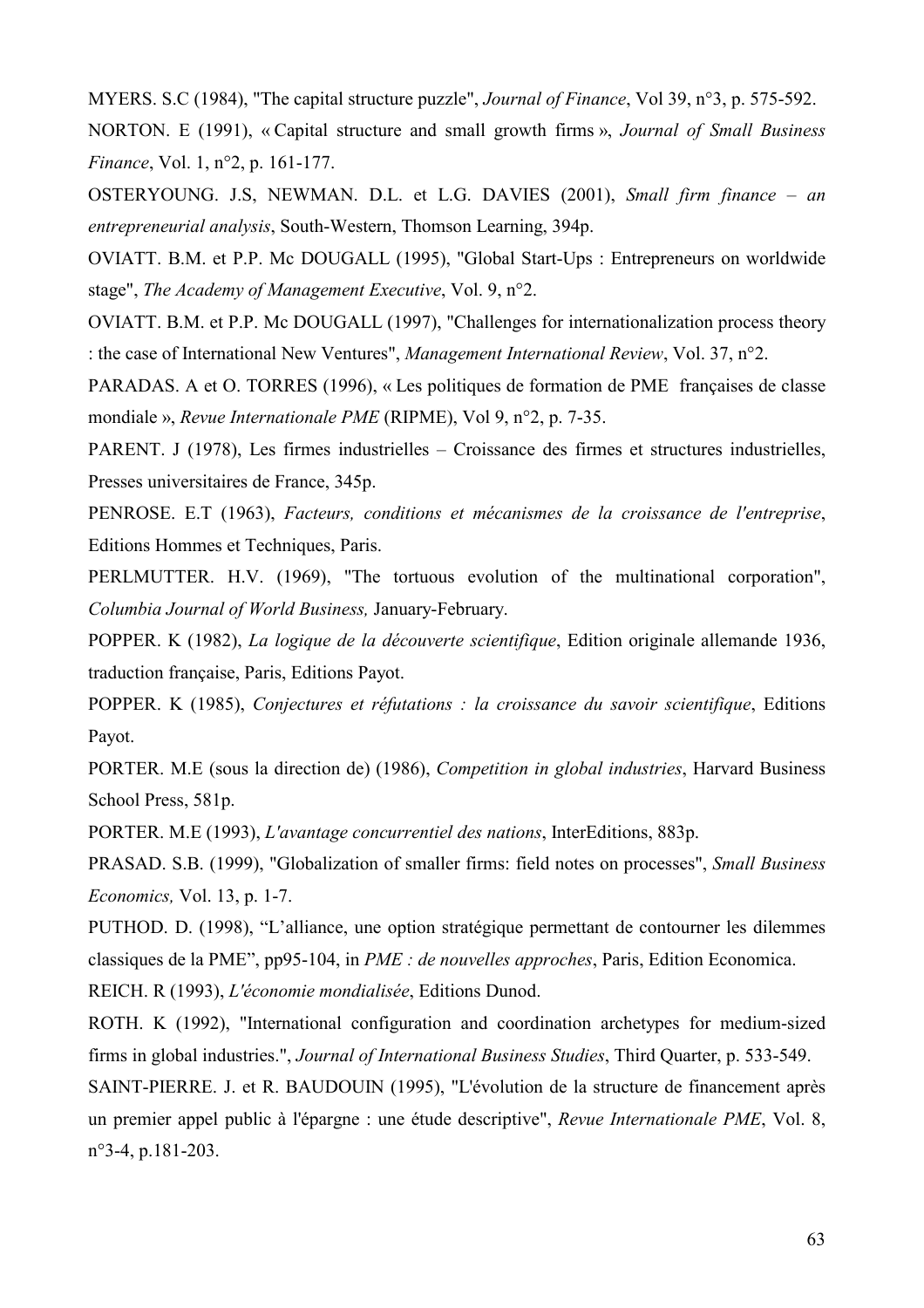SAMMUT. S et TORRES. O (1997), « Le démarrage international : contraintes et opportunité ». communication présentée à la 6<sup>ème</sup> Conférence Internationale de Management Stratégique (AIMS). HEC Montréal, Québec, 25-27 juin.

SCHWACH. V (1993), "Phénoménologie et proxémique : la méthode d'Abraham Moles", Congrès International de Sociologie, Sorbonne, Juin.

SIMON. H (1992), "Les PME allemandes championnes du monde", *Harvard l'Expansion*, Eté.

SIMON. H (1995), "Les champions cachés : fers de lance du succès des exportations allemandes", p. 41-61 dans Les Euro-PMI (coordonné par Pras B. et A. Boutin), Editions Economica, 224 p.

SIMON. H (1998), Les champions cachés de la performance – comment devenir  $n^{\circ}$ l mondial quand on est une PME, Editions DUNOD, 240p.

SMITH. D.E., GIER. J.A. et F.N. WILLIS (1982), "Interpersonal touch and compliance with a marketing request", *Basic and Applied Social Psychology*, Vol. 3, p. 35-38.

STIGLITZ. J.E. et A. WEISS (1981). "Credit rationing in markets with imperfect information". American Economic Review, Vol. 71, n°3, p.393-410.

STOPFORD. J.M. et L.T. WELLS (1972), Managing the Multinational Enterprise, New York, Basic Books.

STOREY, D.J., Understanding the small business sector, Londres-Boston, international Thomson business press, 355p.

TORRES. O et P.A. JULIEN (à paraître), "Specificity and denaturing of small business", **International Small Business Journal.** 

TORRES. O (2004-d), "The proximity law of small business management : between closeness and closure",  $49<sup>th</sup>$  Conference of International Council of Small Business (ICSB) – Johannesburg – South Africa.

TORRES. O (2004-c), "The failure of the Californian Mondavi's implantation in France: entrepreneurship and *corporatisme*", International Journal Entrepreneurship and Small Business, Vol.1, Nos.1/2, p. 70-99.

TORRES. O (2004-b), "Thirty years of research into SMEs: trends and counter-trends in the quest for disciplinarity", Annual Review of Progress in Entrepreneurship (ARPENT), Vol. 2, p. 37-84.

TORRES. O (2004-a), "The SME concept of Pierre-André Julien: An analysis in terms of proximity", Piccola Impresa, Small Business, n°2, p.51-61.

TORRES. O (2003). "Petitesse des entreprises et grossissement des effets de proximité", Revue *Française de Gestion*, n°144, mai/juin, p. 119-138.

TORRES. O (2002-a), "Essai de conceptualisation proxémique de la petitesse des entreprises", communication acceptée au 6<sup>ème</sup> Congrès International Francophone PME (CIFPME), Montréal, 30 octobre –  $1<sup>er</sup>$  novembre.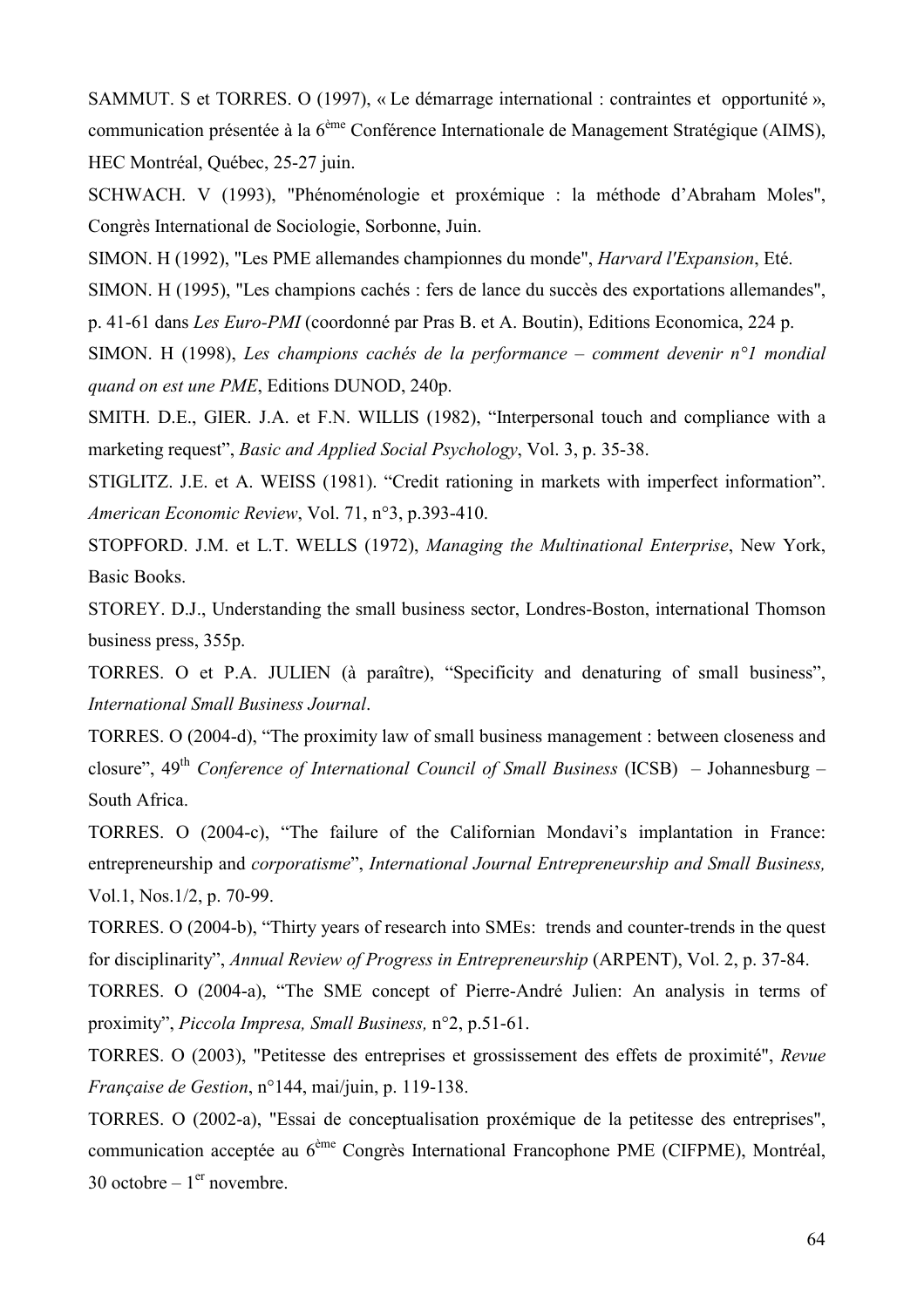TORRES, O (2002-b), "Small firm, glocalization and proximity", communication acceptée pour la 16<sup>th</sup> Conference of *European Council of Small Business* (ESCB). Novembre 21-22, Barcelona, Espagne.

TORRES. O (2002-c), "Face à la mondialisation, les PME doivent mettre de la proximité et du territoire dans leurs stratégies de glocalisation", communication présentée à la Conférence Internationale de Management Stratégique (AIMS), ESCP, Paris, 5-7 juin.

TORRES. O (2001-a), «Les divers types d'entrepreneuriat et de PME dans le monde», Management International, Vol. 6, n°1, p.1-15.

TORRES. O (2001-b), "Comprendre et entreprendre", préface du Guide à l'International des PME du Languedoc-Roussillon, 168p.

TORRES. O (2000), La proximité comme noyau dur de la théorie PME, communication présentée au 5<sup>ème</sup> Congrès International Francophone PME (CIFPME), Lille, octobre.

TORRES. O (1999), Les PME, Editions Flammarion, Collection DOMINOS, 128p.

TORRES. O (1998-a) (sous la coordination de), PME : De nouvelles approches, Editions Economica, Collection Recherche en Gestion, octobre 1998, 187p.

TORRES. O (1998-b), « Le cas COLORED », dans *Entrepreneuriat et stratégies des PME*, sous la direction de CARRIER. C et FOURCADE. C, Collection PME et entrepreneuriat, Presse Universitaire du Ouébec.

TORRES. O (1997-a), Pour une approche critique de la spécificité de gestion de la PME : application au cas de la globalisation, sous la direction de M. MARCHESNAY, Université Montpellier I.

TORRES. O (1997-b), « Les stratégies d'exportation » ; « les stratégies de globalisation » ; « les stratégies de glocalisation », Chapitres 57, 58, 59 dans Gestion de la PME-PMI, sous la direction de FOURCADE. C et MARCHESNAY. M, Editions Nathan, p. 295-305.

TORRES. O (1997-c), « Pour une approche contingente de la spécificité de la PME », Revue Internationale PME (RIPME), Vol 10, n°2, p. 9-43.

TORRES. O (1997-d), «Le management stratégique de la PME : entre spécificité et dénaturation », communication présentée à la  $6^{eme}$  Conférence Internationale de Management Stratégique (AIMS), HEC Montréal, Québec, 25-27 juin.

TORRES. O (1994-a), « Territoire et PME globales », communication présentée au Colloque International de Management des Réseaux d'Entreprises (CIMRE 94), Ajaccio, 24-26 mai.

TORRES. O (1994-b), « Les petites entreprises face à la globalisation », communication présentée aux XIIèmes Journées Nationales des IAE, Montpellier, 2-3 février.

TRUBEK, A. (2004). "Incorporating *Terroir*: L'Affaire Mondavi Reconsidered". Gastronomica. Vol. 4, n°. 3, p. 90-99.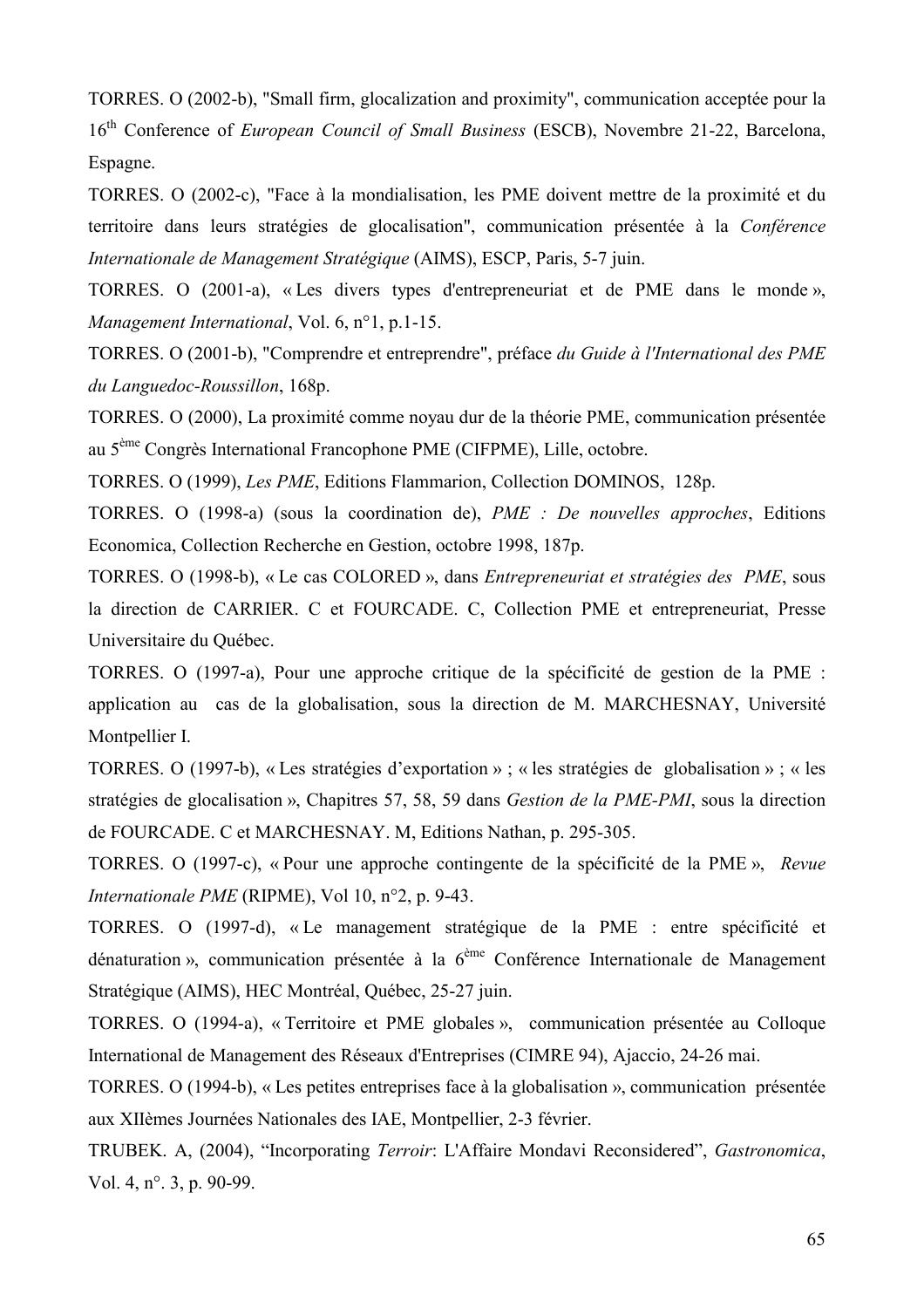VAN HOORN. T.P (1979), "Strategic planning in small and medium-sized companies", Long Range Planning, Vol 12, p. 84-91.

WAGNER. J. (1995), "Exports, firm size and firm dynamics", Small Business Economics, Vol. 7, p. 29-39.

WELSH. J.A et J.F. WHITE (1981), "A small business is not a little big business", *Harvard* Business Review, Vol 59, n°4, Juillet, p. 18-32.

WESTLUND. H et R. BOLTON (2003), «Local social capital and entrepreneurship », Small Business Economics, Vol. 21, p. 77-113.

WTTERWULGHE. R et F. JANSSEN (1998), La PME, une entreprise humaine, Editions De Boeck Université, Bruxelles, 173p.

YAGER. J (1998), Perspectives on friendship, International Journal of Sociology and Social Policy, 1998, Vol. 18, Issue: 1, p. 27-40.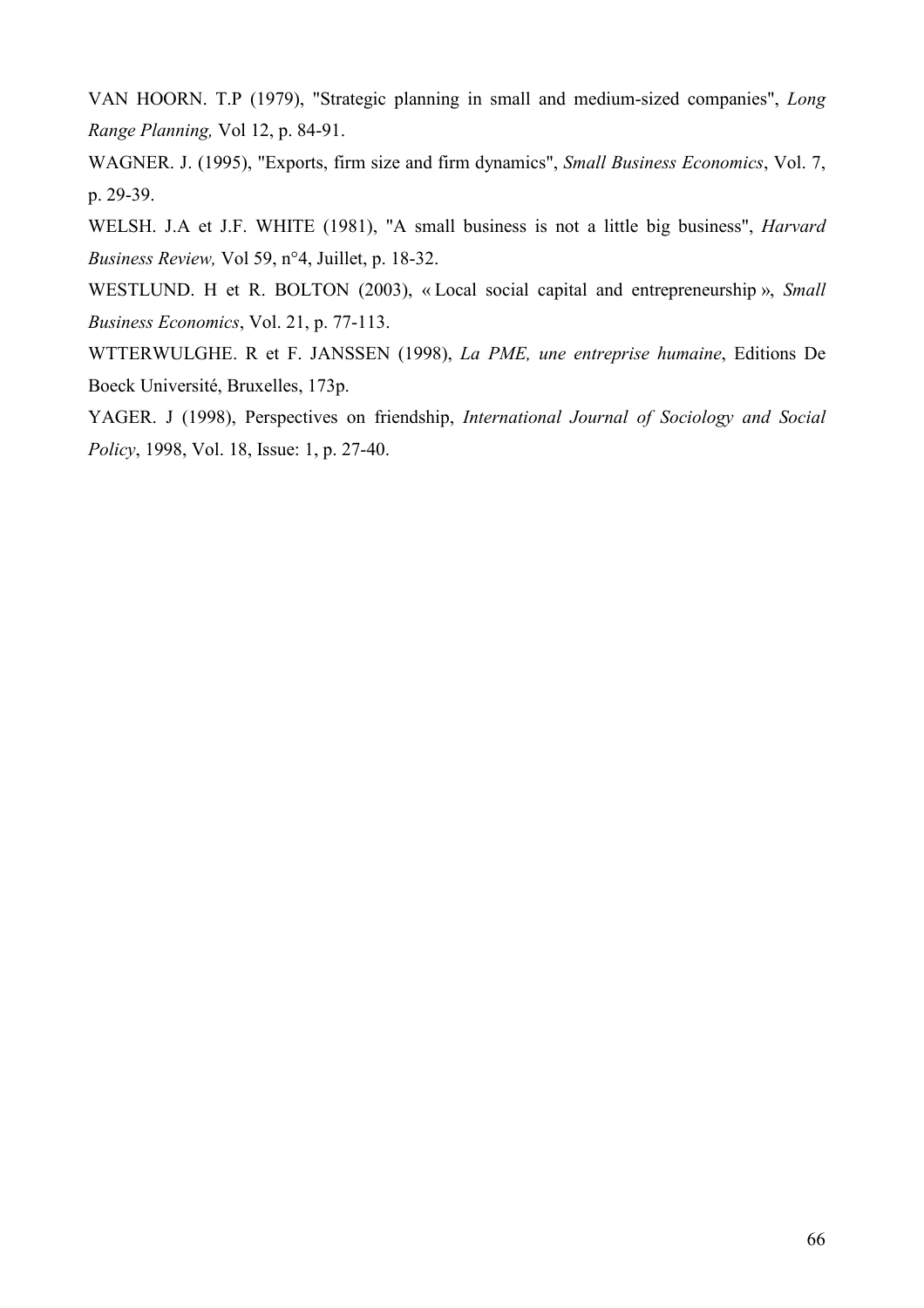## **ANNEXE:**

### Quelques travaux sur l'importance du toucher en psychologie sociale

Relatée dans le film « I comme Icare » produit par Henri Verneuil et Yves Montand, l'expérience menée par Stanley Milgram (1974) révèle les dangers d'une trop forte soumission de l'individu à l'autorité. Cette expérience repose sur un leurre. Une annonce dans un journal local déclare rechercher des participants pour une expérience scientifique concernant la mémoire. Le communiqué titre : « Voulez-vous gagner 4 dollars en échange d'une heure de votre temps ? Nous demandons des volontaires pour une étude sur la mémoire » (Milgram, 1974 : 34). Le protocole de l'expérience commence toujours par un tirage au sort au cours duquel le perdant ('l'élève') doit s'asseoir sur une chaise électrique tandis que le gagnant ('le sujet') va s'asseoir à côté du professeur ('l'expérimentateur'), responsable de l'expérience. L'expérience consiste dans un premier temps à mémoriser une liste de couple de mots ('ciel bleu', 'jour frais', 'canard sauvage'...) et dans un second temps, lorsque le sujet évoque l'un des deux mots, l'élève doit restituer l'autre mot qui lui est associé. Puis, le sujet commence à interroger l'élève assis et attaché sur la chaise électrique. En cas de mauvaise réponse, le sujet doit punir l'élève en lui administrant une décharge électrique dont l'intensité s'échelonne de 15 volts jusqu'à 450 volts. Précisons que sur le tableau de commande, sous chaque manette, l'intensité de la décharge est indiquée de même qu'il est écrit formellement la dangerosité du voltage selon les paliers ('choc léger' de 15 à 60 volts, 'choc modéré' de 75 à 120 volts, 'choc fort' de 135 à 180 volts, 'choc très fort' de 195 à 240 volts, 'choc intense' de 255 à 300 volts, 'choc extrêmement intense' de 315 à 360 volts, 'attention : choc dangereux' de 375 à 420 volts, et 'XXX', mention ambiguë affichée sous les manettes de 435 et 450 volts).

En fait, l'élève assis sur la chaise électrique est un comédien dont le but est de simuler des gestes et des cris de douleur lorsque l'intensité de la décharge électrique est censée s'accroître. En vérité, l'objet réel de l'expérience est de tester la capacité d'obéissance des individus face à une autorité, ici représentée par un professeur en blouse blanche ('l'expérimentateur') qui ordonne tout au long de l'expérience à l'individu d'appuyer sur les boutons desquels une décharge électrique semble jaillir. Pour renforcer la conviction du sujet qu'il administre réellement une décharge, ce dernier recevait au poignet un choc témoin de 45 volts avant de commencer à interroger l'élève. La secousse ressentie renforçait le sujet dans sa conviction que l'appareil déclenchait réellement des décharges électriques.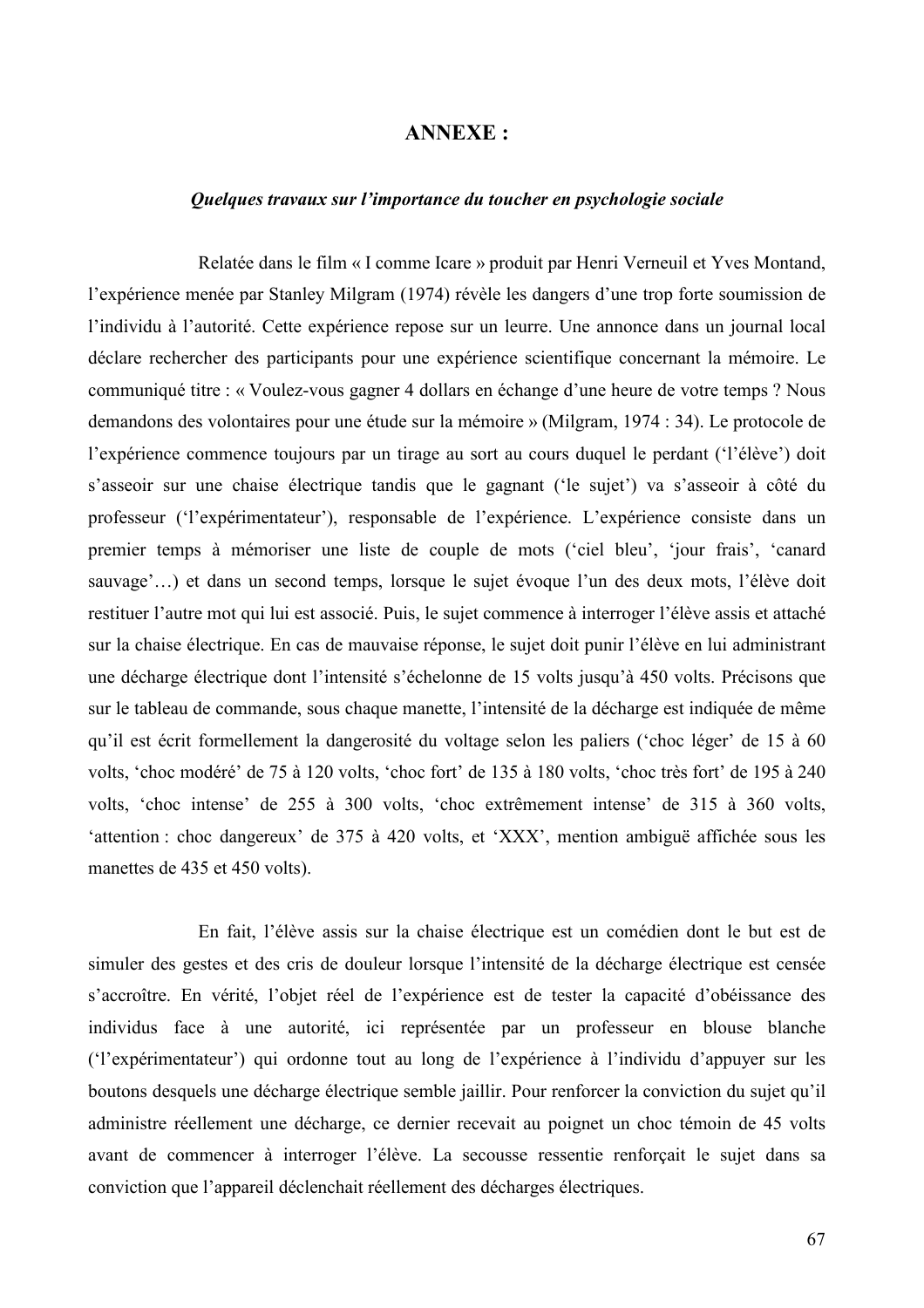L'expérience répétée à grande échelle montrera que bon nombre d'individus ont accepté d'exécuter les ordres du responsable de l'expérience sans trop se soucier ou prendre conscience des actes qu'ils commettaient. Dans certaines situations, une majorité d'entre eux ont même accepté d'appuyer jusqu'à la dernière touche, celle de 450 volts. Milgram les qualifie de 'sujets obéissants'.

Les justifications des 'sujets obéissants' étaient diverses. Pour certains, il s'agissait de respecter le contrat. D'autres justifièrent leur comportement au motif de la somme d'argent qu'ils percevaient pour participer à cette expérience. Enfin, beaucoup ont avoué avoir ressenti une gêne durant l'expérience, même s'ils ont respecté leurs engagements vis-à-vis de l'autorité scientifique.

L'explication apportée par Milgram, à la suite de ces expériences, est que l'individu qui s'inscrit dans une relation hiérarchique incorpore un « état agentique », c'est-à-dire qu'il ne se sent plus responsable de ses actes mais devient un simple agent exécutant. Cette expérience montre la prégnance de la relation hiérarchique dans le psychisme des individus et à quel point la soumission à l'autorité peut déresponsabiliser les individus.

Si nous relatons cette expérience qui peut paraître éloignée des préoccupations de gestion d'une PME, c'est précisément parce que Milgram introduit la proximité dans sa méthode d'investigation. En effet, le psychologue s'interroge sur l'impact que la proximité peut occasionner sur le comportement du sujet.

Milgram fait une série d'expériences en graduant le degré de proximité entre le sujet et l'élève. Dans l'expérience 1 (« Feedback à distance »), le sujet est totalement coupé de toute forme de relations avec l'élève. Aucune plainte vocale n'est perceptible. Le sujet ne voit, ni n'entend l'élève se plaindre à l'exception de quelques coups sur la cloison qui peuvent être interprétés comme une plainte de la part de l'élève. Dans l'expérience 2 (« Feedback vocal »), le sujet entend l'élève mais ne le voit pas. Dans l'expérience 3 (« Proximité »), le sujet entend et voit l'élève. Ils sont tous deux dans la même pièce. Dans l'expérience 4 (« Contact »), l'élève reçoit une décharge électrique uniquement lorsque sa main repose sur une plaque électrique. La graduation expérimentale consiste à ajouter à chaque variante un « sens » supplémentaire, d'abord l'ouie, puis la vue enfin le toucher.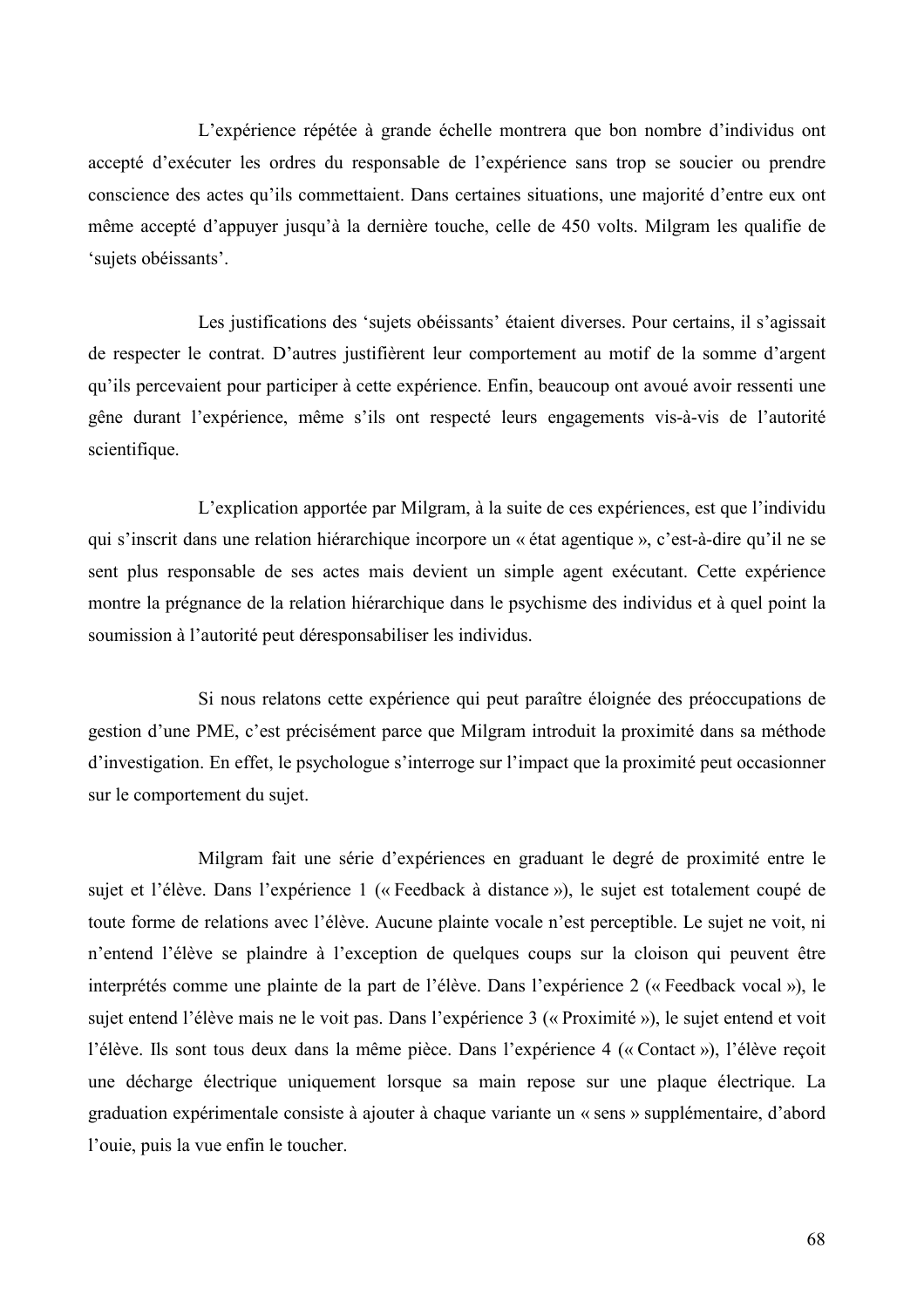Les résultats obtenus montre qu'il y a une nette relation entre le degré de proximité et l'attitude des sujets. Plus le sujet est proche de l'élève, plus il a tendance à refuser de se soumettre à l'autorité du professeur. A l'inverse, plus le sujet est distant de l'élève, plus il est obéissant. L'expérience montre que la moyenne des niveaux de chocs maxima ainsi que le pourcentage des sujets obéissants (c'est-à-dire qui acceptent d'administrer une décharge de 450 volts) se réduit lorsque le degré de proximité s'accroît.

|                                       | Feedback<br>à    | Variante                           | Variante | Variante                                      |
|---------------------------------------|------------------|------------------------------------|----------|-----------------------------------------------|
|                                       | distance         | « feedback vocal »   « proximité » |          | $\langle$ Contact $\rangle$                   |
|                                       | (aucun contact)  |                                    |          |                                               |
| $des$ 27<br>Moyenne                   |                  | 24,53                              | 20,80    | 17,88                                         |
| niveaux de chocs $ $ (soit 405 volts) |                  | $(soit$ environ 370                |          | $\vert$ (soit environ 310) (soit environ 265) |
| maxima                                |                  | volts)                             | volts)   | volts)                                        |
| Pourcentage                           | $\text{des}$ 65% | 62,5%                              | 40%      | 30%                                           |
| sujets obéissants                     |                  |                                    |          |                                               |

Source: Milgram, 1974: 55

| Nombre de sens Aucun | $\mathcal{L}$ 'ouïe | L'ouïe et la vue | $ $ L'ouïe, la vue et |
|----------------------|---------------------|------------------|-----------------------|
| mobilisés            |                     |                  | l le toucher          |

Source : ajout de l'auteur

Cette expérience montre que la proximité n'est pas un facteur neutre sur l'exercice de l'autorité. Comment peut-on expliquer cette diminution de l'obéissance à mesure que la victime se rapproche ? Selon Milgram (1974 : 56-57), plusieurs facteurs peuvent intervenir.

- Les réactions d'empathie. Dans la première expérience, la souffrance de la victime demeure abstraite et lointaine (à l'instar de l'aviateur qui lâche des bombes) tandis que dans les expériences où la proximité s'accroît, on peut supposer que la compréhension de ce qu'endure la victime est plus aiguë.
- Le rétrécissement du champ cognitif. Dans l'expérience « feedback à distance », la victime est pratiquement oublié par le sujet tandis que quand elle se rapproche, il est plus difficile de l'exclure de sa pensée.
- Les champs réciproques : si dans la variante proximité, le sujet est dans une  $\sim$ meilleure position pour voir l'élève, la réciproque est vraie : le comportement du sujet est maintenant soumis à l'observation attentive de la victime. La victime étant témoin de notre action, nous risquons d'éprouver davantage un sentiment de honte ou de gêne.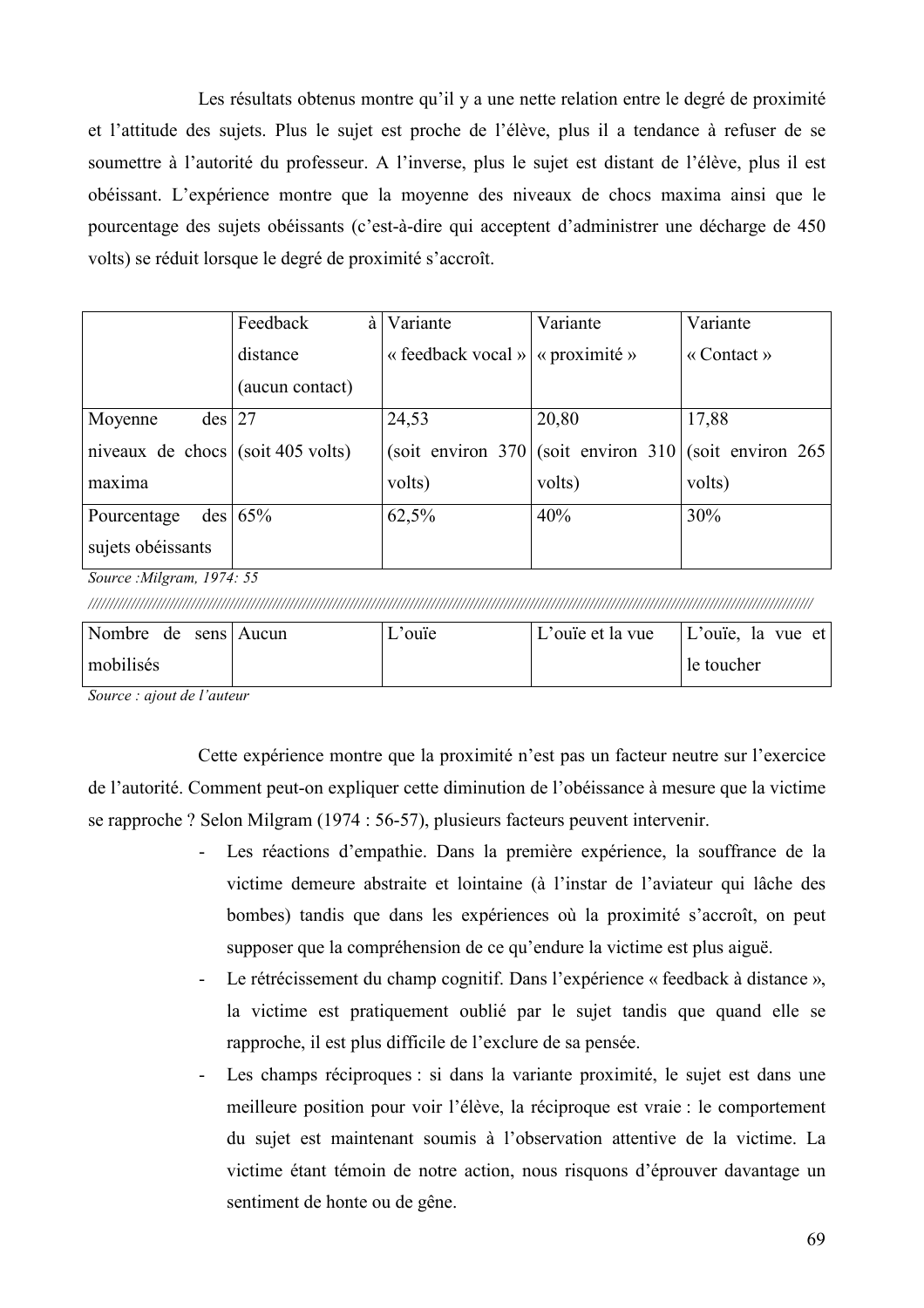La conscience de l'unité de l'action : dans la variante feedback à distance, il y a  $\mathbf{L}$ séparation physique entre l'acte et ses effets. Le suiet actionne une manette dans une pièce et les cris se font entendre dans une autre pièce. Les deux évènements sont en corrélation mais il leur manque le facteur contraignant de l'unité. Cette unité est totalement réalisée dans la variante « Contact ».

Milgram va réaliser une autre série d'expérience où cette fois-ci il teste l'impact de la proximité de l'autorité (Milgram, 1974 : 83). Dans une nouvelle série de variante, il apporte quelques changements concernant la proximité physique du professeur et le degré de surveillance qu'il exerçait. Dans l'expérience 5, le professeur est assis à quelques dizaines de centimètres du sujet. Dans l'expérience 7, après avoir communiqué ses premières instructions, il quitte la salle et donne ses ordres par téléphone. Les résultats montrent une fois de plus l'importance de la proximité dans la soumission à l'autorité. « Le niveau d'obéissance a subi une baisse sensible quand l'expérimentateur a quitté le laboratoire. Il y a eu trois fois plus de sujets obéissants dans la première variante que dans la seconde. Les sujets semblaient beaucoup plus capables de résister à l'expérimentateur quand celui-ci n'était pas à côté d'eux ». Milgram ajoute un détail intéressant : « en l'absence de l'expérimentateur, les sujets n'avaient pas le même comportement qu'en sa présence. Ils continuaient à participer à l'expérience mais certains administraient des chocs plus légers que ceux qu'ils étaient censés infliger ». Notons enfin d'autres variantes dans lesquelles l'expérimentateur était absent pendant la première partie de l'heure mais réapparaissait quelques minutes après le refus du sujet d'utiliser les niveaux de voltage indiqués par téléphone. En ce cas, il obtenait fréquemment une nouvelle adhésion du sujet. Ces résultats montrent que la présence physique d'une autorité est un facteur important dans la détermination du comportement. « La soumission à des ordres destructeurs dépend en partie du degré de proximité de l'autorité par rapport au sujet » (Milgram,  $1974 : 85$ ).

Sur la base de ces expériences, Milgram (1974 : 59) conclut que « nos relations dans l'espace avec les autres se modifient sans cesse et le fait que nous sommes prés ou loin d'eux peut influer puissamment sur les mécanismes psychologiques déterminant notre comportement social ».

D'autres travaux, relevant tous de la psychologie sociale, permettent d'appréhender les effets de la proximité sur le comportement. Par exemple, une étude réalisée par Smith, Gier et Willis (1982) montre les effets du toucher sur le comportement d'achat. L'expérience se déroule dans un supermarché où un démonstrateur fait la promotion d'une marque de pizza. Lorsque des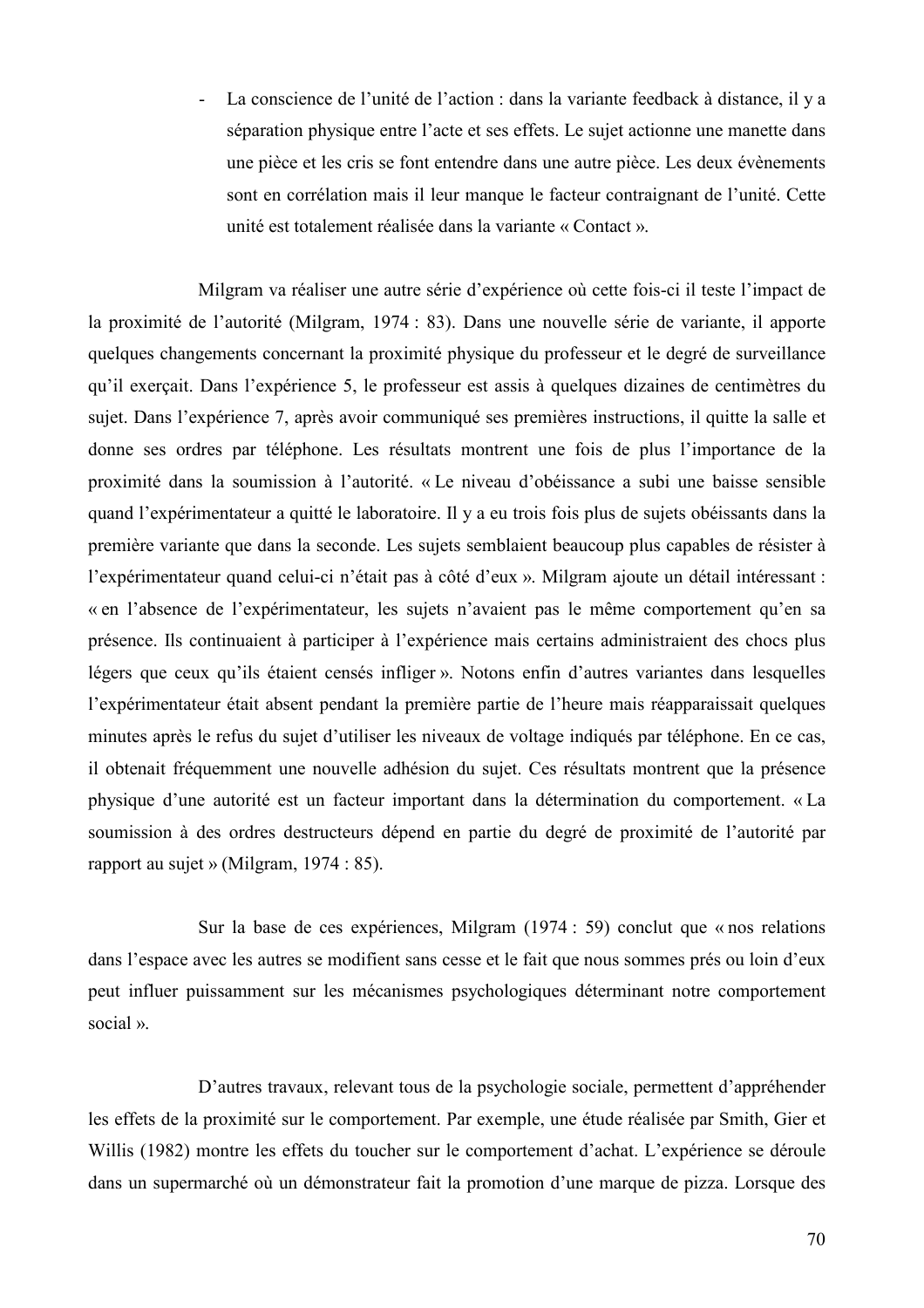clients du supermarché passent à proximité, il leur tend une assiette afin qu'ils goûtent un morceau. Le démonstrateur réalise cette opération selon deux modalités. Dans la première, il saisit le bras du client et l'invite à goûter un morceau. Dans la seconde modalité, il n'y a pas de contact physique. Une fois de plus, les résultats sont surprenants.

- 79 % des clients acceptent de goûter la pizza à la suite d'un contact alors qu'ils sont 51 % lorsqu'il n'y a pas de contact :
- 19% des individus ayant goûté la pizza sans contact physique l'achètent  $\sim$
- ils sont deux fois plus nombreux (37%) lorsque le démonstrateur leur a touché le bras.

Le contact physique semble avoir un impact sur le comportement d'achat. L'expérience de Lynn, Le et Sherwyn (1998) va dans le même sens. Cette fois-ci, l'expérience se déroule dans un bar. Lorsqu'un client se présente, le serveur tire à pile ou face pour savoir s'il devra toucher ou non le client à l'épaule. Lorsque l'on fit le compte des pourboires laissés par les clients, on constate une différence entre les deux populations. Les clients qui ont été en contact physique ont laissé un pourboire moyen de 14,9% tandis que les clients sans contact n'ont laissé un pourboire que de 11,5%. L'enquête révèle que l'effet du toucher a un impact encore plus fort sur la population jeune en âge puisque les jeunes avant été touchés ont laissé un pourboire moven de 17,7% tandis que le pourcentage n'est que de 10,9% sans contact. Les auteurs concluent leur article par une recommandation : « étendez le bras et touchez vos clients ! ».

D'autres travaux montrent l'influence du toucher sur la quantité d'alcool consommée par des clients, sur le volontariat d'étudiant en cours, sur le niveau d'anxiété avant une hospitalisation... Selon Ceccotti (2004 : 229-230), la raison pour laquelle le phénomène du toucher est opérant n'est pas encore vraiment élucidé. On peut supposer que le toucher soit interprété comme le signe d'une sympathie ou une marque d'estime. « En effet, on ne touche que ceux que l'on aime. Sur la base de la norme de réciprocité, la personne touchée pourrait alors, à son tour, montrer une attitude favorable à votre endroit, en acceptant une requête ou en vous laissant un gros pourboire ».

Ces travaux nous amènent à penser qu'il serait fructueux de poursuivre quelques investigations sur le rôle de la proximité en PME. Dans un article récent consacré aux conflits sociaux dans les PME, Lepley (2002) montre à partir de statistiques des prud'hommes que les conflits sont généralement moins fréquents en PME et lorsqu'ils se déclarent, beaucoup moins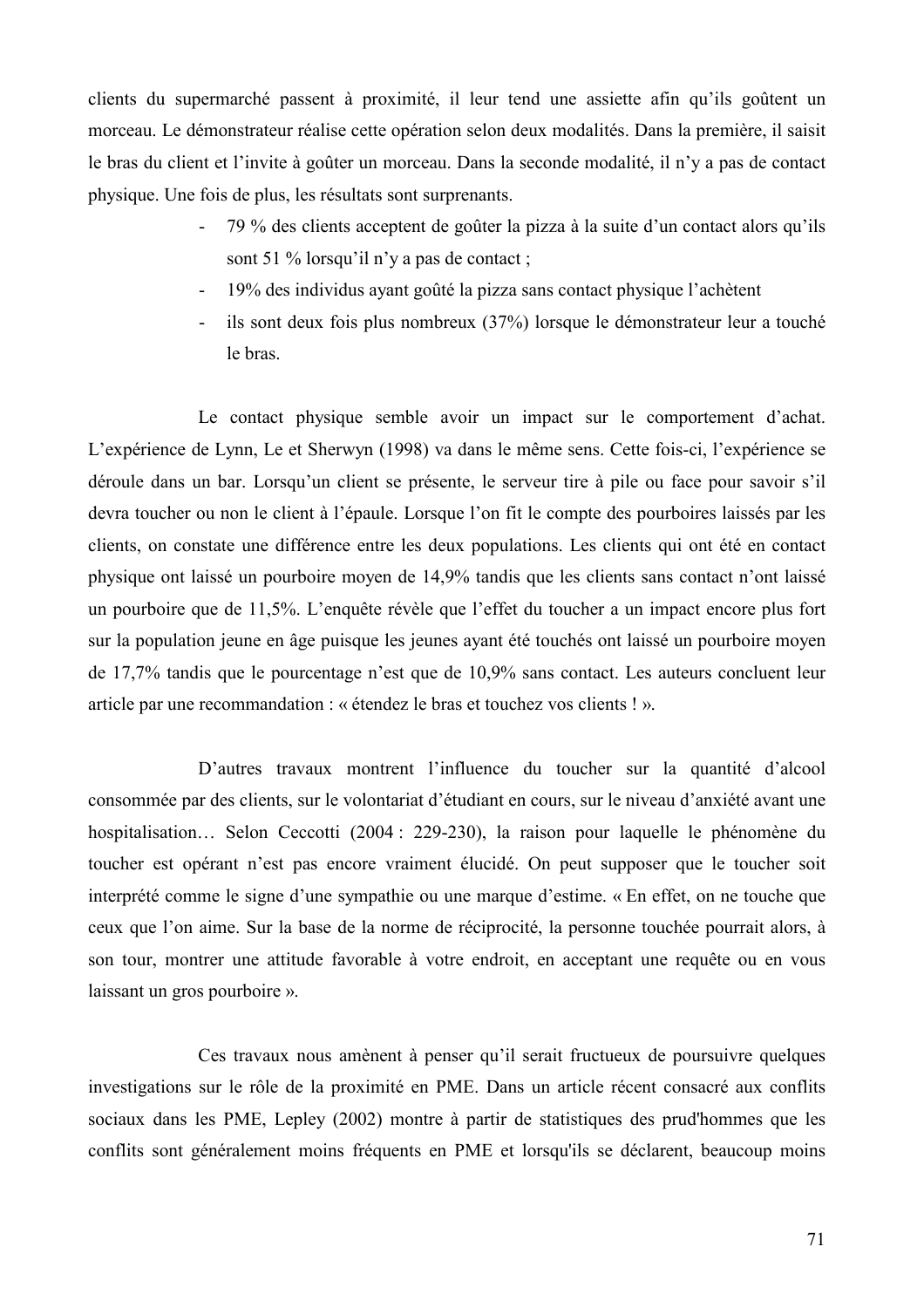longs. Comment expliquer un tel état de fait ? L'auteur fournit plusieurs explications dont la plupart reposent sur la proximité :

- "Si le salarié d'une grande entreprise peut adopter un comportement opportuniste, au sens employé par les théoriciens des organisations, et donc ne pas répondre pleinement aux demandes de sa direction, il peut se dissimuler derrière la taille de son organisation. Ce camouflage est évidemment beaucoup plus difficile dans une petite entreprise, du fait de la *proximité des acteurs*".
- "Dans les petites entreprises, adopter une lecture marxiste en ramenant le conflit du travail à une lutte de classe serait inapproprié. En effet, les salariés semblent entretenir une certaine *proximité sociologique avec leur dirigeant*. Ceci se trouve par le faible cloisonnement des activités productives, par l'intensité des échanges et par la recherche de la part de l'employeur-recruteur d'un profil identique au sien ou du moins en accord avec lui".
- "la seconde caractéristique des conflits dans les petites entreprises repose sur la durée, généralement courte. Une fois déclarés, ils ne peuvent perdurer car ils sont rapidement exacerbés en raison de la forte proximité des agents et de leur *interdépendance*. Ils tendent alors à devenir insupportables à la fois pour le belligérant salarié, pour la communauté de travail et pour le dirigeant".

La proximité, dans ces multiples dimensions, permet d'expliquer pourquoi la petitesse des entreprises rend les acteurs moins revendicatifs et surtout moins enclins à faire durer les conflits en raison du climat qui deviendrait très rapidement étouffant.

Un grand nombre de préoccupations actuelles de la gestion devrait conduire les chercheurs et les praticiens à s'intéresser davantage aux phénomènes proxémiques dans et autour de l'entreprise. Les problématiques sur le rôle de la confiance<sup>23</sup>, sur l'importance des interactions, sur les mécanismes de coopération, sur la stimulation de l'entrepreneuriat, sur la transmission des connaissances tacites ou la création de compétences clés sont autant de thèmes où les effets de proximité jouent pleinement.

Par exemple, la prise en compte des effets de proximité peut éclairer utilement le débat sur le rôle des ressources et des compétences en management stratégique. Comme le notent Pacitto, Julien et Meier (2002), "le mode de création des ressources dans la TPE dépend fortement des processus d'interaction extrêmement personnalisés et informels qui s'établissent entre le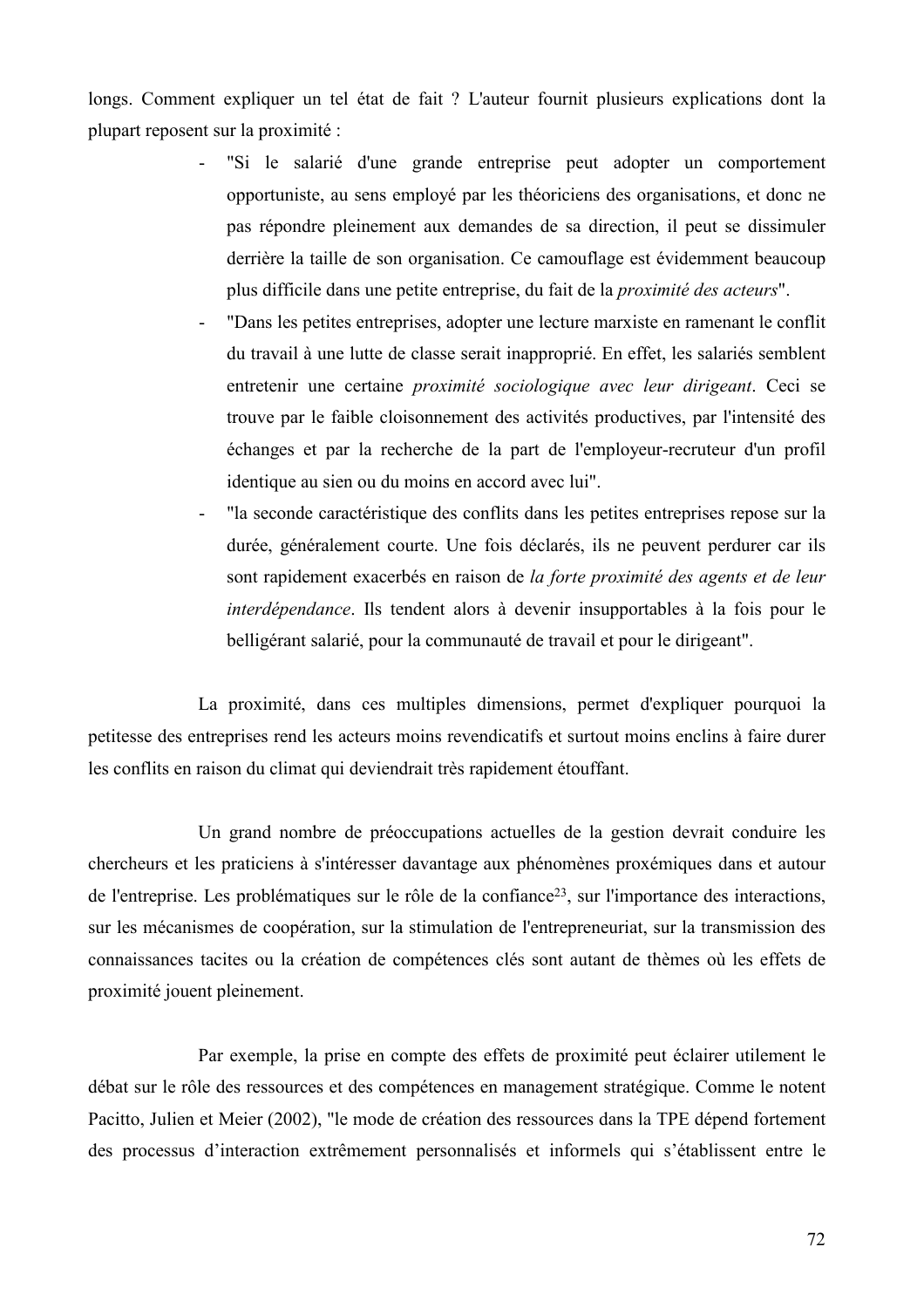dirigeant et ses clients. La relation intime avec le client permet au dirigeant de la TPE de répercuter les exigences de ce dernier le plus fidèlement et le plus rapidement possibles pour les traduire en innovation au besoin. L'avantage concurrentiel de la TPE réside, en effet, dans sa capacité à fidéliser ses clientèles et dans cette perspective la gestion de la proximité devient déterminante". Certains actifs se constituent donc à partir de ressources et de compétences si profondément encastrées dans l'expérience ou le relationnel qu'elles ne peuvent être utilisées ou produites ailleurs ou avec beaucoup de difficultés et à un coût élevé (par exemple le carnet d'adresse d'un dirigeant). Ceci constitue à la fois un source d'avantage concurrentiel durable pour une petite entreprise si ces actifs de proximité, difficilement transférables et donc imitables permettent de bâtir une stratégie fondée sur les ressources mais elle fragilise l'entreprise en réduisant sa capacité de transfert. Si la petitesse est génératrice d'actifs spécifiques de proximité, cette particularité permet d'expliquer les grandes difficultés de transmission des petites entreprises dont l'issue est souvent de transmettre l'entreprise au sein de la famille. Mais, une fois de plus, on remarquera que la transmission de l'entreprise dans un cadre familial correspond à une forme de cooptation qui est une proximité fondée sur le lien de parenté.

En somme, ces travaux qui relèvent pour la plupart de la psychologie sociale s'avèrent très utiles pour comprendre les effets du toucher sur les comportements. Nous pensons qu'il s'agit d'une spécificité de gestion essentielle des PME. La gestion par le sens est possible dans un contexte de petite dimension. Dès que l'entreprise grandit, en nombre d'employés et surtout en termes de dispersion spatiale, il devient impossible de maintenir ce management sensoriel. C'est peut-être cette raison qui confère aux PME le statut d'entreprise à taille humaine.

<sup>&</sup>lt;sup>23</sup> "La confiance entretient des relations dialectiques avec la proximité. On comprend qu'elle se nourrisse de solidarités de nature spatiale et qu'elle puisse constituer le ciment de relations spatialisées" (Dupuy et Torre, 2000 : 72).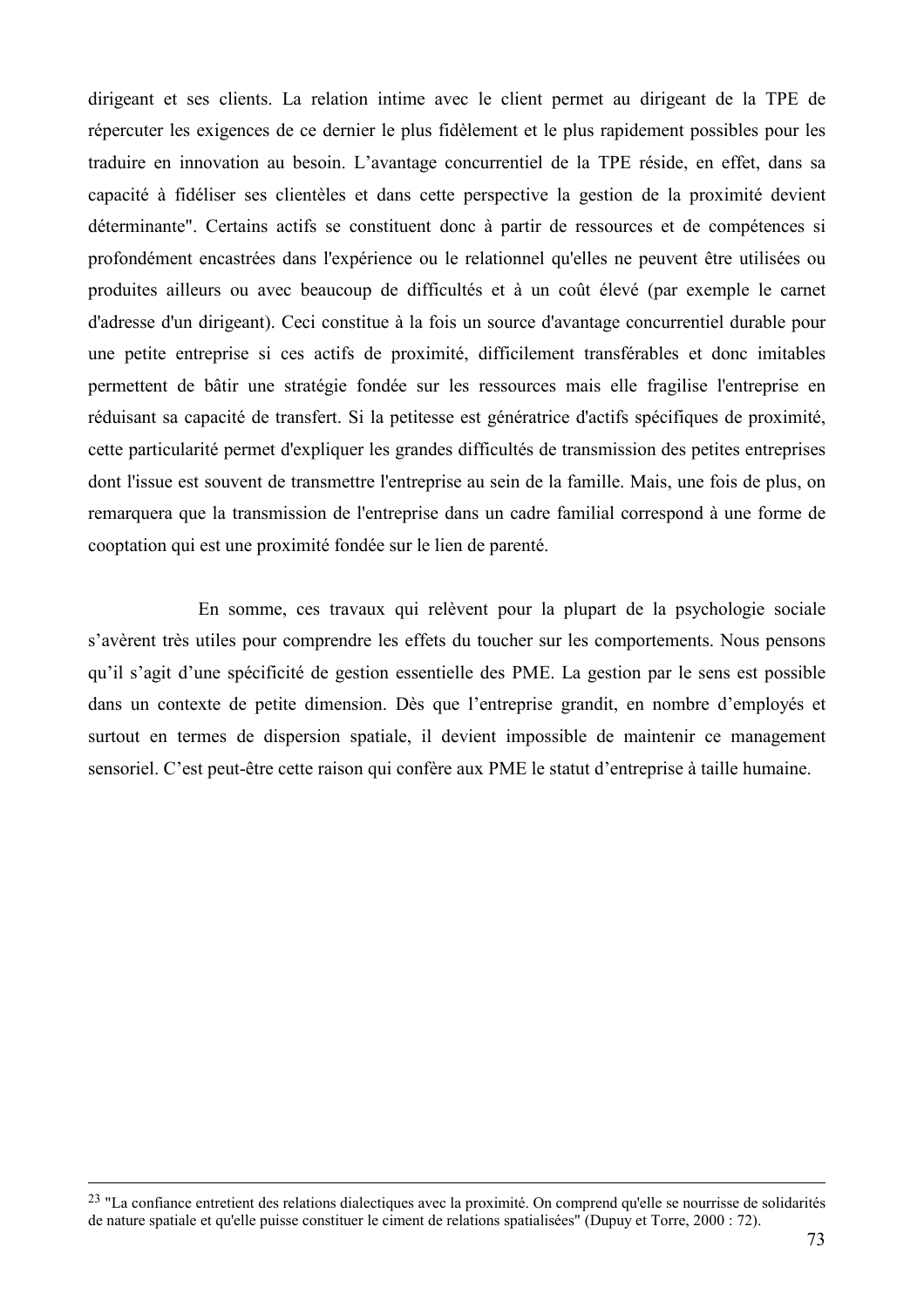## **C.V. DETAILLE**

#### **PARCOURS UNIVERSITAIRE**

- Doctorat de Sciences de Gestion obtenu sous la direction du Pr. M. 1997-1992 MARCHESNAY, le 12.01.97 à l'Université Montpellier I
- Service National à l'EMSST (Ecole Militaire Supérieure Scientifique et 1992-1991 Technique) – Ecole Militaire de Paris
- 1991-1990 DEA en Analyse industrielle, Université Paris I - Panthéon-Sorbonne
- Maîtrise es Sciences Economiques, option économie d'entreprise, 1989-1988 Université Paris I – Panthéon-Sorbonne
- Licence es Sciences Economiques, option économie d'entreprise, 1988-1987 Université Paris I – Panthéon-Sorbonne
- 1987 Ecole Normale Supérieure de Cachan
- 1987-1985 **DEUG Sciences Economiques,** Université Montpellier I
- 1985-1984 Bac, Série C, Lycée Paul Valéry de Sète

#### **ACTIVITES DE RECHERCHE**

- $2004 -$ Vice président de l'European Council Small Business - France
- $2004 2000$ Secrétaire de l'AIREPME (Association Internationale de Recherche en Entrepreneuriat et PME) et membre du comité de lecture de la Revue **Internationale PMF**
- 2004–1998 Membre de l'AIREPME (Association Internationale de Recherche en Entrepreneuriat et PME)

#### **OBLIGATIONS MILITAIRES**

1992-1991 Scientifique du contingent à l'Ecole Militaire de Paris, service de *l'EMSST* (Enseignement Militaire Supérieur Scientifique et Technique)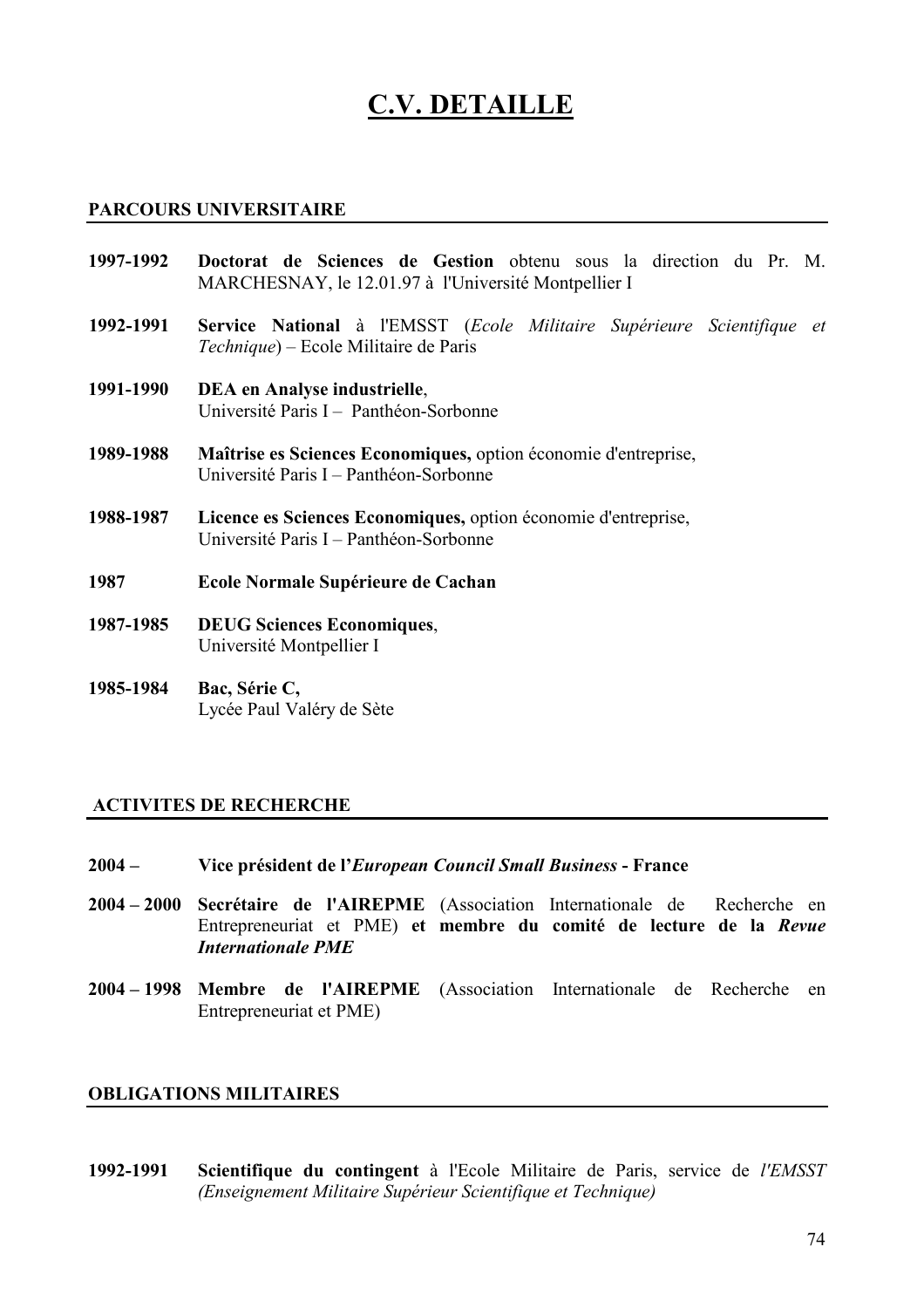#### **ACTIVITES INTERNATIONALES**

- 2004 1998 Interventions à cinq reprises dans le cadre du Programme SOCRATES aux Universités de Torun et Lodz (POLOGNE). Cours et conférences sur l'entrepreneuriat en langues française et anglaise du 23 au 28 mars 2004, du 3 au 12 mai 2003, du 21 au 28 mars 2002, du 17 au 25 avril 2001, du 1 au 9 octobre 2000.
- $2003 1999$ Interventions à cinq reprises dans le cadre du programme EDG - FNEGE à l'Université Mohamed 1<sup>er</sup> d'Oujda (MAROC). Cours en langue française dans le module espace entrepreneurial du 17 au 23 octobre 2003, du 10 au 15 décembre 2002, du 11 au 18 novembre 2001, du 5 au 12 octobre 2000 et du 18 au 25 mai 2000
- 2001 1998 Interventions à deux reprises dans le cadre du Programme TEMPUS-TACIS à l'Université de Minsk (BIELORUSSIE); Participation à des colloques et interventions sous forme de conférences et de cours en langue française en 1998 et 1997.
- Organisation et encadrement à trois reprises d'un séminaire de quinze jours à  $1999 - 1997$ l'étranger dans le cadre du DESS Gestion Stratégique de Ressources Humaines : San Francisco, 1999 (ETATS-UNIS), Hong Kong, 1998 (CHINE), Québec, 1997 (CANADA).

#### **EXPERIENCES PEDAGOGIQUES**

| 2004-1997 | Maître de Conférences à l'Université Montpellier III                                                                                          |  |  |  |
|-----------|-----------------------------------------------------------------------------------------------------------------------------------------------|--|--|--|
|           | Cours de management international, management stratégique, théorie des<br>organisations en premier, second et troisième cycles universitaires |  |  |  |
| 1997-1995 | Professeur Agrégé (PRAG) à l'Université Montpellier III                                                                                       |  |  |  |

- 1995-1992 Allocataire Moniteur Normalien à l'Université Montpellier I
- 1992-1992 Scientifique du contingent à l'Ecole Militaire de Paris, service de l'EMSST (Enseignement Militaire Supérieur Scientifique et Technique)
- Elève-professeur à l'Ecole Normale Supérieure de Cachan 1991-1987

#### **RESPONSABILITES ADMINISTRATIVES**

- Concepteur et Co-directeur du Mastère Management International des PME et des 2004-2000 Territoires (MIPMET) des Universités Montpellier I & Montpellier III
- Chargé de mission aux relations de l'Université Montpellier III avec les 2002-1998 entreprises
- Membre élu du Conseil Scientifique de l'Université Montpellier III 2002-1997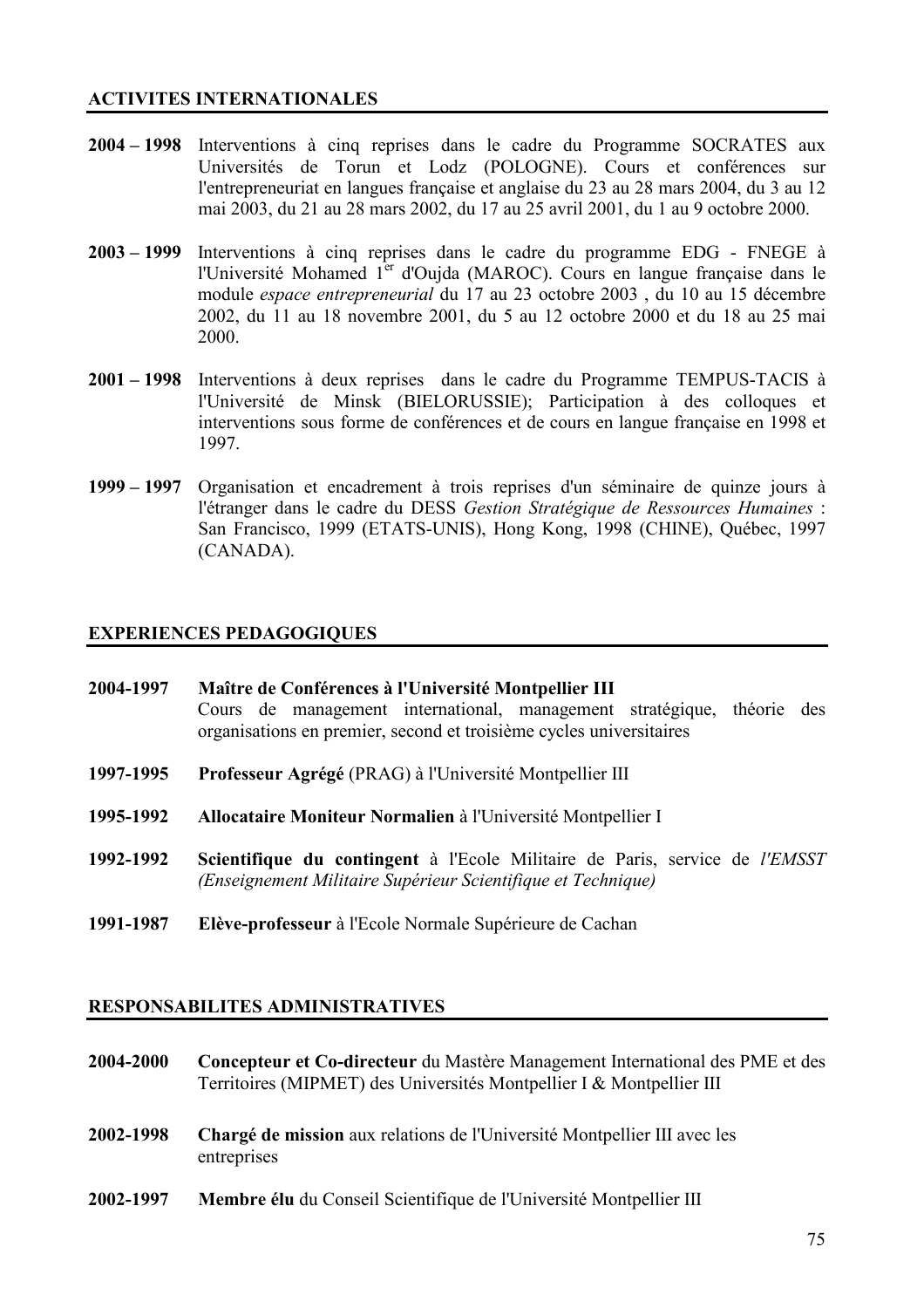#### **SERVICES A LA COLLECTIVITE**

- $2004 2000$ Membre permanent du comité de pilotage de la pépinière à l'international de la CCI de Montpellier. A ce jour, trois étudiants du DESS MIPMET ont créé leur propre emploi de cadres à temps partagés à l'export et deux autres projets de création de groupement à l'export sont en cours.
- $2004 2003$ Membre du comité des experts de la Cité des Entrepreneurs inaugurée le 8 avril 2003.
- $2002 2000$ Responsable en tant que chargé de mission à la valorisation de l'Université Montpellier III du portail Internet www.montpellier123.com. Ce portail regroupe les compétences des laboratoires et centres de recherche des trois universités montpelliéraines. Il est opérationnel depuis septembre 2002.
- $2002 2000$ Responsable de l'opération *Entrepreneuriales 34* financée par le Conseil Général de l'Hérault. Cette opération a été présentée lors d'une Conférence des Présidents d'Université (CPU) dédiée à l'entrepreneuriat.

#### PRIX ET DISTINCTIONS

- 2004 Prix du concours national de la performance globale décerné par le Centre des Jeunes Dirigeants (dans le cadre du DESS MIPMET)
- 2002 **Best Paper Award** pour la communication présentée à l'European Council of Small Business de Barcelone
- 2002 Second prix d'excellence pour la meilleure communication de type conceptuel présentée au Congrès International Francophone en Entrepreneuriat et PME de Montréal
- 2001 Prix du développement local décerné par la Caisse des Dépôts et Consignations pour le guide à l'international pour les PME du Languedoc-Roussillon (dans le cadre du DESS MIPMET)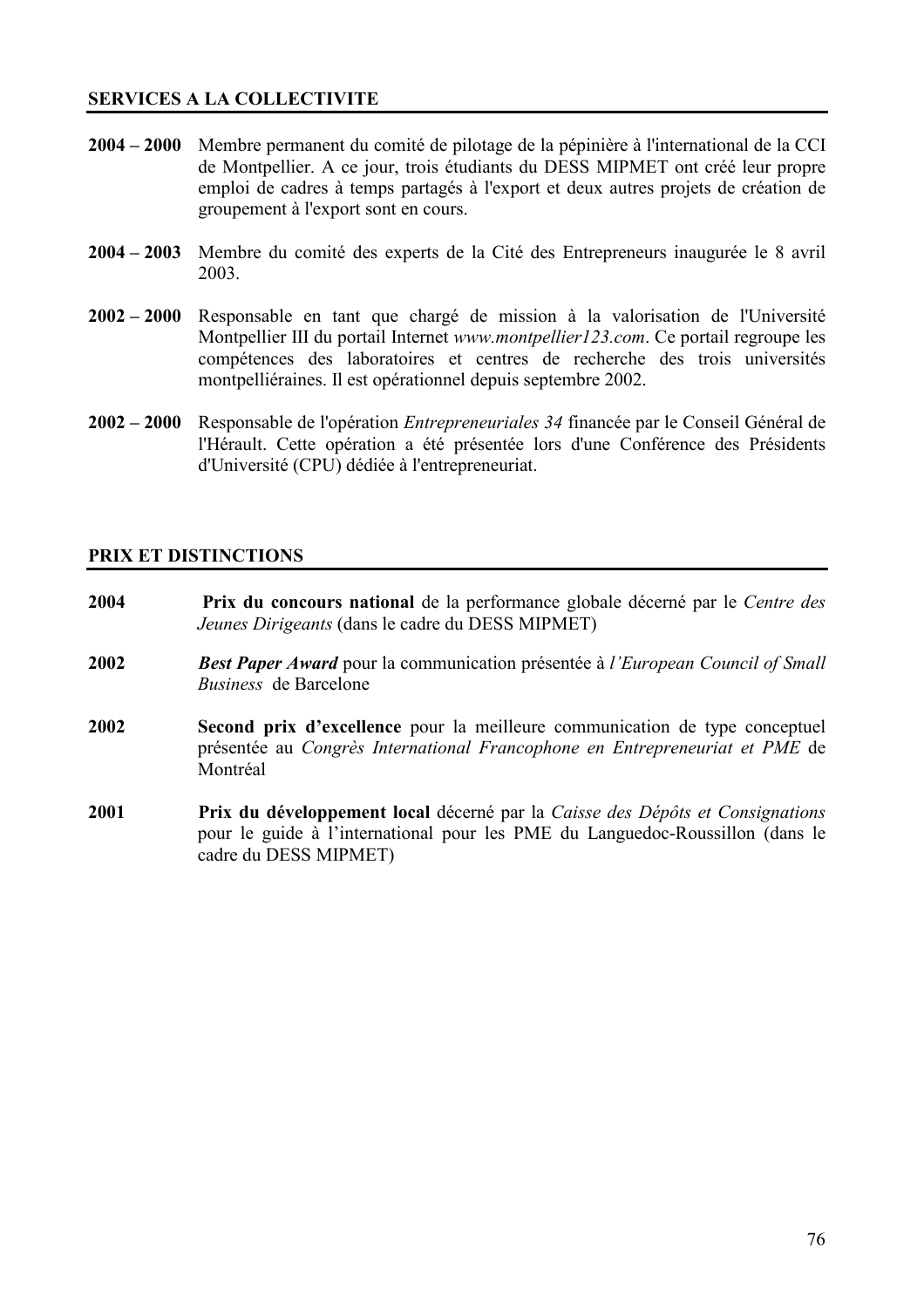# **LISTE EXHAUSTIVE ET NUMEROTEE DES DOCUMENTS DE RECHERCHE**

#### 1. Thèse de doctorat

1. 1. TORRES O (1997), Pour une approche critique de la spécificité de gestion de la PME : application au cas de la globalisation, sous la direction de M. MARCHESNAY, Université Montpellier I, 352p.

## 2. Articles publiés dans des revues à comité de lecture

2. 1. TORRES. O et P.A. JULIEN (à paraître), "Specificity and denaturing of small business", International Small Business Journal.

2. 2. TORRES. O (2004-c), "The failure of the Californian Mondavi's implantation in France: entrepreneurship and *corporatisme*", *International Journal Entrepreneurship and* Small Business, Vol.1, Nos.1/2, p. 70-99.

2. 3. TORRES. O (2004-b), "Thirty years of research into SMEs: trends and countertrends in the quest for disciplinarity", Annual Review of Progress in Entrepreneurship (ARPENT), Vol. 2, p. 37-84.

2. 4. TORRES. O (2004-a), "The SME concept of Pierre-André Julien: An analysis in terms of proximity", Piccola impresa, Small Business, n°2, p.51-61.

2. 5. GUEGUEN. G et TORRES. O (2004), «La dynamique concurrentielle des écosystèmes d'affaires : Linux contre Microsoft », Revue Française de Gestion, n° 148, p. 228-248.

2. 6. TORRES. O (2003), « Petitesse des entreprises et grossissement des effets de proximité », Revue Française de Gestion, n°144, mai/juin, p. 119-138.

2. 7. TORRES O (2001), « Les divers types d'entrepreneuriat et de PME dans le monde », Management International, Vol. 6, n°1, p.1-15.

2. 8. LEROY F et O. TORRES (2000), « La place de l'innovation dans les stratégies concurrentielles des PME internationales », Revue Innovation, n°13, p.43-60.

2. 9. TORRES. O (1997), « Pour une approche contingente de la spécificité de la PME », Revue Internationale PME (RIPME), Vol 10, n°2, p. 9-43.

2. 10. PARADAS. A et O. TORRES (1996), «Les politiques de formation de PME françaises de classe mondiale », Revue Internationale PME (RIPME), Vol 9, n°2, p. 7-35.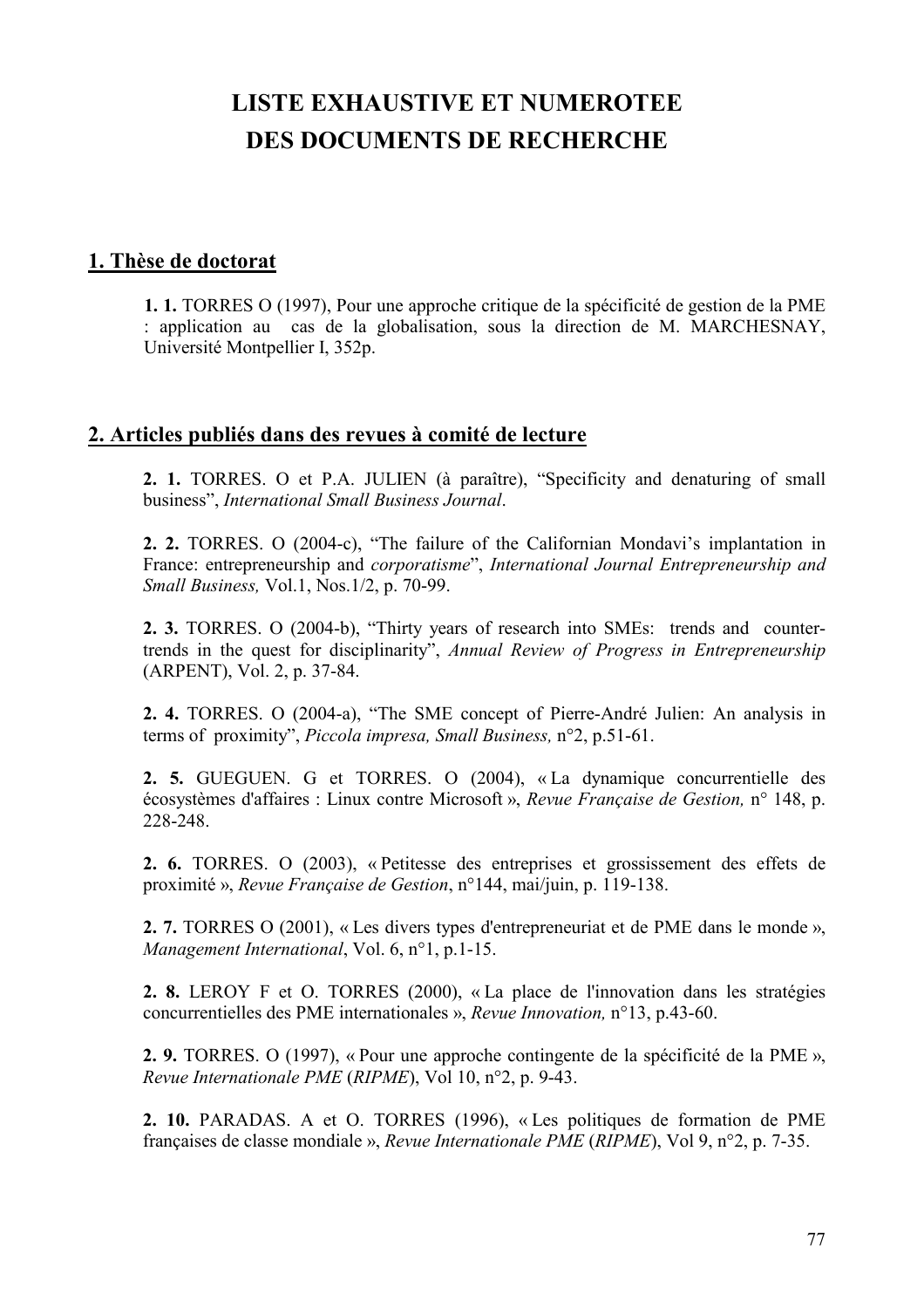## 3. Articles publiés dans des revues à caractère professionnel

3. 1. TORRES. O. (2003), « Petitesse des entreprises et gestion du personnel : le rôle central de la proximité, p. 58-60 dans Gestion du personnel et de l'emploi dans les petites entreprises, Regards sur les PME, Observatoire des PME, 74p.

3. 2. TORRES. O et J.M. PLANE (2003), « Le recours au conseil est-il dénaturant pour les PME ? ». La Revue du Financier,  $n^{\circ}$  140, p.38-46.

## 4. Ouvrages

4. 1. TORRES O, (à paraître), La guerre des vins : l'affaire Mondavi, Editions Dunod, Paris.

4. 2. TORRES-BLAY O, (2004), Economie d'entreprise – organisation, stratégie et territoire à l'aube de la nouvelle économie, 2<sup>ème</sup> édition, Economica, Paris, 324 p (1<sup>ère</sup> édition 2000).

4. 3. TORRES. O. (1999). Les PME, Editions Flammarion, Paris, Collection Dominos,  $128p.$ 

4. 4. TORRES. O. (1998) (sous la coordination de), PME : De nouvelles approches, Editions Economica, Paris, Collection Recherche en Gestion, octobre, 187p.

## 5. Contributions à des ouvrages collectifs à caractère scientifique

5. 1. TORRES, O. (2000), «L'entrepreneuriat face à la globalisation», dans *Histoire* d'entreprendre (sous la dir. de T. VERSTRAETE), Editions Management & Société (EMS), juillet.

5. 2. TORRES, O. (1998), «Vingt-cing ans de recherche en gestion de la PME : une discipline entre courants et contre-courants », chapitre 1 dans *PME : De nouvelles approches*, Editions Economica, octobre, 187p.

5. 3. CURVALLE B. et TORRES. O. (1998), «Le système EDI/JAT condamne-t-il les PME ?», chapitre 7 dans *PME : De nouvelles approches*, Editions Economica, octobre,  $187p.$ 

5.4. TORRES O, (1998), « La spécificité de gestion de la PME en question » et « Au-delà de la spécificité de gestion : vers une théorie managériale de la PME », introduction (5p) et conclusion (4p) dans *PME : De nouvelles approches*, Editions Economica, octobre, 187p.

5. 5. TORRES, O. (1997), « Territoire, PME globales et réseaux transnationaux », dans Globalisation et compétitivité, sous la direction de F. SIFRIOUI, Programme de la Communauté Européenne, Travaux et recherches du réseau ESPRIT, p. 81-98.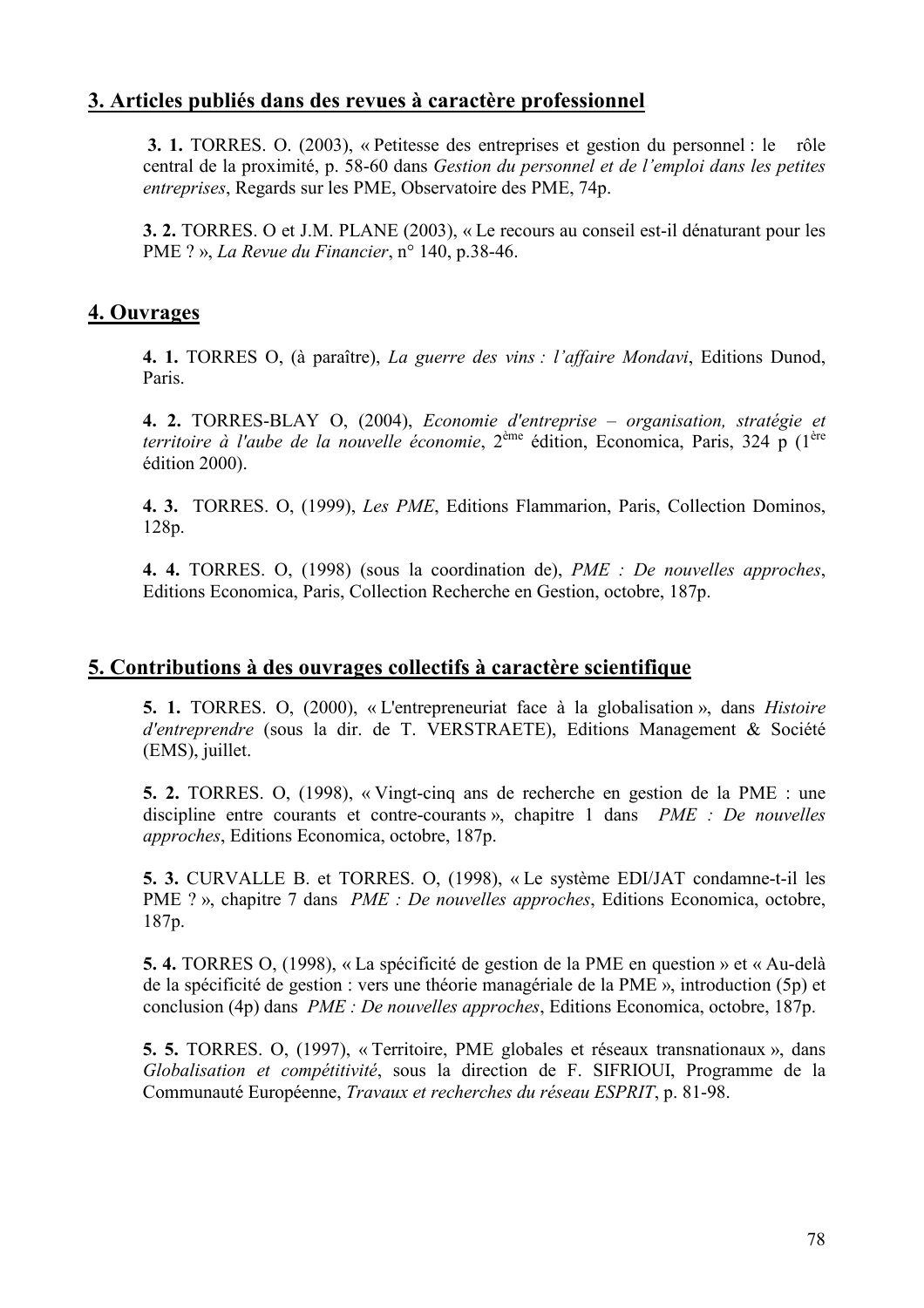## 6. Communications publiées dans les actes de colloque à comité de lecture

**6. 1.** TORRES, O (2004), "The proximity law of small business management : between closeness and closure",  $49^{\text{th}}$  Conference of International Council of Small Business (ICSB) - Johannesburg - South Africa.

**6. 2.** TORRES. O (2003), "A french perspective of research on small business : denaturation and proximity",  $17<sup>th</sup>$  Conference of European Council of Small Business  $(ECSB)$ , *RENT XVII* - Lodz - Pologne.

**6. 3.** TORRES. O (2003), « De la globalisation à la 'glocalisation': les enseignements de l'échec de l'implantation Mondavi à Aniane », 9<sup>ème</sup> Conférence Internationale du Réseau PGV, Académie Economique Tsenov de Svishtov, Bulgarie, 24-26 septembre.

6. 4. TORRES. O (2003), « Des racines et des ailes : réflexions sur le concept de 'glocalisation' ». Conférence Scientifique Internationale, Lodz. Pologne, 8-10 mai.

**6. 5.** TORRES. O (2002), "Small firm, glocalization and proximity",  $16<sup>th</sup>$  Conference of European Council of Small Business (ECSB), November 21-22, Barcelona, Spain (Best Paper Award décerné le 22 novembre 2002).

6. 6. TORRES. O (2002), « Essai de conceptualisation proxémique de la petitesse des entreprises »,  $6^{em}$  Congrès International Francophone PME (CIFPME), Montréal, 30-31 octobre (2<sup>nd</sup> Prix d'excellence décerné le 31 octobre 2002).

6. 7. TORRES. O (2002), «Face à la mondialisation, les PME doivent mettre de la proximité et du territoire dans leurs stratégies de glocalisation », Conférence Internationale de Management Stratégique (AIMS), ESCP, Paris, 5-7 juin.

6. 8. BLANDIN P. et TORRES. O (2002), « Un cas d'entrepreneuriat comparé France-Etats-Unis : l'affaire Mondavi», 2<sup>ème</sup> Congrès de l'Académie de l'Entrepreneuriat, Bordeaux, 17-18 avril, p. 57-75.

9. FOURCADE C. et TORRES O. (2001), «Proximité et stratégies 6. d'internationalisation des PME : le rôle des milieux internationalisants ».  $3^{e$ <sup>hnes</sup> Journées de la Proximité "Nouvelles croissances et Territoires ", Paris, 13 – 14 décembre.

6. 10. TORRES. O (2000), « Du rôle et de l'importance de la proximité dans la spécificité de gestion des PME », 5<sup>ème</sup> Congrès International Francophone PME (CIFPME), Lille, octobre.

6. 11. PLANE. J.M. et TORRES. O, (1998), «Le recours au conseil est-il un processus dénaturant pour la PME ?», 4<sup>ème</sup> Congrès International Francophone sur la PME (CIFPME), Nancy-Metz, 22-24 octobre.

6. 12. TORRES. O, (1997), « Le management stratégique de la PME : entre spécificité et dénaturation »,  $6^{em}$  Conférence Internationale de Management Stratégique (AIMS), HEC Montréal, Québec, 25-27 juin.

6. 13. SAMMUT. S. et TORRES. O. (1997), «Le démarrage international : entre contraintes et opportunité»,  $6^{em}$  Conférence Internationale de Management Stratégique (AIMS), HEC Montréal, Québec, 25-27 juin.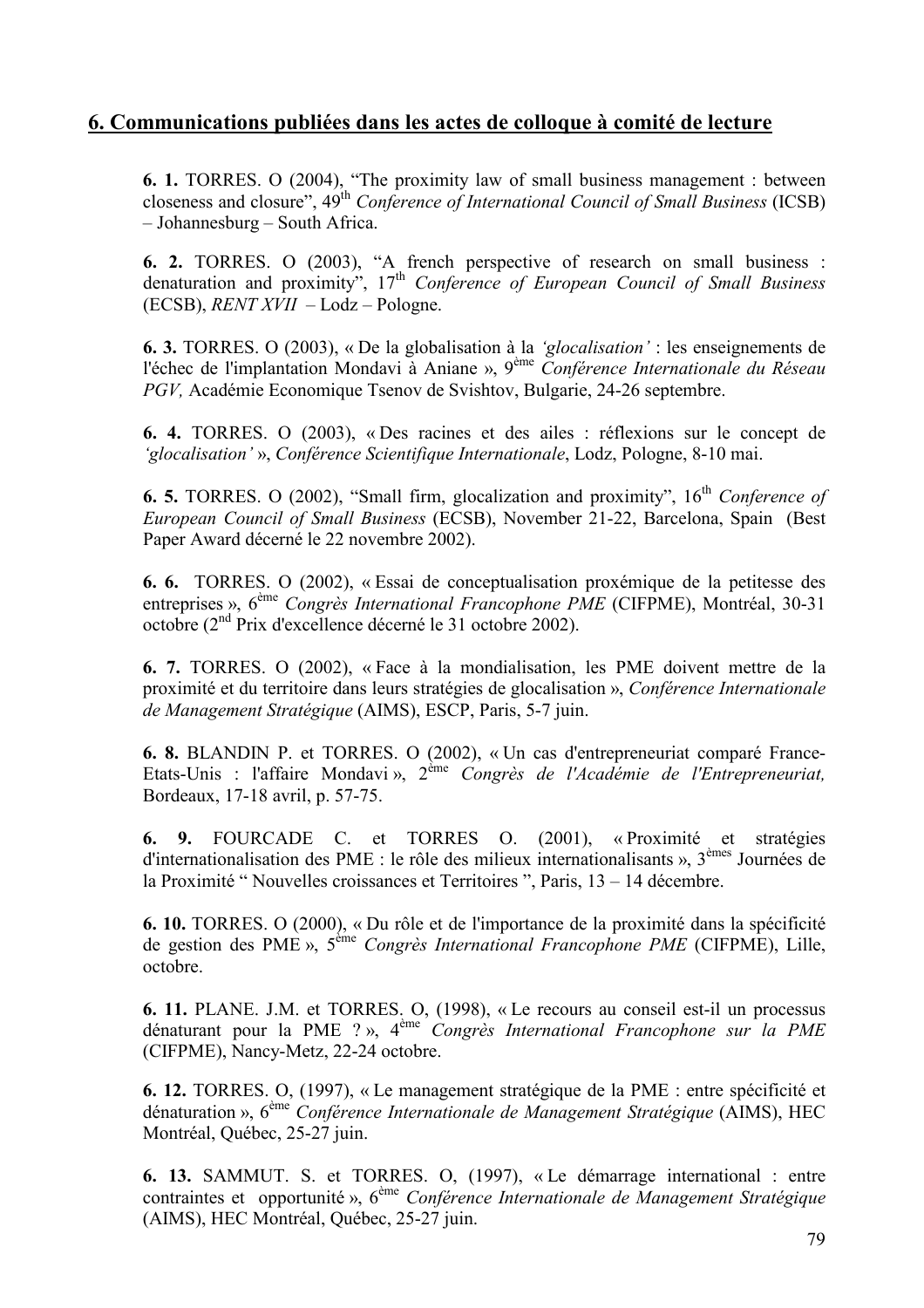6. 14. LEYRONAS. Ch. et TORRES. O, (1996), « Stratégie de mondialisation et PME: l'instruction d'un paradoxe»,  $3^{<sup>ème</sup> Congrès International Francophone de la PME$ (CIFPME), Trois-Rivières, Ouébec, 23-25 octobre.

6. 15. LEROY. F. et TORRES. O, (1995), « Innovation, internationalisation et stratégie concurrentielle de la PME»,  $2^{\text{eme}}$  Congrès International Francophone de la PME (CIFPME), Paris, 25-27 octobre.

6. 16. PARADAS. A. et TORRES. O. (1994), « Les politiques de formation de PME n°1 mondiales », 39<sup>ème</sup> Conférence Annuelle Mondiale de l'International Council of Small Business (ICSB), Strasbourg, 27-29 juin.

6. 17. TORRES. O, (1994), « Les petites entreprises face à la globalisation », XIIèmes Journées Nationales des IAE, Montpellier, 2-3 février.

## 7. Contributions à des ouvrages collectifs à caractère pédagogique

7. 1. TORRES. O, (2004), « Les PME face à l'internationalisation – Le cas HYTEC », dans Cas de stratégie de PME (coordonné par M. MARCHESNAY et K. MESSEGHEM), 2<sup>ème</sup> édition, Editions Management & Société (EMS), p. 151-168.

7. 2. TORRES. O. (1998), « Le cas COLORED », dans Entrepreneuriat et stratégies des PME, sous la direction de CARRIER. C et FOURCADE. C, Collection PME et entrepreneuriat, Presse Universitaire du Québec.

7. 3. TORRES. O, (1997), «Les stratégies d'exportation» ; « les stratégies de globalisation »; « les stratégies de glocalisation ». Chapitres 57, 58, 59 dans Gestion de la PME-PMI, sous la direction de FOURCADE. C et MARCHESNAY. M, Editions Nathan, p.295-305.

## 8. Cahiers de recherche

8. 1. FOURCADE C. et O. TORRES, (sous la direction de) (2003), Les PME entre région et mondialisation : processus de 'glocalisation' et dynamique de proximité, Les Cahiers de *l'ERFI*, Vol. 10, n°4, 136p.

## 9. Organisation de colloques

9. 1. Président du 7<sup>ème</sup> CIFEPME, « Les réalités de la TPE au XXI<sup>ème</sup> siècle », Montpellier, 27-29 Octobre 2004.

9. 2. Organisateur d'une journée de recherche thématique "SME between local and global : building the 'glocal' connection" dans le cadre de l'European Council of Small Business (ECSB), Lyon, le 28 mai 2004.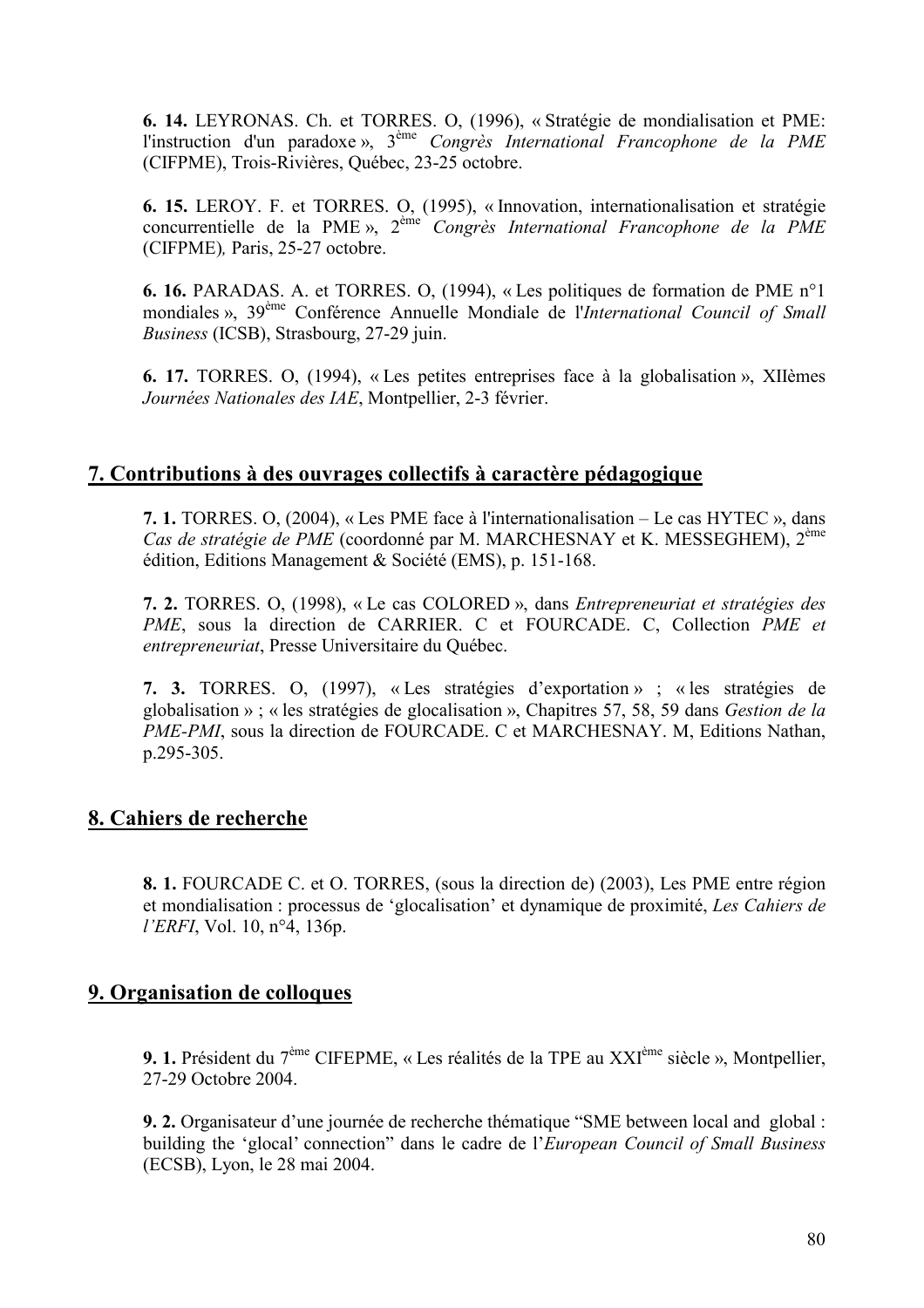9. 3. Co-organisateur au titre de l'ERFI du colloque international « La modernisation des micro-entreprises face à la mondialisation : le rôle du territoire », Oujda, Maroc, 24-25 janvier 2003.

9. 4. Organisateur d'une journée de recherche thématique « Les PME face à la mondialisation : le rôle des territoires » dans le cadre de l'AIREPME, Montpellier, 2002.